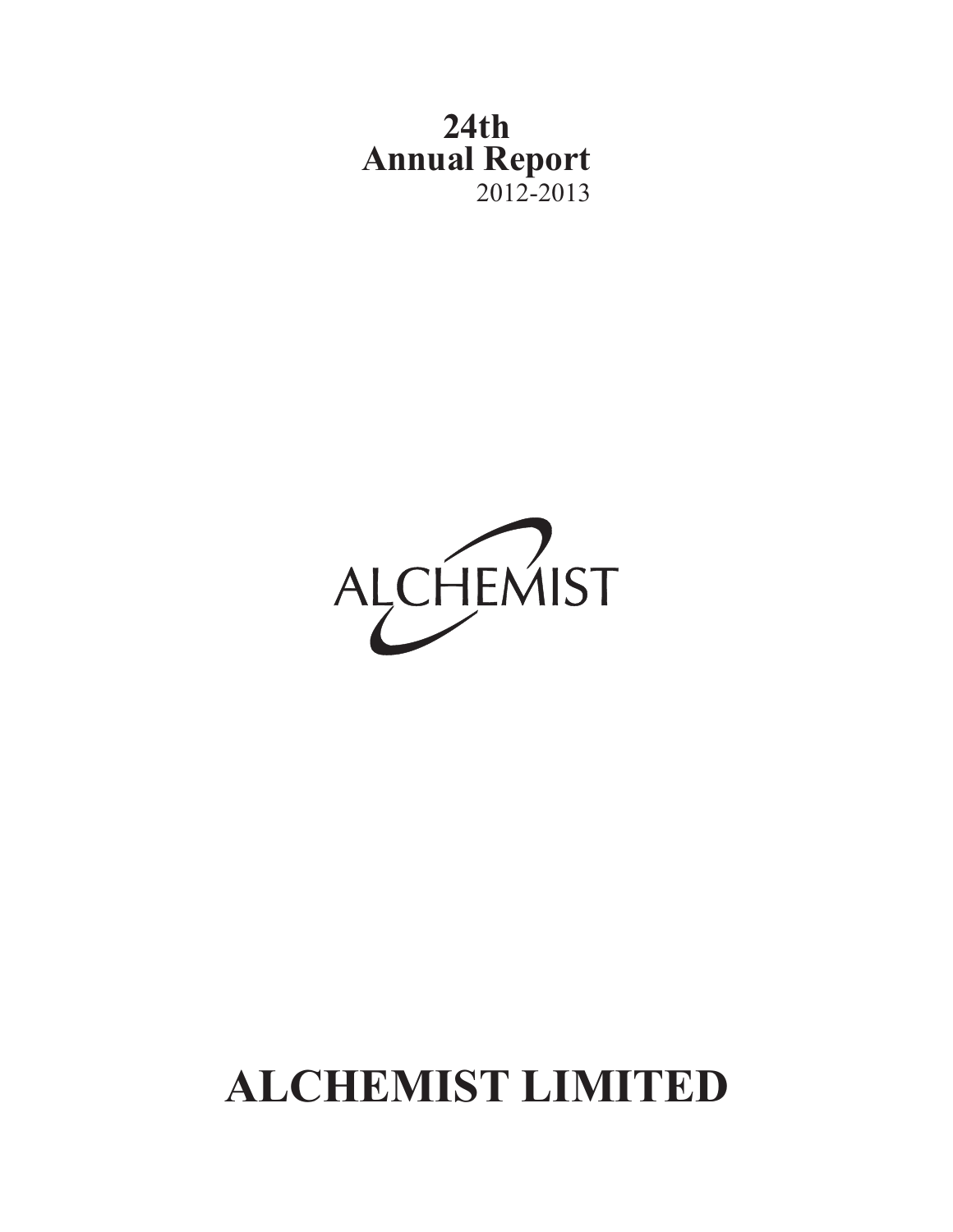# **CONTENTS**

|     |                                                    | Page No. |
|-----|----------------------------------------------------|----------|
| 1.  | Corporate Information                              |          |
| 2.  | <b>Notice</b>                                      | 2        |
| 3.  | <b>Directors Report</b>                            | 6        |
| 4.  | <b>Management Discussion &amp; Analysis Report</b> | 14       |
| 5.  | <b>Report on Corporate Governance</b>              | 22       |
| 6.  | <b>Auditor's Report</b>                            | 33       |
| 7.  | <b>Balance Sheet</b>                               | 36       |
| 8.  | <b>Statement of Profit and Loss</b>                | 37       |
| 9.  | <b>Cash Flow Statement</b>                         | 38       |
| 10. | Notes to Financial Statements                      | 39       |
|     | CONCOLIDATED FINIANCIAL CTATEMENTS                 |          |

## CONSOLIDATED FINANCIAL STATEMENTS 1. Auditor's Report 57

| $\mathsf{L}$ . Additor 3 Report  | v r |
|----------------------------------|-----|
| 2. Balance Sheet                 | 58  |
| 3. Statement of Profit and Loss  | 59  |
| 4. Cash Flow Statement           | 60  |
| 5. Notes to Financial Statements | 61  |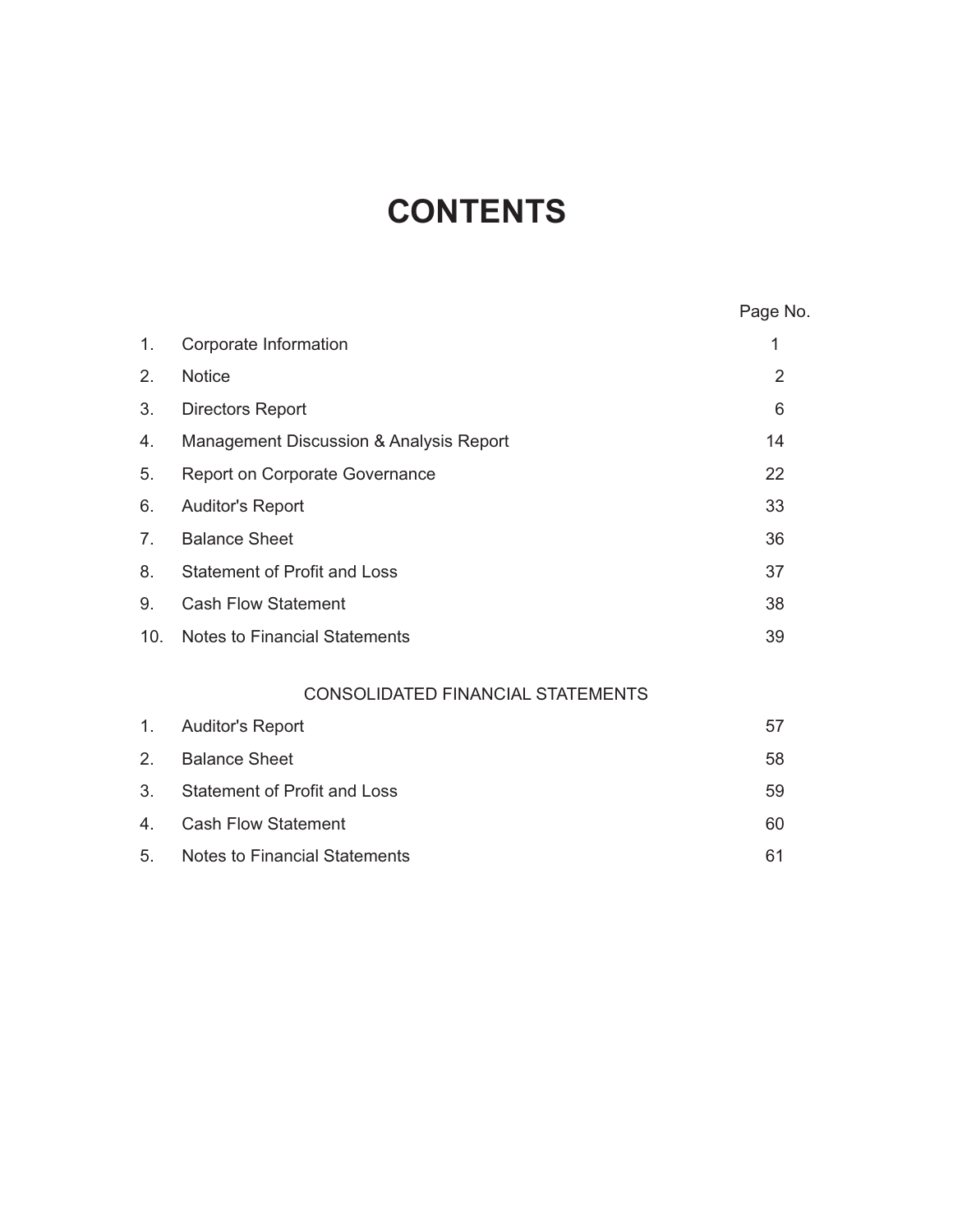# **CORPORATE INFORMATION**

| <b>Board of Directors</b>                     |                                                             | Mr. Karan Deep Singh, Chairman (Non-Executive)<br>Maj Gen (Retd.) Anil Oberoi, Vice Chairman &<br>Executive Director (Whole Time Director)<br>Mr. R.P. Chhabra, Independent Director<br>Mr. Asoke K. Chatterjee, Independent Director<br>Mr. Tarlochan Singh, Independent Director |  |  |  |
|-----------------------------------------------|-------------------------------------------------------------|------------------------------------------------------------------------------------------------------------------------------------------------------------------------------------------------------------------------------------------------------------------------------------|--|--|--|
| <b>Auditors</b>                               |                                                             | M/s N. Kumar Chhabra & Co.                                                                                                                                                                                                                                                         |  |  |  |
|                                               |                                                             | Chartered Accountants, Chandigarh.                                                                                                                                                                                                                                                 |  |  |  |
|                                               | <b>Company Secretary &amp;</b><br><b>Compliance Officer</b> | Mr. Rajansh Thukral, 23 Nehru Place, New Delhi                                                                                                                                                                                                                                     |  |  |  |
| <b>Bankers</b>                                |                                                             | Punjab National Bank<br>Bank of India<br><b>HDFC Bank Ltd.</b>                                                                                                                                                                                                                     |  |  |  |
| <b>Registered &amp;</b><br><b>Head Office</b> |                                                             | 23, Nehru Place, New Delhi- 110019<br>Phone: 011-40600800 Fax: 40600888<br>E-mail: info@alchemist.co.in                                                                                                                                                                            |  |  |  |
|                                               | <b>Chandigarh office</b>                                    | SCO 12-13, Sector 9-D, Madhya Marg, Chandigarh-160009<br>Phone: 0172-4680000 Fax: 2740099                                                                                                                                                                                          |  |  |  |
|                                               | <b>Works</b> Pharma Unit                                    | : Electronic Complex, Chambaghat, Solan, Himachal Pradesh                                                                                                                                                                                                                          |  |  |  |
| <b>Steel Unit</b>                             |                                                             | : Chanalon, Near Kurali, District Ropar, Punjab<br>Phone: +91-0160-5003184-85                                                                                                                                                                                                      |  |  |  |
|                                               |                                                             | Floriculture Unit: Dappar, Ambala Chandigarh Highway, District Mohali, Punjab<br>Phone: +91-1762-248666-248668                                                                                                                                                                     |  |  |  |
|                                               |                                                             | Village Kanogata, Rajgarh, District Sirmour (Himachal Pradesh)                                                                                                                                                                                                                     |  |  |  |
|                                               | <b>IT Unit</b>                                              | : SCO 149-150, Sector 9-C, Madhya Marg, Chandigarh                                                                                                                                                                                                                                 |  |  |  |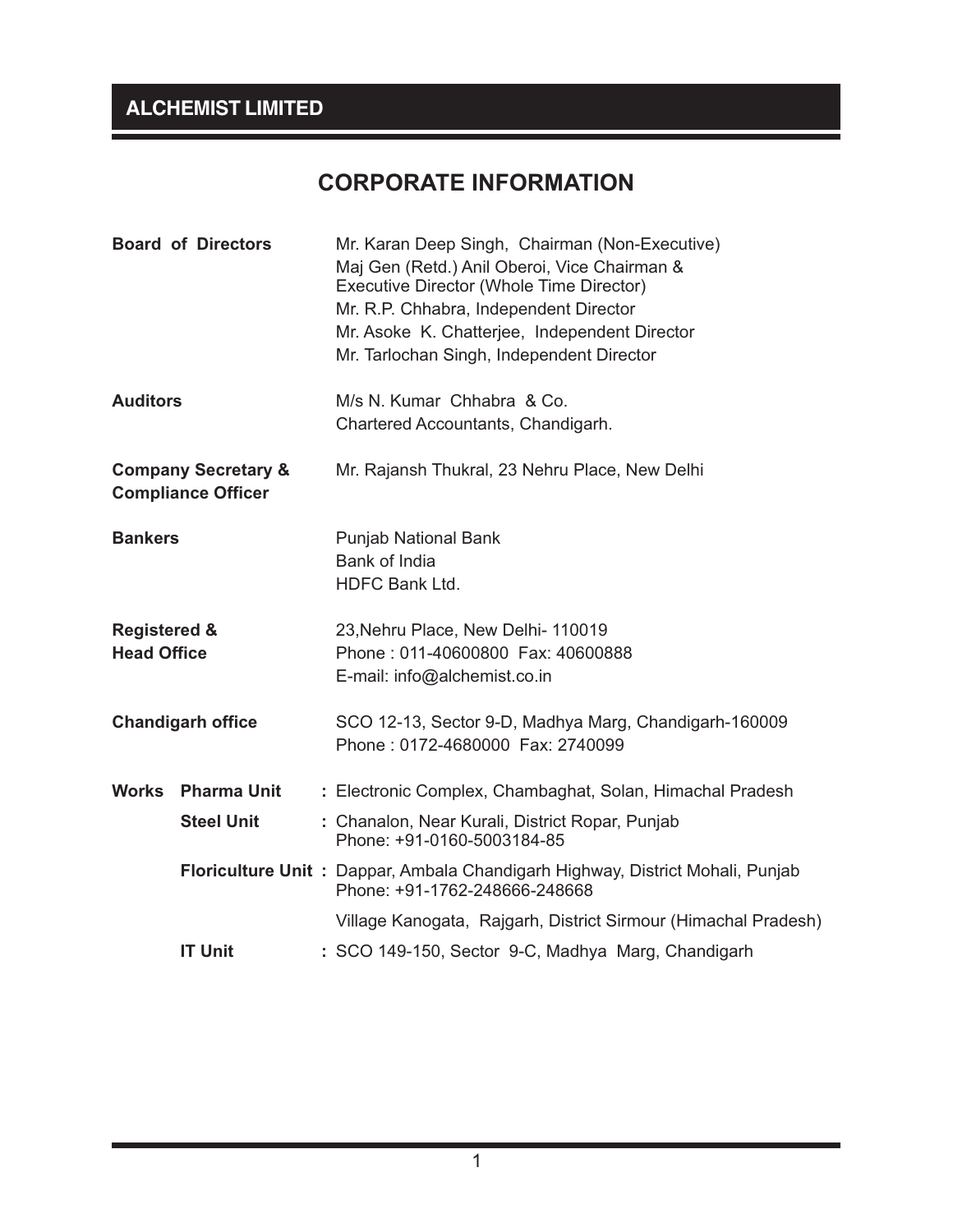**Regd. Office : Alchemist House, 23, Nehru Place, New Delhi-110019.**

# **NOTICE**

NOTICE is hereby given that 24th Annual General Meeting of the Shareholders of the Company will be held on Friday, the 27th day of September, 2013 at 10.00 A. M. at Deshbandhu Chittaranjan Memorial Society, C-405 A, Chittaranjan Park, New Delhi-110019 to consider the following business :

## **AS ORDINARY BUSINESS**

- 1. To receive, consider and adopt the Audited Balance Sheet of the Company as at 31st March, 2013, the Statement of Profit and Loss for the year ended on that date together with the Report of the Directors and the Auditors thereon.
- 2. To declare dividend for the Financial Year 31st March, 2013.
- 3. To appoint a Director in place of Mr. R.P. Chhabra, who retires by rotation and being eligible, offers himself for re-appointment.
- 4. To appoint Statutory Auditors of the Company to hold office from the conclusion of this Annual General Meeting until the conclusion of 25th Annual General Meeting and to fix their remuneration.

**By Order of the Board For ALCHEMIST LIMITED**

**Date: August 14, 2013**<br>Place: New Delhi

**Sd/- Company Secretary**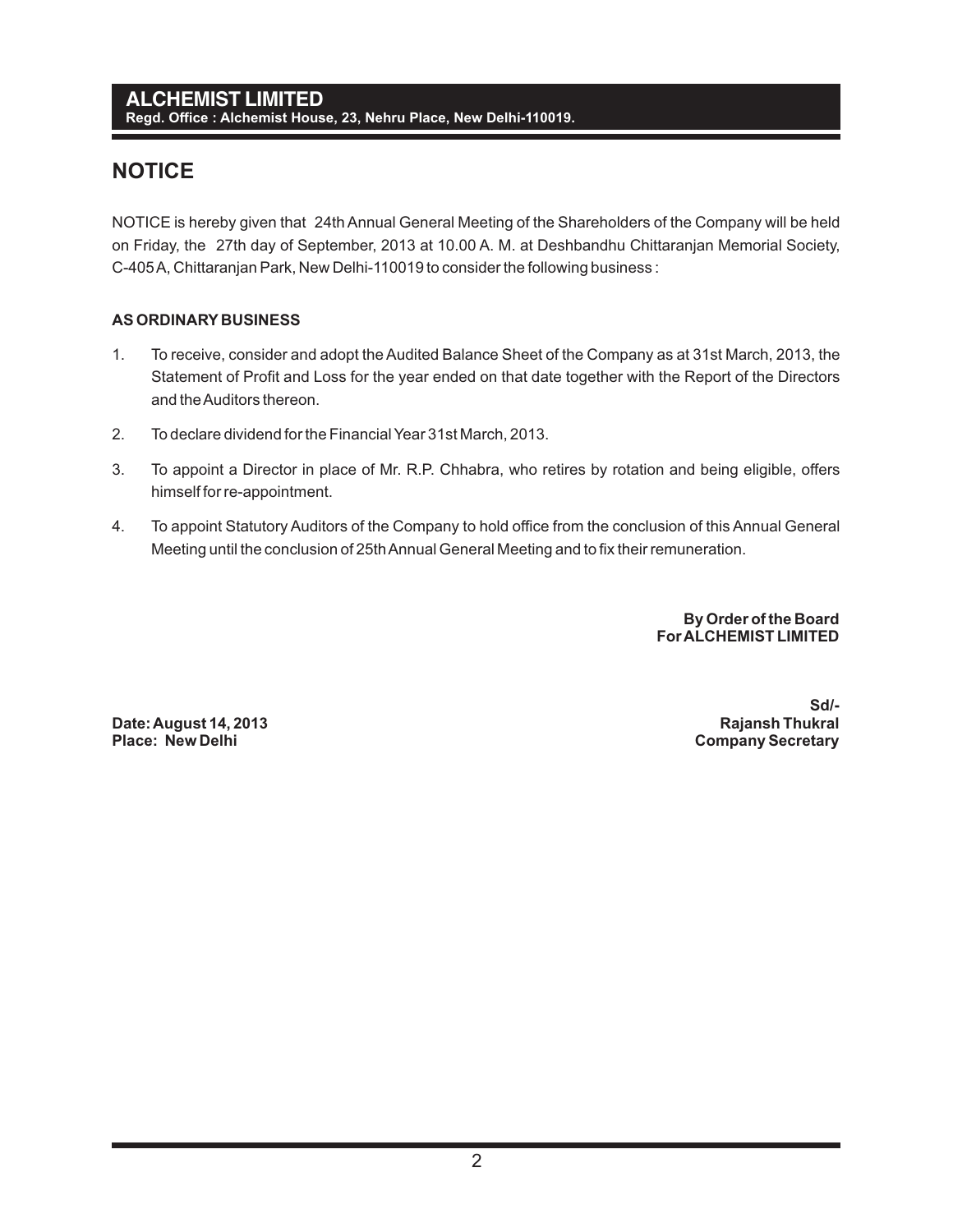# **NOTES**

- 1. A MEMBER ENTITLED TO ATTEND AND VOTE AT THE MEETING IS ENTITLED TO APPOINT A PROXY TO ATTEND AND VOTE INSTEAD OF HIMSELF/HERSELF AND APROXY NEED NOT BE A MEMBER. PROXIES IN ORDER TO BE VALID MUST BE RECEIVED BY THE COMPANY NOT LATER THAN 48 HOURS BEFORE THE COMMENCEMENT OF THE MEETING. (Ablank proxy form is enclosed herewith)
- 2. a) Members/ proxies should bring copies of the Annual Report to the meeting, since copies of the Annual Report will not be distributed at the Meeting.
	- b) Members should bring the enclosed attendance slip duly filled in, for attending the meeting.
	- c) Members, who hold shares in dematerialized form, should write their client ID and DP ID numbers and those who hold shares in the physical form should write their folio number in the attendance slip.
	- d) In case of Joint holders attending the Meeting, only such joint holder who is first in the order of their names will be entitled to vote.
	- e) Corporate Members intending to send their authorized representative to attend the meeting are requested to send duly certified copy of the Board Resolution authorizing their representative to attend and vote at the meeting.
- 3. The Register of Members and Share Transfer Books of the Company will remain closed from Thursday, September 26, 2013 to Friday, September 27, 2013 (both days inclusive).
- 4. The dividend, if declared at the Annual General Meeting, will be paid to those shareholders whose names appear on the Register of Members as on September 26, 2013. In case of equity shares held in the electronic form, the dividend thereon, upon its declaration shall be paid to the beneficial owners as per details furnished by the depositories for this purpose.
- 5. As per the listing agreement, it is hereby declared that Company's shares are listed at National Stock Exchange of India Limited and BSE Limited and Annual listing fee for the year 2013-14 has been paid to the concerned stock exchange(s).
- 6. Pursuant to the provisions of Section 205A(5) of the Companies Act, 1956, the company has transferred the unpaid or unclaimed dividends for the financial year 2004-2005 amounting to Rs.17,33,269/- to the Investor Education and Protection Fund established by the Central Government.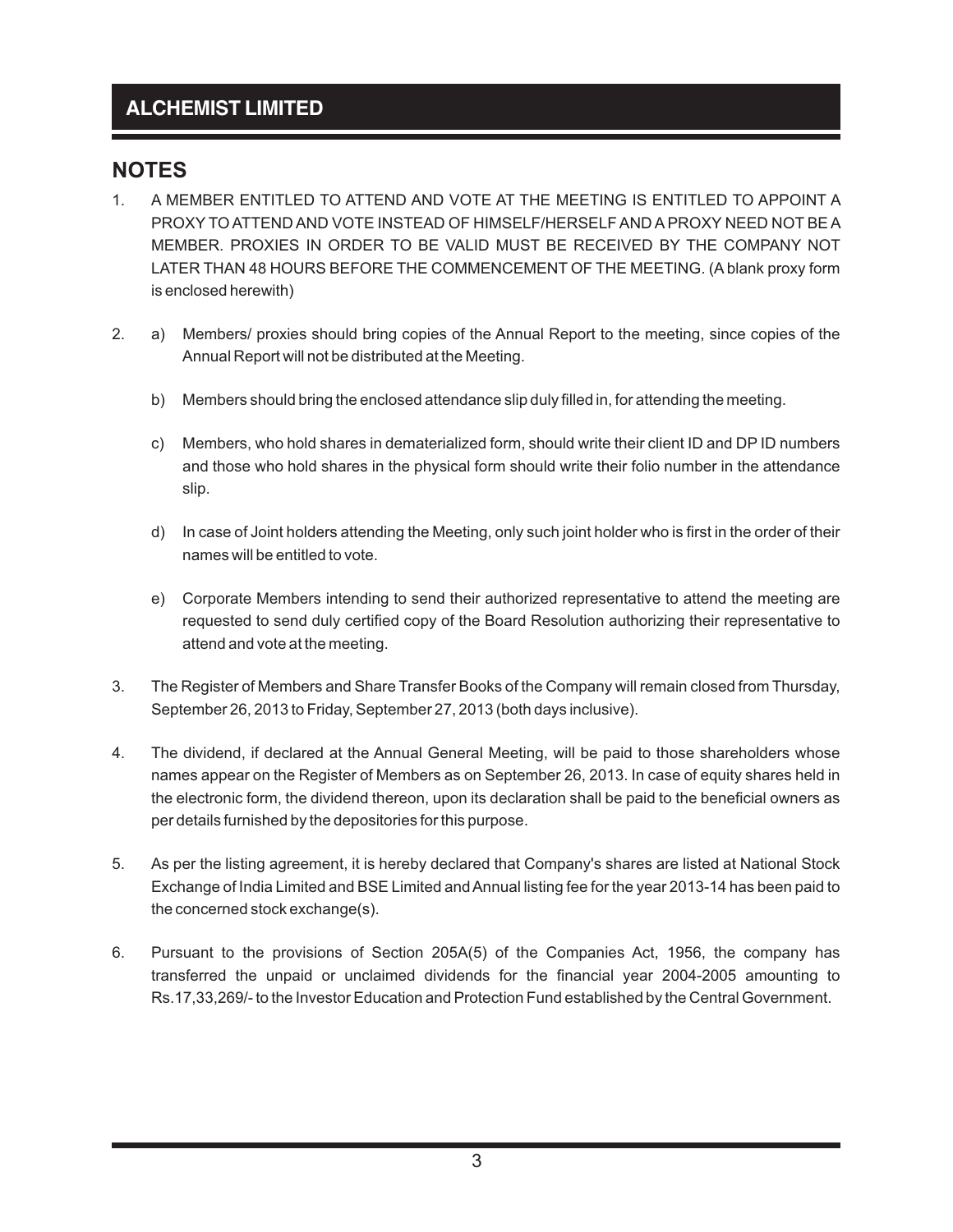- 7. Members holding shares in demat form, should send/update their email id and change of address if any with their depository participant and those who hold shares in physical form should send their change of address if any and email ID to the Registrar & Share Transfer Agent of the Company directly to enable us to send the Annual Report in electronic mode, in future.
- 8. The Ministry of Corporate Affairs, GOI, has taken a Green Initiative in Corporate Governance that allows companies to send information to the shareholders electronically. Members are thus requested to inform the company either directly or through the Registrars full particulars of e mail ids in case they wish to opt for receipt of documents by electronic form.

**By Order of the Board For ALCHEMIST LIMITED**

**Date: August 14, 2013 Rajansh Thukral Place: New Delhi Company Secretary**

**Sd/-**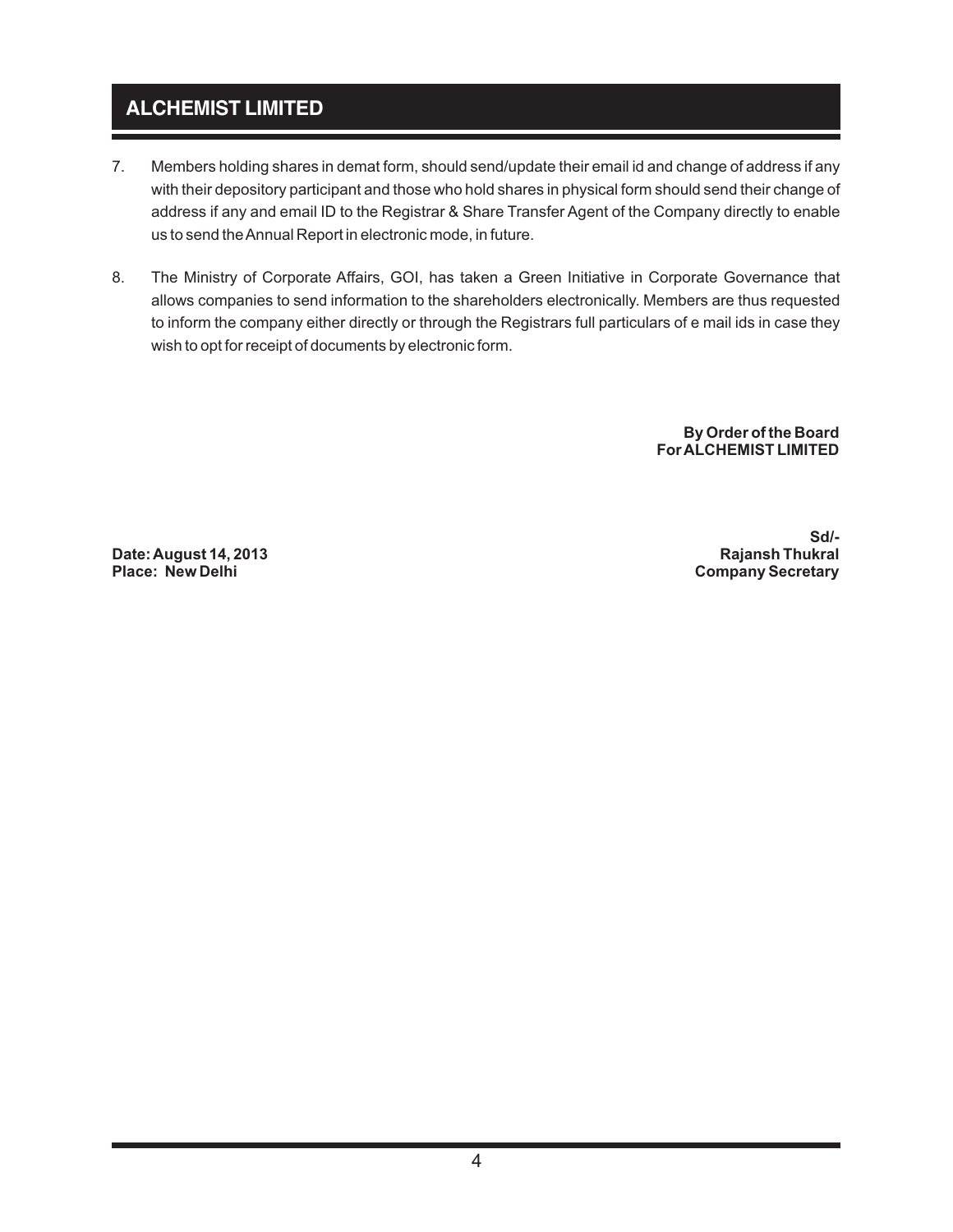### **DETAIL OF DIRECTORS SEEKING RE-APPOINTMENT AT THE ANNUAL GENERAL MEETING PURSUANT TO CLAUSE 49 OF THE LISTING AGREEMENT:**

#### **Mr. R.P. Chhabra**

Mr. R.P. Chhabra, the Director liable to retire by rotation is retiring at the conclusion of this Annual General Meeting and being eligible offers himself for re-appointment at this Annual General Meeting.

Mr. R.P. Chhabra, aged 74 years, is a Law Graduate, holds a Master degree in English and C.A.I.I.B. He is a retired banker, who served the Punjab National Bank for about 30 years at various senior positions. He has a vast experience in the field of Finance, Management Consultancy both in India and abroad.

He has been on the Board of this company since 1999 and during this period he has made significant contribution in the growth of the business of the company.

He is director on the board of the companies namely Alchemist Realty Limited, Alchemist Medisphere Limited, Placid Estate (P) Limited, Platinum Ventures Limited, Optimum Constructors and Developers Limited, Sorus Agritech Pvt. Limited, Torus Infra Development Pvt. Limited, Dooteriah Kalej Valley & Tea Estates Pvt. Limited, Alchemist Speciality Healthcare Pvt. Limited, Alchemist Hill Resorts Pvt. Limited, Dhaneshwari Wood Products Limited, Alchemist Infrastructures Pvt. Limited, Alchemist Foods Limited, Alchemist Aviation Pvt. Limited Alchemist Airways Private Limited, Alchemist Life Sciences Limited, Alchemist Media Limited and Alchemist Developers Limited.

He is Chairman of Audit Committee, Remuneration Committee and Investors Grievance Committee of Alchemist Limited.

Mr. Chhabra is holding Nil equity shares in the Company. He is not related to any other Director.

**By Order of the Board For ALCHEMIST LIMITED**

**Date: August 14, 2013**<br>Place: New Delhi

**Sd/- Company Secretary**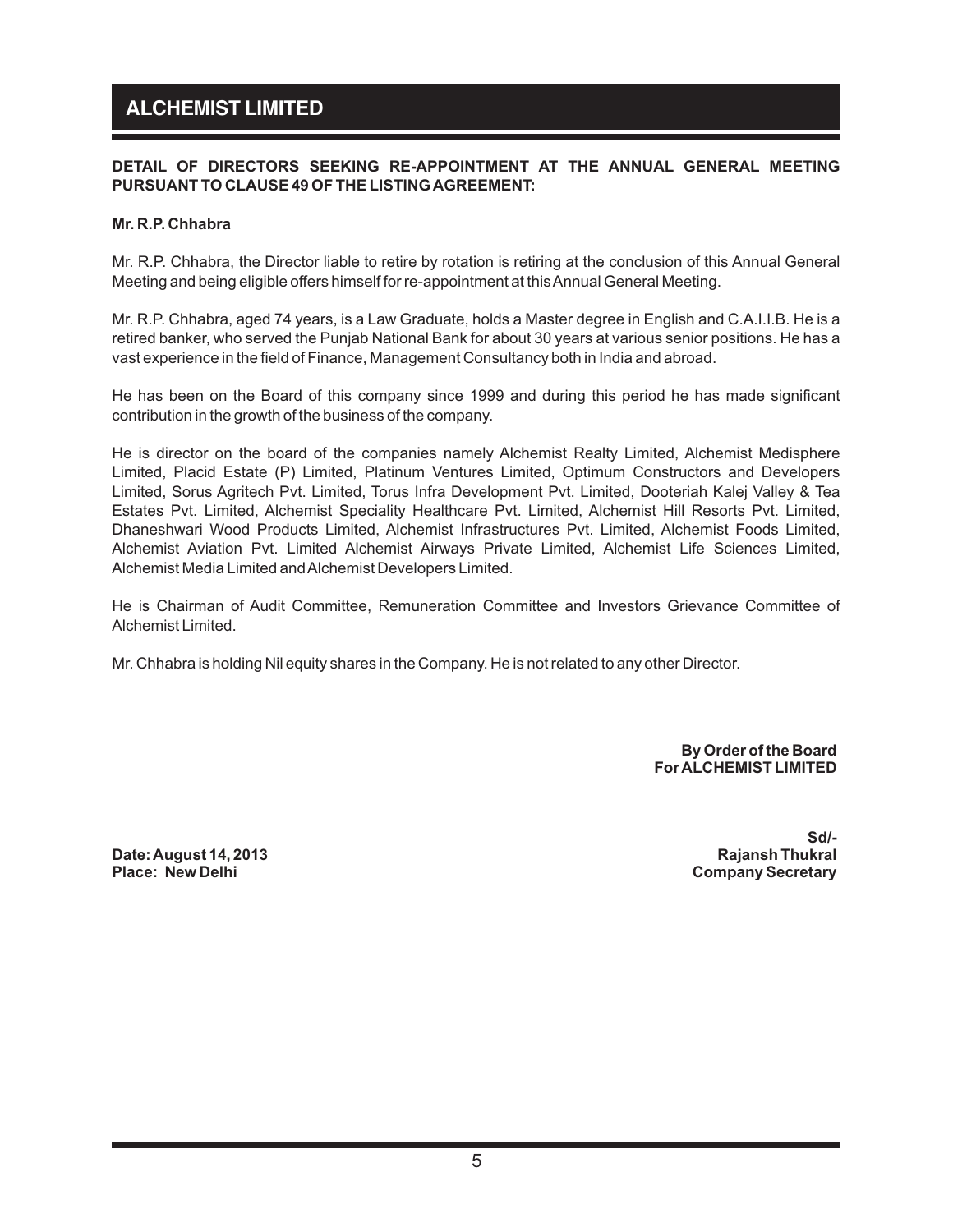# **DIRECTORS' REPORT**

### **Dear Shareholders,**

We are pleased to present the 24th Annual Report on the business and operations of the Company along with the Audited Annual Financial Statements and the Auditors'Report thereon for the financial year ended 31st March, 2013. The financial highlights for the year under review are given below:

### **FINANCIAL HIGHLIGHTS (Rs. In lacs)**

| 2012-2013 | 2011-2012 |
|-----------|-----------|
| 68120     | 53174     |
| 3068      | 2312      |
| 492       | 164       |
| 2577      | 2148      |
| 332       | 294       |
| 2245      | 1854      |
| 624       | 242       |
| 1621      | 1612      |
| 203       | 257       |
| 34        |           |
|           |           |

The Indian economy did not perform well in the financial year 2012-13. Food prices have been high and generally inflation and interest rates have also been high. The rupee has also been under pressure for a variety of reasons. The momentum of the economy has slowed down considerably. Against this adverse backdrop, your company still held its ground and made marginal improvements in the overall performance.

During the year, the net revenue of the Company was Rs. 68120 lacs as compared to Rs. 53174 lacs during the previous year, thus registering a growth of 28.11%. The profit before interest and depreciation during the year was Rs. 3068 lacs as compared to Rs. 2312 lacs during the previous year, thus registering a growth of 32.70.%. The Company made a net profit after tax of Rs. 1621 lacs during the year as compared to Rs. 1612 lacs during the previous year, thus registering a marginal growth of 0.55%.

### **DIVIDEND**

We are pleased to recommend a final Dividend of 15 % (i.e. Rs. 1.50)- per equity share) for the Financial Year 2012-13. The Dividend, if approved at the ensuing Annual General Meeting, will be paid to those shareholders whose names appear on the register of members of the Company as on September 27, 2013.

#### **FIXED DEPOSITS**

During the year under review, the company has not accepted any fresh deposits. As on 31st March, 2013, your Company had fixed deposits of Rs. 61,11,000/-. There were no overdue deposits as on 31st March, 2013 except these deposits which were not claimed by the depositors on maturity.

#### **PERFORMANCE REVIEW :**

The company's main business segments are Agri Business comprising largely floriculture and steel and chemicals and pharma division comprising both manufacturing and trading. The company's subsidiaries are in the business of foods and food processing and international trading.

#### **Pharma Division :**

We now have a Pan India presence and are actively looking for international tie ups to spread our presence to other countries particularly in South East Asia and Africa. We also confirm to ISO 9001-2008 Certification at our GMPcertified works located in Distt. Solan, Himachal Pradesh. We are pleased to share with you that one of our major brands IGTG-FORTE is growing at 1000% as per the data published by market research agencies. This wonderful product from Alchemist Pharma is now regarded as a "Wonder-Pill" and it is now being used by doctors as support therapy to treat a wide range of diseases and hopefully should add significantly to the top line in the times to come. Other brands are also showing increasing acceptance. The trading activities have shown marginal growth.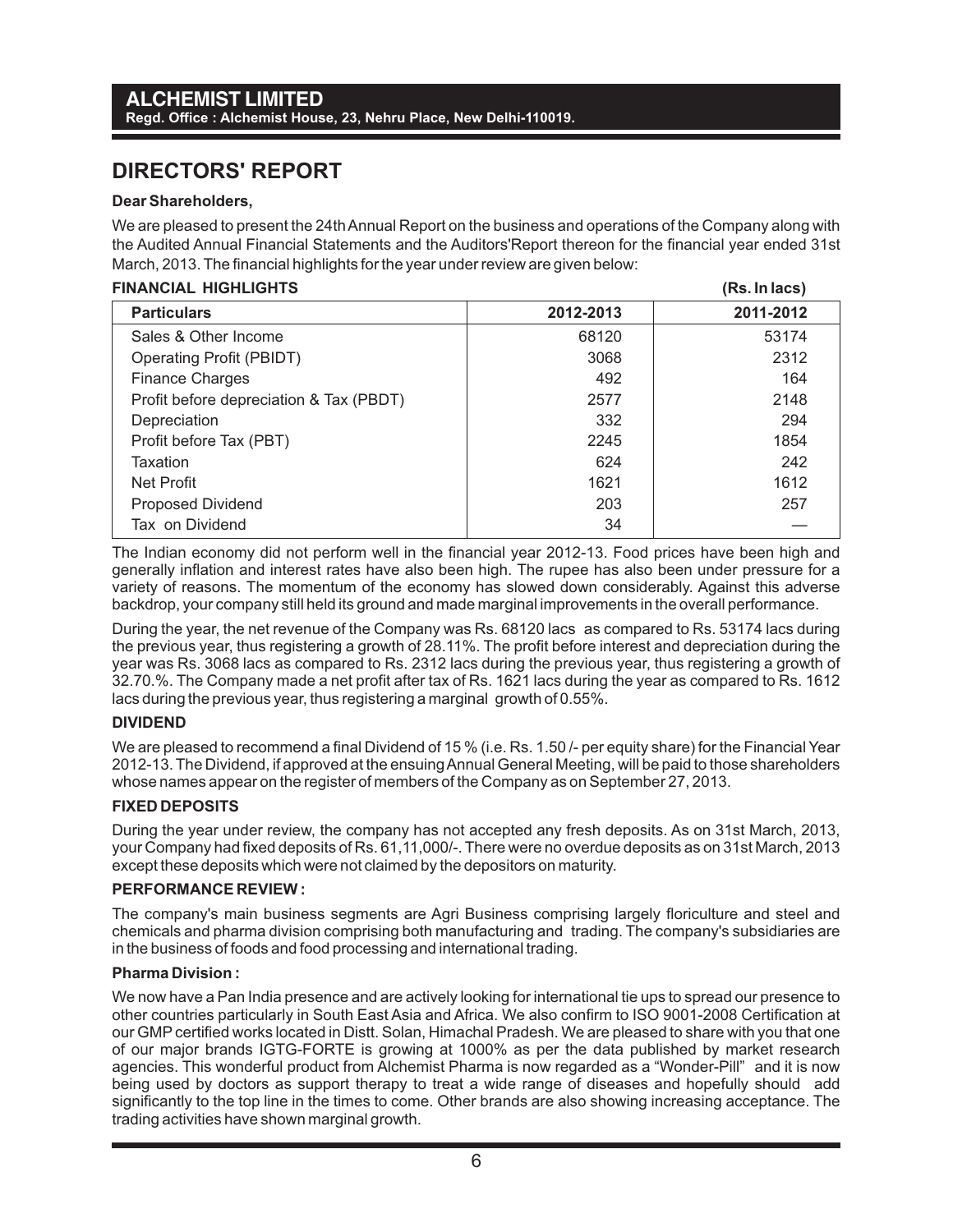### **Agri and Steel Division:**

Your company has taken first step in the business of Global Agri Trade during the year with reasonable success. The other business segments have not seen any major movement. Outlook for roses and steel both appear to be stable in the present social and economic environment.

#### **Subsidiary companies :**

The foreign subsidiary in Singapore has continued its operations of international trading on a large scale in the current year also. The Foods division continues its efforts to add newer products to meet the demands of customers and to increase its presence in India through more stores and sale outlets across the country.

A more detailed write up on the company's divisions is contained in the section on Management Discussion and Analysis elsewhere in this report

### **DIRECTORS**

Mr. R.P. Chhabra, Director of the Company retires by rotation at the ensuing Annual General Meeting and, being eligible, has expressed his willingness to be re-appointed as Director at the ensuing Annual General Meeting. He has been on the board of the company since September 1, 1999 and has made significant contribution in the growth and progress of the company to its present level. Your Board also recommends his re-appointment as Director.

In accordance with the requirement of Clause 49 of the listing agreement, brief resume of Mr. R.P. Chhabra giving detail of his expertise areas, directorship and membership of various committees are given by way of notes to the notice of Annual General Meeting.

During the FY 2012-13, Dr. Kanwar Deep Singh relinquished the charge of Chairman & Managing Director of the company. Dr. Kanwar Deep Singh expressed that due to his desire to contribute actively to the service of the nation and the society, he needed more time and as such expressed his desire to exit from the present position of the Chairman and Managing Director of the Company. On the occasion, while Dr. Kanwar Deep Singh, the Chairman and Managing Director, was bidding adieu to Alchemist Group, one of the upcoming and most diversified group, Mr. R.P. Chhabra, the Director offered to place on record the appreciation for the outgoing Dr. Kanwar Deep Singh and also requested him to continue to be the Chairman Emeritus for the group. He said "Alchemist is a company which has been built by its founders, led by the visionary leader Dr. Kanwar Deep singh, who as its Chairman & Managing Director and a Mentor, provided Alchemist its thought leadership over the years, thus transforming the group into an innovation-led Group, with a core of outstanding professionals that has always set the highest standards and has built a unique culture. I feel greatly honoured to request worthy. Dr. Kanwar Deep Singh to continue to be the Chairman Emeritus of Alchemist Limited and continue guiding the Board of Directors."

Speaking on the occasion, he further stated that "the group was launched in 1981 by . Dr. Kanwar Deep Singh and transformed it in to a Rs. 10,000 crore group, one of India's fastest growing conglomerates. Dr. Kanwar Deep Singh gave a vision to the group to emerge as one of the Top 20 Indian diversified conglomerates by 2020 in all of India's 5 major "Sunrise Industries". The journey started by Dr. Kanwar Deep Singh is continuing unabated and at a consistent pace. Mr. Karan Deep Singh, son of. Dr. Kanwar Deep Singh is ready and geared to continue the journey to fulfil the vision as conceived by Dr. Kanwar Deep Singh."

Speaking on the occasion Dr. Kanwar Deep Singh graciously acceded to the request of the Board and said that he would continue to be the Chairman Emeritus of the company which means he shall not have executive powers in the company. He will not be attending board meetings but shall guide board members personally whenever necessary. He will also retain an office in the Alchemist premises.

Subsequent to the exit of Dr. Kanwar Deep Singh, his son . Mr. Karan Deep Singh has been inducted as a Non- Executive Director and also elected as the Chairman of the Company to spearhead the group on the footsteps of his visionary father.

Maj. Gen (Retd.) Anil Oberoi was appointed as a Executive Director of the company (a whole time Director) in accordance with the provisions of Section 269 read with section 198/ 309 of the Companies Act, 1956 and Rules made there under. He has also been nominated as Vice Chairman of the Company by the Board of Directors in their meeting held on 14.08.2013.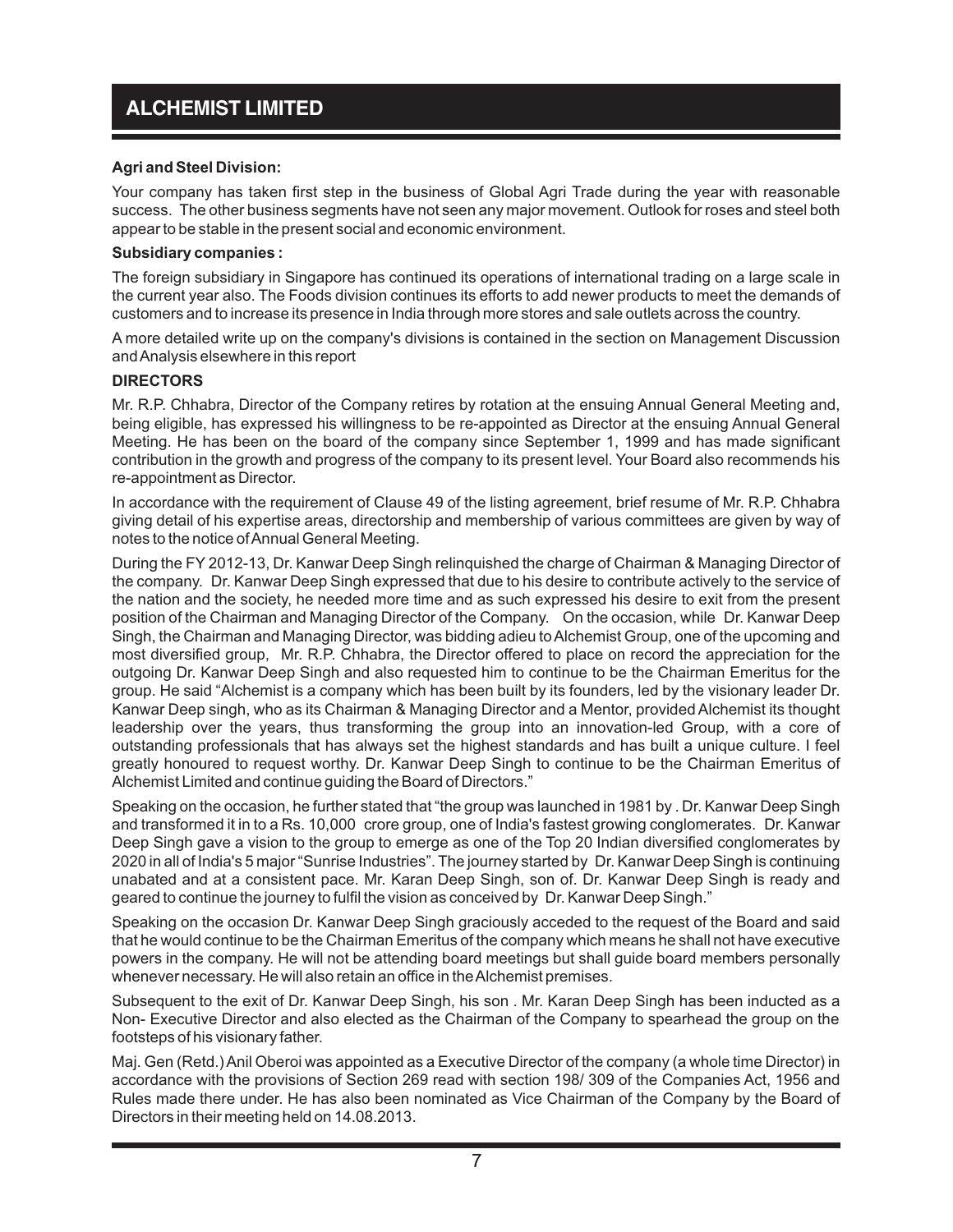#### **DIRECTORS' RESPONSIBILITYSTATEMENT**

Pursuant to the requirements of Section 217(2AA) of the Companies Act, 1956, it is hereby confirmed that:-

- (i) that in preparation of the annual accounts, the applicable accounting standards have been followed and that no material departures have been made from the same.
- (ii) that the Directors had selected such accounting policies and applied them consistently and made judgments and estimates that are reasonable and prudent so as to give a true and fair view of the state of affairs of the Company as at 31st March, 2013 and of the profit or loss of the Company for the year ended on that date.
- (iii) that the Directors had taken proper and sufficient care for the maintenance of adequate accounting records in accordance with the provisions of the Companies Act, 1956, for safeguarding the assets of the Company and for preventing and detecting fraud and other irregularities;
- (iv) that the Directors had prepared the annual accounts for the year ended 31st March, 2013 on a going concern basis.

#### **AUDITORS AND AUDITORS REPORT**

M/s N. Kumar Chhabra & Co., Chartered Accountants, Statutory Auditors retires at conclusion of 24th Annual General Meeting and being eligible have offered themselves for re-appointment to hold office from the conclusion of this Annual General Meeting until the conclusion of the next Annual General Meeting.

The Company has received a certificate from M/s N. Kumar Chhabra & Co., Chartered Accountants, Statutory Auditors to the effect that their re-appointment, if made, would be within the limits prescribed under Section 224(1B) of the Companies Act, 1956 and they are not disqualified to be re-appointed as Statutory Auditors.

The Audit Committee of the Board of Directors and the Board recommends their re-appointment by members.

The Statutory Auditors of the Company have submitted Auditor's Report on the Financial Statements of the Company for the financial year ended 31st March, 2013, which is self-explanatory and needs no comments.

#### **LISTING OF EQUITYSHARES**

The Company's shares are listed on the National Stock Exchange of India Limited (NSE) and BSE Limited (BSE) and are actively traded. The Listing Fees for the year 2012-13 has already been paid.

#### **CAPITALSTRUCTURE**

During the year under review, the company allotted 6,75,000 fully paid equity shares of Rs.10/- each at a premium of Rs. 205/- by way of conversion of preferential warrants. These shares have been admitted to listing by both NSE and BSE.

#### **SUBSIDIARY COMPANY & CONSOLIDATED FINANCIALSTATEMENTS**

As on 31st March, 2013, the company has four subsidiary companies namely Alchemist Foods Limited, Alchemist Infrastructures Private Limited, Alchemist Hospitality Group Limited and Alchemist Enterprise (S) Pte Ltd, Singapore.

A Statement pursuant to Section 212 of the Companies Act, 1956 relating to subsidiary Companies is attached to the Directors' Report. Further as per accounting standard (AS-21) on consolidated financial statements read with accounting standard (AS-23) on accounting for investment in associates, the consolidated financial statements based on the financial statements received from subsidiary companies as approved by their Board of Directors are attached and forms part of the Annual Financial Statements.

In accordance with General Circular No. 2/2011 dated 8th February, 2011 issued by Ministry of Corporate Affairs, Government of India, the Balance Sheet, Statement of Profit and Loss and other documents of subsidiary companies are not being attached with the Balance Sheet of the Company. The Company will make available the Financial Statements of the Subsidiary Companies and the related detailed information to any member of the Company who may be interested in obtaining the same. The Financial Statements of the subsidiary companies will also be kept open for inspection at the Registered Office of the Company and that of the respective subsidiary companies. The Consolidated Financial Statements presented by the Company include the financial results of its subsidiary companies.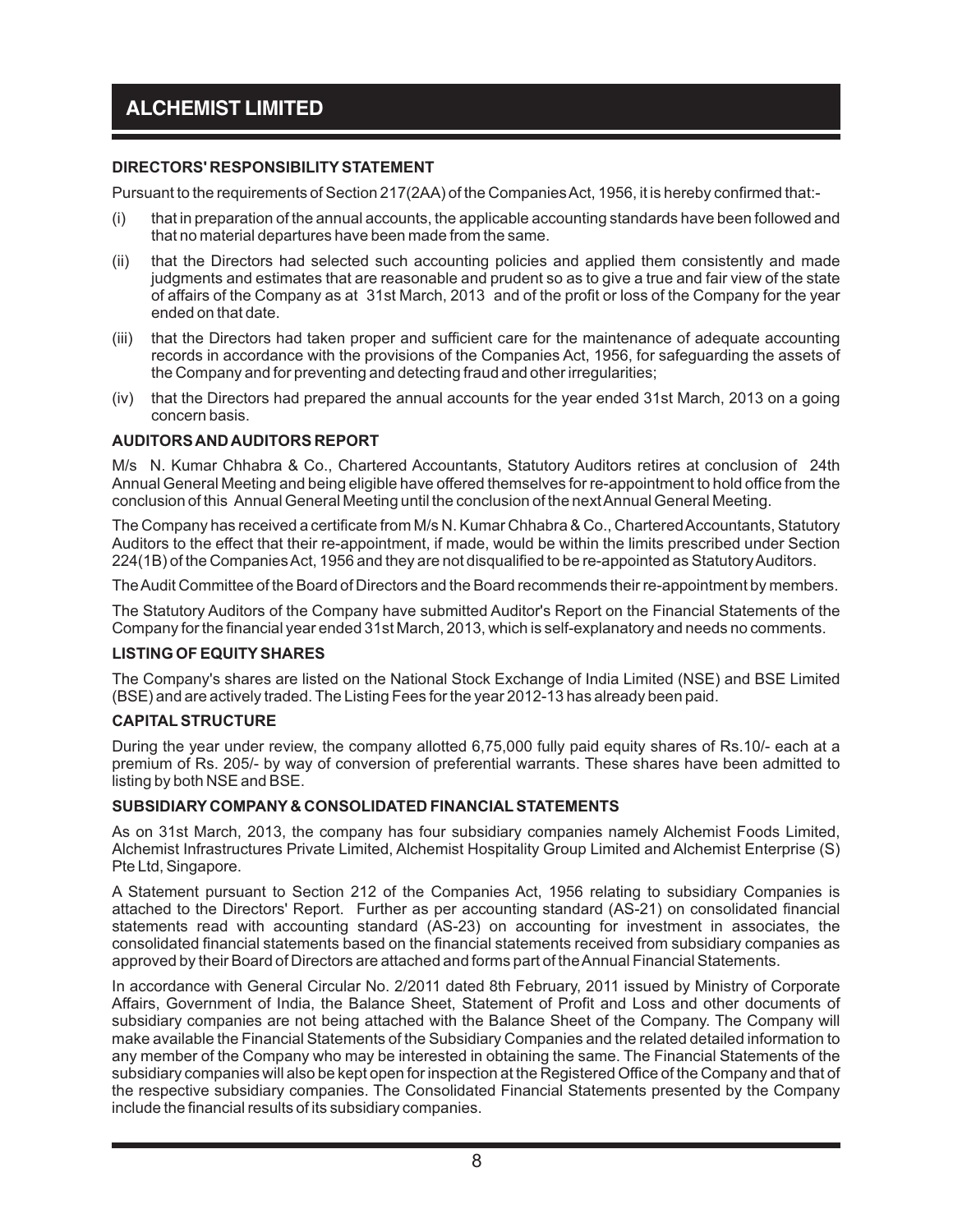#### **INFORMATION TECHNOLOGY**

Continuing its spree of strengthening the IT department, the company has made further investments in developing and implementing strategic software aimed at improving the overall efficiency of all the systems and employees in the company to meet the ultimate objective of cost reduction, leveraging quality information to enhance decisions effectiveness and to achieve enhanced efficiencies in supply chain management. In pursuit of this, the Company has completely switched over to Human Resource Information System (HRIS) viz. My Adrenalin, which is web portal dedicated to employees. It has employee's information like personal data (personal information, qualification and remuneration details etc.), employee data (current & past employment and training details), self task (attendance, leave and training request, IT declarations etc.) and MIS. The Chairman of the Company interacts with the employees with regular thoughts and messages on this portal. Also Monthly Newsletter of the Company and other significant information are posted on the same. This initiative of the company is a move towards paperless regime, reduction in costs, saving of tress and thereby environment.

#### **CONSERVATION OF ENERGY, TECHNOLOGY ABSORPTION, FOREIGN EXCHANGE EARNING AND OUTGO.**

Astatement containing necessary information required under the Companies (Disclosure of Particulars in the Report of Board of Directors) Rules, 1988, is annexed and forms part of this report.

#### **CORPORATE GOVERNANCE**

The Company is committed to maintain the highest standards of Corporate Governance and adhere to the Corporate Governance requirements set out by SEBI. The Company has complied with the applicable provisions of Corporate Governance under Clause 49 of the Listing Agreement with the Stock Exchanges.

A Report on Corporate Governance as stipulated under Clause 49 of the Listing Agreement forms part of the Annual Report.

The requisite Certificate from the Auditors of the Company confirming compliance with the conditions of Corporate Governance as stipulated under the aforesaid Clause 49 is attached to this Report.

#### **MANAGEMENT DISCUSSIONS AND ANALYSIS REPORT**

Management Discussions & Analysis of financial condition and results of operation of the Company for the year under review are given as a separate statement in this Annual Report.

#### **INSURANCE**

Your Company has taken reasonable steps to prevent risks and the Board is kept apprised of the risk assessment and minimization procedure.

The assets of the Company have been adequately covered under insurance. The policy values have been enhanced taking into consideration the expanded and upgraded facilities of the Company.

#### **RESEARCH AND DEVELOPMENT**

Ever since the Company came into being, it has always given significant attention to Research & Development which has been providing significant support to the manufacturing capabilities of the Company and has helped the company in expanding its product basket significantly. This has also enabled Company to become the most preferred source for its customers and has helped in strengthening business relationship with them.

#### **INDUSTRIAL RELATIONS**

The industrial relations continued to be healthy, cordial and harmonious at all levels. The enthusiasm and unstinting efforts of employees have enabled the Company to gain present level of growth.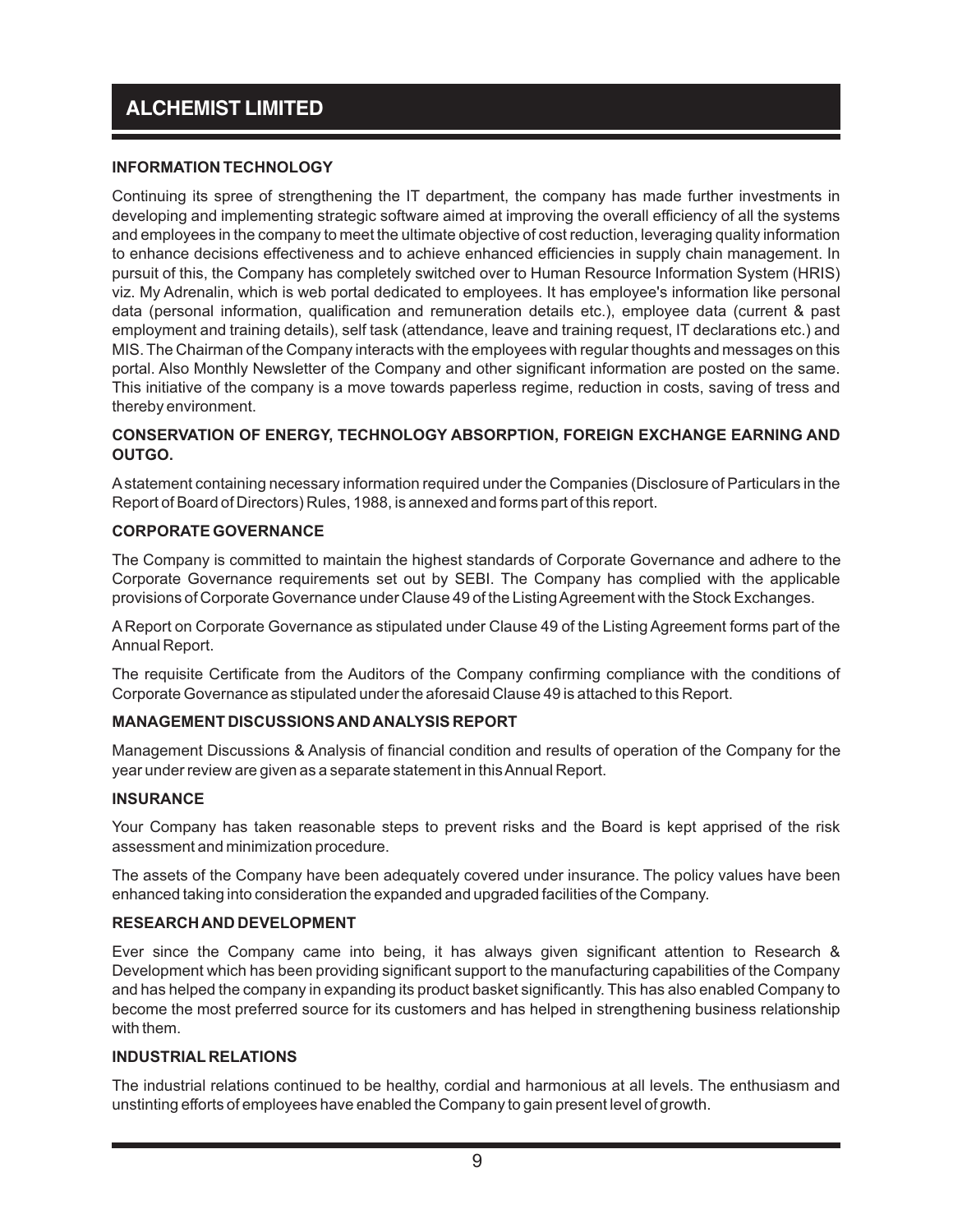#### **PARTICULARS OF EMPLOYEES**

A statement giving necessary Information as required under Section 217 (2A) of the Companies Act, 1956 read with Companies (Particulars of Employees) (Amendment) Rules , 2002 as amended to date and forming part of the Directors' Report for the year ended 31st March, 2013, is given as an Annexure to this Report.

#### **ACKNOWLEDGEMENT**

We thank the Government of India and Governments of various states, where we have operations. We also thank our bankers Punjab National Bank, UCO Bank, Bank of India, State Bank of India, HDFC Bank Ltd and other banks for their continuous support to the company.

We thank our esteemed customers & clients, vendors, investors for their continued support during the year. We also take this opportunity to place on record appreciation of the contribution made by our employees at all levels. Our growth portrays their handwork, support, cooperation and unswerving commitment.

> By Order of the Board **For ALCHEMIST LIMITED**

**Sd/- Date: August 14, 2013 Maj Gen (Retd) Anil Oberoi (Vice Chairman & Executive Director)** 

# **ANNEXURE TO THE DIRECTORS' REPORT**

**Information as per Section 217(2A) of the Companies Act, 1956 and the Companies (Particulars of Employees) Rules, 1975 , forming part of the Directors' Report for the year ended 31st March 2013**

| <b>Name</b>            | Age<br>(Yrs.) | <b>Designation</b>                | Gross<br><b>Remuneration</b><br>(in lacs) | <b>Qualification</b> | Exp.<br>(Yrs) | Date of<br>Joining | <b>Previous</b><br><b>Employment</b> |
|------------------------|---------------|-----------------------------------|-------------------------------------------|----------------------|---------------|--------------------|--------------------------------------|
| Dr. Kanwar Deep Singh* | 52            | Chairman &<br>Managing Director   | 64.64                                     | Ph.D                 | 31            | 31.05.1989         | <b>NIL</b>                           |
| Ashok Chauhan*         | 62            | Joint Managing<br><b>Director</b> | 22.06                                     | B.E (Mech.), MBA     | 38            | $5$ -Jul-10        | Thapar Group                         |

\* Both of them were employed for the part of the year.

By Order of the Board **For ALCHEMIST LIMITED**

**Sd/- Date: August 14, 2013 Maj Gen (Retd) Anil Oberoi (Vice Chairman & Executive Director)**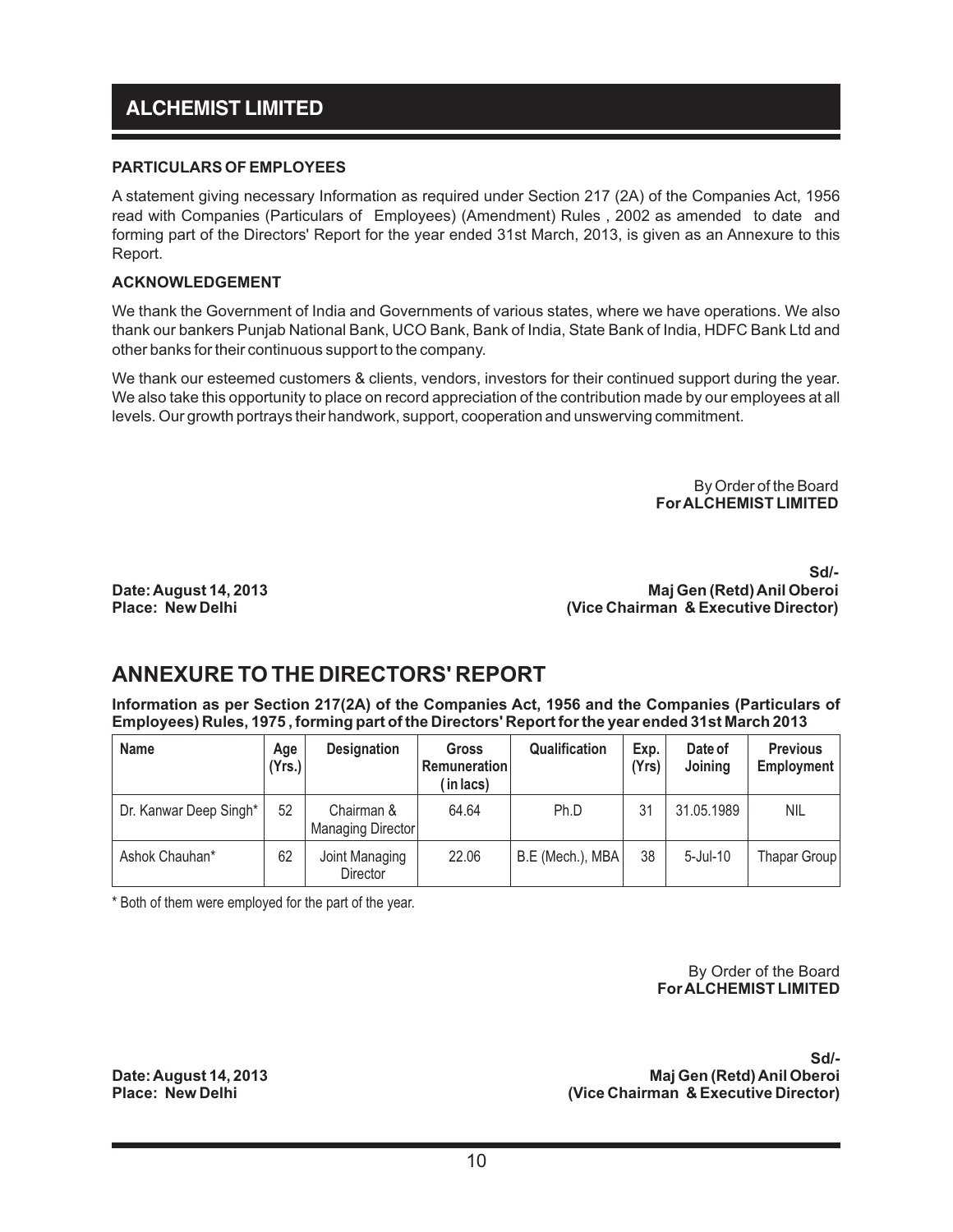#### **CONSERVATION OF ENERGY, TECHNOLOGYABSORPTION, FOREIGN EXCHANGE EARNINGS AND OUTGO IN ACCORDANCE WITH COMPANIES (DISCLOSURE OF PARTICULARS IN THE REPORT OF BOARD OF DIRECTORS) RULES, 1988 AND FORMING PART OF THE DIRECTORS' REPORT**

#### **I. CONSERVATION OF ENERGY**

Conservation of Energy is an ongoing & continuous process, where your company has taken various measures like replacement of outdated energy intensive equipment's with energy saving equipments, better use of natural/ artificial lights, installation of variable frequency drive in place of conventional motors, timely maintenance of electrical equipments etc. It has helped the company in improving efficiency, reduction in cost of production with lesser break down of machinery.

#### **Power and Fuel Consumption**

|    |                            | 2012-2013 | 2011-2012 |
|----|----------------------------|-----------|-----------|
| 1. | Electricity                |           |           |
|    | Purchased<br>a)            |           |           |
|    | No. of units               | 512592    | 585154    |
|    | Total Amount (Rs. in lacs) | 37.22     | 34.48     |
|    | Rate/Unit (Rs.)            | 6.50      | 5.89      |
|    | Own generation<br>b)       |           |           |
|    | No. of Units               | 16252     | 34974     |
|    | Total Amount (Rs. in lacs) | 2.68      | 5.75      |
|    | Rate per Unit              | 16.50     | 16.45     |
| 2. | Coal Nil                   | Nil       |           |
| 3. | <b>Furnace Oil</b>         | Nil       | Nil       |
| 4. | <b>Others</b>              | Nil       | Nil       |

#### **II TECHNOLOGY ABSORPTION**

#### **Research and Development**

Your Company accords high priority to the Research and Development activities, being a continuous process. Research and Development Centre of the Company carries out research work in several areas with the objective to introduce new products, improve quality of existing products and to lower the cost of production. The Company has incurred Rs. 204.88 lacs on research and development during the year constituting 0.31% of turnover.

#### **Technology absorption, adaptation and innovation**

The Company has not imported any technology during the year under report.

#### **III. FOREIGN EXCHANGE EARNINGS AND OUTGO**

| <b>Total Foreign Exchange Earned</b> | Nil |
|--------------------------------------|-----|
| Total Foreign Exchange Outgo         | Nil |

By Order of the Board **For ALCHEMIST LIMITED**

**Sd/- Date: August 14, 2013 Maj Gen (Retd) Anil Oberoi (Vice Chairman & Executive Director)**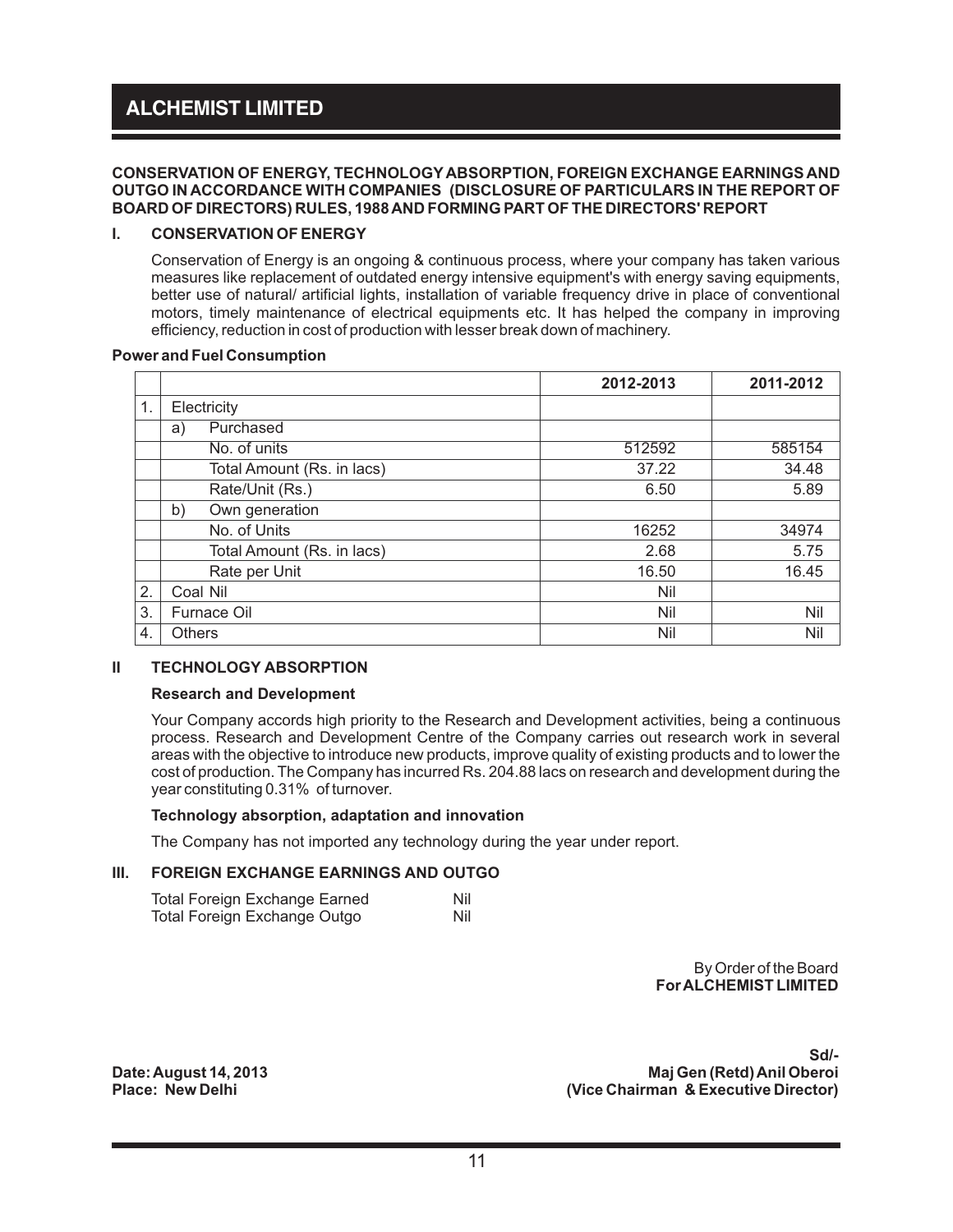#### **ALCHEMIST LIMITED** Regd. Office: Alchemist House, 23, Nehru Place, New Delhi-110019.

#### CERTIFICATION BY CHIEF EXECUTIVE OFFICER AND CHIEF FINANCIAL OFFICER OF THE COMPANY UNDER CLAUSE NO. 49 OF THE LISTING AGREEMENT WITH STOCK EXCHANGES

- $(a)$ We, Maj. Gen. (Retd.) Anil Oberoi, Vice-Chairman & Executive Director of the company (Whole Time Director) being its Chief Executive Officer and Dinesh Vermani, Chief Financial Officer of Alchemist Limited, do hereby certify, that we have reviewed Financial statements and Cash Flow Statements for the year ended 31st March, 2013 and to the best of our knowledge and belief:
	- i. These statements do not contain any materially untrue statement or omit any material fact nor do they contain statements that might be misleading.
	- These statements together present a true and fair view of the company's affairs and are in ii. compliance with the existing accounting standards and/or applicable laws/regulations.
- $(b)$ There are, to the best of our knowledge and belief, no transactions entered into by the company during the year which are fraudulent, illegal or violative of the Company's code of conduct.
- We accept responsibility for establishing and maintaining internal controls and have evaluated the  $(c)$ effectiveness of internal control systems of the company and it has been also disclosed to the auditors and the Audit Committee that there are no deficiencies in the design or operation of internal controls.
- $(d)$ We have disclosed to the auditors and as well as the Audit Committee
	- $(i)$ Significant changes in internal control over financial reporting during the year;
	- $(ii)$ Significant changes in accounting policies during the year and that the same have been disclosed in the notes to the financial statements; and
	- (iii) that there are no instances of significant fraud, that involves management or employees having a significant role in the company's internal control systems.

Date: August 14, 2013 **Place: New Delhi** 

Sd/-Maj. Gen. (Retd.) Anil Oberoi **Chief Executive Officer Vice Chairman & (Executive Director)** 

 $Sd$ -**Dinesh Vermani Chief Financial Officer**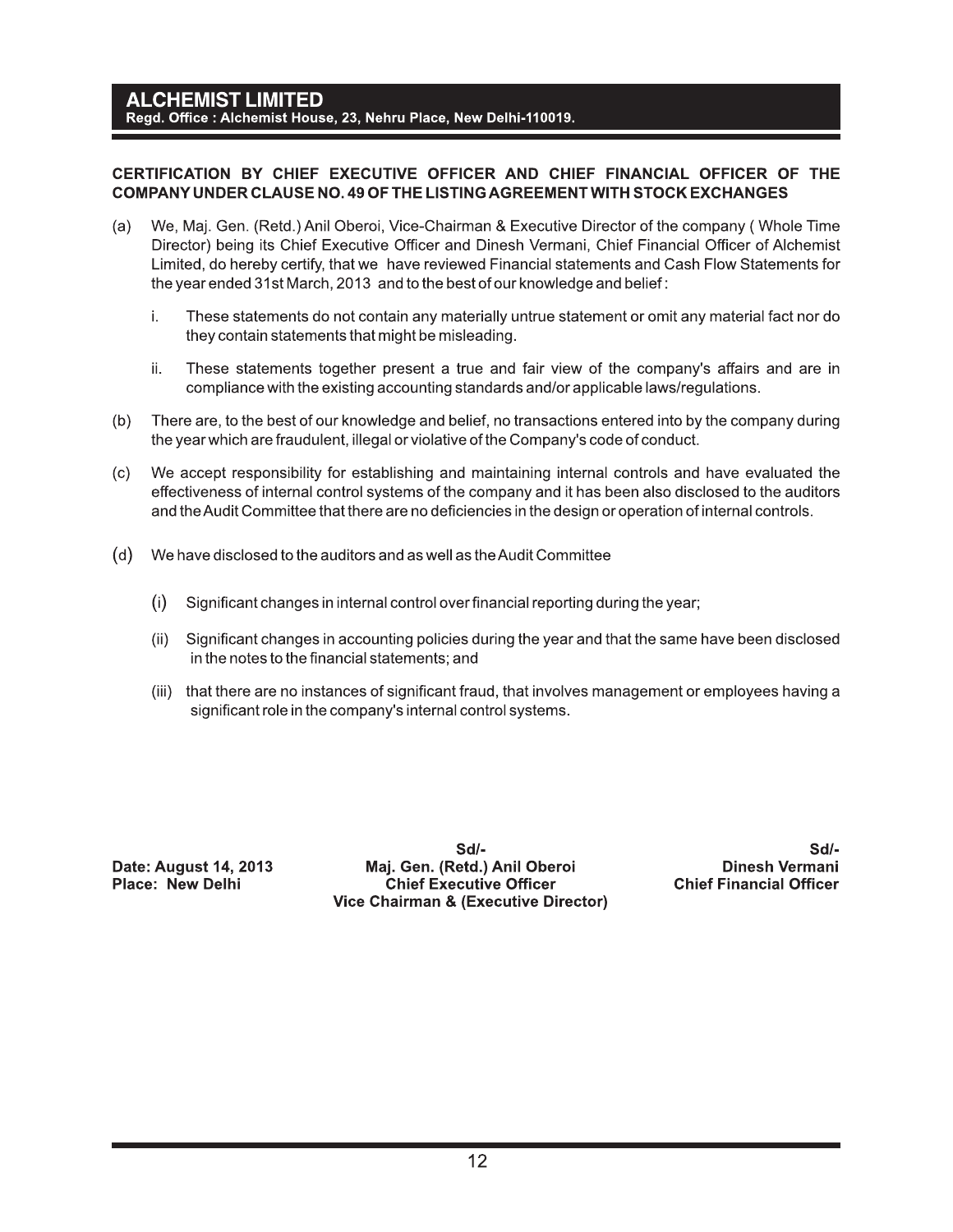|                 | STATEMENT PURSUANT TO SECTION 212 OF THE COMPANIES ACT, 1956<br>(Rs. in Lacs)                                                                                                             |                                                    |                                                |                                                                      |                                                                |  |
|-----------------|-------------------------------------------------------------------------------------------------------------------------------------------------------------------------------------------|----------------------------------------------------|------------------------------------------------|----------------------------------------------------------------------|----------------------------------------------------------------|--|
| S.No.           | Particulars                                                                                                                                                                               |                                                    | Ш                                              | Ш                                                                    | IV                                                             |  |
| $\mathbf{1}$    | Name of Subsidiary                                                                                                                                                                        | <b>Alchemist</b><br><b>Foods</b><br><b>Limited</b> | <b>Alchemist</b><br>Enterprise (S)<br>Pte Ltd. | <b>Alchemist</b><br><b>Infrastructures</b><br><b>Private Limited</b> | <b>Alchemist</b><br><b>Hospitality</b><br><b>Group Limited</b> |  |
| $\overline{2}$  | <b>Financial Year Ending</b>                                                                                                                                                              | 31st March, 2013                                   | 31st March, 2013                               | 31st March, 2013                                                     | 31st March, 2013                                               |  |
| 3               | <b>Extent of Holding Company</b><br>interest in the Subsidiary<br>Company                                                                                                                 | 85 %                                               | 100%                                           | 100%                                                                 | 74.88%                                                         |  |
| 4               | The net aggregate amount<br>of subsidiary's company<br>profits / losses so far they<br>concern members of the<br>holding company and not<br>dealt with in holding<br>Company's accounts : |                                                    |                                                |                                                                      |                                                                |  |
| i)              | For financial year of<br>subsidiary                                                                                                                                                       | 490.87                                             | 602.93                                         | 5.03                                                                 | (0.16)                                                         |  |
| $\mathsf{ii}$ ) | For subsidiary's previous<br>financial year since it<br>became subsidiary                                                                                                                 | 1044.46                                            | 230.22                                         | (3.60)                                                               | Nil                                                            |  |
| 5               | Net aggregate amount of<br>profits of subsidiary's<br>company after deducting<br>its losses or vice versa                                                                                 |                                                    |                                                |                                                                      |                                                                |  |
| i)              | For financial year of<br>subsidiary                                                                                                                                                       | <b>Nil</b>                                         | Nil                                            | Nil                                                                  | Nil                                                            |  |
| $\mathsf{ii}$ ) | For subsidiary's previous<br>financial year since it<br>became subsidiary                                                                                                                 | Nil                                                | Nil                                            | Nil                                                                  | Nil                                                            |  |

#### **Financial Information in respect of each Subsidiary Company of Alchemist Limited**

## **Pursuant to Section 212 (8) of the Companies Act, 1956**

(As advised by the Ministry of Corporate Affairs vide its General Circular No.2/2011 dated 8th February, 2011 granting General Exemption to Companies from attaching Subsidiary Companies' Annual Accounts to the Balance Sheet of holding Company in its Annual Report under Section 212 (8) of the Companies Act, 1956)

|       |                               |                                             |                                               |                                                                      | (Rs. in Lacs)                                                  |
|-------|-------------------------------|---------------------------------------------|-----------------------------------------------|----------------------------------------------------------------------|----------------------------------------------------------------|
| S.No. | <b>Particulars</b>            | <b>Alchemist</b><br><b>Foods</b><br>Limited | <b>Alchemist</b><br>Enterprise (S)<br>Pte Ltd | <b>Alchemist</b><br><b>Infrastructures</b><br><b>Private Limited</b> | <b>Alchemist</b><br><b>Hospitality</b><br><b>Group Limited</b> |
| 1     | Capital                       | 1182.40                                     | 212.67                                        | 1.00                                                                 | 5.00                                                           |
| 2     | Reserves                      | 17285.87                                    | 782.20                                        | 1.43                                                                 | (3.83)                                                         |
| 3     | <b>Total Assets</b>           | 33823.98                                    | 1071.07                                       | 240.22                                                               | 26.34                                                          |
| 4     | <b>Total Liabilities</b>      | 33823.98                                    | 1071.07                                       | 240.22                                                               | 26.34                                                          |
| 5     | Investment                    | Nil                                         | Nil                                           | Nil                                                                  | Nil                                                            |
| 6     | Turnover                      | 12484.91                                    | 66602.81                                      | Nil                                                                  | Nil                                                            |
| 7     | <b>Profit before Taxation</b> | 864.02                                      | 635.41                                        | 5.67                                                                 | (0.21)                                                         |
| 8     | Provision for Taxation        | 286.53                                      | 32.48                                         | 0.64                                                                 | Nil                                                            |
| 9     | <b>Profit after Taxation</b>  | 577.49                                      | 602.93                                        | 5.03                                                                 | (0.21)                                                         |
| 10    | <b>Proposed Dividend</b>      | Nil                                         | Nil                                           | Nil                                                                  | Nil                                                            |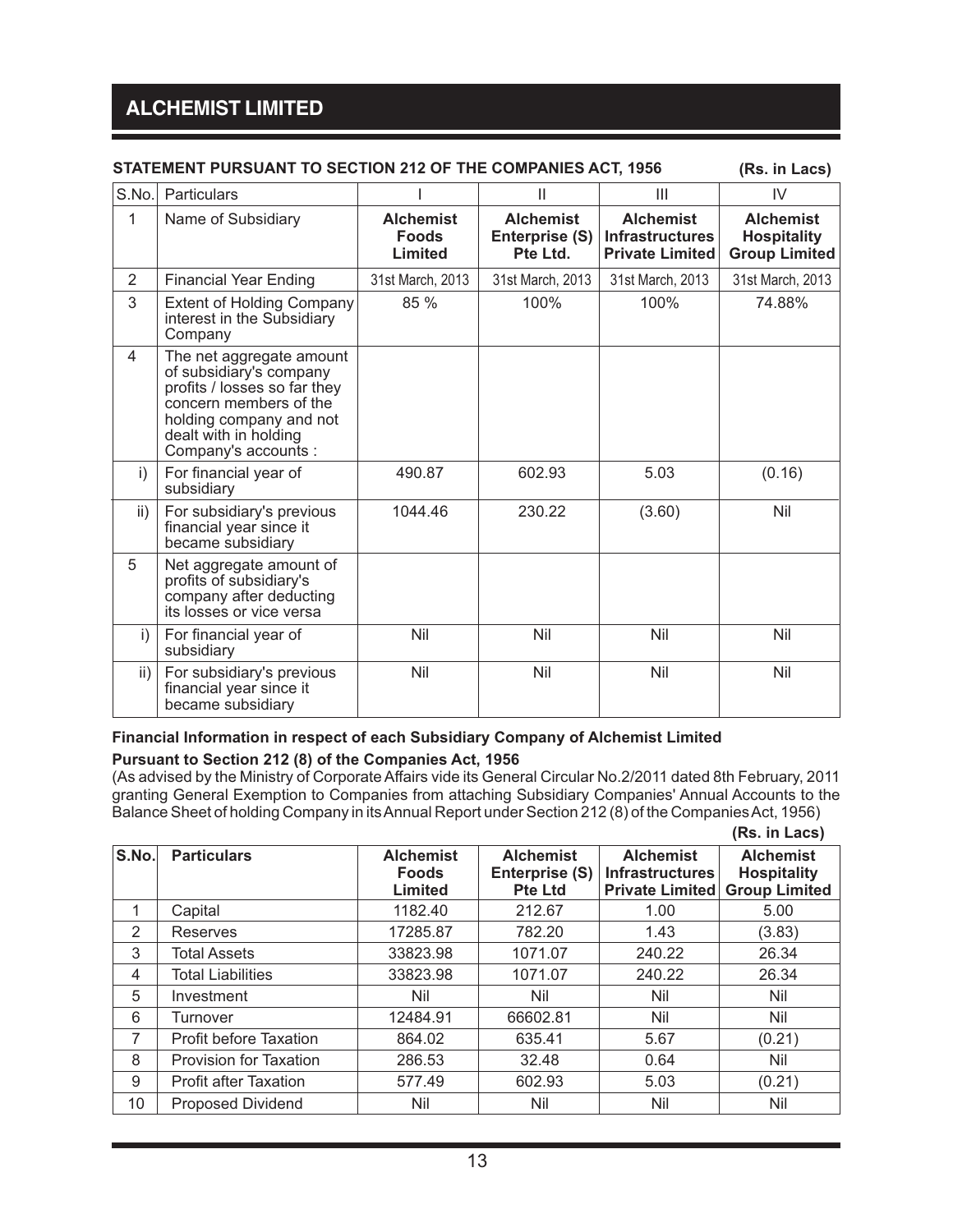# **MANAGEMENT DISCUSSION AND ANALYSIS REPORT**

Statements in the Management's Discussion & Analysis Report which seek to describe the Company's objectives, projections, estimates, expectations or predictions may be considered to be "forward-looking statements" and are stated as required by applicable laws and regulations. Actual results may differ materially from those expressed or implied. Many factors including global and domestic demand-supply conditions, prices, raw-materials availability, technological changes, changes in Government regulations, tax laws and other statutes may affect the actual results, which could be different from what the Directors' envisage in terms of future performance and outlook. Market data and product analysis contained in this Report have been obtained from internal Company reports and industry publications, but their accuracy and completeness are not guaranteed and their reliability cannot be assured.

### 1. **VISION**

ALCHEMIST endeavours to emerge as a leader in diversified business segments by continuously achieving and surpassing the highest standards in quality driven manufacturing and sustainable development through environmentally friendly practices.

Vision of ALCHEMIST is to become a top 20 leading Indian Conglomerate by 2020. We will achieve this by pursuing certain key targets:

- To become a Top 20 Indian Conglomerate by 2020 by both Revenue and Size.
- To achieve a valuation of Rs. 50,000 crore (US \$10 Billion) with revenues of at least Rs. 10,000 crore.
- Have a substantial presence in 5 Sunrise Industries viz Food Processing, Healthcare, Infrastructure, Hospitality and Education by 2020.
- Occupy a Thought-Leadership position in the Global Indian Marketplace.
- Empower our executives to pursue excellence as well as new territories and markets to conquer.
- To become a role model for future Indian entrepreneurs and passionate individuals and companies.

### **2. MISSION**

Our Mission is to bring about an entrepreneurial revolution in India by identifying and infusing our Alchemy into businesses and markets and transmuting them into Golden opportunities.

We aim to provide the best platform for shareholders, executives, employees and entrepreneurs to not only profit, prosper and succeed but also rise to the challenges and responsibilities of the new India being built in the  $21<sup>st</sup>$  Century

Launched in 1981 by Sh. K.D Singh, Alchemist Group is one of India's fastest growing Conglomerates. Our Group currently comprises of 11 companies with over 9,800 employees across India and around the World. Our vision is to become a Top 20 Indian diversified conglomerate by 2020 in all of India's 5 major "Sunrise Industries". We are a socially and ethically responsible Group and have a stellar record in human resources, global standards, environmental awareness and philanthropy.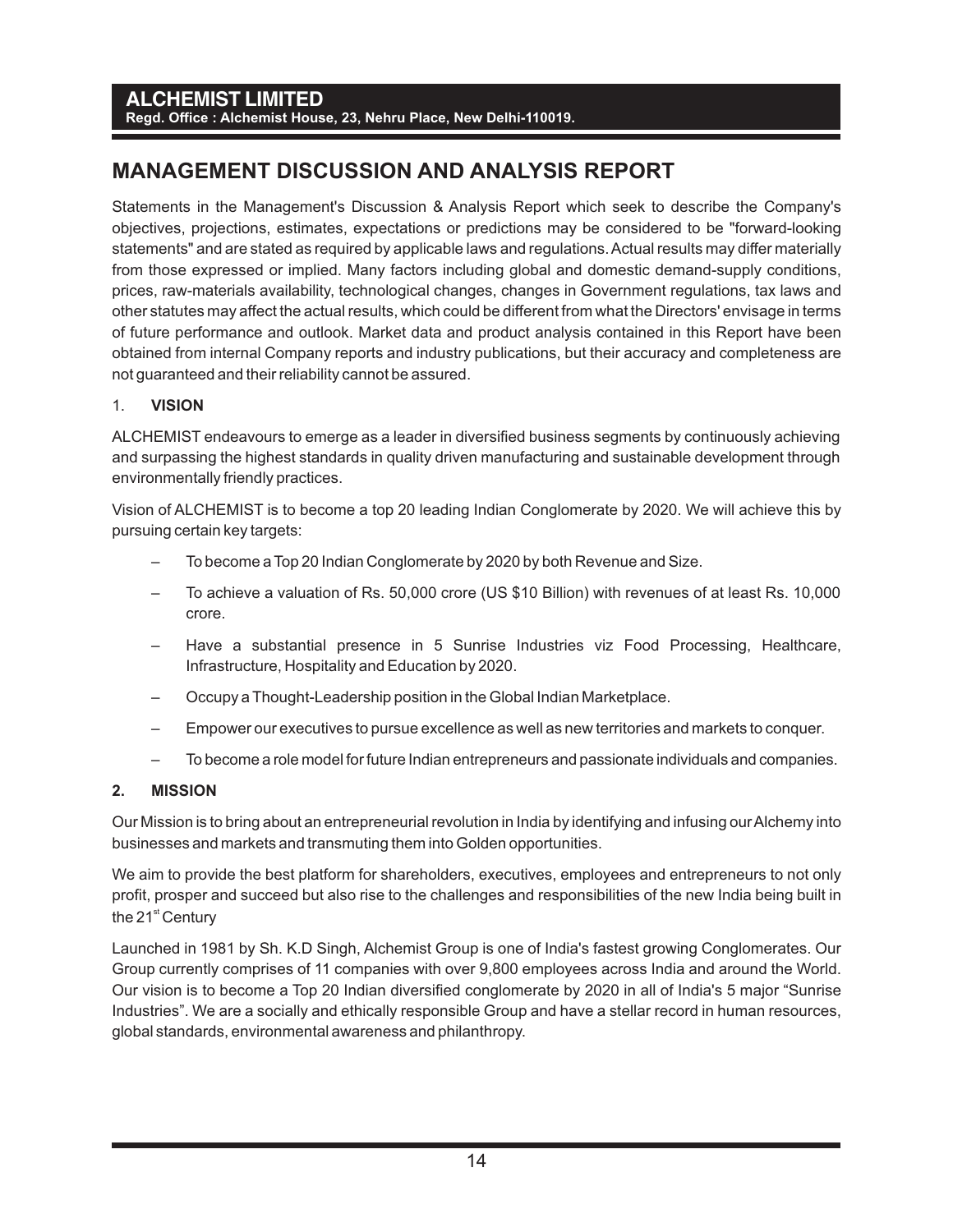# 1. **INDUSTRYOVERVIEW**

# **(A) PHARMA & CHEMICALS**

### **Indian Market**

Indian Pharmaceutical Industry has witnessed a robust growth over the past few years moving on from a turnover of approx. US \$ 1 billion in 1990 to over US \$ 20 billion in 2010 of which the export turnover is approximately US  $$ 8$  billion. The industry ranks 3rd in terms of volume and is  $14<sup>th</sup>$  in terms of value globally. It has shown tremendous progress in terms of infrastructure development, technology base creation and a wide range of products. It has established its presence and determination to flourish in the changing environment.

The industry now produces bulk drugs belonging to all major therapeutic groups requiring complicated manufacturing technologies. Formulations in various dosage forms are being produced in GMP compliant facilities. Strong scientific and technical manpower and pioneering work done in process development have made this possible. The country now ranks  $3<sup>rd</sup>$  worldwide by volume of production and  $14<sup>th</sup>$  by value thereby accounting for around 10% of world's production by volume and 1.5% by value. Globally, it ranks  $4<sup>th</sup>$  in terms of generics production and 17<sup>th</sup> in terms of export value of bulk actives and dosage forms. Indian exports are destined to more than 200 countries around the globe including highly regulated markets of US, West Europe, Japan and Australia.

### **Global Scenario**

Based on Evaluate Pharma's coverage of the world's leading 4,000 pharmaceutical and biotech companies, the World Preview report highlights trends in Prescription Drug Sales, Patent Risk, R&D Spend, Global Brand Sales, Market Performance by Therapy Area and it is expected that during the years 2012 to 2018, the pharmaceutical segment shall record an annual compounded growth of 3.8% annually and the global pharma market is likely to touch \$895 billion. More importantly, the incremental market growth of USD 14 billion over the next decade is likely to be the third largest among all markets. The US and China are expected to add USD 200 billion and USD 23 billion respectively. Considering that the pharmaceutical industry involves sophisticated technology and stringent "Good Manufacturing Practice (GMP) requirements, major share of Indian Pharma exports going to highly developed western countries bears testimony to not only the excellent quality of Indian pharmaceuticals but also its price competitiveness. More than 50% share of exports is by way of dosage forms.

McKinsey & Company's report, *"India Pharma 2020: Propelling access and acceptance, realizing true potential,"* predicted that the Indian pharmaceuticals market will grow to USD55 billion in 2020; and if aggressive growth strategies are implemented, it has further potential to reach USD70 billion by 2020. While, Market Research firm Cygnus' report forecasts that the Indian bulk drug industry will expand at an annual growth rate of 21 percent to reach USD16.91 billion by 2014. The report also noted that India ranks third in terms of volume among the top 15 drug manufacturing countries. The Pharmaceutical Industry in India today is the third largest in the world and is in the front rank of India's science-based industries with wide ranging capabilities in the complex field of drug manufacture and technology. It ranks very high in terms of technology, quality and range of medicines manufactured.

### **(B) AGRI BUSINESS**

### **Indian Market**

After China, India is the second largest producer of flowers. Indian Floriculture Market is set to Grow at a CAGR of 23% During 2012 -2018.Astrong increase in the demand for cut and loose flowers has made floriculture as one of the important commercial trades in Indian agriculture. According to report, " Indian Agriculture Market Report & Forecast: (2012-2017) ", the demand for flowers is increasing robustly in India. While exports remain a key motivator for cultivators, the domestic demand for flowers is also increasing exponentially, especially in the metros and larger cities. Modernization and growing western cultural influences has driven consumers to buy flowers on a number of occasions like valentine's day, marriages, anniversaries, birthdays, friendship day, mother's day, etc.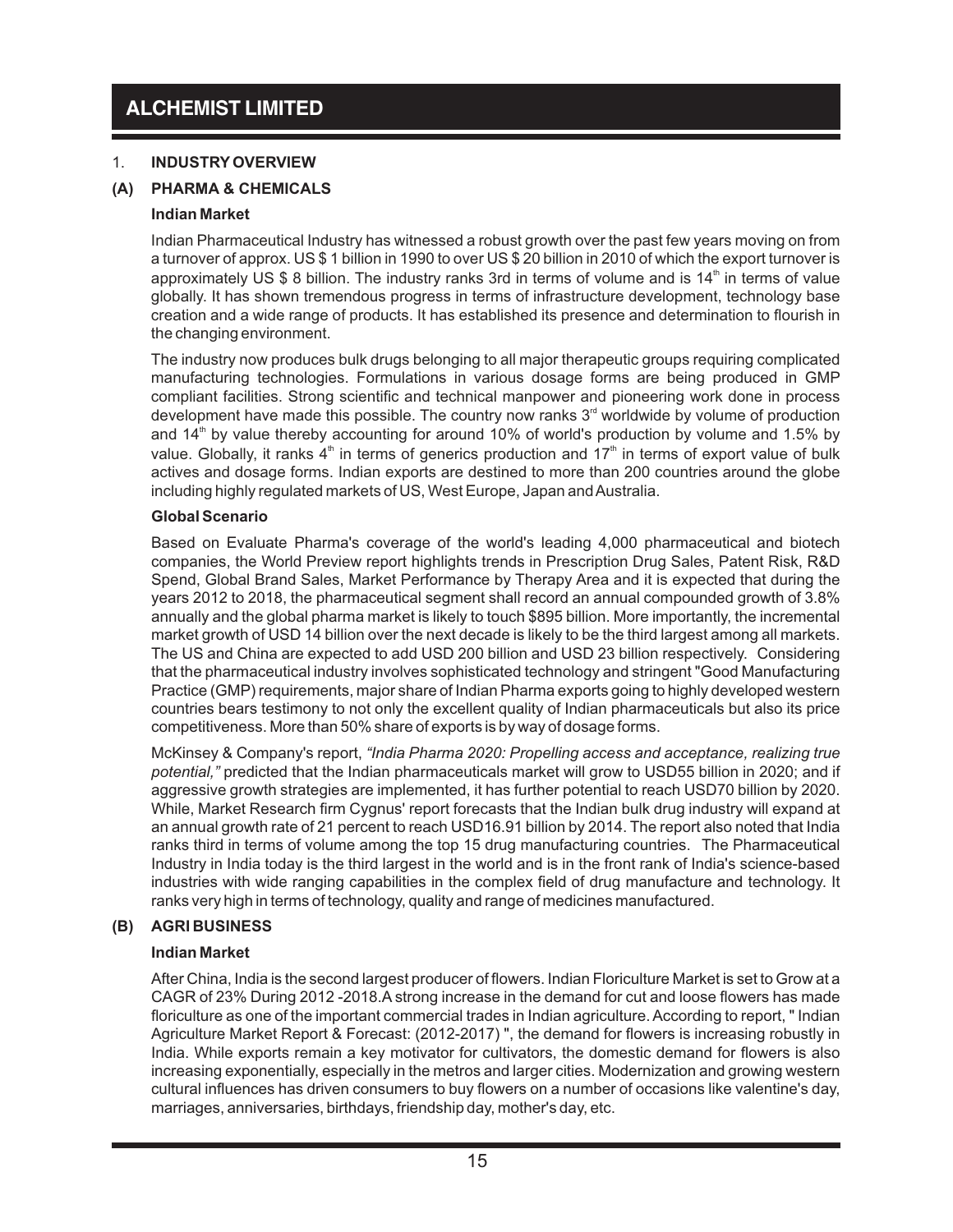With a share of about 65 per cent rose flower industry in India accounts for over Rs. 2,400 crores of the overall floriculture industry and rose accounts for 75 per cent of the global floriculture industry, said the study. It is observed that India's exports of cut flowers is around 0.07 % of total world value exports to US ( US  $$634$  million) while that to European Union(EU) is 0.42% of world exports to the EU ( $$3.36$  billion). Rose imports in the EU account to 28 % of the total fresh cut flower imports and have the largest share. In view of the higher demand, consumption and premium prices with lower weight and thereby affordable freight, the exports of roses has higher prospects and is viable for developing countries like India.

### **Global Scenario**

In terms of total area in production, Asia -Pacific with an area of 2,44,263 hectares account for nearly 60% of the total world area which is estimated to be nearly 4,00,000 hectares. China and India have large total areas under flower cultivation but only a small percentage of the area is under protected cultivation as the production is mainly for the domestic markets with large area under open field flower cultivation rather than under protected cultivation. In terms of area under total flower production with respect to the world area, India has 26.62 % of area but under protected cultivation the area is hardly measurable.

### **(C) FOOD PROCESSING**

### **Indian Market**

Food processing industry in India is a sunrise sector that has gained prominence in the recent years. Availability of raw materials, changing lifestyles and appropriate fiscal policies has given a considerable push to the industry's growth. This sector serves as a vital link between the agriculture and industrial segments of the economy. Strengthening this link is of critical importance to reduce waste of raw materials, improve the value by increasing shelf- life as well as by fortifying the nutritive capacity of the food products; ensure remunerative prices to farmers as well as affordable prices to consumers. Adequate focus on this sector could greatly alleviate our concerns on food security and food inflation. India already is a leading exporter of several food products. To ensure that this sector gets the stimulus it deserves, Ministry of Food Processing Industries is implementing a number of schemes for Infrastructure development, technology up gradation & modernization, human resources development and R&D in the Food Processing Sector. The Export of food processed products and related commodities have increased to USD 36057 Million in 2012-13 from USD 31762 Million in 2011-12. Foreign Direct Investment (FDI) is permissible for all the processed food products up to 100 per cent on automatic route except for items reserved for Micro and Small Enterprises (MSEs). FDI in food processing increased to USD 401.46 Million in 2012-13 from USD 170.21 Million in 2011-12.

India is the fifth largest producer of eggs in the world and employs over 12 lakhs people. The Egg production is growing by 4-6% every year whereas broiler production is growing by 8-10%. It is estimated that this industry may possibly bring in significant foreign exchange in India as there exists enormous export potential in this segment. The introduction of new poultry products and perceptible shift in eating habits are moving people to branded food such as breaded and coated snacks, marinated snacks, chicken nuggets, canned chicken curry, freeze dried chicken pulao, meat soup, and fast food joints and all these are going to change the palatability of the chicken consumer.

#### **Global Scenario**

The average per capita poultry meat consumption is also estimated to increase from 0.69 to 1.28 kilograms, during the 2000-2004. Overall, analysts studies that the total egg consumption is estimated to increase from 34 billion in 2000 and to 106 billion in 2020, while poultry meat consumption is predicted to increase from 687 million kilograms to 1,674 million kilograms. Keeping this in view, there exists enormous potential for growth of Industry and consequent exports. The market research report "Vision for Indian Poultry Industry: Current Scenario and Future Prospects" predicts a relatively strong growth for the egg and poultry meat industry, in both the urban and rural areas, in the next two decades. It has been found that egg consumption has grown at a much faster pace, than the consumption of poultry meat. With the continual rise in income, it is estimated to nearly triple by 2020.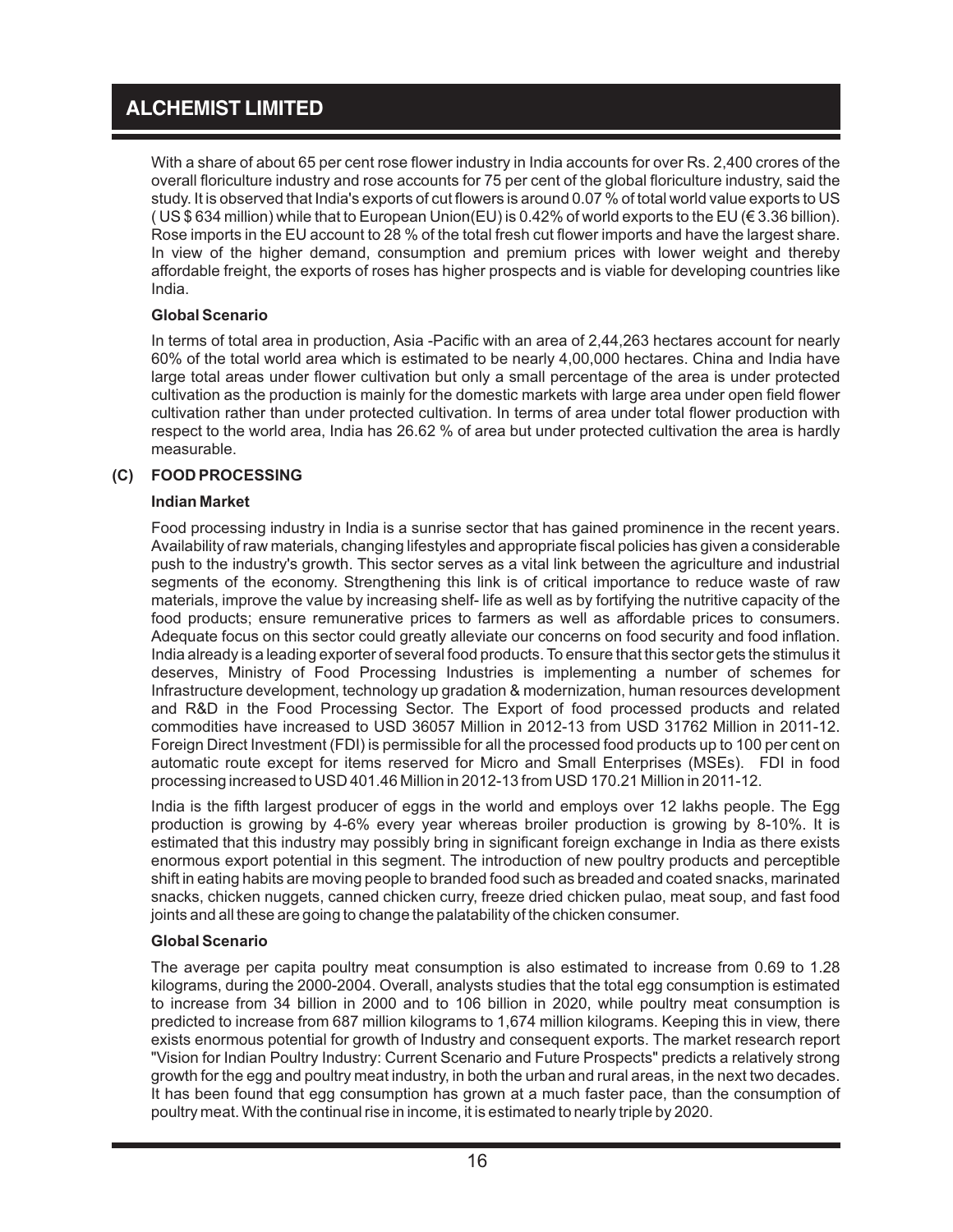### **(D) STEEL BUSINESS**

#### **Indian Market**

The Indian Steel Industry continues to demonstrate higher consumption of finished steel. With the decline in the GDP growth during fiscal 2012 and due to tightening policies, weak FDI inflows and fiscal deficit, investment in the steel industry in India were at stall. The demand for steel has been stagnant in the current fiscal, but an increased activity is expected in the coming years. With an increase in strength of domestic consumption and improvement in external business environment, the growth in the sector could be predicated. It is likely to remain the undisputed major foundation material in the world. Its predominance in construction, infrastructure and fencing has not been substantially challenged and is unlikely to be for the foreseeable future. At the same time, steel consumption will be closely linked to the economic growth and prosperity of a nation or a particular region. Much of industrial processes used to make wire fence and wire mesh continue to be labor intensive work. Steel wire ropes, nets and mesh are provided in constructible forms for architects, engineers and builders working with structural steel solutions.

### **Global Scenario**

In 2011 the world crude steel production reached 1518 million tonnes (mt) and showed a growth of 6.2% over 2010. China remained the world's largest crude steel producer in 2011 (684 MT) followed by Japan (108 MT), the USA (86.4 MT) and India (72.2 MT; prov) at the  $4<sup>th</sup>$  position (72.2 MT). The World Steel Association has projected that global apparent steel use will increase by 3.6% to 1422 MT in 2012, following growth of 5.6% in 2011. In 2013, it is anticipated that world steel demand will grow further by 4.5% to around 1486 MT. China's apparent steel use in 2012 and 2013 is expected to increase by 4% in both the years. For India, growth in apparent steel use is expected to grow by 6.9% in 2012 and by 9.4% in 2013. The Per capita finished steel consumption in 2011 is estimated at 215 kg for world and 460 kg for China.

### **4. FINANCIAL REVIEW**

The Gross income for the year ended 31.03.2013 was Rs. 68120 lacs as compared to Rs. 53174 lacs for the year ended 31.03.2012. The increase in turnover is around 28.11% mainly attributable to shift from volume to value.

The total expenditure for the year ended 31.03.2013 also increased by 21.08% as compared to the expenditure during the previous year.

Interest cost of the Company as a percentage of sales was 0.73% during the year under review against 0.32% during the year 2011-12.

The Net Profit for the year ended 31.03.2013 stands at Rs. 1621 lacs after providing for taxation against Rs. 1612 lacs during the previous year, hence recording a marginal net increase of 0.55%.

### **5. COMPANY'S PERFORMANCE**

### **(A) PHARMA& CHEMICALS**

As per latest market research report published in June by All India Organisation of Chemists and Druggists (AIOCD) audit, Pharma Unit of Alchemist has been identified as one of the fastest growing player in the Pharmaceutical industry. Things have progressed beating all industry standards as Alchemist Pharma grew at 42.9% as compared to industry average which grew by about 10% during the financial year under review. We are now present pan India and thriving for inroad into the global market and in pursuit of this, major tie ups are underway in South East Asia & Africa to make our presence felt around the world. We also confirm to ISO 9001-2008 Certification at our GMP certified works located in Distt. Solan, Himachal Pradesh

Some of our brands have made it to the fastest growing brands of the industry. One of our major brands IGTG-FORTE is growing at 1000% as per the data published by market research agencies. This wonderful product from Alchemist Pharma is now regarded as Wonder-Pill and it is now being used by doctors as support therapy to treat Dengue fever, Swine Flu, Cancers, HIV, Hepatitis, Infertility, Arthritis, Viral fever, Diabetic foot ulcers etc. This brand alone is projected to add significantly to the top line in the times to come. Our another brand JUVCLAV-625 has been added potentially in the antibiotics segment and is now competing and picking up the market share of the largest brand of the industry Augmentin.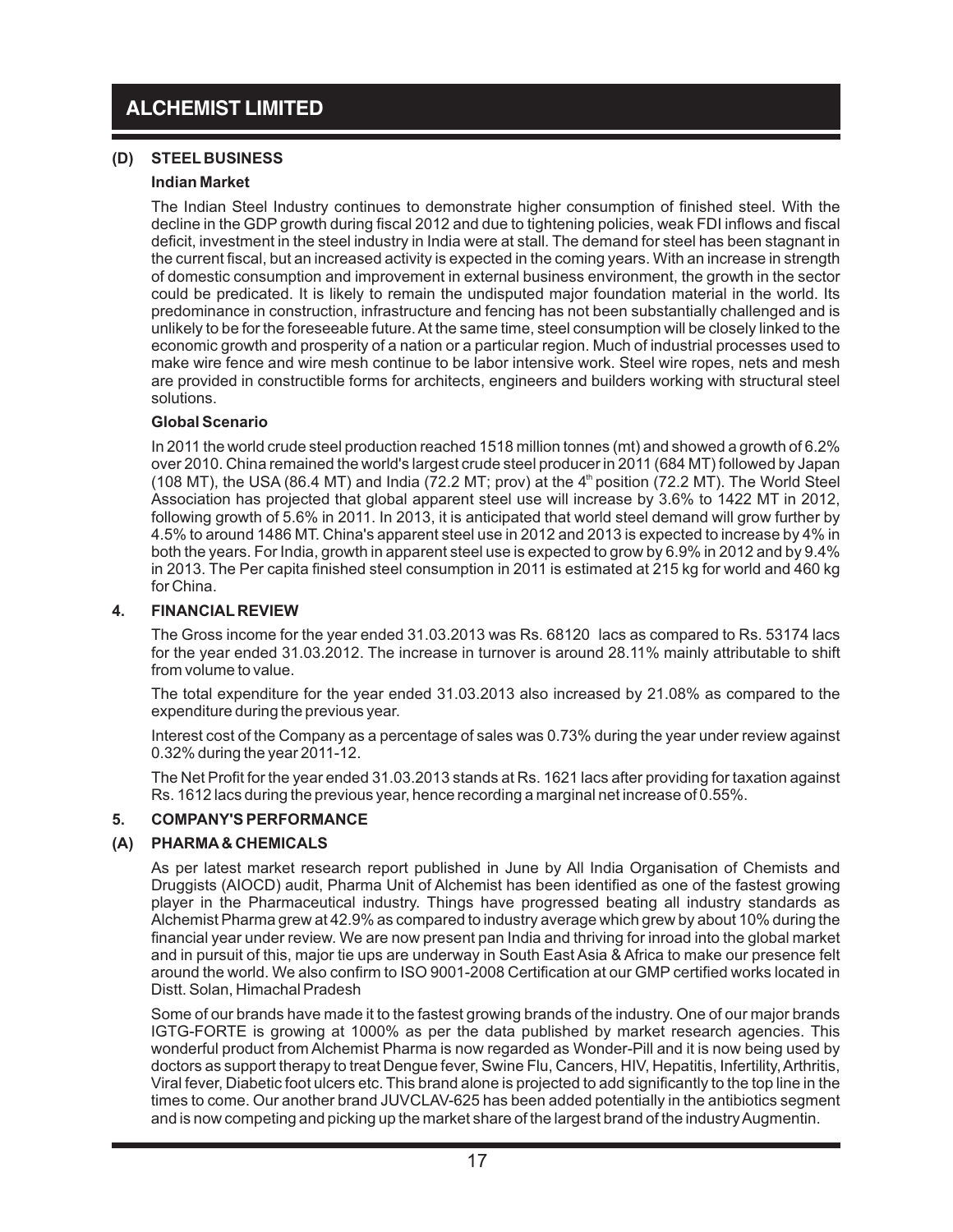As a part of our corporate social responsibility initiative, we conducted free medical check for around 10000 (ten thousand) patients across the country and diagnosed many unattended ailments. Our Camps are highly respected by medical fraternity and patients.

The year 2013-2014 Alchemist Pharma is poised to repeat the performance in terms of growth rates in domestic market. We are expecting to grow significantly in comparison to this year even though industry has been projected to grow at 8%. Our brand IGTG- FORTE is all set to reach new heights. We are also expecting to increase our out-reach to African Sub continent and new markets in South East Asia like Vietnam, Singapore, and Myanmar etc to make a pug mark in International market. We are also expecting to initiate tying up with the leading players in USA in dermatology market for exclusive rights in India and South East Asia that may help us in achieving a significant share in Rs. 1000 crores of dermatology market.

We are also looking forward to expand in chronic therapy areas like Diabetes, Cardiovascular segment, Hypertension to make our leaps strong and big.

#### **(B) AGRI BUSINESS**

Our company has taken first step in the business of Global Agri Trade during the year with reasonable success. Agriculture products such as wheat, barley, maize, dry peas, soybeans, rice and lentils are typically traded within the agri commodities trading business, but this list varies largely depending on the country and market segment. The plan is to understand all the principal world markets for various agro based products and the end-users in major consumption markets.

We believe transforming opportunities into advantages. Hence taking inspiration from the initial success, we are striving to unravel the opportunities that the future has in store for business of Agri commodities. While the company has limited itself to Trading activity in the business, future may include active foray into the business segment.

### **(C) FOOD PROCESSING**

The year 2012-13 was a momentous year for the Foods Division which saw it undertake several new and ambitious ventures. The division acquired a new Broiler Farm facility at Mahipalpur, and also embarked on integration farming units across the state of Punjab thus increasing its broiler production by over 60%. In the plant at Banmajra, a new Effluent Treatment Plant was commissioned making the plant amongst the most environmentally friendly poultry production plant in the country. The plant also launched several new products that were very well accepted by the customers.

The Republic of Chicken stores reached a total count of 68 by the end of the year, up from 55 at the beginning of the year. The success of the brand is evident from the fact that several of these stores are franchisee operated. The year also saw the division expand its distribution to the four southern states, thus bringing the product to the retail stores of 25 states in India.

The Foods Division launched its new Quick Serve Restaurants called How Abt Chicken Today at two locations in New Delhi viz. New Friends Colony and Nehru Place. The year also saw the Foods Division launch the international Bubble Tea giant Chatime in India. The division now has five Chatime stores across Delhi NCR and Chandigarh.

Financial Year 2013-14 is expected to be earmarked as the year where Alchemist Foods would consolidate and grow the initiatives commenced in the last fiscal year. The demand for poultry products is likely to remain high, although there may be some concerns on the input costs of feed, due to the increasing trend seen in Soya prices.

#### **(D) STEEL**

Steel Division of Alchemist Limited is the premier initiative of the group, manufacturing wire mesh and chain link fencing for poultry farming, security, construction and other industrial purposes and was set up in the year 1988 and today it has the distinction of being one of the finest producers of wire mesh. Alchemist Steel manufactures world-class welded wire mesh in more than 100 grades. The company has a state-of-the-art manufacturing plant at Kurali near Chandigarh, Punjab. The plant has a capacity of over 4000 metric tons per annum of welded wire mesh and chain link fencing.

The product range includes Parts of Poultry Keeping Machinery and Un-galvanized (black) weld mesh. Parts of poultry keeping machinery is a prime product required in the poultry industry, both by commercial egg laying farms as well as by the breeder farms. Recently, the company has started manufacturing feeding systems for the cages and has elicited good response from the poultry industry.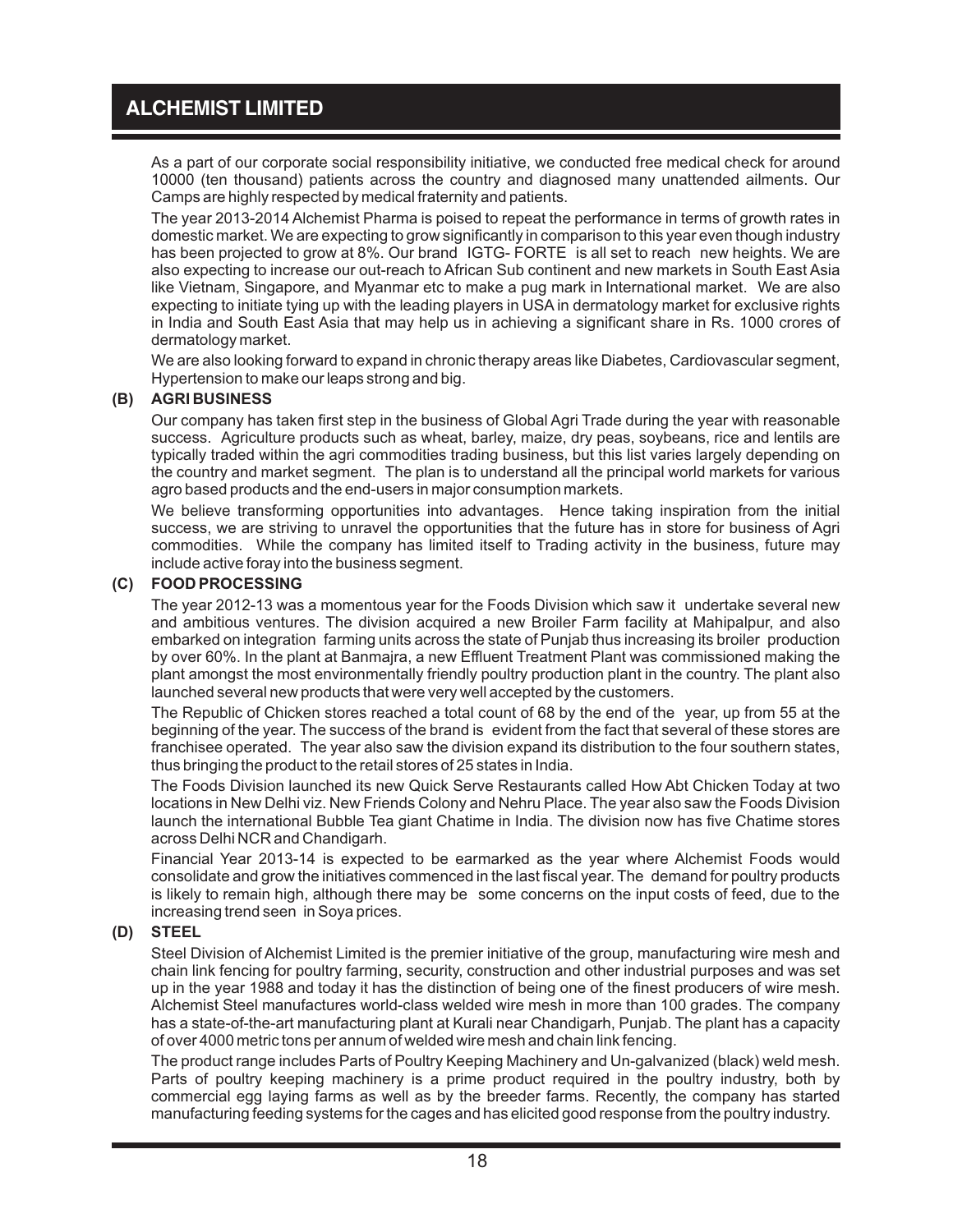The Un-galvanized weld mesh is primarily used for fencing purposes. The Company has a seven blocker wire drawing Machine. The drawn wire in turn is welded in to about 150 different mesh sizes as per client specifications. The strong marketing network of the company provides unstinted support to the vertical. The company is also trading in LUBING (GERMANY) products i.e drinking systems for poultry

During the year under review, the vertical tasted some adverse effects of recession in economy, but keeping in view the upbeat mood of the overall poultry business, the vertical is expected to record a spurt in its business in the times to come.

#### **6. RESEARCH & DEVELOPMENT CAPABILITIES**

ALCHEMISTPharma owes its success in the domestic market to its thrust on frontline research and has been continuously striving to strengthen its R& D capabilities and has achieved substantial breakthroughs and have been able to develop products in the various medicinal segments that helped us to create a product portfolio with 200 SKUs, addressing segments like Gastro Intestinal, Pain management, Nutritionals, Neurotropic Vitamins, Immunity Boosters, support therapy for Cardiovascular and diabetes, Anti-Infective, Gynaecology right from Calcium supplements to Drugs for Iron Deficiency Anaemia etc.

The Company's state-of-the-art Research and Development center is located at its plant at Solan (Himachal Pradesh), with dedicated facilities for innovative product research and we are driven by the intellectual competence of a team of highly skilled professionals. The Company's R&D size and environment for both formulation development & new products development is commensurate with the Company's vision to be a leader in the ethical and generic market segments. The value added formulations are based on strong Drug Delivery System in global market.

#### **7. STRENGTHS**

The Promoters of the Company have switched over to strategic thinking and implementation by identification of new verticals, their potential in order to achieve greater heights in the Industry. With this objective in mind, the promoters have introduced professional management set up in the Industry whereby the professionals are placed at the helm of affairs of the company to work through systems approach to achieve the vision and mission of the company as set by the founders of this group. This is likely to prove as one of the major strength of the company.

On the technical and operational side, the Company has been managed by a team of qualified professional looking after different aspects of the production and management. The Company has a very low attrition at the higher levels. The Company has very cordial industrial relations.

#### **8. THREATS**

- a) The Indian pharma sector has undergone various changes in the recent past and the business that was traditionally considered to be a richest business faces many risks. intense competition, and patents related challenges have increased the risk profile of the sector.
- b) There are continued threats from other low cost countries like China. However, on the quality front, India is better placed relative to China.
- c) The short-term threat for the pharma industry is the uncertainty regarding the implementation of GST. Though this is likely to have a negative impact in the short-term, the implications over the long-term are positive for the industry.

#### **9. STRATEGIES**

At ALCHEMIST, strategy development and deployment has been aligned to its vision. We have identified four key strategic priorities:

- a) ALCHEMIST has already made substantial investment, creating manufacturing and other business infrastructure. The Company is consistently focusing on upgrading and expanding its facilities and infrastructure to Broad base the company in various diversified verticals and segments.
- b) The Company is also pursuing, several initiatives to set up some green field manufacturing facilities in verticals like Food Processing and Pharmaceuticals.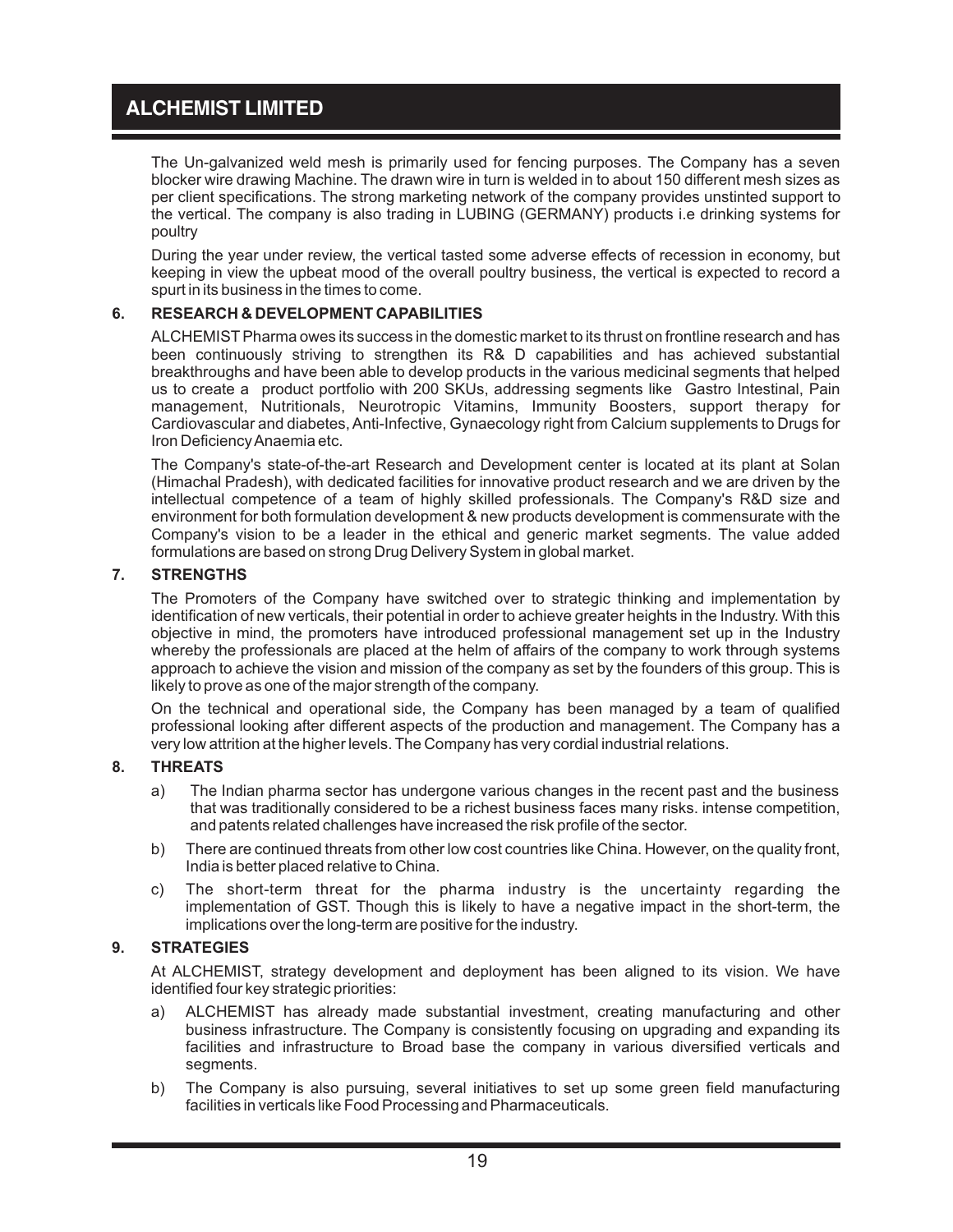- c) The Company is developing and producing value added products as per the market demand and new product developments in the international market. The research & development efforts involve developing patent non-infringing processes, achieving process improvements, achieving production cost efficiencies, optimizing raw material sourcing, produce new products, innovate and enhance manufacturing techniques and continually expand its general scientific and engineering capabilities.
- d) ALCHEMIST is also focusing on spending to further strengthening its research and development department by equipping it with capabilities both in terms of manpower and machines.

### **10. INTERNAL CONTROLSYSTEMS**

ALCHEMIST has introduced strong internal control systems commensurate with the size and scale of business. Clearly defined policies and procedures supplement the Internal Control procedures. A well established and empowered system of internal audits and control procedures independently reviews the financial and operational controls and reports deviations, if any, across all verticals and further enables rectification, as and when required. The Company is constantly engaged in practicing the best financial and operational control systems, as per international practices and standards.

The Company's internal audit team carries out extensive audits throughout the year, across all verticals and submits its report to the Audit Committee of the Board of Directors.

The Audit Committee addresses all important issues raised by the Internal and Statutory Auditors.

#### **11. HEALTH, SAFETY & ENVIRONMENT POLICY**

To assume its business and ethical responsibilities to exemplify its endeavour towards good corporate citizenship.

To continue to inspire innovations in methods & practices and to ensure highest standards of health, safety and environment.

To comply with all applicable laws and regulations with regards to HSE and continually aspire to the highest standards in the same.

To commit to the continual reduction of waste and implement processes to ensure the reusability of natural resources.

To continually invest in the upgradation of facilities, maintenance of machinery and welfare of our employees.

To constantly train and educate employees on contemporary best practices to ensure the highest levels of safety and sustainability in our operations.

### **12. INDUSTRIAL RELATIONS & HUMAN RESOURCE DEVELOPMENT**

The Company is committed and focused on its most valuable resource viz. its employees. The Company believes that employee play a pivotal role in driving performance and has effectively empowered them. As a means of equipping employees with a range of skills including their upgradation and to enable them to perform their responsibilities, training and human resource development (HRD) continued to receive priority during the year. Training and HRD efforts of the Company are aimed at sharpening business skills and competence needed for better employee performance and provides all possible opportunities and support to the employees to improve their performance and productivity. In pursuance of the Company's commitment to retain and develop best available talents, several programmes are conducted at various levels on a regular basis. Employee relations continued to be cordial and harmonious at all levels and in all units of the Company.

ALCHEMIST remains committed and focused on its most valuable resource viz. People. The Company believes that people play a pivotal role in driving performance and has effectively empowered them. In pursuance of the Company's commitment to retain and develop best available talents, several programmes are conducted at various levels on a regular basis. Employee relations continued to be cordial and harmonious at all levels and in all units of the Company.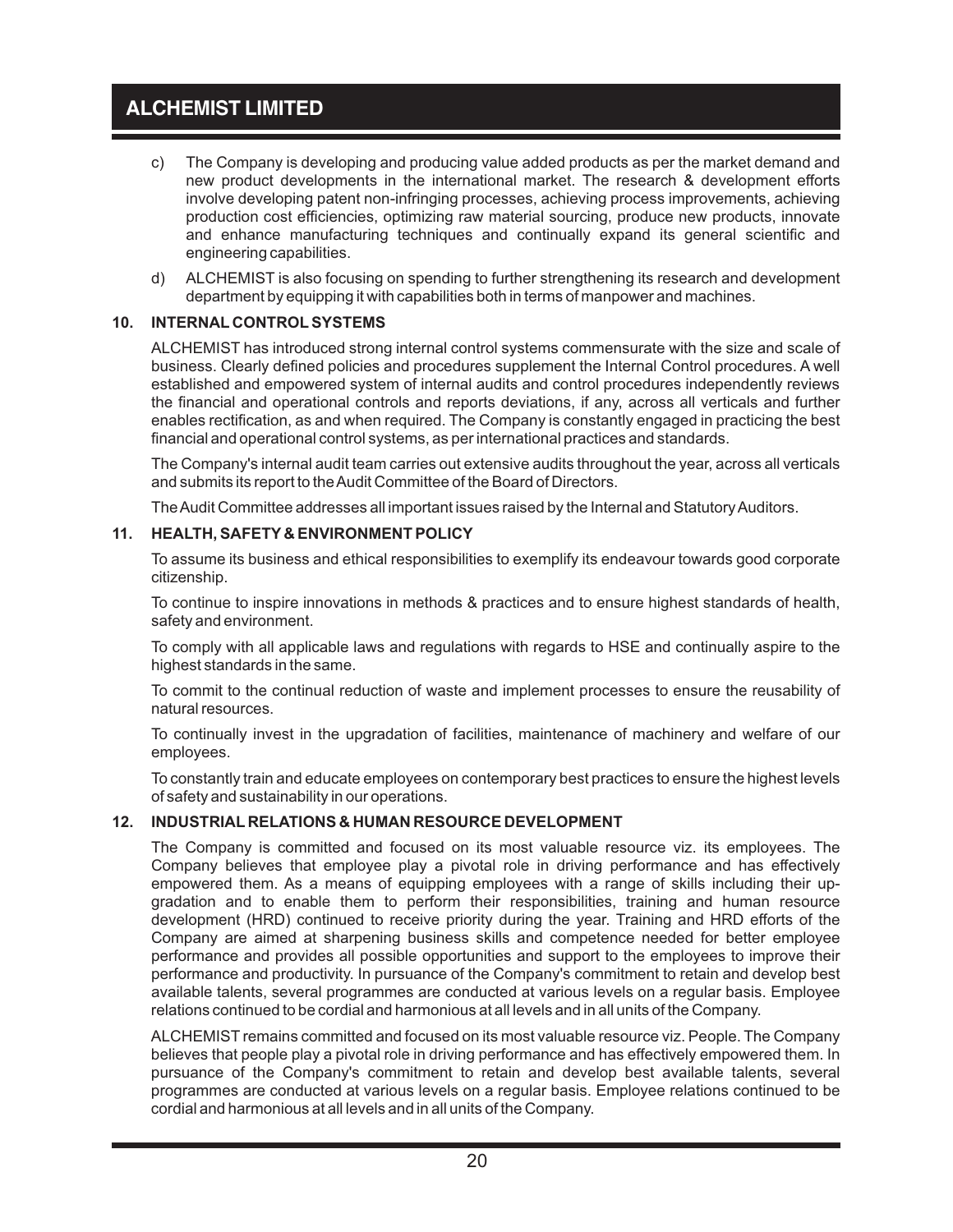### **13. CORPORATE SOCIAL RESPONSIBILITY**

Corporate Social Responsibility at Alchemist is based on following building blocks:

**The Human Footprint:** Alchemist Group will educate it employees, investors, management and all stakeholders in the benefits of living, adopting and pursuing a sustainable lifestyle in today's World. We will invest in Green technologies and embrace a responsible and sustainable approach to sourcing and outsourcing.

**Compassion:**Alchemist Group will provide our entire diverse employee base with access to affordable healthcare and insurance, holistic well being facilities, care, family support and education. We will also ensure educational and healthcare facilities for our lower income members in an egalitarian and sustainable manner.

**Philanthropy:** Alchemist Group will invest a percentage of its profits towards the welfare of the entire country and then the planet through its charitable trusts and organizations.

**Thought Leadership and Mentoring:** Alchemist Group will give back to the community it lives in by providing free mentorship and entrepreneurial assistance to all citizens who wish to better their lives.

**Diversity:** Like all Indian companies we are always struggling to ensure our workplace is fair and just and looks after women, minorities and the physically challenged. It is our belief that a diverse family makes for a richer family.

In India, as in the rest of the world, there is a growing realization that the corporate sector is, after all, created by society and must therefore serve it. ALCHEMIST, thus, looks at corporate social responsibility as a key Responsibility of the company to reduce investment risks and maximize profits by taking all the key stake-holders into confidence. The company is also akin to the fact that from ecosocial perspective, social and environmental stability and sustainability are two important prerequisites for the sustainability of the market in the long run. Accordingly we at ALCHEMIST place added emphasis to the environment and well being of the society.

ALCHEMIST strongly believes that the consumers, employees, communities, shareholders and other stake holders have a right to know about the company and its business. Therefore accountability, transparency, social and environmental is the key aspects of corporate social responsibility at ALCHEMIST.

Following initiatives were taken by the Company:

- Alchemist presented the **"The Economic Times- Achievers of North"** award ceremony organized by Economic Times in Chandigarh on 27 April, 2013. The "Economic Times- Achievers of North" is a platform that recognizes and awards the visionaries par excellence from Northern India who have supported, encouraged the growth, development and industrial prosperity of the nation.
- **– Alchemist Federation Cup Hockey Tournament 2013** Indian Hockey Federation (IHF) conducted the Alchemist Federation Cup Tournament from 23-28 July 2013 at the Shivaji Stadium, New Delhi. The participating teams were from Punjab, Uttar Pradesh, Karnataka, Tamil Nadu, Manipur, Mumbai, Delhi and Haryana.
- **KORF ball national championship, 2012:** Chandigarh KORF Ball Association organized the KORF ball national championship at Chandigarh under the banner of KORF ball Federation of India from  $6<sup>th</sup>$  September, 2012 to  $9<sup>th</sup>$  September, 2012 at Government Model School, Sector 34, Chandigarh. The entire event was financed by Alchemist.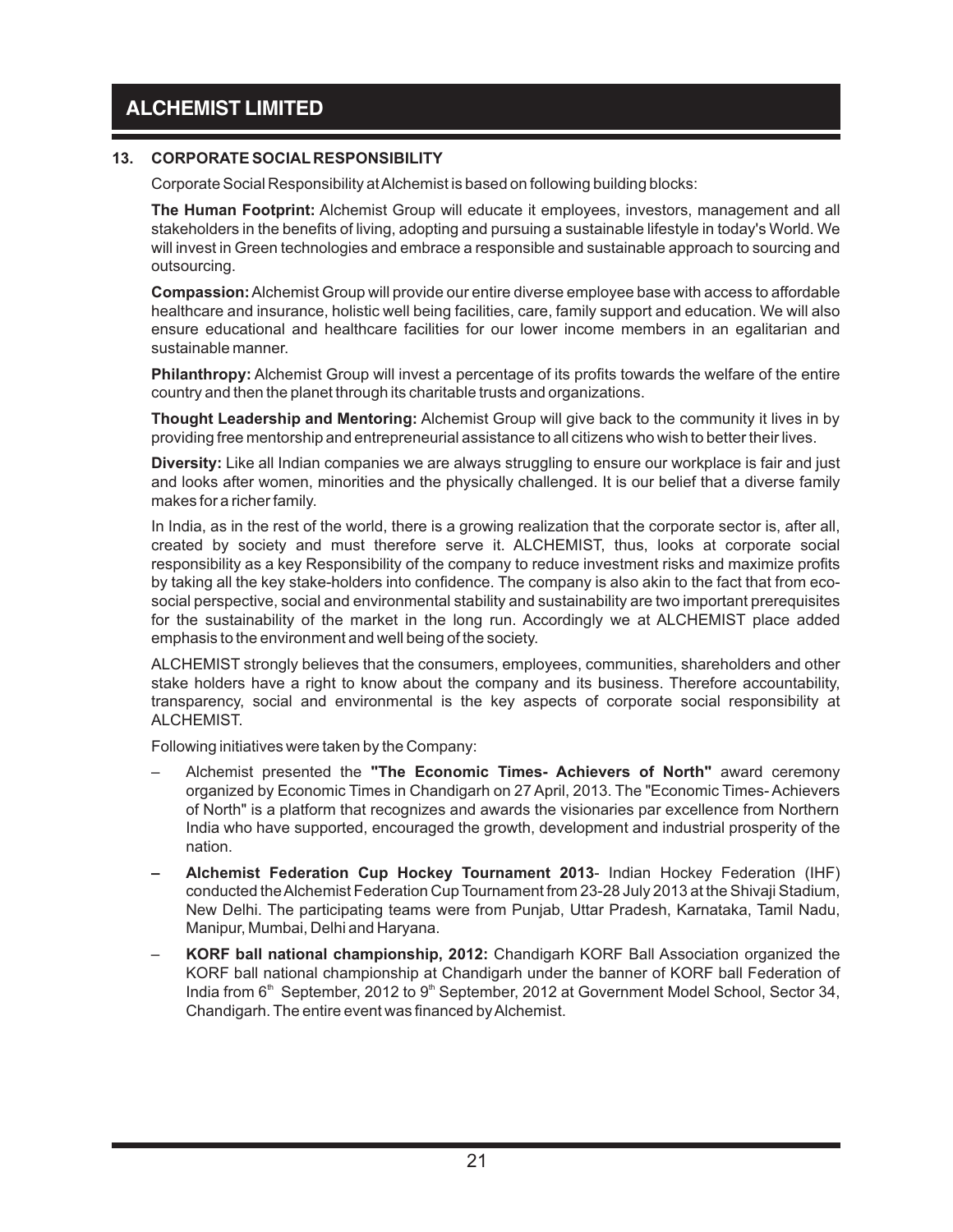# **REPORT ON CORPORATE GOVERNANCE**

The detailed report on Corporate Governance as per Clause 49 of the Listing Agreement is set out below:

### **1. COMPANY'S PHILOSOPHYON CORPORATE GOVERNANCE**

At Alchemist, we firmly believe in significance of establishing the highest standards in good corporate governance and to attain high level of transparency, integrity and accountability. Our policies and procedures exemplify our core values in utmost professionalism across all functions of our organization. The company has, and will, continually endeavour to improve corporate practices, methodologies, and procedures to ensure that long term value is realized for all stakeholders of our organization. We aim to consistently offer our shareholders, customers, employees, vendors and the larger community mutually beneficial value through transparency in our associations, quality in our products and services, and integrity in our relationships. At Alchemist, we believe in maximizing stakeholder's value, profitability and growth including interaction with employees, shareholders, institutions, banks and all its business associates.

We take pleasure in informing that your company's existing policies are in complete conformity with the requirements prescribed under Clause 49 of the listing agreement.

The Company has implemented all mandatory requirements. The Company has a sound control and risk management policy.

#### **2. BOARD OF DIRECTORS**

#### **i) Composition**

The Board of Directors of the Company comprises of five Directors.

| <b>Name of the Director</b>   | <b>Office/Designation</b>                          | Executive/<br><b>Non Executive</b> | Independent/<br>Non Independent |
|-------------------------------|----------------------------------------------------|------------------------------------|---------------------------------|
| Sh. Karan Deep Singh          | Chairman                                           | Non-Executive                      | Promoter                        |
| Maj. Gen. (Retd.) Anil Oberoi | <b>Executive Director</b><br>(Whole Time Director) | Executive                          | Non Independent                 |
| Sh. R.P. Chhabra              | <b>Director</b>                                    | Non-Executive                      | Independent                     |
| Sh. Asoke Kumar Chatterjee    | <b>Director</b>                                    | Non-Executive                      | Independent                     |
| Sh. Tarlochan Singh           | <b>Director</b>                                    | Non-Executive                      | Independent                     |

Notes:

1. Shri V.K. Bhardwaj ceased to be the Director of the Company w.e.f. August 20, 2012

2. Dr. Kanwar Deep Singh relinquished his office of Chairman & Managing Director w.e.f. August 30, 2012

3. Shri Karan Deep Singh was appointed as an Additional Director and Chairman of the Company w.e.f. August 30, 2012 and thereafter regularised as Director by the members of the Company at the 23<sup>rd</sup> AGM held on September 28, 2012

4. Shri Anil Oberoi was appointed as an Additional Director of the Company w.e.f. August 30, 2012 and thereafter appointed as a Whole-time Director of the Company by the members of the Company at the 23<sup>rd</sup> AGM held on September 28, 2012

5. None of the Directors of the Company are in any way related to each other.

As on 31<sup><sup>t</sup></sup> March 2013, Board of Directors of your Company consisted of five directors, out of which one is Promoter Director (Non- Executive), One is Executive Director and three are Independent Non-Executive Directors. The Chairman of the Board is Promoter Non-Executive Director. The composition of Board of Directors of the Company during the financial year was in conformity with Clause 49 of the Listing Agreement.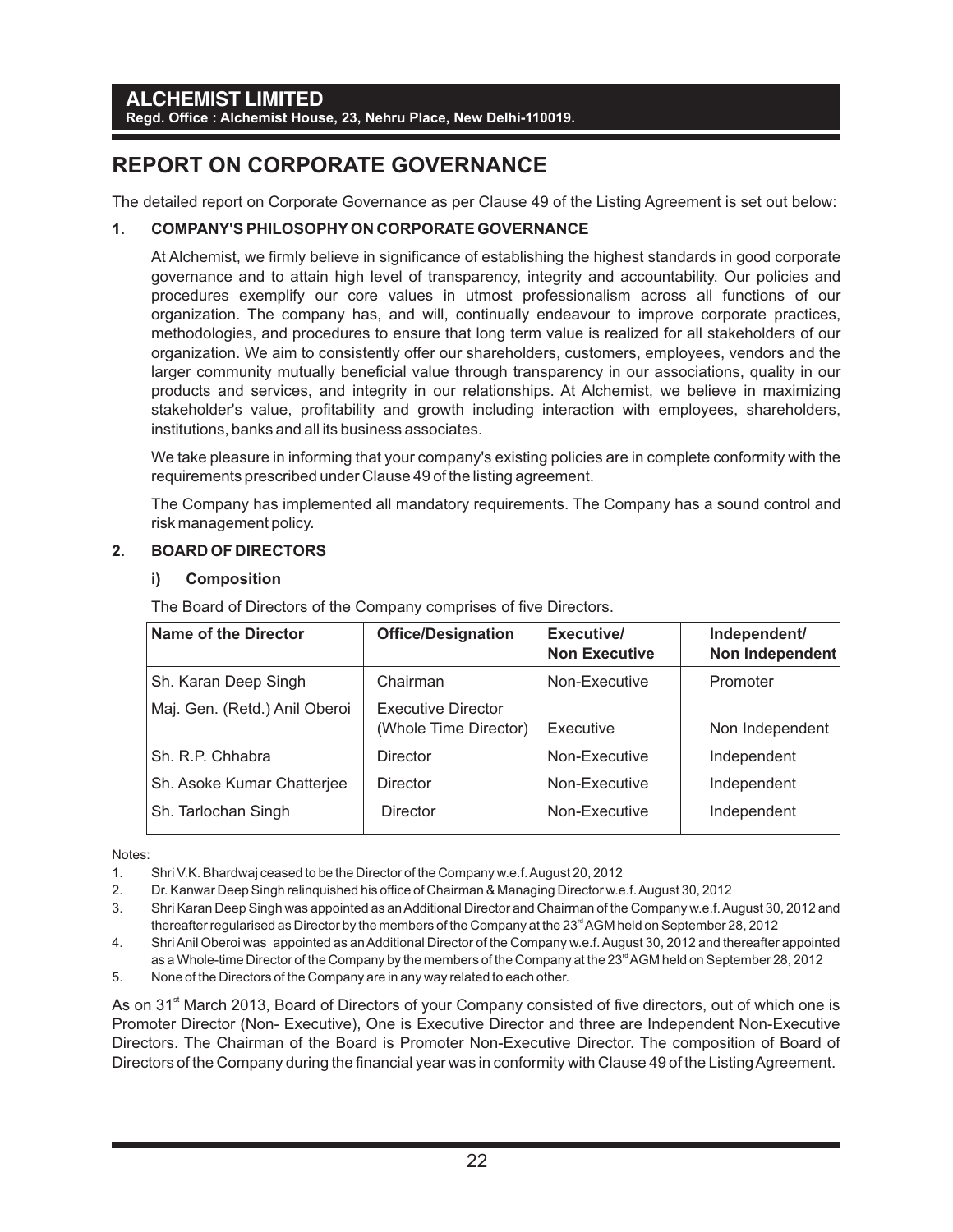#### **ii) Number and date of Board meetings held during the year 2012-2013**

During the financial year 2012-2013, Six Board Meetings were held viz (i) 15<sup>th</sup> May 2012, (ii) 14<sup>th</sup> August 2012, (iii) 30<sup>th</sup> August, 2012, (iv) 29<sup>th</sup> September 2012, (v) 8<sup>th</sup> November 2012 and (vi)14<sup>th</sup> February 2013.

| <b>Name of the Director</b>   | No. of Board<br><b>Meetings attended</b> | <b>Attendance</b><br>at the Last AGM | No. of Other<br>Directorships* |
|-------------------------------|------------------------------------------|--------------------------------------|--------------------------------|
| Dr. Kanwar Deep Singh         |                                          | No                                   |                                |
| Sh. Karan Deep Singh          |                                          | No                                   |                                |
| Maj. Gen. (Retd.) Anil Oberoi |                                          | Yes                                  |                                |
| Sh. R.P. Chhabra              |                                          | Yes                                  |                                |
| Sh. Asoke Kumar Chatterjee    |                                          | <b>No</b>                            | 10                             |
| Sh. V.K. Bhardwaj             |                                          | No                                   |                                |
| Sh. Tarlochan Singh           |                                          | Yes                                  |                                |

\*This excludes Directorship in Indian Private Limited Companies/Private Companies with unlimited Liability and Firms.

#### **iii) Detail of Directorship in other Companies**

The detail of Directorships of the Company's Directors in other Companies as at March 31, 2013 are given below:

| <b>Name of the Director</b>   | Name of the Company/Firm                                                                                | <b>Nature of Interest</b>                                      |  |
|-------------------------------|---------------------------------------------------------------------------------------------------------|----------------------------------------------------------------|--|
| Sh. Karan Deep Singh          | <b>Alchemist Realty Limited</b><br>Alchemist Hotels & Resorts Limited<br>Alchemist F&B Limited          | Chairman (Non Executive)<br><b>Director</b><br><b>Director</b> |  |
|                               | Alchemist Hospitals Limited<br>Alchemist Touchnology Limited                                            | <b>Director</b><br><b>Director</b>                             |  |
|                               | Alchemist Universe of Education Limited                                                                 | <b>Director</b>                                                |  |
| Maj. Gen. (Retd.) Anil Oberoi | Alchemist Touchnology Limited<br><b>Alchemist Hospitals Limited</b><br><b>Platinum Ventures Limited</b> | <b>Director</b><br><b>Director</b><br><b>Director</b>          |  |
|                               | <b>Alchemist Developers Limited</b>                                                                     | Director                                                       |  |
|                               | Alchemist Hospitality Group Limited<br>Alchemist Life Sciences Limited                                  | <b>Director</b><br><b>Director</b>                             |  |
| Sh. R.P.Chhabra               | Optimum Constructors and Developers<br>Limited                                                          | <b>Director</b>                                                |  |
|                               | Alchemist Life Sciences Limited                                                                         | <b>Director</b>                                                |  |
|                               | <b>Platinum Ventures Limited</b>                                                                        | <b>Director</b>                                                |  |
|                               | <b>Alchemist Realty Limited</b>                                                                         | <b>Director</b>                                                |  |
|                               | <b>Alchemist Foods Limited</b>                                                                          | <b>Director</b>                                                |  |
|                               | <b>Alchemist Media Limited</b>                                                                          | <b>Director</b>                                                |  |
|                               | <b>Alchemist Developers Limited</b>                                                                     | <b>Director</b>                                                |  |
|                               | <b>Dhaneshwari Wood Products Limited</b>                                                                | <b>Director</b>                                                |  |
|                               | Alchemist Medisphere Limited                                                                            | <b>Director</b>                                                |  |
| Sh. Asoke Kumar Chatterjee    | <b>MSL Industries Limited</b>                                                                           | <b>Director</b>                                                |  |
|                               | <b>REI Agro Limited</b>                                                                                 | <b>Director</b>                                                |  |
|                               | SPS Steels Rolling Mills Limited                                                                        | <b>Director</b>                                                |  |
|                               | <b>Graintec India Limited</b>                                                                           | <b>Director</b>                                                |  |
|                               | Varsana Ispat Limited                                                                                   | <b>Director</b>                                                |  |
|                               | <b>REI Retail Limited</b>                                                                               | <b>Director</b>                                                |  |
|                               | <b>REI Foods and Beverages Limited</b>                                                                  | <b>Director</b>                                                |  |
|                               | <b>REI Six Ten Retail Limited</b>                                                                       | <b>Director</b>                                                |  |
|                               | MyGrahak Shopping Online Limited                                                                        | <b>Director</b>                                                |  |
|                               | <b>Alchemist Realty Limited</b>                                                                         | <b>Director</b>                                                |  |
| Sh. Tarlochan Singh           | C & C Constructions Limited                                                                             | <b>Director</b>                                                |  |
|                               | <b>Alchemist Realty Limited</b>                                                                         | <b>Director</b>                                                |  |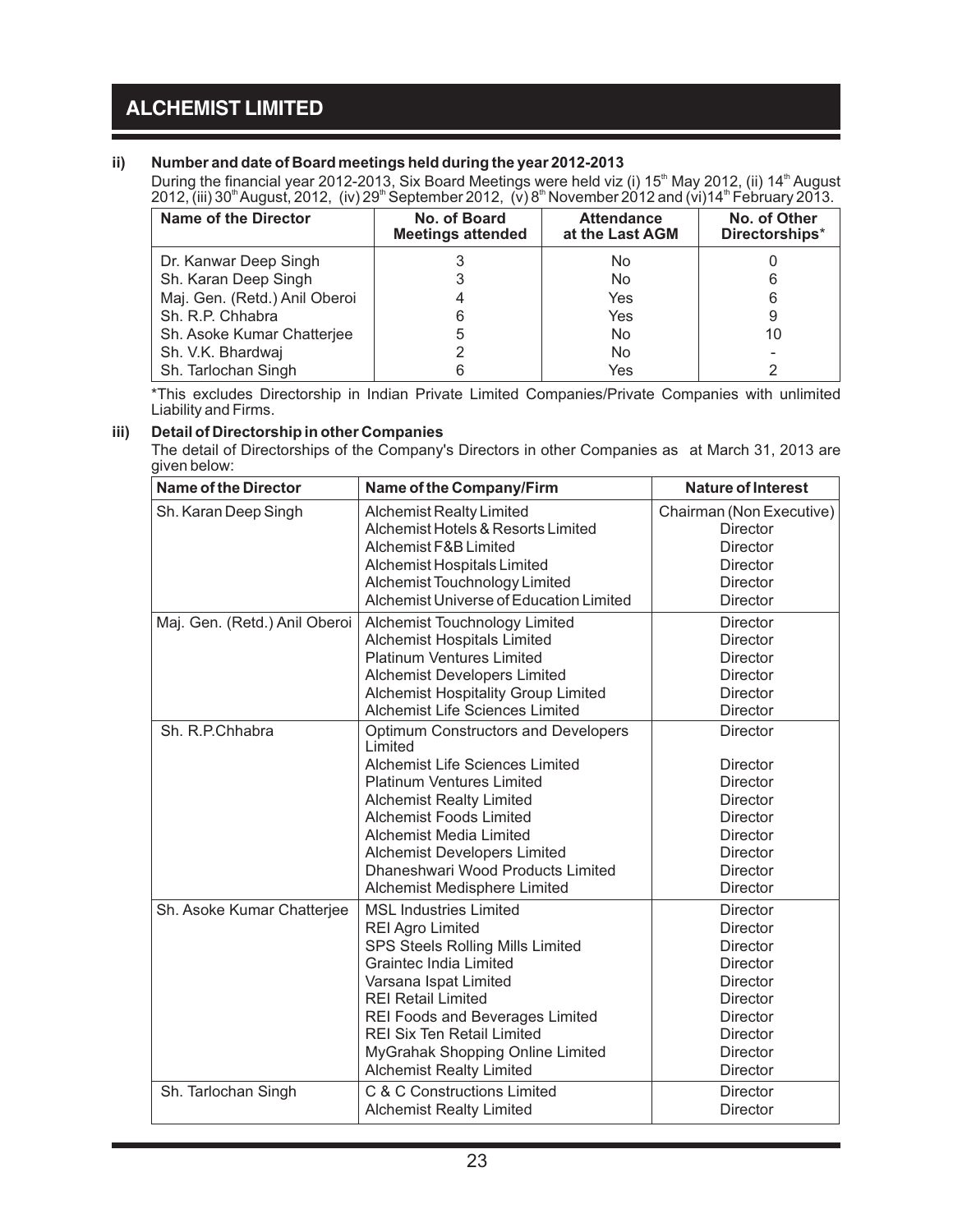#### **iv) Details of membership/chairmanship of Directors in Board Committee:**

None of the Directors on the Board is a Member on more than 10 Committees and Chairman of more than 5 Committees, across all the companies in which he is a Director. The necessary disclosures regarding Committee positions have been made by the Directors. Further, in line with Clause 49 of the Listing Agreement, only the Audit Committee and Shareholders/ Investors Grievance Committee have been taken into consideration in reckoning the number of committee memberships of Directors as Chairman or as Member

| Name of the Director          | Name of the Indian Public<br><b>Limited Company</b> | Nature of the<br><b>Committee</b>                                 | Member/<br>Chairman  |
|-------------------------------|-----------------------------------------------------|-------------------------------------------------------------------|----------------------|
| Sh. Karan Deep Singh          | Alchemist Limited                                   |                                                                   |                      |
| Sh. R.P.Chhabra               | Alchemist Limited                                   | <b>Audit Committee</b><br><b>Investor Grievances</b><br>Committee | Chairman<br>Chairman |
|                               |                                                     | <b>Remuneration Committee</b>                                     | Chairman             |
| Sh. Asoke Kumar Chatterjee    | Alchemist Limited                                   | <b>Audit Committee</b>                                            | Member               |
|                               |                                                     | <b>Remuneration Committee</b>                                     | Member               |
| Sh. Tarlochan Singh           | <b>Alchemist Limited</b>                            | <b>Audit Committee</b>                                            | Member               |
| Maj. Gen. (Retd.) Anil Oberoi | Alchemist Limited                                   | <b>Investor Grievance</b><br>Committee                            | Member               |

#### **v) Certificate on code of conduct**

As provided under Clause 49 of the Listing Agreement with the Stock Exchanges, the Board Members and the senior management personnel have confirmed compliance with the Code of Conduct and Ethics for the year ended March 31, 2013.

By Order of the Board **For ALCHEMIST LIMITED Date: August 14,2013 Sd/- Place: New Delhi Maj. Gen. (Retd.) Anil Oberoi Chief Executive Officer (Vice- Chairman & Executive Director)** 

#### **CEO/CFO Certification**

As required by sub clause V of Clause 49 of the Listing Agreement with the Stock Exchange, we have certified to the Board that for the financial year ended March 31, 2013 the Company has complied with the requirements of the said sub-clause.

|                         | Date: August 14,2013 |
|-------------------------|----------------------|
| <b>Place: New Delhi</b> |                      |

**Maj. Gen. (Retd.) Anil Oberoi Dinesh Vermani Place: Chief Executive Officer <b>Properties Chief Financial Officer (Vice- Chairman & Executive Director)** 

**Sd/- Sd/-**

#### **3. CODE OF CONDUCT**

As required by Clause 49 of the listing agreement, the Company has adopted a Code of Conduct for its Directors and Senior Executives. The CEO has given a declaration that all the Directors and Senior Executives have affirmed the compliance with the Code of Conduct. A declaration to this effect signed by Maj. Gen. (Retd.) Anil Oberoi, Executive Director is attached to this report.

#### **4. AUDIT COMMITTEE**

The following are the current members of the Audit Committee:

- 1. Mr.R.P. Chhabra, CHAIRMAN (Independent & Non-Executive)
- 2. Mr.Asoke Kumar Chatterjee, MEMBER (Independent & Non-Executive)
- 3. Mr.Tarlochan Singh, MEMBER (Independent & Non-Executive)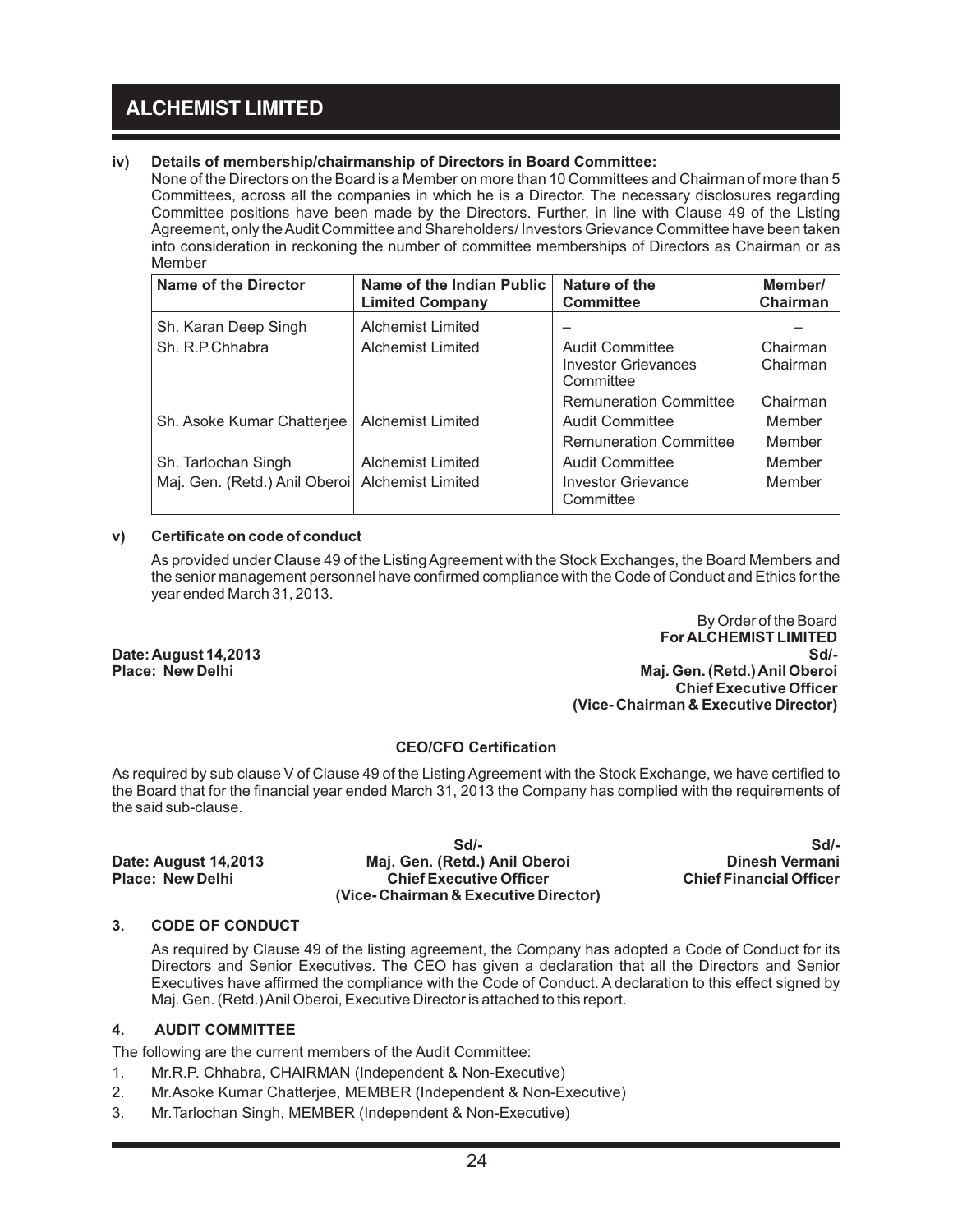The terms of reference to the Audit Committee as contained in Clause 49 of the Listing Agreement as well as under Section 292Aof Companies Act, 1956 are as under:-

- 1. Oversight of the Company's financial reporting process and the disclosure of its financial information to ensure that the financial statement is correct, sufficient and credible.
- 2. Recommending the appointment and removal of external auditor, fixation of audit fee and also approval for payment for any other services.
- 3. Reviewing with management the annual financial statements before submission to the Board, focusing primarily on;
	- a) Any changes in accounting policies and practices.
	- b) Major accounting entries based on exercise of judgment by management.
	- c) Qualifications in draft audit report.
	- d) Significant adjustments arising out of audit.
	- e) The going concern assumption.
	- f) Compliance with accounting standards.
	- g) Compliance with Stock Exchanges and legal requirements concerning financial statements.
	- h) Any related party transactions i.e. transactions of the Company of material nature, with promoters or the management, their subsidiaries or relatives etc. that may have potential conflict with the interests of Company at large.
- 4. Reviewing with the management, external and internal auditors, the adequacy of internal control systems.
- 5. Reviewing the adequacy of internal audit function, including the structure of the internal audit department, staffing and seniority of the official heading the department, reporting structure coverage and frequency of internal audit.
- 6. Discussion with auditors, any significant findings and follow up there on.
- 7. Reviewing the findings of any internal investigations by the auditors into matters where there is suspected fraud or irregularity or a failure of internal control systems of a material nature and reporting the matter to the Board.
- 8. Discussion with external auditors before the audit commences, about the nature and scope of audit as well as post-audit discussion to ascertain any area of concern.
- 9. Reviewing the Company's financial and risk management policies.
- 10. To look into the reasons for substantial defaults in the payment to the depositors, debenture holders, shareholders (in case of non payment of declared dividends) and creditors.
- 11. Investigate into any matter in relation to the items specified in Section 292Aof the Companies Act, 1956.

#### **st i) Meetings & Attendance during the financial year ended 31 March, 2013**

| <b>Name</b>                | No. of meetings held | No. of meetings attended |
|----------------------------|----------------------|--------------------------|
| Dr. Kanwar Deep Singh      |                      |                          |
| Mr. R.P. Chhabra           |                      |                          |
| Mr. Asoke Kumar Chatterjee |                      |                          |
| Mr. Tarlochan Singh        |                      |                          |

During the year 2012-13, Audit Committee met 5 times on 15<sup>th</sup> May 2012, 14<sup>th</sup> August 2012, 30<sup>th</sup> August, 2012, 8<sup>th</sup> November 2012 & 14<sup>th</sup> February 2013. Meetings were also attended by the Statutory Auditors and senior Financial Executives of the Company. The Company Secretary acts as Secretary of the Audit Committee.

The Committee reviewed the financial results of the Company and recommended the same to the Board of Directors for their approval.

#### **5. REMUNERATION COMMITTEE**

The Composition of Remuneration Committee is as under:

| SI.No. | Name of the Committee Member | <b>Designation</b>   | Position in the Committee |
|--------|------------------------------|----------------------|---------------------------|
|        | Mr. R.P. Chhabra             | Independent Director | Chairman                  |
|        | Mr. Asoke Kumar Chatterjee   | Independent Director | Member                    |

One meeting of the Remuneration Committee was held during the financial year 2012-13 on 30<sup>th</sup> August, 2012.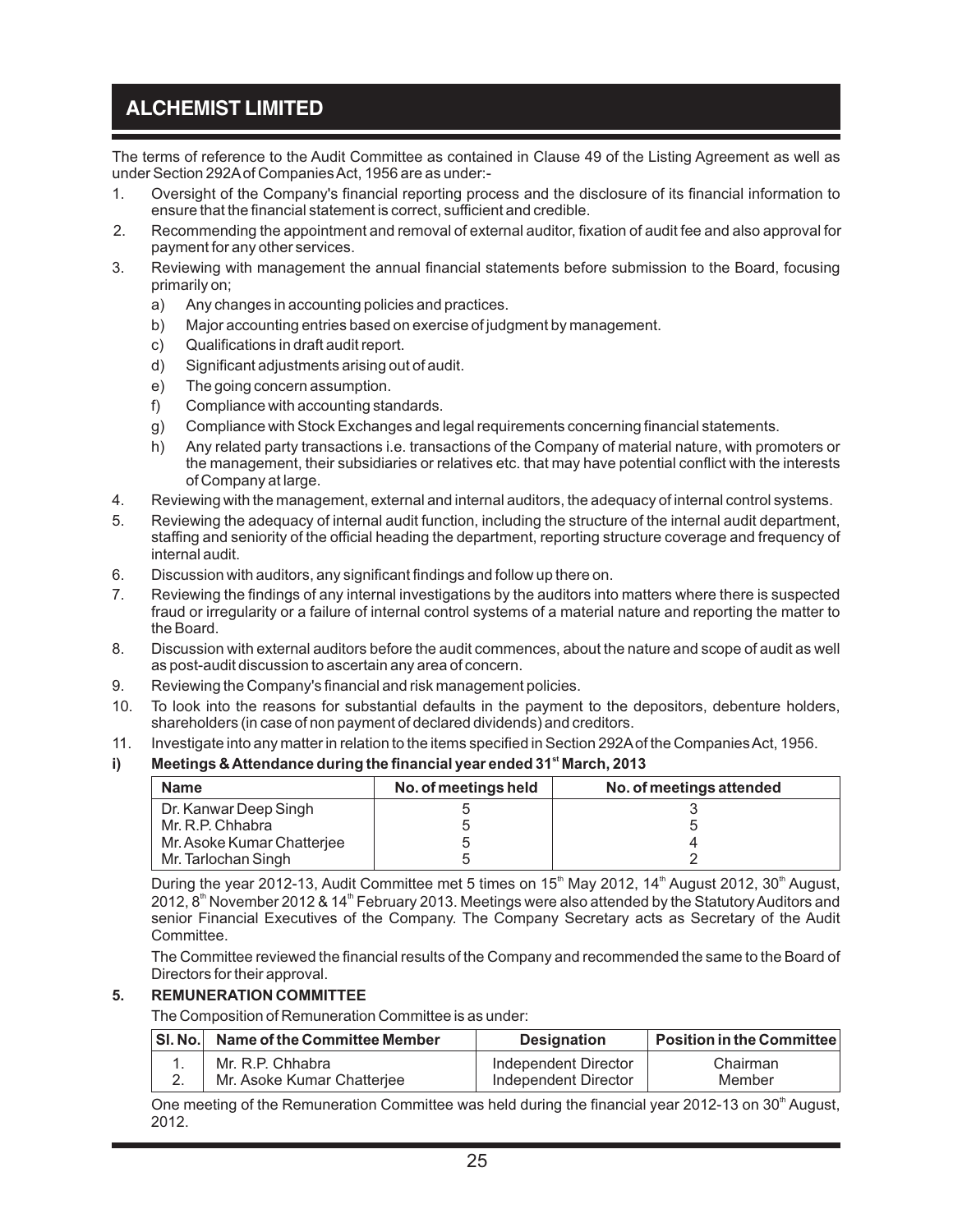#### **6. INVESTORS GRIEVANCE COMMITTEE**

The Investors Grievance Committee consists of 2 Directors namely Mr. R.P Chhabra –Chairman and Maj. Gen. (Retd.) Anil Oberoi -Member. This committee oversees and reviews all matters connected with redressal of Investor Grievances and complaints. The transfer of shares is undertaken by M/s Link Intime India Pvt. Ltd., New Delhi and they are fully equipped to deal with transfers and all related complaints of Investors.

#### **Meeting and Attendance during the financial year ended 31<sup>st</sup> March, 2013:**

| <b>Name</b>                                            | No. of meetings held | No. of meetings attended |
|--------------------------------------------------------|----------------------|--------------------------|
| Mr. R.P. Chhabra                                       |                      |                          |
| Maj. Gen. (Retd.) Anil Oberoi<br>Dr. Kanwar Deep Singh |                      |                          |

#### **SHARE TRANSFER COMMITTEE**

The Board has also constituted a Share Transfer Committee to register share transfers as and when required.

#### **7. COMPLIANCE OFFICER**

Sh. Rajansh Thukral, Company Secretary of the Company has been designated as Compliance Officer as per the provisions of the Listing Agreement executed with the Stock Exchanges..

#### **Detail of Shareholders Complaints for the Period 2012-13**

| <b>Nature of Complaint</b>       | <b>Opening</b><br><b>Balance</b> | No. of<br><b>Complaints</b><br>received | No. of<br><b>Complaints</b><br>resolved | No. of<br><b>Complaint</b><br>Pending |
|----------------------------------|----------------------------------|-----------------------------------------|-----------------------------------------|---------------------------------------|
| Non Receipt of De-mat Credit     |                                  |                                         |                                         |                                       |
| Non Receipt of Dividend          |                                  |                                         |                                         |                                       |
| Non Receipt of Annual Report     |                                  |                                         |                                         |                                       |
| Non Receipt of Share Certificate |                                  |                                         |                                         |                                       |
| <b>SEBI</b>                      |                                  | 10                                      | 10                                      |                                       |
| Total                            |                                  | 20                                      | 20                                      |                                       |

All Complaints were resolved to the satisfaction of the Shareholders and no complaints remained unattended/ pending.

#### **8. SUBSIDIARY COMPANY**

As on 31<sup><sup>st</sup> March, 2013, the Company have 'Alchemist Foods Limited', 'Alchemist Enterprise (S) Pte Ltd.',</sup> 'Alchemist Infrastructures Private Limited' and Alchemist Hospitality Group Ltd wholly owned subsidiary companies. Mr. R. P. Chhabra, Independent Non Executive Director is on the Board of Alchemist Enterprise (S) Pte. Ltd., Alchemist Infrastructures Private Limited and Alchemist Foods Limited. Maj. Gen. (Retd.) Anil Oberoi, Executive Director is on the Board of Alchemist Infrastructures Private Limited and Alchemist Hospitality Group Limited.

#### **9. GENERAL BODY MEETINGS**

The last 3 General Body Meetings of the members of the Company were held as per the following details:-

| <b>Financial Year</b> | <b>Location of the Meeting</b>                         | <b>Type of Meeting</b>           | Date       | Time      |
|-----------------------|--------------------------------------------------------|----------------------------------|------------|-----------|
| 2009-10               | Registered Office: 23-24,<br>Nehru Place, New Delhi    | Annual<br><b>General Meeting</b> | 28.09.2010 | 10.00 A.M |
| 2010-11               | Registered Office: 23,<br>Nehru Place, New Delhi       | Annual<br><b>General Meeting</b> | 30.09.2011 | 9.30 A.M  |
| 2011-12               | Registered Office: 23, Nehru<br>Nehru Place, New Delhi | Annual<br><b>General Meeting</b> | 28.09.2012 | 9.00 A.M  |

No resolution was passed through postal ballot during the year under review.

#### **10. DISCLOSURES**

Disclosures on materially significant related party transactions i.e. transactions of the Company of material nature with its Promoters, Directors or the Management, their subsidiaries or relatives etc. that may have potential conflict with the interests of Company at large. NIL

Details of non-compliance by the Company, penalties, and strictures imposed on the Company by Stock Exchange or SEBI or any statutory authority, on any matter related to capital markets, during the last three years. **There are no disclosures required to be made under this point.**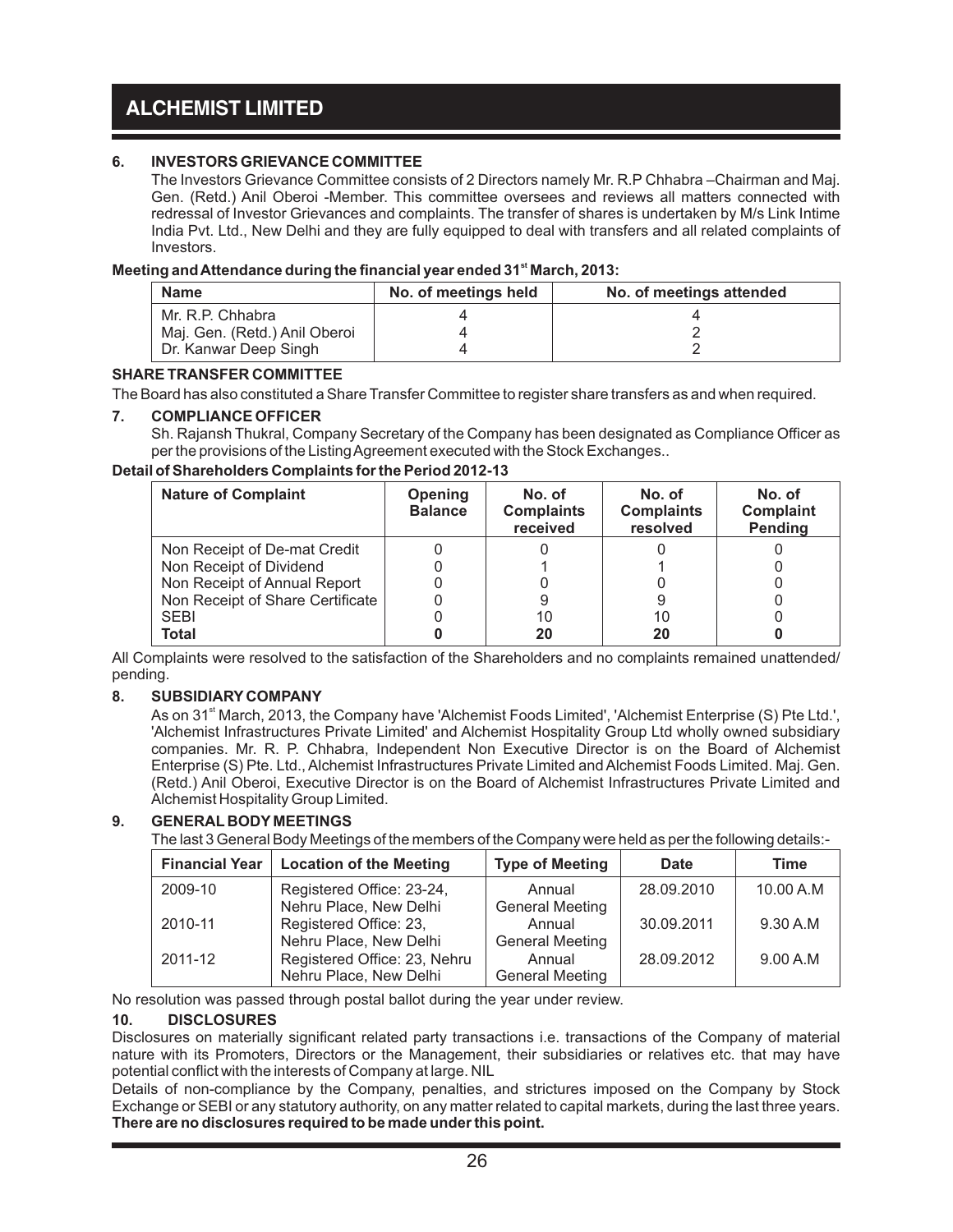### **11. MEANS OF COMMUNICATIONS**

i) Half yearly report sent to each Nil house hold of shareholders

ii) Quarterly Results The quarterly Results are taken on record by Board of Directors of the Company for each quarter and notified to Stock Exchanges in compliance with Clause 41 of the Listing Agreement.

- iii) Publications in Newspapers English: Business Standard Vernacular: Business Standard iv) Website where displayed? Website of NSE & BSE v) Whether it also displays NO official news releases?
- vi) Whether presentation made to NO Institutional Investors or to Analysts?
- vii) Whether Management. YES Discussion & Analysis is part of Annual Report?

### **12. GENERAL SHAREHOLDER INFORMATION**

| i)   | Annual General Meeting (proposed):<br>Date & Time:<br>Venue:                                                                                                  | September 27, 2013 at 10 A.M. at<br>Deshbandhu Chittaranjan Memorial Society, C-405 A,<br>Chittaranjan Park, New Delhi-110019 |
|------|---------------------------------------------------------------------------------------------------------------------------------------------------------------|-------------------------------------------------------------------------------------------------------------------------------|
| ii)  | Financial Calendar (2013-14)<br>(Tentative):<br><b>Quarterly Results:</b><br>Quarter ended 30.06.2013<br>Quarter ended 30.09.2013<br>Quarter ended 31.12.2013 | On or before August 14, 2013<br>On or before November 14, 2013<br>On or before February 14, 2013                              |
|      | Quarter ended 31.03.2014                                                                                                                                      | On or before May 30, 2014                                                                                                     |
| iii) | Date of Book Closure                                                                                                                                          | 26.09.2013 - 27.09.2013                                                                                                       |
| iv)  | Dividend payment date                                                                                                                                         | On or before 26,10,2013                                                                                                       |
| V)   | Listing of Equity Shares on Stock<br>Exchanges                                                                                                                | National Stock Exchange of India Limited (NSE) and<br><b>BSE Limited (BSE)</b>                                                |
|      |                                                                                                                                                               | The Annual Listing Fees in respect of both the Stock<br>Exchanges for the financial year 2012-13 has already<br>been paid.    |
| vi)  | <b>Stock Code</b>                                                                                                                                             |                                                                                                                               |
|      | - The Bombay Stock Exchange<br>Limited                                                                                                                        | 526707                                                                                                                        |
|      | - National Stock Exchange of<br>India Limited                                                                                                                 | "ALCHEM"                                                                                                                      |
|      | - ISIN Number (For Demat Trading)                                                                                                                             | INE 964B01033                                                                                                                 |
| vii) | Market Price Data                                                                                                                                             | As per Table-I below                                                                                                          |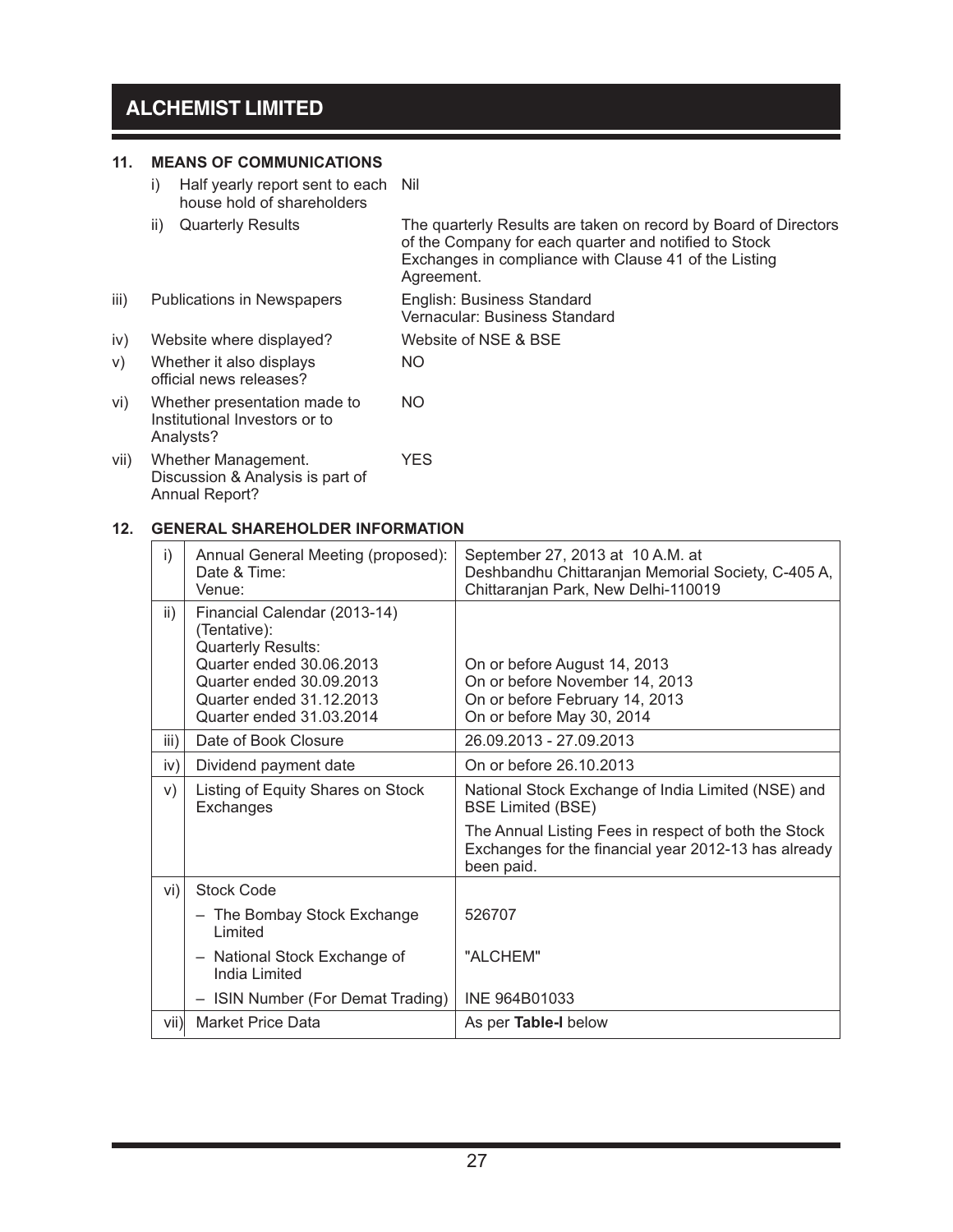| viii) | Performance in comparison to<br>broad-based BSE Sensex                                                                      | As per Chart I                                                                                                                                                                                                                                                                                            |
|-------|-----------------------------------------------------------------------------------------------------------------------------|-----------------------------------------------------------------------------------------------------------------------------------------------------------------------------------------------------------------------------------------------------------------------------------------------------------|
| ix)   | Registrar and Transfer Agents                                                                                               | M/s LINK INTIME INDIA PVT. LTD.<br>44, Community Centre, IInd Floor, Naraina Industrial<br>Area, Phase 1, Near PVR Naraina, New Delhi<br>Contact No. - 011-41410592-94<br>Telefax: 011-41410591<br>Email: delhi@linkintime.co.in                                                                          |
| x)    | Share Transfer System                                                                                                       | Trading in the Equity Shares of the Company is<br>permitted only in dematerialised form. However, there<br>are certain shares still in physical form with the<br>pre-issue shareholders. All the share transfers in<br>respect of physical shares are handled by the<br>Registrar& Share Transfer Agents. |
| xi)   | Distribution of Shareholding                                                                                                | As per Table II & III                                                                                                                                                                                                                                                                                     |
| xii)  | Dematerialization of Shares and<br>Liquidity                                                                                | Shares held in Demat Form as on 31.03.2013:-<br>With NSDL: 10674454 (78.72%)<br>With CDSL: 2075907 (15.31%)<br>Physical: 809439 (5.97%)<br>Company's Equity Shares are tradable in De-mat<br>form and there is good liquidity of the shares as the<br>shares are actively traded both on NSE & BSE.       |
| xiii) | <b>Outstanding GDRs/ADRs/ Warrants</b><br>or any Convertible instruments,<br>conversion date and likely impact<br>on equity | Nil                                                                                                                                                                                                                                                                                                       |
| xiiv) | <b>Plant Locations</b>                                                                                                      | <b>Pharma Unit:</b>                                                                                                                                                                                                                                                                                       |
|       |                                                                                                                             | Electronic Complex, Chambaghat, Solan,<br><b>Himachal Pradesh</b>                                                                                                                                                                                                                                         |
|       |                                                                                                                             | <b>Steel Unit</b>                                                                                                                                                                                                                                                                                         |
|       |                                                                                                                             | Chanalon, Near Kurali, District Ropar, Punjab<br>Phone:                                                                                                                                                                                                                                                   |
|       |                                                                                                                             | <b>Floriculture Unit</b>                                                                                                                                                                                                                                                                                  |
|       |                                                                                                                             | Dappar, Ambala Chandigarh Highway,<br>District Mohali, Punjab                                                                                                                                                                                                                                             |
|       |                                                                                                                             | Village Kanogata, Rajgarh, District Sirmour<br>(Himachal Pradesh)                                                                                                                                                                                                                                         |
|       |                                                                                                                             | <b>IT Unit</b>                                                                                                                                                                                                                                                                                            |
|       |                                                                                                                             | SCO 149-150, Sector 9-C, Madhya Marg,<br>Chandigarh                                                                                                                                                                                                                                                       |
| XV)   | Company Secretary &                                                                                                         | Mr. Rajansh Thukral<br><b>Alchemist Limited</b>                                                                                                                                                                                                                                                           |
|       | <b>Compliance Officer</b>                                                                                                   | 23, Nehru Place, New Delhi - 110019                                                                                                                                                                                                                                                                       |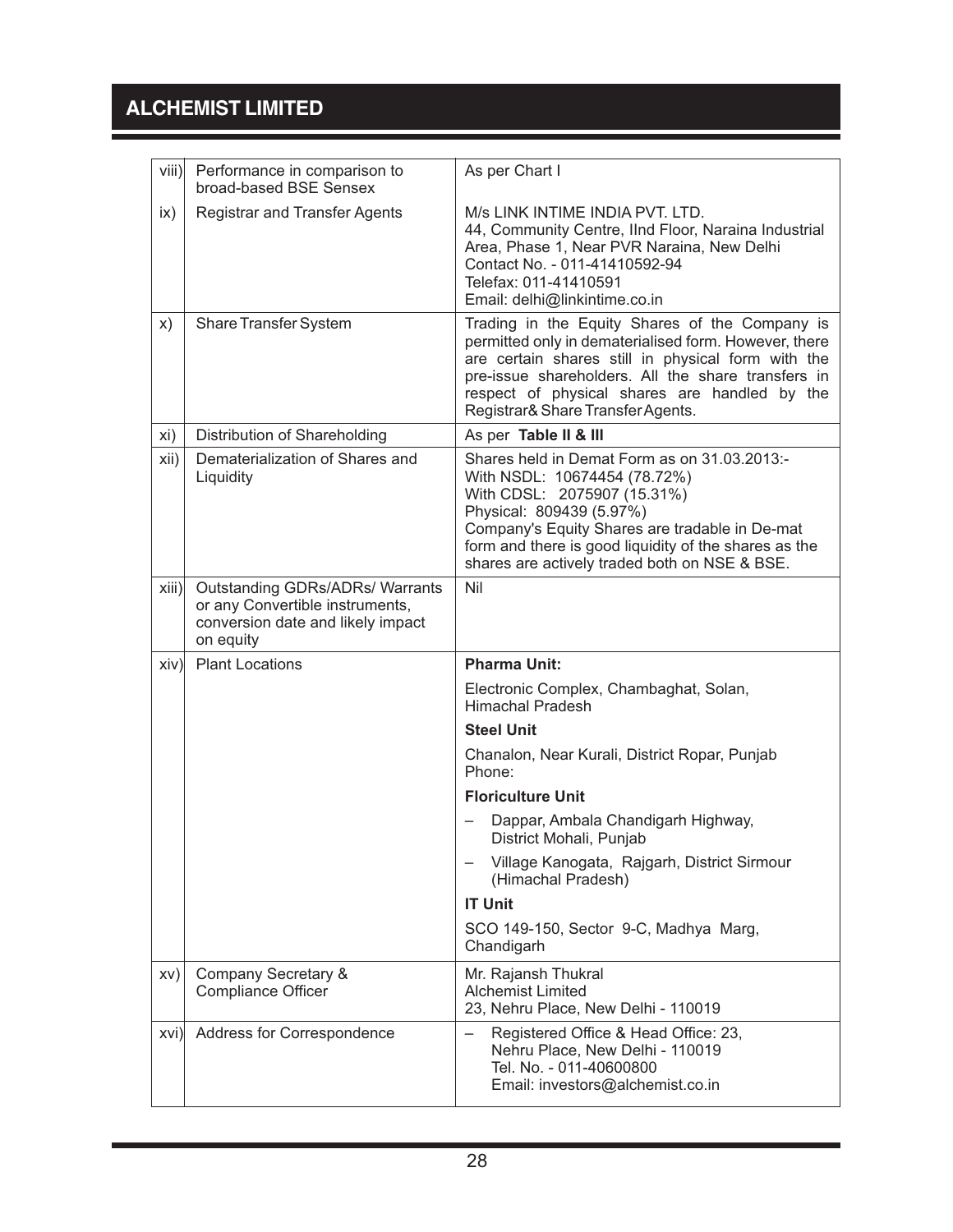#### **TABLE-I**

### **Market Price Data:**

Monthly high and low quotations of shares and volume of Equity Shares traded on BSE Limited (BSE) and strating ingit after the question of strategies and vertice of Equity Strategies and Stock Exchange of India Limited (NSE) for the year ended 31<sup>st</sup> March, 2013 are as follows:-

| <b>Month</b>      | <b>BSE</b> |       | <b>NSE</b>          |             |       |                     |
|-------------------|------------|-------|---------------------|-------------|-------|---------------------|
|                   | High       | Low   | <b>Monthly Vol.</b> | <b>High</b> | Low   | <b>Monthly Vol.</b> |
|                   | (Rs.)      | (Rs.) | (Qty.)              | (Rs.)       | (Rs.) | (Qty.)              |
| April, 2012       | 76.90      | 62.20 | 1,66,734            | 76.90       | 62.5  | 2,85,986            |
| May, 2012         | 68.00      | 55.00 | 62,160              | 68.00       | 57.00 | 80,325              |
| June, 2012        | 68.70      | 57.00 | 37,397              | 63.45       | 57.70 | 84,282              |
| <b>July, 2012</b> | 63.90      | 48.10 | 55,525              | 62.00       | 52.00 | 1,18,925            |
| August, 2012      | 69.00      | 58.00 | 2,11,502            | 69.15       | 52.00 | 6,22,527            |
| September, 2012   | 58.25      | 50.00 | 2,63,578            | 59.00       | 50.10 | 5,13,045            |
| October, 2012     | 57.60      | 50.55 | 2,98,597            | 57.80       | 47.60 | 4,30,764            |
| November, 2012    | 60.45      | 50.20 | 1,24,518            | 60.35       | 49.15 | 2,75,800            |
| December, 2012    | 76.50      | 51.95 | 7,53,742            | 76.45       | 52.55 | 22,65,124           |
| January, 2013     | 74.20      | 58.00 | 1,14,461            | 74.50       | 57.10 | 3,68,270            |
| February, 2013    | 61.55      | 50.35 | 60,741              | 61.65       | 47.10 | 1,46,936            |
| March, 2013       | 59.30      | 43.05 | 42,919              | 55.00       | 42.70 | 1,15,509            |

#### **TABLE-II**

#### **Distribution of Shareholding as on 31<sup>st</sup> March, 2013:**

| <b>No. of Equity Shares</b> | <b>Number of</b><br>held | % of shareholders<br><b>Shareholders</b> | <b>No. of Shares</b><br>held | $%$ of<br>shareholding |
|-----------------------------|--------------------------|------------------------------------------|------------------------------|------------------------|
| 1-5000                      | 7374                     | 90.65                                    | 920025                       | 6.78                   |
| 5001-10000                  | 358                      | 4.40                                     | 292907                       | 2.16                   |
| 10001-20000                 | 220                      | 2.70                                     | 360877                       | 2.66                   |
| 20001-30000                 | 56                       | 0.69                                     | 142098                       | 1.05                   |
| 30001-40000                 | 38                       | 0.47                                     | 137611                       | 1.01                   |
| 40001-50000                 | 10                       | 0.12                                     | 47055                        | 0.35                   |
| 50001-100000                | 27                       | 0.33                                     | 204689                       | 1.51                   |
| 100001 & above              | 52                       | 0.64                                     | 11454538                     | 84.48                  |
| <b>Grand Total</b>          | 8135                     | 100                                      | 13559800                     | 100                    |
| <b>Physical Mode</b>        | 1575                     | 19.36                                    | 809439                       | 5.97                   |
| <b>Electronic Mode</b>      | 6560                     | 80.64                                    | 12750361                     | 94.03                  |

# **TABLE-III**

#### Category of Shareholders as on 31<sup>st</sup> March, 2013:

| Category                                             | Number of<br><b>Shareholders</b> | $%$ of<br><b>Shareholders</b> | No. of Shares<br>held | $%$ of<br>shareholding |
|------------------------------------------------------|----------------------------------|-------------------------------|-----------------------|------------------------|
| Indian Promoter (s) and<br>Persons acting in concert | 10                               | 0.12                          | 4724541               | 34.84                  |
| Private Bodies Corporate                             | 289                              | 3.56                          | 2580955               | 19.03                  |
| <b>Indian Public</b>                                 | 7467                             | 91.79                         | 2502701               | 18.46                  |
| NRI / OCBs / Flls                                    | 221                              | 2.72                          | 3180193               | 23.45                  |
| Nationalized Bank                                    | 01                               | 0.01                          | 200000                | 1.48                   |
| <b>Insurance Companies</b>                           | 02                               | 0.02                          | 309076                | 2.28                   |
| <b>Mutual Funds</b>                                  | 01                               | 0.01                          | 5000                  | 0.04                   |
| <b>HUF</b>                                           | 126                              | 1.55                          | 43756                 | 0.32                   |
| <b>Others-Clearing Member</b>                        | 18                               | 0.22                          | 13578                 | 0.10                   |
| TOTAL                                                | 8135                             | 100                           | 13559800              | 100                    |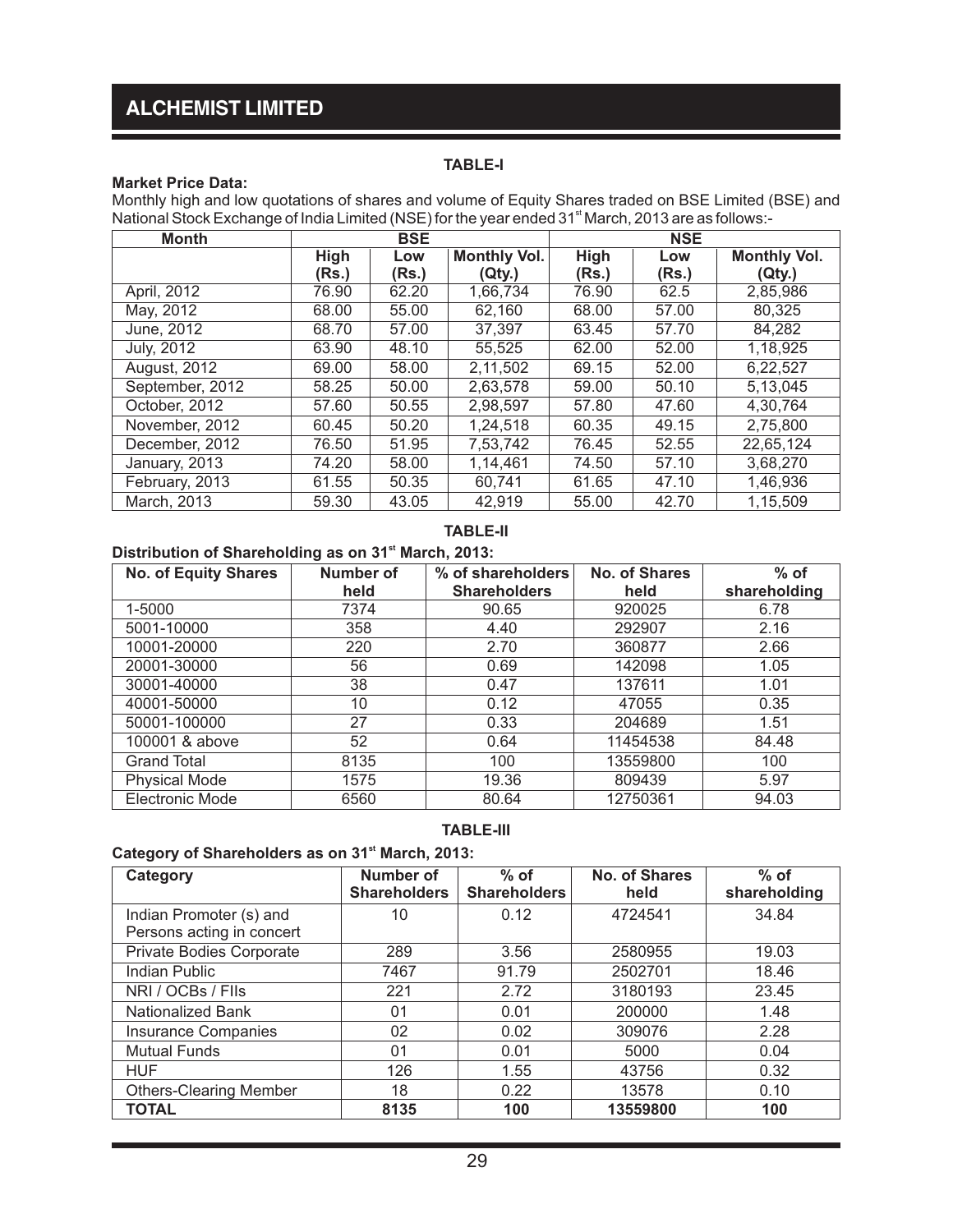



#### **CHART III**

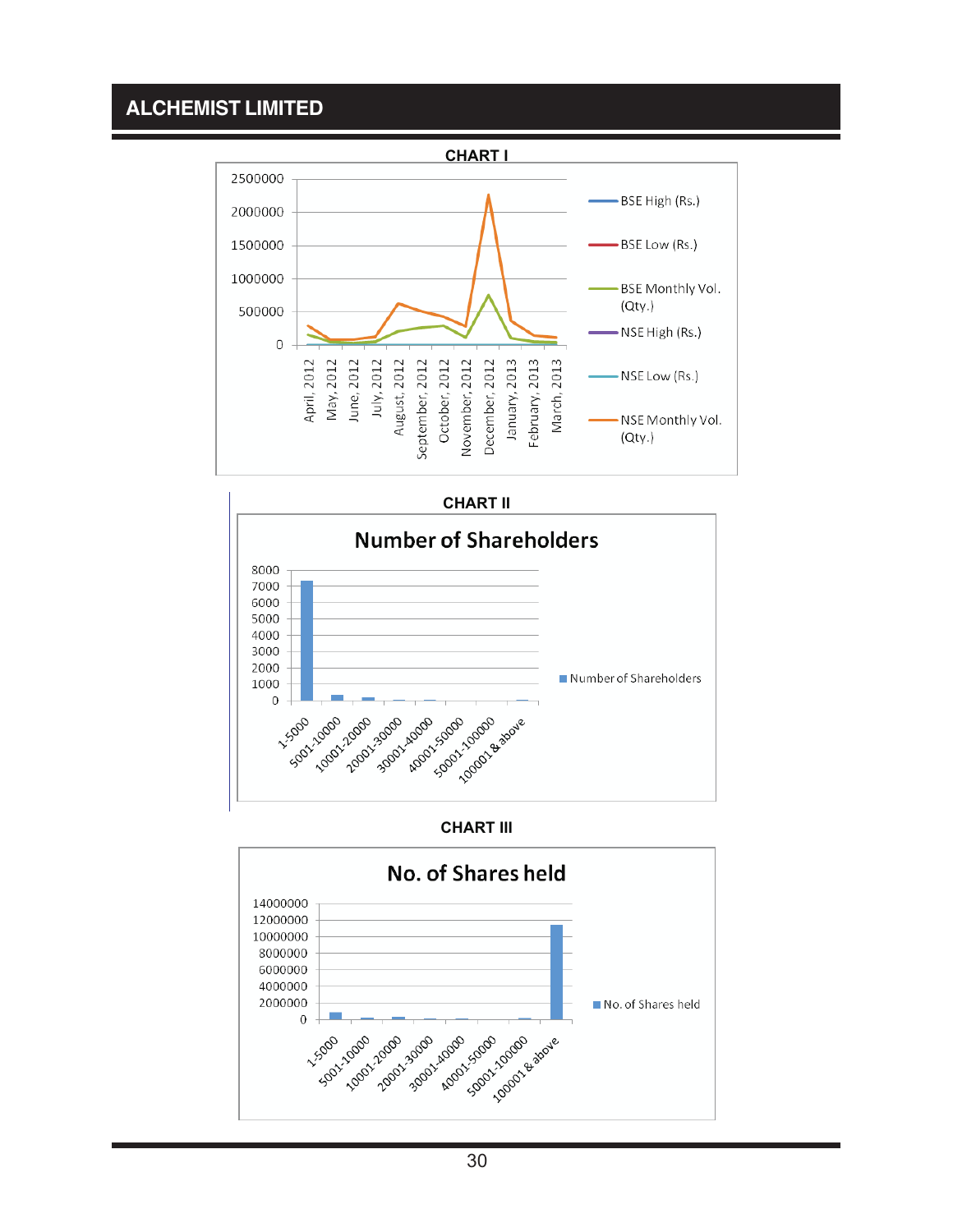# **CHART IV**



### **13. NON MANDATORY REQUIREMENTS**

The Company has not, so far, adopted any non mandatory requirements as stated in Annexure 3 of the Listing Agreement.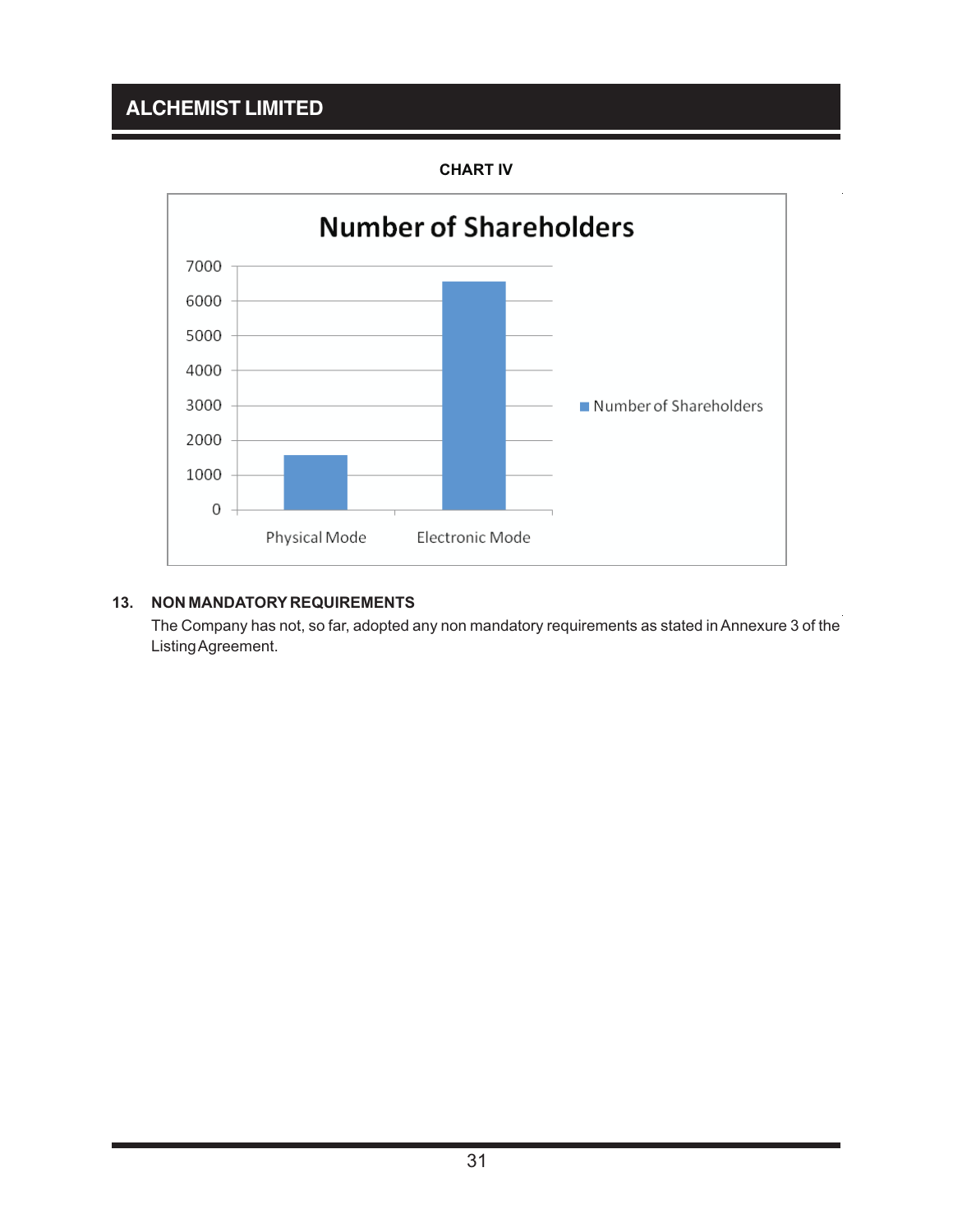#### **CERTIFICATE ON CORPORATE GOVERNANCE**

The Members, Alchemist Limited, 23, Nehru Place, New Delhi - 110019

### **Sub : CERTIFICATE ON CORPORATE GOVERNANCE**

We have examined the compliance of conditions of Corporate Governance by M/s Alchemist Limited, for the year ended 31<sup><sup>st</sup> March, 2013 as stipulated in Clause 49 of the Listing Agreement of the said Company with</sup> Stock Exchanges.

The compliance of conditions of Corporate Governance is the responsibility of the management. Our examination has been limited to a review of procedures and implementation thereof, adopted by the Company for ensuring the compliance of the conditions of Corporate Governance. It is neither an audit nor an expression of opinion on the financial statements of the Company.

In our opinion and to the best of our information and according to the explanations given to us, we certify that the Company has complied with, in all material respects, the conditions of Corporate Governance as stipulated in Clause 49 of the above mentioned Listing Agreement.

We state that in respect of investor grievances received during the year ended  $31<sup>st</sup>$  March, 2013, no investor grievances are unattended/pending for a period exceeding one month against the Company as certified by the Registrars of the Company and details presented to the Investor Grievance Committee of the Company.

We further state that such compliance is neither an assurance as to the future viability of the Company nor of the efficiency or effectiveness with which the management has conducted the affairs of the Company.

**Sd/- C.A. Ashish Chhabra Partner Membership No. 507083 N. Kumar Chhabra & Co. Date: August 14, 2013 Chartered Accountants Firm Registration No. 000837N**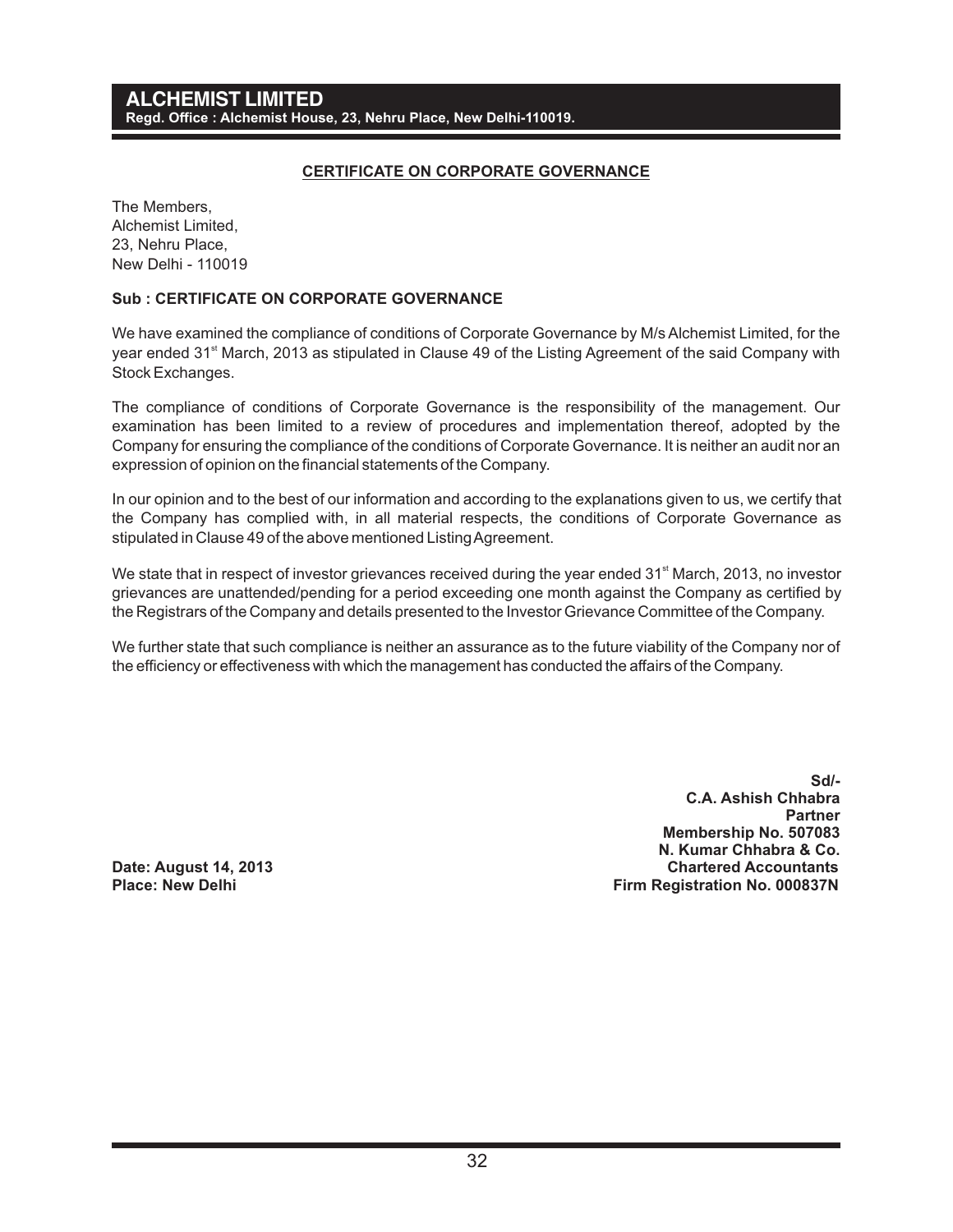# **INDEPEDENT AUDITORS' REPORT**

# **To the Members of**

### **Alchemist Limited**

#### **Report on the Financial Statements**

We have audited the accompanying financial statements of Alchemist Limited ("the Company") which comprise the Balance Sheet as at March 31, 2013, the Statement of Profit and Loss and Cash Flow Statement for the year then ended and a summary of significant accounting policies and other explanatory information.

#### **Management's Responsibility for the Financial Statements**

Management is responsible for the preparation of these financial statements that give a true and fair view of the financial position, financial performance and cash flows of the Company in accordance with the Accounting Standards referred to in sub-section (3C) of section 211 of the Companies Act, 1956 ("the Act"). This responsibility includes the design, implementation and maintenance of internal control relevant to the preparation and presentation of the financial statements that give a true and fair view and are free from material misstatement, whether due to fraud or error.

#### **Auditor's Responsibility**

Our responsibility is to express an opinion on these financial statements based on our audit. We conducted our audit in accordance with the Standards on Auditing issued by the Institute of Chartered Accountants of India. Those Standards require that we comply with ethical requirements and plan and perform the audit to obtain reasonable assurance about whether the financial statements are free from material misstatement.

An audit involves performing procedures to obtain audit evidence about the amounts and disclosures in the financial statements. The procedures selected depend on the auditor's judgment, including the assessment of the risks of material misstatement of the financial statements, whether due to fraud or error. In making those risk assessments, the auditor considers internal control relevant to the Company's preparation and fair presentation of the financial statements in order to design audit procedures that are appropriate in the circumstances. An audit also includes evaluating the appropriateness of accounting policies used and the reasonableness of the accounting estimates made by management, as well as evaluating the overall presentation of the financial statements.

We believe that the audit evidence we have obtained is sufficient and appropriate to provide a basis for our audit opinion.

#### **Opinion**

In our opinion and to the best of our information and according to the explanations given to us, the financial statements give the information required by the Act in the manner so required and give a true and fair view in conformity with the accounting principles generally accepted in India:

- a) in the case of the Balance Sheet, of the state of affairs of the Company as at March 31, 2013;
- b) in the case of the Statement of Profit and Loss, of the profit for the year ended on that date; and
- c) in the case of the Cash Flow Statement, of the cash flows for the year ended on that date.

#### **Report on Other Legal and Regulatory Requirements**

- 1. As required by the Companies (Auditor's Report) Order, 2003 ("the Order") as amended, issued by the Central Government of India in terms of sub-section (4A) of section 227 of the Act, we give in the Annexure a statement on the matters specified in paragraphs 4 and 5 of the Order.
- 2. As required by section 227(3) of the Act, we report that:
	- a) we have obtained all the information and explanations which to the best of our knowledge and belief were necessary for the purpose of our audit;
	- b) in our opinion proper books of account as required by law have been kept by the Company so far as appears from our examination of those books;
	- c) the Balance Sheet, Statement of Profit and Loss and Cash Flow Statement dealt with by this Report are in agreement with the books of account;
	- d) in our opinion, the Balance Sheet, Statement of Profit and Loss, and Cash Flow Statement comply with the Accounting Standards referred to in sub-section (3C) of section 211 of the Companies Act, 1956; and
	- e) on the basis of written representations received from the directors as on March 31, 2013, and taken on record by the Board of Directors, none of the directors is disqualified as on March 31, 2013, from being appointed as a director in terms of clause (g) of sub-section (1) of section 274 of the Companies Act, 1956.

**Sd/- C.A. Ashish Chhabra Partner Membership No. 507083 N. Kumar Chhabra & Co. Date: 30 May, 2013 Chartered Accountants Firm Registration No. 000837N**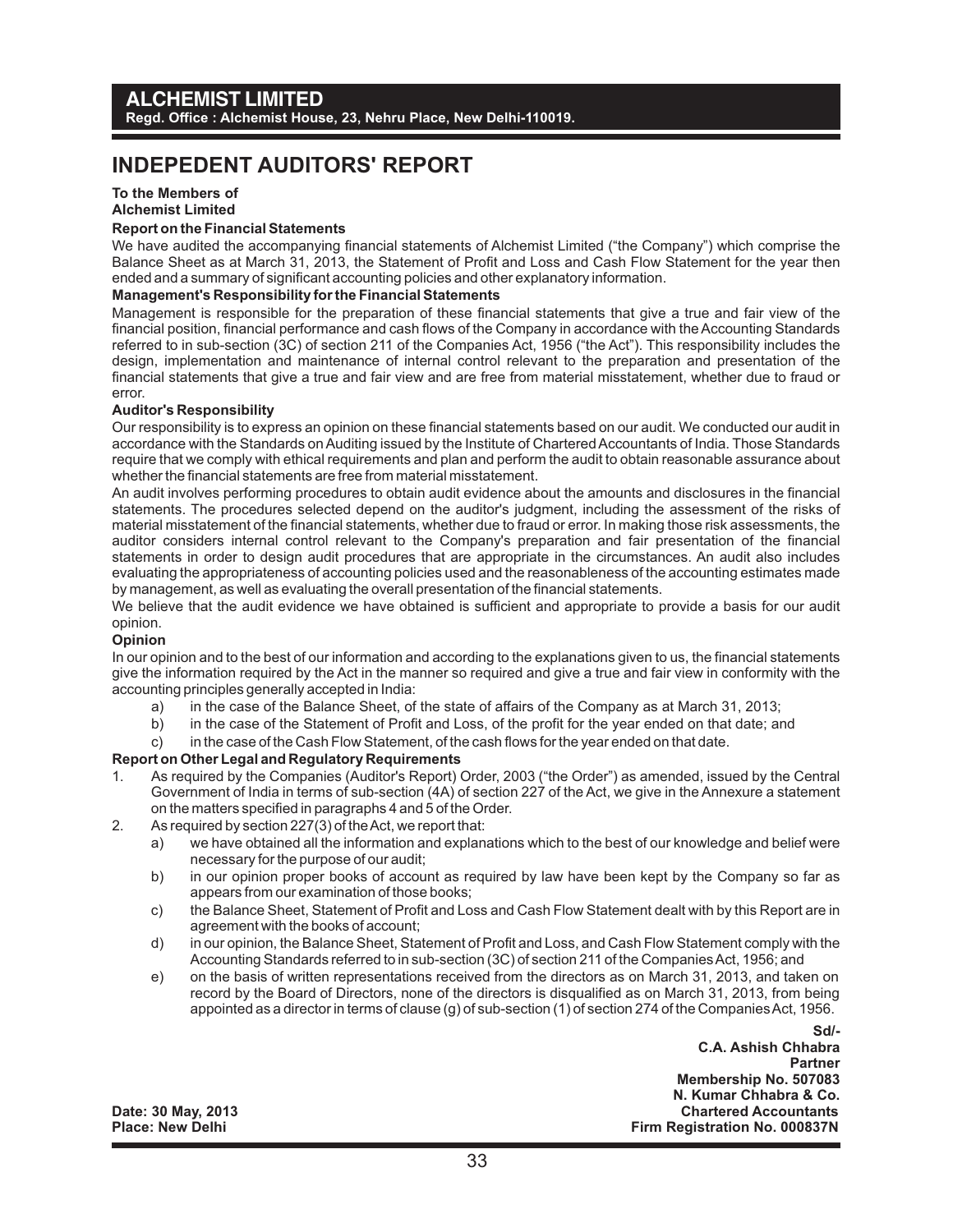# **ANNEXURE TO THE INDEPENDENT AUDITORS' REPORT**

#### **Referred to in paragraph 1 under 'Report on Other Legal and Regulatory Requirements' section of our report of even date. We report that:**

- (i) (a) In our opinion and according to the information and explanations given to us, the Company has maintained proper records showing full particulars including quantitative details and situation of its fixed assets.
	- (b) In our opinion and according to the information and explanations given to us, the Company has formulated a regular program of verification by which all the assets of Company have been physically verified. No material discrepancies were noticed on physical verification conducted by the management during the year as compared with the book records.
	- (c) In our opinion and according to the information and explanations given to us, no substantial part of fixed asset has been disposed during the year and therefore it does not affect the going concern status of the company.
- (ii) (a) In our opinion and according to the information and explanations given to us, inventories have been physically verified during the year by the management at reasonable intervals.
	- (b) In our opinion and according to the information and explanations given to us, the procedures of physical verification of inventories followed by the management are reasonable and adequate in relation to the size of the Company and the nature of its business.
	- (c) In our opinion and on the basis of our examination of the records, the Company is generally maintaining proper records of its inventories. No material discrepancy was noticed on physical verification of stocks by the management as compared to book records.
- (iii) (a) According to the information & explanations given to us the Company has granted loans to subsidiary companies namely Alchemist Foods Limited, Alchemist Infrastructure Private Limited and Alchemist Hospitality Group Limited (Parties covered in the register maintained under section 301 of the Companies Act, 1956) for which the maximum amount outstanding during the year was Rs. 12425.02 Lacs, Rs. 237.50 Lacs and Rs. 1500.00 Lacs respectively and amount outstanding on 31<sup>st</sup> March, 2013 was Rs. 9772.66 Lac, Rs. 237.50 Lacs and Rs. 25.00 Lacs respectively. The Company has taken unsecured loan from KDS Corporation Pvt. Ltd. (Party covered in the register maintained under section 301 of the Companies Act, 1956) for which the maximum amount outstanding during the year was Rs. 35237.68 Lacs and amount outstanding on 31<sup>st</sup> March, 2013 was Rs 26737.68 Lacs.
	- (b) The loan taken/given by the company are interest-free and the other terms and conditions of the loan taken/given by the company from/to parties covered in registered maintained under Section 301 are not prima-facie prejudicial to the interest of the Company.
	- (c) The terms of the repayment for both the loan taken and given have not been defined and are repayable/receivable on the mutual agreement of both the parties involved.
	- (d) In our opinion and according to the information and explanations given to us, there is no overdue amount in respect of the loan taken/given by the Company.
- (iv) In our opinion and according to the information and explanations given to us, there is an adequate internal control procedure commensurate with the size of the Company and the nature of its business, for the purchase of inventories & fixed assets and payment for expenses & for sale of goods. During the course of our audit, no major instance of continuing failure to correct any weaknesses in the internal controls has been noticed.
- (v) a) In our opinion and according to the information and explanations given to us, the transactions made in the pursuance of contracts or arrangements, that need to be entered into the register maintained under section 301 of the Companies Act, 1956 for the year have been so entered.
	- (b) In our opinion and according to the information and explanations given to us, the transaction made in pursuance of contracts or arrangements entered in the register maintained under section 301 of the Companies Act, 1956 aggregating during the year to Rs. 5.00 Lacs or more in respect of each party have been made at prices which in our opinion, are reasonable having regard to prevailing market price at relevant time.
- (vi) The Company has not accepted deposits from the public during the year covered by our audit report. However, the deposits have been repaid during the year and also the balance stands in the books at the year end. The Company has complied with all the provisions of Section 58Aand 58AAof the Act and the rules framed there under.
- (vii) As per information & explanations given by the management, the Company has a separate internal audit department constituting of professionals undertaking audit exercises throughout the year. Accordingly the internal audit system in the Company seems commensurate with its size and the nature of its business.
- (viii) We have broadly examined the books of accounts maintained by the Company pursuant to the rules by the Central Government for the maintenance of cost records under section 209 (1)(d) of the Companies Act, 1956 and are of the opinion that, prima facie, the prescribed accounts and records have been made and maintained. We have however, not made a detailed examination of the records with a view to determine whether they are accurate or complete.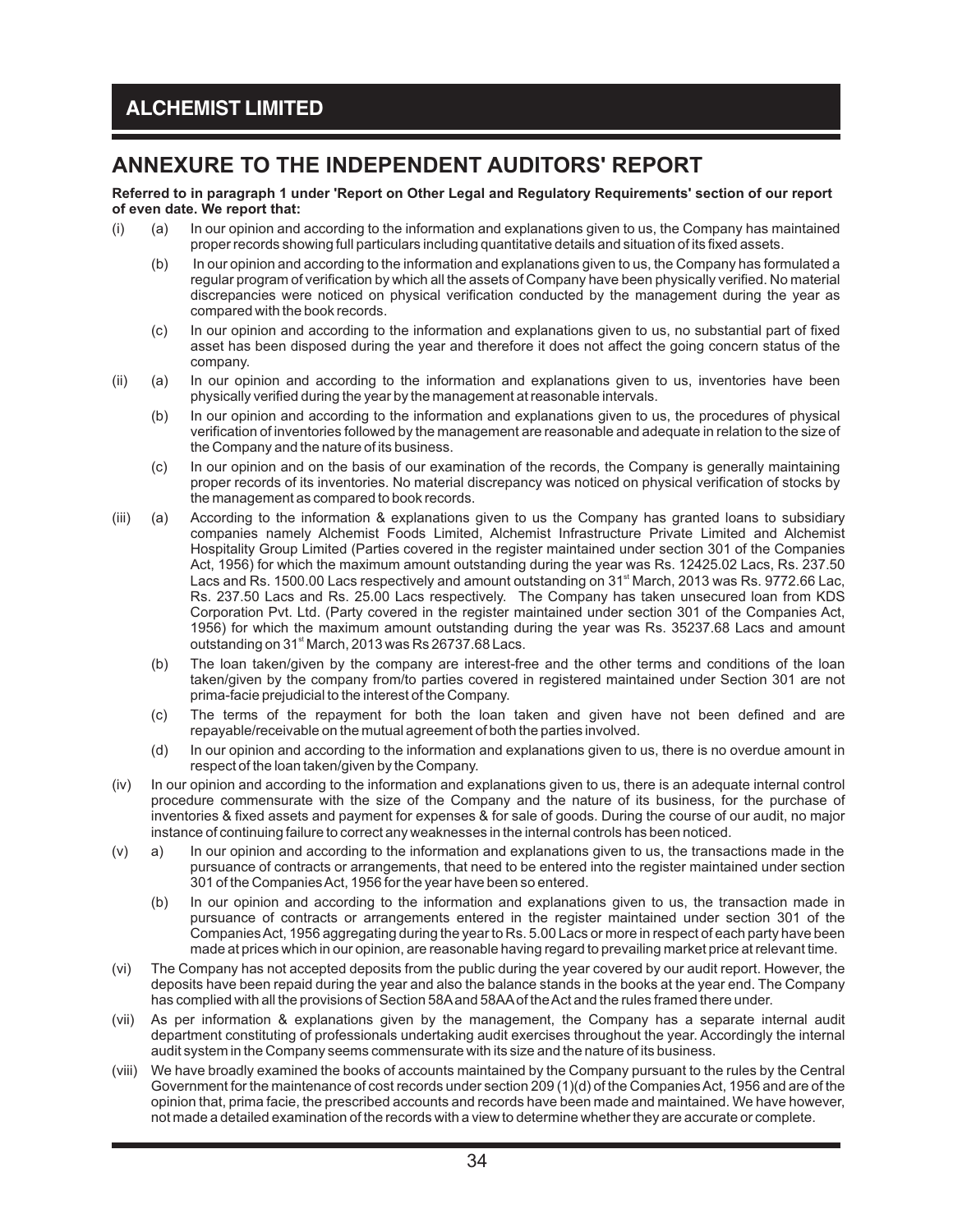- (ix) (a) Based on our audit procedures and on the information and explanations given by the management, we report that undisputed statutory dues including Provident Fund, Investor Education and Protection Fund, Employees' State Insurance, Income-tax, Sales-tax, Wealth Tax, Service Tax, Custom Duty, Excise Duty, cess to the extent applicable and any other statutory dues have generally been regularly deposited with the appropriate authorities, though there have been slight delays in few cases. According to the information and explanations given to us there were no outstanding statutory dues as on 31<sup>st</sup> of March, 2013 for a period of more than six months from the date they became payable.
	- (b) Details of excise duty which has not been deposited as on  $31<sup>st</sup>$  March, 2013 by the Company on account of dispute is given below:

| Name of<br>the Statute      | Nature of<br>the dues | Forum<br>where pending                                              | <b>Total Amount</b><br>involved*<br>(Rs. Lacs) | Amount paid<br>under protest<br>(Rs. Lacs) | Period to<br>which amount<br>relates       |
|-----------------------------|-----------------------|---------------------------------------------------------------------|------------------------------------------------|--------------------------------------------|--------------------------------------------|
| Central Excise<br>Act. 1944 | Excise Duty           | Commissioner<br>of Central Excise<br>Commissionerate,<br>Chandigarh | 173.55                                         | 63.13                                      | December.<br>2007 to<br>September,<br>2012 |

\* Amount as per demand order, not including interest and penalty as not quantified in the demand order.

- (x) The Company does not have any accumulated loss and has not incurred cash loss during the financial year covered by our audit and in the immediately preceding financial year.
- (xi) Based on our audit procedures and on the information and explanations given by the management, we are of the opinion that, the Company has not defaulted in repayment of dues to a financial institution, bank or debenture holders.
- (xii) According to the information and explanations given to us, the Company has not granted loans and advances on the basis of security by way of pledge of shares, debentures and other securities.
- (xii) The Company is not a chit fund or a nidhi/mutual benefit fund/society. Therefore, the provision of clause 4(xiii) of the Order is not applicable to the Company.
- (xiv) Based on our audit procedures and on the information and explanation given by the management, we report that the Company is not dealing or trading in Shares, Securities, Debentures & other Investments. Therefore, the provision of clause 4(xiv) of the Order is not applicable to the Company.
- (xv) According to the information and explanations given to us, the Company has given guarantees to the tune of Rs. 3049.45 Lacs for loans taken by others from banks and financial institutions, the terms whereof are prima-facie not prejudicial to the interest of the Company.
- (xvi) Based on our audit procedures and on the information and explanation given by the management, we report that the term loans have been applied for the purpose for which they were raised.
- (xvii) Based on our audit procedures and on the information and explanation given by the management, we report that no funds raised on short-term basis have been used for long-term investment by the Company.
- (xviii) The Company has made preferential allotment of 6,75,000 shares to KDS Corporation Pvt. Ltd., Company covered in the register maintained u/s 301 of the Companies Act, 1956, during the year. In our opinion the price at which shares have been issued is not prejudicial to the interest of the Company.
- (xix) According to the information and explanations given to us, the Company has not issued any secured debentures during the year. Therefore, the provision of clause 4(xix) of the Order is not applicable to the Company.
- (xx) During the year, the Company has not raised any money by way of the public issue.
- (xxi) Based on the audit procedures performed and the information and explanations given to us, we report that no fraud on or by the Company has been noticed or reported during the year, nor have we been informed of such case by the management.

**Sd/- C.A. Ashish Chhabra Partner Membership No. 507083 N. Kumar Chhabra & Co. Date: 30 May, 2013 Chartered Accountants Firm Registration No. 000837N**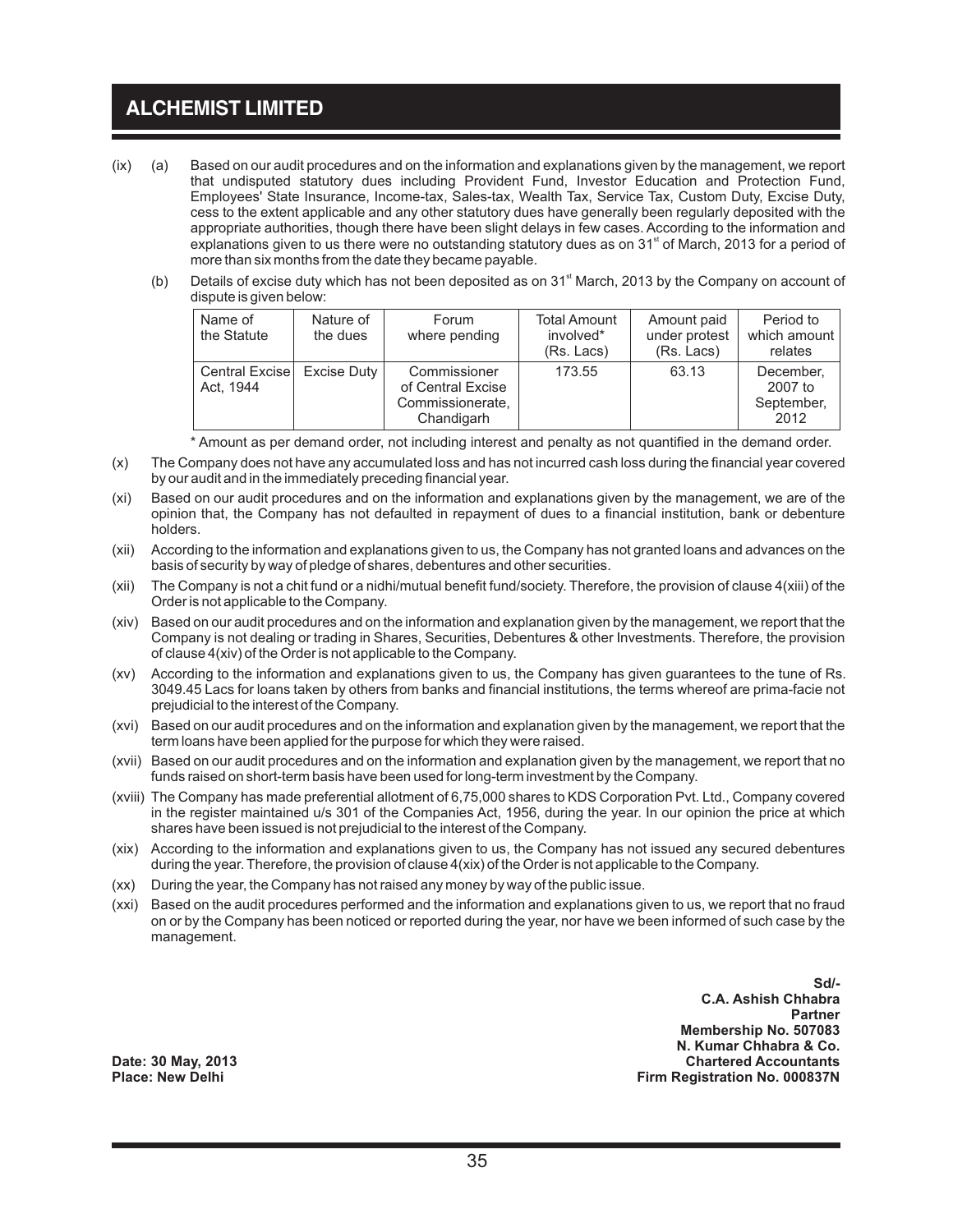**Regd. Office : Alchemist House, 23, Nehru Place, New Delhi-110019.**

|                  | <b>BALANCE SHEET</b>                                   |                                                                   |                              |                         | (Amount in Rs.)                                            |
|------------------|--------------------------------------------------------|-------------------------------------------------------------------|------------------------------|-------------------------|------------------------------------------------------------|
| As At            |                                                        |                                                                   |                              | 31-Mar-13               | 31-Mar-12                                                  |
|                  | <b>Particulars</b>                                     |                                                                   | <b>Note</b>                  |                         |                                                            |
|                  | <b>EQUITY AND LIABILITIES</b>                          |                                                                   |                              |                         |                                                            |
| 1                |                                                        | <b>Shareholders' Funds:</b>                                       |                              |                         |                                                            |
|                  | <b>Share Capital</b>                                   |                                                                   | $\overline{2}$               | 268136000               | 275046000                                                  |
|                  | Reserves & Surplus                                     |                                                                   | 3                            | 773820172               | 530584719                                                  |
|                  |                                                        | Money received against Share Warrants                             | 4                            |                         | 36281250                                                   |
|                  |                                                        |                                                                   |                              | 1041956172              | 841911969                                                  |
| $\overline{2}$   |                                                        | <b>Non Current Liabilities</b>                                    |                              |                         |                                                            |
|                  |                                                        | Long term borrowings                                              | 5                            | 2830515214              | 2865366412                                                 |
|                  |                                                        | Deferred Tax Liabilities (Net)                                    | 6                            | 37886861                | 36611502                                                   |
|                  |                                                        | Other Long Term Liabilities                                       | $\overline{7}$               | 17060838                | 5254681                                                    |
|                  |                                                        | Long Term Provisions                                              | 8                            | 20697766                | 13052478                                                   |
|                  |                                                        |                                                                   |                              | 2906160679              | 2920285073                                                 |
| 3                | <b>Current Liabilities</b>                             |                                                                   |                              |                         |                                                            |
|                  |                                                        | Short-term borrowings                                             | $9\,$                        | 16369648                | 26832273                                                   |
|                  | Trade payables                                         |                                                                   | 10                           | 53459917                | 65419763                                                   |
|                  |                                                        | Other current liabilities                                         | 11                           | 123627003               | 445677488                                                  |
|                  |                                                        | Short-term provisions                                             | 12                           | 25604401                | 27348696                                                   |
|                  |                                                        |                                                                   |                              | 219060969               | 565278220                                                  |
|                  |                                                        |                                                                   |                              |                         |                                                            |
|                  |                                                        | <b>Total Equity and Liabilities</b>                               |                              | 4167177820              | 4327475262                                                 |
|                  | <b>ASSETS</b>                                          |                                                                   |                              |                         |                                                            |
| 1                |                                                        | <b>Non Current Assets</b>                                         |                              |                         |                                                            |
|                  | <b>Fixed Assets</b>                                    |                                                                   |                              |                         |                                                            |
|                  | (i)                                                    | <b>Tangible Assets</b>                                            | 13                           | 417125023               | 355812086                                                  |
|                  | (ii)                                                   | Intangible Assets                                                 | 13                           | 75338829                | 43458985                                                   |
|                  | (iii)                                                  | Capital work in Progress                                          | 13                           | 1025542655              | 584485534                                                  |
|                  | (iv)                                                   | Intangible under development                                      | 13                           | 78588600                |                                                            |
|                  |                                                        |                                                                   |                              | 1596595107              | 983756605                                                  |
|                  |                                                        | Non Current Investments                                           | 14                           | 1041146582              | 1039781582                                                 |
|                  |                                                        | Long Term Loan & Advances                                         | 15                           | 1112365628              | 1314049718                                                 |
|                  |                                                        | <b>Other Non Current Assets</b>                                   | 16                           | 10060045                | 18724675                                                   |
|                  |                                                        |                                                                   |                              | 3760167362              | 3356312580                                                 |
| $\overline{2}$   | <b>Current Assets</b>                                  |                                                                   |                              |                         |                                                            |
|                  |                                                        | <b>Current Investments</b>                                        | 17                           | 1783935                 | 1389675                                                    |
|                  | Inventories                                            |                                                                   | 18                           | 93390276                | 84914410                                                   |
|                  | Trade Receivables                                      |                                                                   | 19                           | 67679549                | 172453004                                                  |
|                  |                                                        | Cash and Cash Equivalents                                         | 20                           | 193453810               | 680166185                                                  |
|                  |                                                        | Short Term Loans and Advances                                     | 21                           | 48145986                | 29808002                                                   |
|                  |                                                        | <b>Other Current assets</b>                                       | 22                           | 2556902                 | 2431406                                                    |
|                  |                                                        |                                                                   |                              | 407010458               | 971162682                                                  |
|                  |                                                        |                                                                   |                              |                         |                                                            |
|                  | <b>Total Assets</b>                                    |                                                                   |                              | 4167177820              | 4327475262                                                 |
|                  |                                                        | <b>Significant Accounting Policies &amp;</b>                      |                              |                         |                                                            |
|                  |                                                        | Notes to the financial statement                                  | (1 to 54)                    |                         |                                                            |
|                  |                                                        | This is the Balance Sheet referred to in our report of even date. |                              |                         |                                                            |
| Sd/-             |                                                        | Sd/-                                                              | Sd/-                         | Sd/-                    | Sd/-                                                       |
| Partner          | <b>CA. Ashish Chhabra</b>                              | <b>Rajansh Thukral</b><br><b>Company Secretary</b>                | Dinesh Vermani<br><b>CFO</b> | R.P.Chhabra<br>Director | Maj. Gen. (Retd.) Anil Oberoi<br><b>Executive Director</b> |
|                  | MEMBERSHIP NO.: 507083                                 |                                                                   |                              |                         |                                                            |
| Place: New Delhi | N. KUMAR CHHABRA & CO.<br><b>CHARTERED ACCOUNTANTS</b> | FIRM REGISTRATION NO.: 000837N                                    |                              |                         |                                                            |

Date : 30th May, 2013

 $\overline{a}$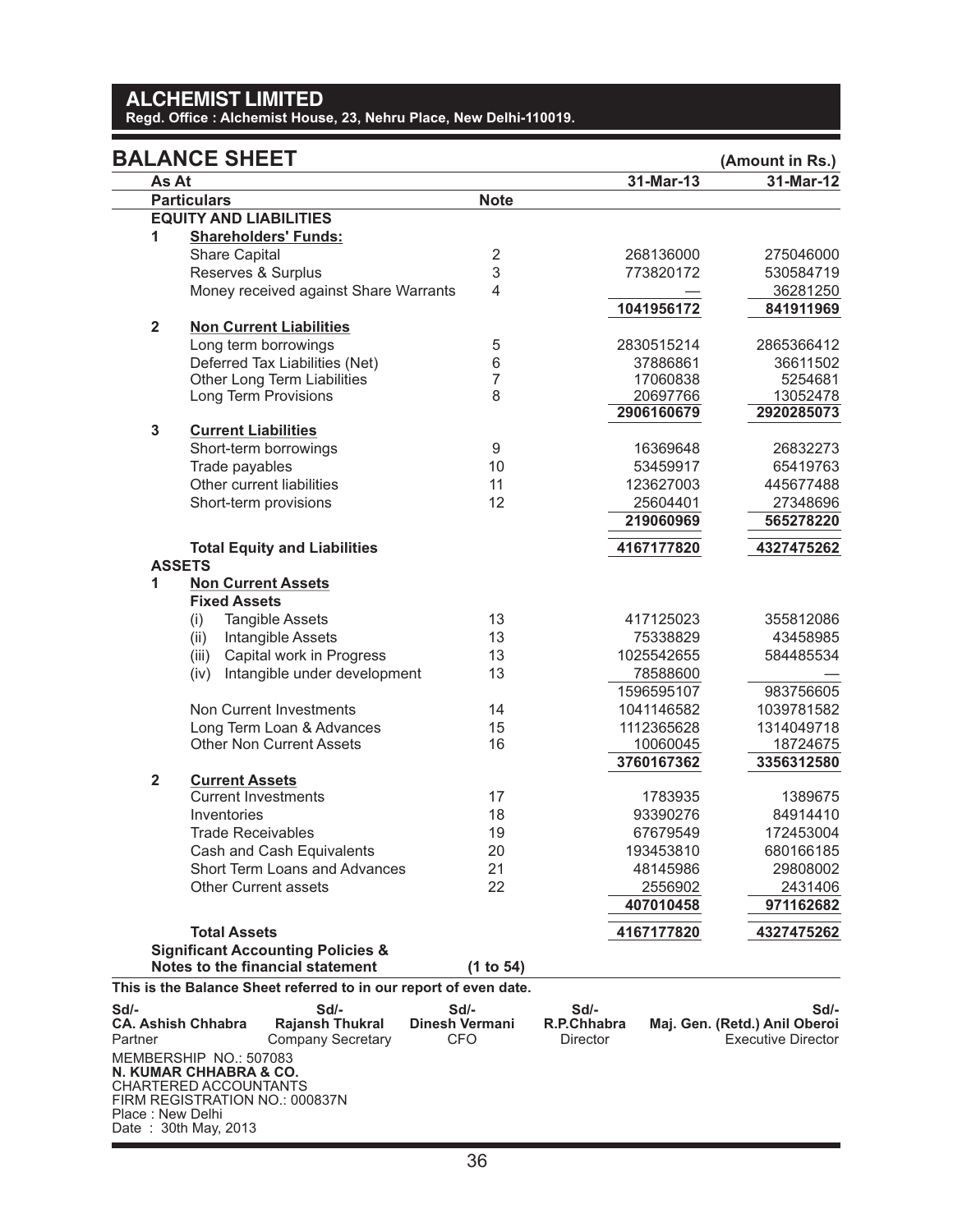| <b>STATEMENT OF PROFIT &amp; LOSS</b>                                            |             |            | (Amount in Rs.) |
|----------------------------------------------------------------------------------|-------------|------------|-----------------|
| For the year ended<br><b>Particulars</b>                                         | <b>Note</b> | 31-Mar-13  | 31-Mar-12       |
| <b>INCOME</b>                                                                    |             |            |                 |
| Revenue from Operations                                                          | 23          | 6665604124 | 5219727895      |
| Other Income                                                                     | 24          | 146418814  | 97642925        |
|                                                                                  |             | 6812022938 | 5317370820      |
| <b>EXPENSES</b>                                                                  |             |            |                 |
| <b>Cost of Material Consumed</b>                                                 | 25          | 171497824  | 166280246       |
| Purchase of Stock in Trade                                                       | 26          | 6118771466 | 4765352750      |
| Change in Inventories of Finished                                                | 27          | (6911149)  | (14499982)      |
| Goods, Work in Progress and Store & Spares                                       |             |            |                 |
| <b>Employees Benefit Expenses</b>                                                | 28          | 86545054   | 63747330        |
| <b>Finance Cost</b>                                                              | 29          | 49177414   | 16414249        |
| Depreciation & Amortization Expenses                                             | 30          | 33175061   | 29410478        |
| <b>Other Expenses</b>                                                            | 31          | 135248079  | 105239470       |
|                                                                                  |             | 6587503749 | 5131944541      |
| <b>Profit Before Taxes</b>                                                       |             | 224519189  | 185426279       |
| <b>Tax Expenses:</b>                                                             |             |            |                 |
| <b>Current Tax</b>                                                               |             | 61175409   | 36277735        |
| Deferred Tax Charge/ (Benefit)                                                   |             | 1275360    | 15680867        |
| Tax Relating to Previous Years                                                   |             | (2457)     | (27700214)      |
| <b>Net Profit For The Year</b>                                                   |             | 162070877  | 161167891       |
| <b>Earning Per Shares</b>                                                        |             |            |                 |
| (Equity shares, Per value Rs 10/- each)                                          |             |            |                 |
| <b>Basic &amp; Diluted</b>                                                       |             |            |                 |
| <b>Basic EPS</b>                                                                 | 32          | 12.25      | 13.15           |
| <b>Diluted EPS</b>                                                               | 32          | 11.95      | 13.15           |
| <b>Significant Accounting Policies &amp;</b><br>Notes to the financial statement | (1 to 54)   |            |                 |

**This is the Statement of Profit and loss referred to in our report of even date.**

**ALCHEMIST LIMITED**

| $Sd$ -                                                                                                                                                  | $Sd$ -                 | $Sd$ -         | $Sd$ -          | Sd/-                          |
|---------------------------------------------------------------------------------------------------------------------------------------------------------|------------------------|----------------|-----------------|-------------------------------|
| <b>CA. Ashish Chhabra</b>                                                                                                                               | <b>Rajansh Thukral</b> | Dinesh Vermani | R.P.Chhabra     | Maj. Gen. (Retd.) Anil Oberoi |
| Partner                                                                                                                                                 | Company Secretary      | CFO            | <b>Director</b> | Executive Director            |
| MEMBERSHIP NO.: 507083<br>N. KUMAR CHHABRA & CO.<br>CHARTERED ACCOUNTANTS<br>FIRM REGISTRATION NO.: 000837N<br>Place: New Delhi<br>Date: 30th May, 2013 |                        |                |                 |                               |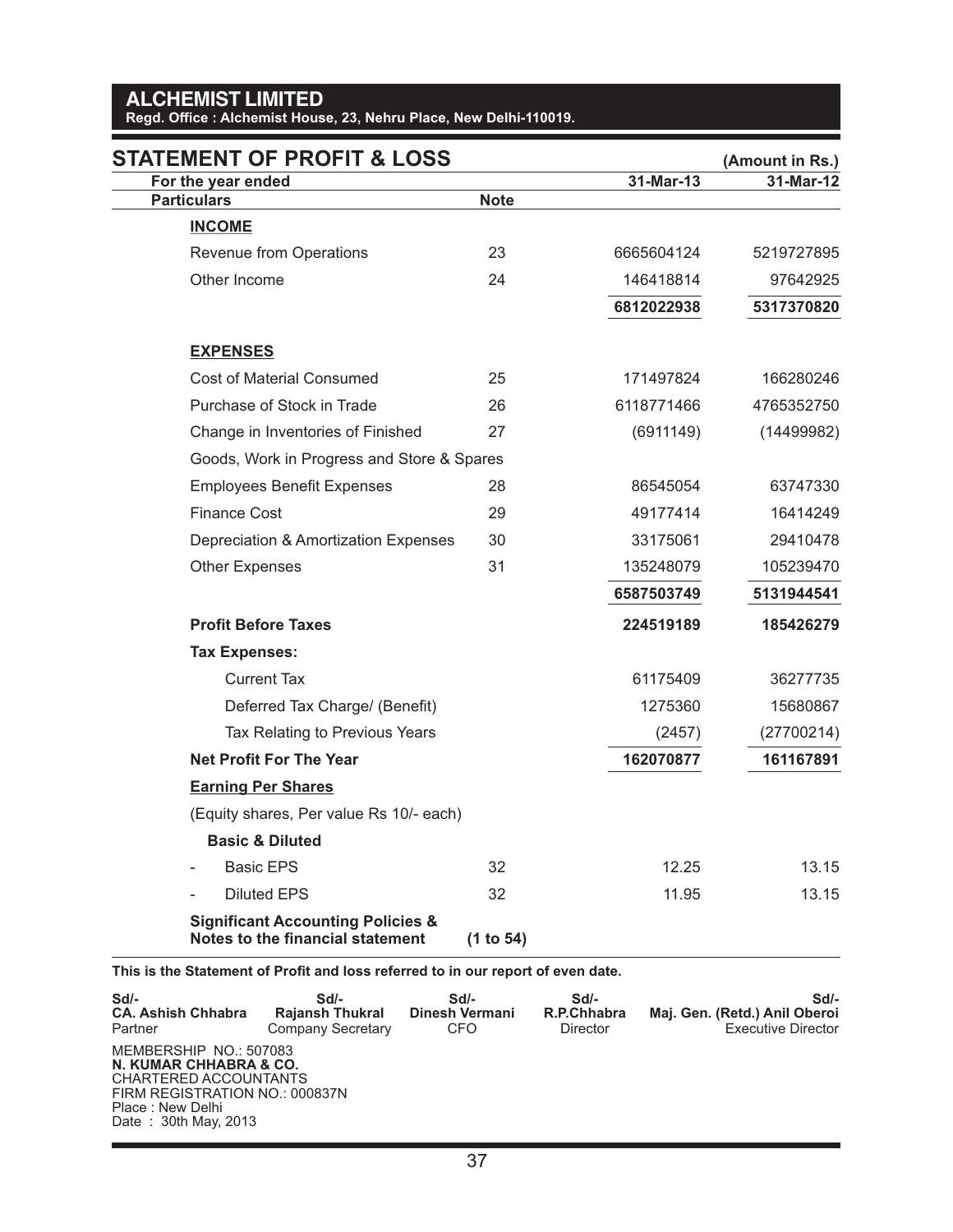**Regd. Office : Alchemist House, 23, Nehru Place, New Delhi-110019.**

|         | <b>Cash Flow Statement for the year ended</b>                                                                                                           |           | (Amt. in Lacs)                |
|---------|---------------------------------------------------------------------------------------------------------------------------------------------------------|-----------|-------------------------------|
|         | <b>Particulars</b>                                                                                                                                      | 31-Mar-13 | 31-Mar-12                     |
| A)      | <b>Cash Flow From Operating Activities</b>                                                                                                              |           |                               |
|         | Net Profit before Tax                                                                                                                                   | 2245.19   | 1854.27                       |
|         | Adjustments for:                                                                                                                                        |           |                               |
|         | Depreciation & Amortisation                                                                                                                             | 331.75    | 294.10                        |
|         | Misc Expenses Written Off                                                                                                                               | 86.65     | 86.65                         |
|         | <b>Interest Received</b>                                                                                                                                | (1180.26) | (461.03)                      |
|         | <b>Dividend Received</b>                                                                                                                                | (251.44)  | (251.44)                      |
|         | Operating profit before working capital changes                                                                                                         | 1231.89   | 1522.55                       |
|         | <b>Adjustments for changes in Working Capital:</b>                                                                                                      |           |                               |
|         | Inventories                                                                                                                                             | (84.76)   | (151.25)                      |
|         | <b>Trade Receivable</b>                                                                                                                                 | 1047.73   | (20.18)                       |
|         | Short Term Loan & Advances                                                                                                                              | (183.38)  | 200.30                        |
|         | <b>Other Non Current Assets</b>                                                                                                                         |           | (13.96)                       |
|         | <b>Other Current Assets</b>                                                                                                                             | (1.25)    | (5.67)                        |
|         | Long Term Loan & Advances                                                                                                                               | 2016.84   | (4429.95)                     |
|         | <b>Trade Payable</b>                                                                                                                                    | (119.60)  | (161.57)                      |
|         | <b>Other Current Liabilities</b>                                                                                                                        | (3220.50) | (266.89)                      |
|         | <b>Short Term Provisions</b>                                                                                                                            | (17.44)   | 11.30                         |
|         | Long Term Provisions                                                                                                                                    | 76.45     | 12.01                         |
|         | Other Long Term Liabilities                                                                                                                             | 118.06    | 10.35                         |
|         | Cash generated/(Used) from/in Operation                                                                                                                 | 864.04    | (3292.96)                     |
|         | <b>Provision For Tax</b>                                                                                                                                | (611.73)  | (85.78)                       |
|         | Net Cash generated/(Used) from/in Operating Activities                                                                                                  | 252.31    | (3378.74)                     |
| B)      | <b>Cash Flow From Investing Activities</b>                                                                                                              |           |                               |
|         | Purchase of Fixed Assets and capital work in progress                                                                                                   | (6461.95) | (3590.11)                     |
|         | Proceeds from Sale of Fixed Asset (Net of Depriciation)                                                                                                 | 1.80      | 22.95                         |
|         | (Purchase)/Sale of non current Investments                                                                                                              | (13.65)   | 1920.59                       |
|         | (Purchase)/Sale of current Investments                                                                                                                  | (3.94)    | 2.43                          |
|         | Foreign Currency Translation reserve                                                                                                                    | 9.91      | 1.17                          |
|         | Capital Subsidy                                                                                                                                         | 30.00     |                               |
|         | <b>Interest Received</b>                                                                                                                                | 1180.26   | 461.03                        |
|         | Dividend Received                                                                                                                                       | 251.44    | 251.44                        |
|         |                                                                                                                                                         |           |                               |
|         | Net Cash generated/(Used) from/in Investing Activities                                                                                                  | (5006.13) | (930.50)                      |
| C)      | <b>Cash Flow From Financing Activities</b>                                                                                                              |           |                               |
|         | Increase in Equity Capital (Incl Shares Premium)                                                                                                        | 1451.25   | 1376.00                       |
|         | Redemption of Preference Shares                                                                                                                         | (136.60)  | (1370.11)                     |
|         | Preferance Shares Redemption Premium                                                                                                                    | (374.04)  | (3768.41)                     |
|         | Money Received against Share Warrant                                                                                                                    | (362.81)  | 362.81                        |
|         | Long Term Borrowings                                                                                                                                    | (348.51)  | 13756.49                      |
|         | Short Term Borroiwgs                                                                                                                                    | (104.63)  | (90.71)                       |
|         | Dividends Paid (Including Dividend Tax)                                                                                                                 | (237.96)  | (257.70)                      |
|         | Net Cash generated/(Used) from/in Financing Activities                                                                                                  | (113.30)  | 10008.37                      |
| D)      | Net Increase /(Decrease) in Cash & Cash Equivalents (D=A+B+C)                                                                                           | (4867.12) | 5699.13                       |
| E)      | Cash & Cash Equivalents at the beginning of the year                                                                                                    | 6801.66   | 1102.53                       |
| F)      | Cash & Cash Equivalents at the end of the year                                                                                                          | 1934.54   | 6801.66                       |
|         | This is the cash flow statement referred to in our report of even date.                                                                                 |           |                               |
| $Sd$ -  | $Sd$ -<br>$Sd$ -<br>$Sd$ -                                                                                                                              |           | Sd/-                          |
|         | <b>CA. Ashish Chhabra</b><br>Dinesh Vermani<br>R.P.Chhabra<br><b>Rajansh Thukral</b>                                                                    |           | Maj. Gen. (Retd.) Anil Oberoi |
| Partner | <b>Company Secretary</b><br><b>CFO</b><br>Director                                                                                                      |           | Executive Director            |
|         | MEMBERSHIP NO.: 507083<br>N. KUMAR CHHABRA & CO.<br>CHARTERED ACCOUNTANTS<br>FIRM REGISTRATION NO.: 000837N<br>Place: New Delhi<br>Date: 30th May, 2013 |           |                               |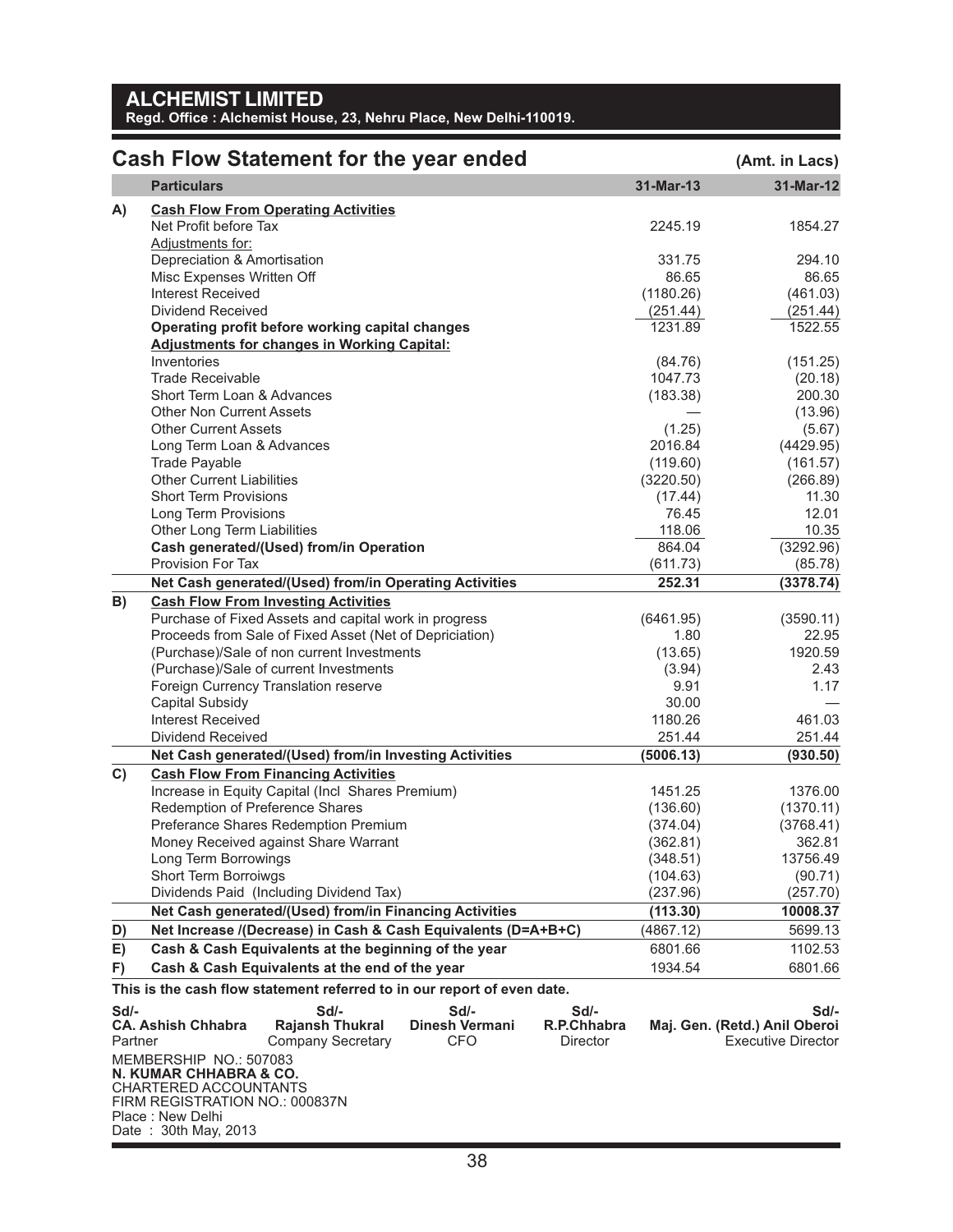**Regd. Office : Alchemist House, 23, Nehru Place, New Delhi-110019.**

### **Notes forming part of the financial statement for the year ended March 31, 2013**

**Significant Accounting Policies (Note- 1)**

#### **(i) Basis of Preparation**

The financial statements have been prepared to comply with the Accounting Standards referred to in Companies (Accounting Standards) Rule 2006 issued by the Central Government in exercise of the power conferred under sub-section (1) (a) of section 642 and the relevant provisions of the Companies Act, 1956 (the 'Act'). The financial statements have been prepared under the historical cost convention on the accrual basis. The accounting policies have been consistently applied by the Company and are consistent with those used in the previous year.

#### **(ii) Use of Estimates**

The preparation of financial statements requires management to make estimates and assumptions to be made that affect the reported amount of assets and liabilities on the date of the financial statements and the reported amount of revenues and expenses during the reporting period. The Estimate and assumptions used in the accompanying financial statement are based upon management evaluation of relevant facts and circumstances as at the date of the financial statements, which in its opinion are prudent and reasonable. Actual results could differ from those estimates. Any revision to accounting estimates is recognised prospectively in current & future periods.

#### **(iii) Fixed Assets**

Fixed assets are stated at their original cost of acquisition/revaluation, including taxes, freight, and other incidental expenses related to acquisition and installation of the concerned assets. Internally fabricated assets are valued at cost. Interest on borrowed funds attributable to acquisition/construction of fixed assets & related preoperative expenses up to the date of commencement of commercial production, are capitalized.

#### **(iv) Capital Work In Progress**

Project under commissioning and other capital work in progress are carried at cost, comprising direct cost, related incidental expenses and attributable interest.

#### **(v) Depreciation**

Depreciation on fixed assets is provided on straight-line Method (SLM) at the rates and in the manner prescribed in Schedule XIV to the Companies Act, 1956 and on the re-valued cost wherever applicable. The difference of the depreciation between the revalued cost and historical cost has been charged to Profit & Loss Account. Saplings and Flower Beds have been written off at the rate of  $1/7$ <sup>th</sup> &  $1/10$ <sup>th</sup> of the cost respectively as per management estimates of useful life.

#### **(vi) Impairment Of Assets**

As at each Balance Sheet date, the carrying amount of assets is tested for impairment so as to determine

the provision for impairment loss, if any, required or

the reversal, if any, required of impairment loss recognised in previous periods.

Impairment loss is recognised when the carrying amount of assets exceeds its recoverable amount.

#### **(vii) Government Grants**

Grants in the nature of promoter's contribution and in which repayment is ordinarily not expected are treated as a part of shareholders funds and credited to Capital Reserve.

Grants in relation to specific fixed assets are deducted from the cost of the fixed assets.

#### **(viii) Inventories**

The basis of valuation of inventories is as under:

- Raw material, semi-finished goods and finished goods are valued at lower of cost or net realizable value. The raw material costs are based on FIFO method. Further, in respect of the manufactured inventories i.e. process stock and finished goods; cost includes raw material cost plus conversion cost and other relatable manufacturing overheads.
- Stores, spares and scrap are valued at lower of cost or under.
- In Compliance with AS-2 Prescribed by ICAI, the company has included excise duty on stock of finished goods; however this has no impact on profit of the company for the year under review

#### **(ix) Foreign Currency Transaction**

Transaction in foreign currency is recorded at the exchange rate prevailing at the time of transaction. Exchange differences, if any, arising out of transactions settled during the year are recognised in the profit and loss account.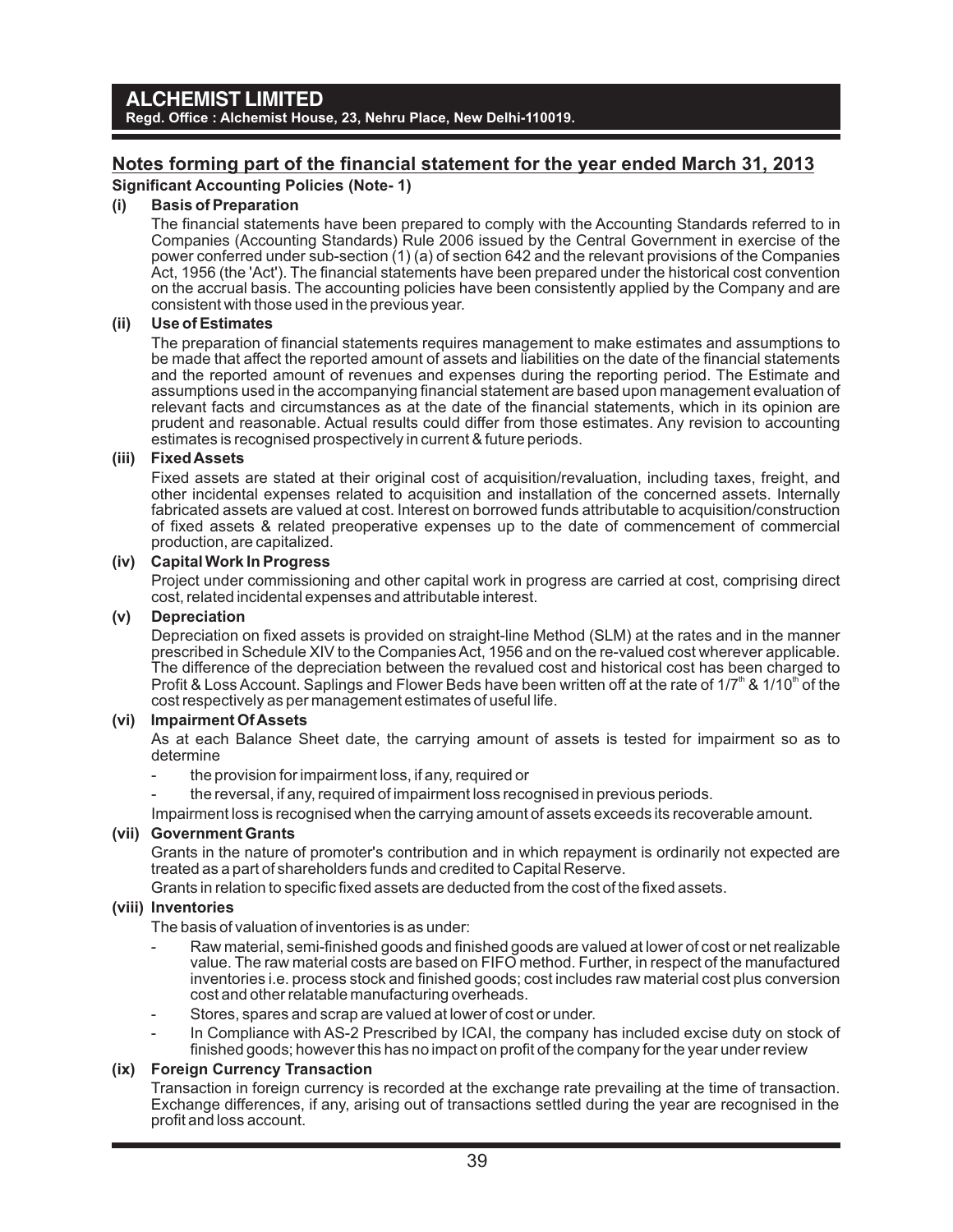### **Notes forming part of the financial statement for the year ended March 31, 2013, Contd.**

In the case of assets and liabilities standing at the year end date, the balances are stated at the rates prevailing at the year end and the exchange difference there on are adjusted in the profit and loss account.

In respect of forward contracts taken by the Company, the difference between the forward rate and the exchange rate at the end of transaction is recognised as income/expense over the life of the forward contract.

#### **(x) Intangible Assets and its Amortisation**

The R&D expenditure on revenue account and capital accounts had been capitalised under the head Fixed Assets and are being amortised over a period of 10 Years

Intangible assets recognised in the financial statements are amortised over the useful life of the asset.

#### **(xi) Revenue Recognition**

Revenue is recognized to the extent that it is probable that the economic benefits will flow to the Company and the revenue can be reliably measured.

#### **Sales:**

Revenue from sale of goods is recognized when all the significant risks and rewards of ownership are transferred to the buyer and the Company retains no effective control of the goods transferred to a degree usually associated with ownership; and No significant uncertainty exists regarding the amount of the consideration that will be derived from the sale of goods.

#### **Interest:**

Interest income is recognized on a time proportion basis taking into account the amount outstanding held and the interest rate applicable.

#### **Dividend:**

Dividend income is recognized as income when the right to receive the payment is established.

#### **Insurance and other claims:**

Revenue in respect of claims is recognized when no significant uncertainty exists with regard to the amount to be realized and the ultimate collection thereof.

### **(xii) Employee Benefits**

#### **- Provident fund**

The Company makes contribution to statutory provident fund in accordance with Employees' Provident Fund and Miscellaneous Provisions Act, 1952. The plan is a defined contribution plan and contribution paid or payable is recognized as an expense in the period in which services are rendered by the employee.

#### **- Gratuity**

Gratuity is a post-employment benefit and is in the nature of defined benefit plan. The liability recognized in the balance sheet in respect of gratuity is the present value of the defined benefit obligation at the balance sheet date together with adjustments for unrecognized actuarial gains or losses and past service costs. The defined benefit obligation is calculated annually by an independent actuary using the projected unit credit method.

Actuarial gains and losses arising from adjustments and changes in actuarial assumptions are charged or credited to the Profit and loss account in the year in which such gains or losses arise.

#### **- Compensated absences**

Provision for compensated absences when determined to be a long term benefit is made on the basis of actuarial valuation as at the end of the year. Actuarial gains and losses arising from experience adjustments and changes in actuarial assumptions are charged or credited to the Profit and loss account in the year in which such gains or losses arise.

#### **(xiii) Taxation**

The tax expense comprises of current taxes and deferred taxes. Current Tax is the amount of income tax determined to be payable in respect of taxable income for a period as per the provisions of Income Tax, 1961. Deferred tax is the effect of timing differences between taxable income and accounting income that originate in one period and are capable of reversal in one or more subsequent periods.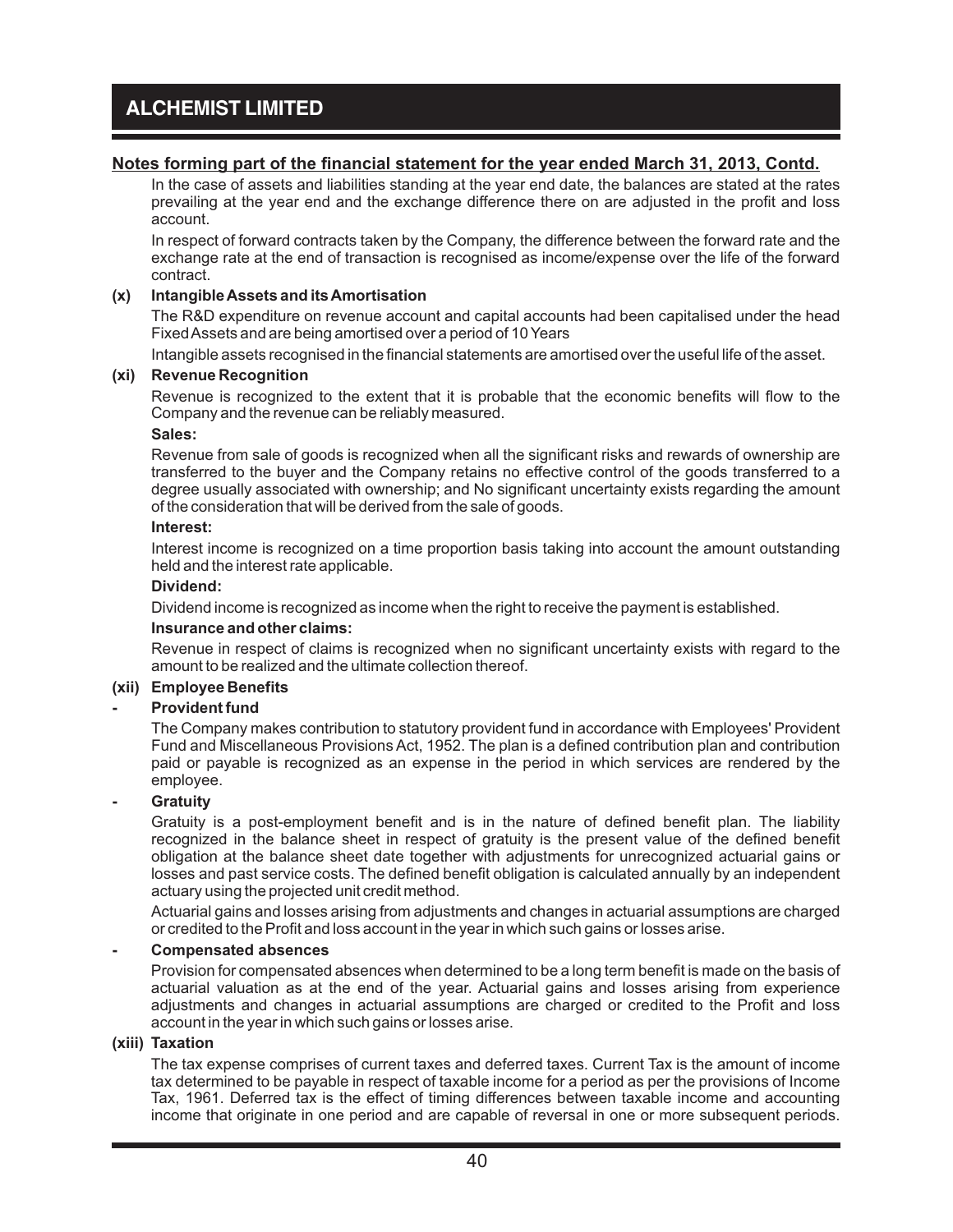### **Notes forming part of the financial statement for the year ended March 31, 2013, Contd.**

Deferred tax is measured based on the tax rates and the tax laws enacted or substantively enacted at the balance sheet date. Deferred tax assets are reviewed at each balance sheet date and recognized/ derecognized only to the extent that there is reasonable/virtual certainty, depending on the nature of the timing differences, that sufficient future taxable income will be available against which such deferred tax assets can be realized.

#### **(xiv) Borrowing Costs**

Borrowing costs that are attributable to the acquisition or construction of qualifying assets are capitalised as part of the cost of such assets. Aqualifying asset is one that necessarily takes substantial period of time to get ready for intended uses. All other borrowing costs are charged to revenue.

### **(xv) Deferred Revenue Expenditure**

Expenses incurred by Company under various head for Brand building /launching of new projects have been charged to deferred expenditure. These expenditure are written off over a period of three year as the benefit of theses expenditure will be available to the company during this period

#### **(xvi) Earning Per Share**

Basic earnings per share are calculated by dividing the net profit or loss for the period attributable to equity shareholders by the weighted average number of equity shares outstanding during the period. The weighted average number of equity shares outstanding during the period is adjusted for events of bonus issue and share split.

For the purpose of calculating diluted earnings per share, the net profit or loss for the period attributable to equity shareholders and the weighted average number of shares outstanding during the period are adjusted for the effects of all dilutive potential equity shares.

#### **(xvii) Common Expenses**

Common expenses relating to Head office and other administrative offices have been allocated to various profit centres on a reasonable basis.

#### **(xviii) Investments**

Investments that are readily realizable and intended to be held for not more than one year are classified as current investments; all other investments are classified as long term investments. Long term Investment is carried at cost less provision (if any) for decline in value which is other than temporary in nature. Current investments are carried at lower of cost and fair market value.

#### **(xix) Leases**

Finance leases, which effectively transfer to the Company substantially all the risks and benefits incidental to ownership of the leased item, are capitalized at the lower of the fair value and present value of the minimum lease payments at the inception of the lease term. Lease payments are apportioned between the finance charges and reduction of the lease liability based on the implicit rate of return. Finance charges are charged directly against income. Lease management fees, legal charges and other initial direct costs are capitalised.

If there is no reasonable certainty that the Company will obtain the ownership by the end of the lease term, capitalized leased assets are depreciated over the shorter of the estimated useful life of the asset or the lease term.

Leases, where the lesser effectively retains substantially all the risks and benefits of ownership of the leased term, are classified as operating leases. Operating lease receipt/payments are recognized as an income/expense in the Statement of Profit and Loss.

### **(xx) Rounding Off**

Amounts have been rounded off to the nearest Rupee.

### **(xxi) Provision**, **Contingent Liabilities & Contingent Assets**

Provisions involving substantial degree of estimation in measurement are recognised when there is present obligation as a result of past events and it is probable that there will be an outflow of resources. Contingent liabilities are not recognised but are disclosed in the notes. Contingent Assets are neither recognised nor disclosed in the financial statements.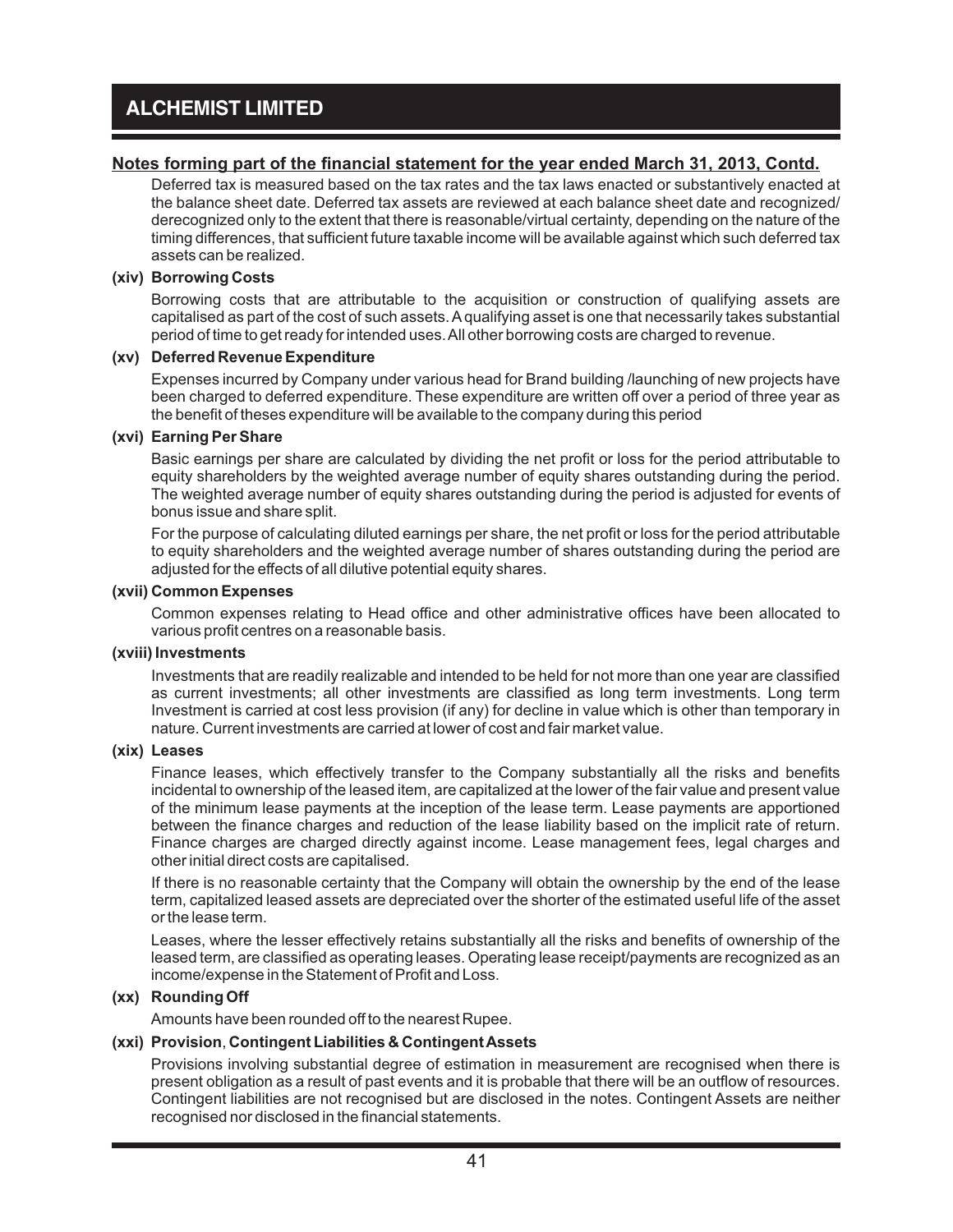### **Notes forming part of the financial statement for the year ended March 31, 2013, Contd.**

|    |                                                                                                      |             |           | (Amt. in Rs.) |
|----|------------------------------------------------------------------------------------------------------|-------------|-----------|---------------|
|    |                                                                                                      | <b>Note</b> | 31-Mar-13 | 31-Mar-12     |
|    | <b>SHARE CAPITAL</b>                                                                                 | 2           |           |               |
| a) | <b>AUTHORISED</b>                                                                                    |             |           |               |
|    | Equity Shares - 3,00,00,000 of Rs. 10/- each<br>(Previous year -3,00,00,000 of Rs. 10/- each)        |             | 300000000 | 300000000     |
|    | Preference Shares - 50,00,000 of Rs 100/- each<br>(Previous year -50,00,000 of Rs 100/- each)        |             | 500000000 | 500000000     |
| b) | <b>ISSUED.SUBSCRIBED AND PAID-UP</b>                                                                 |             |           |               |
|    | Equity Shares - 1,35,59,800 of Rs.10/- each                                                          |             | 135598000 | 128848000     |
|    | (Previous year 1,28,84,800 of Rs.10/- each)                                                          |             |           |               |
|    | Redeemable Preference Shares 13,25,380 of Rs 100/- Each<br>(Previous year 14,61,980 of Rs 100/-Each) |             | 132538000 | 146198000     |
|    | Total                                                                                                |             | 268136000 | 275046000     |

#### **Terms/right attached to shares:**

**Equity Shares:** The company has only one class of equity shares having a par value of Rs. 10/- per shares. Each holders of equity Shares is entitled to one vote per share.

**Redeemable Preference Shares:** The Preference Shares are in the nature of redeemable preference shares having a par value of Rs. 100/- per share.

#### **Reconciliation Showing No. of Shares Outstanding at the beginning and at the end of the accounting period:**

| <b>Equity Shares</b>                            |          | As at 31 March 2013 | <b>As at 31 March 2012</b> |           |
|-------------------------------------------------|----------|---------------------|----------------------------|-----------|
|                                                 | Number   | Amount              | Number                     | Amount    |
| Shares outstanding at the beginning of the year | 12884800 | 128848000           | 12244800                   | 122448000 |
| Shares Issued during the year*                  | 675000   | 6750000             | 640000                     | 6400000   |
| Shares bought back during the year              |          |                     |                            |           |
| Shares outstanding at the end of the year       | 13559800 | 135598000           | 12884800                   | 128848000 |

\* Preferential Allotment of 6,75,000 Shares, par value of Rs. 10/- was made to KDS Corporation Pvt Ltd, Promoter Group Company on 29th September, 2013 at Rs. 215 per share, (Previous Year Preferential Allotment of 6,40,000 Shares, par value of Rs. 10/- was made to KDS Corporation Pvt Ltd, on 28th March, 2012 at Rs. 215 per share)

#### **Reconciliation Showing No. of Shares Outstanding at the beginning and at the end of the accounting period:**

| <b>Preference Shares</b>                        | As at 31 March 2013 |           |         | As at 31 March 2012 |  |
|-------------------------------------------------|---------------------|-----------|---------|---------------------|--|
|                                                 | Number              | Amount    | Number  | Amount              |  |
| Shares outstanding at the beginning of the year | 1461980             | 146198000 | 2832090 | 283209000           |  |
| Shares Issued during the year                   |                     |           |         |                     |  |
| Shares bought back during the year (Redemption) | 136600              | 13660000  | 1370110 | 137011000           |  |
| Shares outstanding at the end of the year       | 1325380             | 132538000 | 1461980 | 146198000           |  |

#### **The Shareholders holding more than 5% equity shares of the company are as under:**

| Name of Shareholder            | As at 31 March 2013   |                   | As at 31 March 2012  |                   |
|--------------------------------|-----------------------|-------------------|----------------------|-------------------|
|                                | No. of<br>Shares held | $%$ of<br>Holding | No. of<br>Share held | $%$ of<br>Holding |
| Kanwar Deep Singh              | 1257020               | 9.27              | 1257020              | 9.76              |
| <b>KDS Corporation Pvt Ltd</b> | 3059000               | 22.56             | 2384000              | 18.50             |
| <b>HS FII Investments Ltd</b>  |                       |                   | 727457               | 5.65              |
| Davos International Fund       | 746000                | 5.50              | 746000               | 5.79              |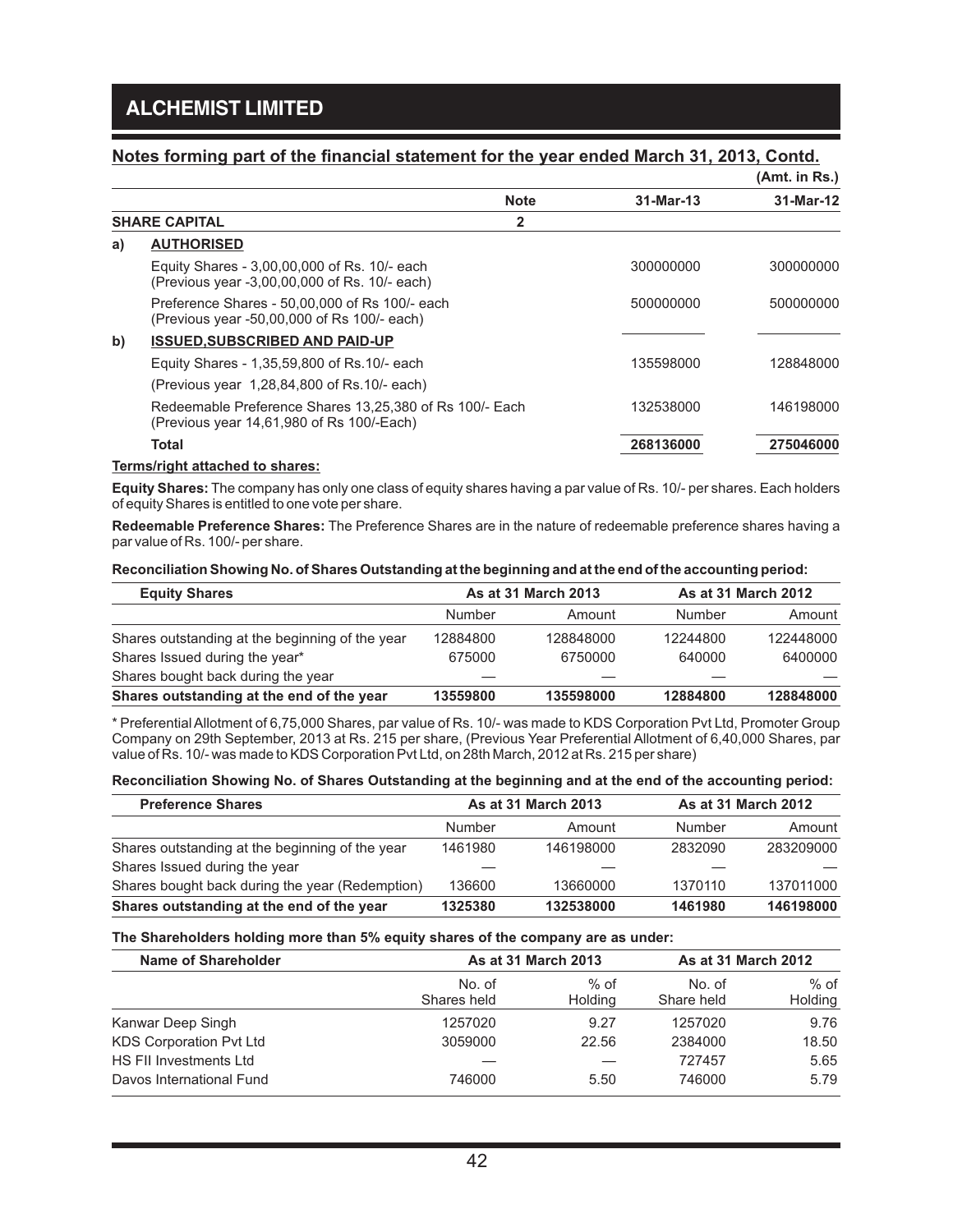### **Notes forming part of the financial statement for the year ended March 31, 2013, Contd.**

|                                                        |             |           | (Amt. in Rs.) |
|--------------------------------------------------------|-------------|-----------|---------------|
|                                                        | <b>Note</b> | 31-Mar-13 | 31-Mar-12     |
| <b>RESERVES AND SURPLUS</b>                            | 3           |           |               |
| <b>Capital Reserve</b>                                 |             |           |               |
| Capital Reserve*                                       |             | 2999716   |               |
|                                                        |             | 2999716   |               |
| <b>Capital Redemption Reserve</b>                      |             |           |               |
| <b>Balance Brought Forward</b>                         |             | 375393000 | 238382000     |
| Add: Transfer from General Reserve                     |             | 13660000  | 137011000     |
|                                                        |             | 389053000 | 375393000     |
| <b>Preference Shares Redemption Reserve</b>            |             |           |               |
| <b>Balance Brought Forward</b>                         |             | 84358588  | 163416129     |
| Add: Transferred from General Reserve                  |             |           | 166583209     |
| Add: Transferred from Securities Premium Reserve       |             | 29522269  | 131200000     |
| Less: Utilized for the Redemption of Preference Shares |             | 37404308  | 376840750     |
|                                                        |             | 76476548  | 84358587      |
| <b>Securities Premium Reserve</b>                      |             |           |               |
| Balance brought forward                                |             | 9408000   | 9408000       |
| Add: Premium On Issue of Shares                        |             | 138375000 | 131200000     |
| Less: Transfer to Preference Shares Redemption Reserve |             | 29522269  | 131200000     |
|                                                        |             | 118260731 | 9408000       |
| <b>General Reserve</b>                                 |             |           |               |
| <b>Balance Brought Forward</b>                         |             | 16295299  | 4207707       |
| Add: Transfer from Statement of Profit & Loss          |             | 8103544   | 315681801     |
| Less: Transfer to Preference Shares Redemption Reserve |             |           | 166583209     |
| Less: Transfer to Capital Redemption Reserve           |             | 13660000  | 137011000     |
|                                                        |             | 10738843  | 16295299      |
| <b>Surplus in Statement of Profit &amp; Loss</b>       |             |           |               |
| <b>Balance Brought Forward</b>                         |             | 45013293  | 225296803     |
| Add: Transfer from Statement of Profit and loss        |             | 162070877 | 161167891     |
| Less: Transfer to General Reserves                     |             | 8103544   | 315681801     |
|                                                        |             | 198980627 | 70782893      |
| Less:                                                  |             |           |               |
| Proposed Dividend **                                   |             | 20339700  | 25769600      |
| Corporate Dividend Tax                                 |             | 3456732   |               |
|                                                        |             | 175184195 | 45013293      |
| <b>Foreign Currency Translation Reserve</b>            |             |           |               |
| <b>Opening Balance</b>                                 |             | 116540    |               |
| <b>Current Year Recognition</b>                        |             | 990599    | 116540        |
|                                                        |             | 1107139   | 116540        |
| <b>Total</b>                                           |             | 773820172 | 530584719     |

\* The Company received a grant of Rs. 29,99,716 from government under the Central Capital Investment Subsidy Scheme, 2003. The grant is in the nature of promoters contributions and accordingly credited to Capital Reserve and treated as part of Shareholders funds.

\*\* The Company has announced a dividend of 15 percent for the current financial year (P.Y 20%), CDT liability arriving on the same has been provided during the current year (The CDT liability accruing during the previous year was not provided claiming the benefit of provision under Section 115-0 of the Income Tax Act, 1961).

| <b>MONEY RECEIVED AGAINST SHARE WARRANT</b>                                                                    |          |
|----------------------------------------------------------------------------------------------------------------|----------|
| Money Received against Share Warrants *                                                                        | 36281250 |
| <b>Total</b>                                                                                                   | 36281250 |
| t Money received against shares warrants from KDS Corporations Private Limited was adjusted against 6.75,000"* |          |

\*Money received against shares warrants from KDS Corporations Private Limited was adjusted against 6,75,000 Shares issued to KDS Corporation Pvt. Ltd. during the current year.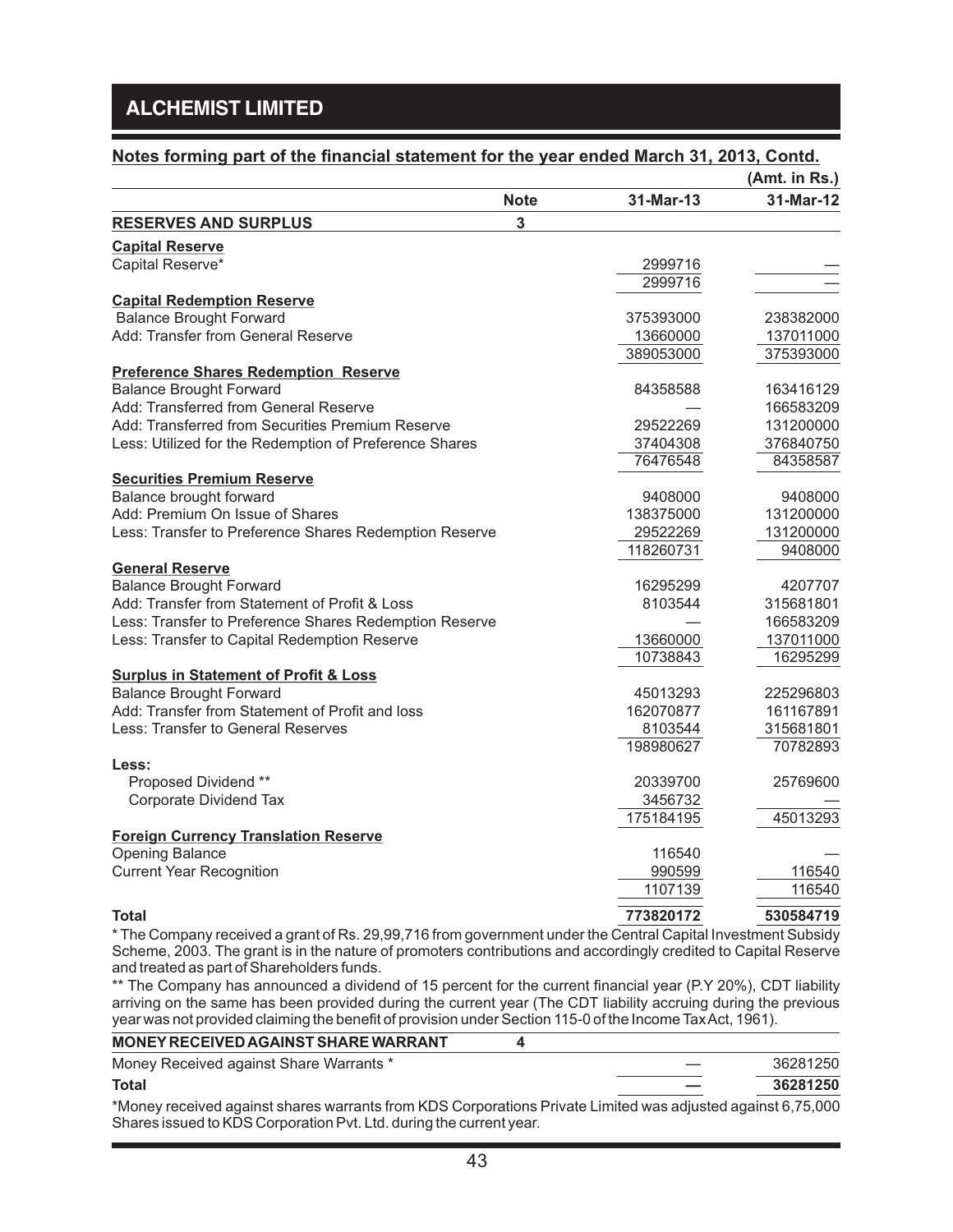### **Notes forming part of the financial statement for the year ended March 31, 2013, Contd.**

|                                 |             |            | (Amt. in Rs.) |
|---------------------------------|-------------|------------|---------------|
|                                 | <b>Note</b> | 31-Mar-13  | 31-Mar-12     |
| <b>LONG-TERM BORROWINGS</b>     | 5           |            |               |
| <b>SECURED</b>                  |             |            |               |
| <b>Term Loans From Bank</b>     |             |            |               |
| Punjab National Bank            |             | 178751224  | 62342517      |
| <b>Less: Current Maturities</b> |             | (30000000) |               |
|                                 |             | 148751224  | 62342517      |
| <b>Vehicle Loans from Banks</b> |             |            |               |
| Vehicle Ioan                    |             | 13587838   | 18824474      |
| Less: Current Maturities        |             | (5592618)  | (7569349)     |
|                                 |             | 7995220    | 11255125      |
|                                 |             | 156746444  | 73597642      |
| <b>UN-SECURED</b>               |             |            |               |
| <b>Deposit from Public</b>      |             |            |               |
| Deposit from Public             |             |            | 113752500     |
| <b>Less: Current Maturities</b> |             |            | (113752500)   |
|                                 |             |            |               |
| <b>Inter Corporate Deposit</b>  |             | 2673768770 | 2791768770    |
|                                 |             | 2673768770 | 2791768770    |
|                                 |             | 2673768770 | 2791768770    |
| <b>Total</b>                    |             | 2830515214 | 2865366412    |

#### **Term Loans From Bank:**

**Punjab National Bank:** Secured Loan of Rs. 17,87,51,224/- (Rs. Seventeen Crore Eighty Seven Lac Fifty One Thousand Two Hundred Twenty Four Only) (Previous Year Rs. 6,23,42,517/- (Rs. Six Crore Twenty Three Lac Forty Two Thousand Five Hundred Seventeen Only) secured through exclusive Charge on Fixed Assets Block, situated at F-5, Kishangarh Rajiv Gandhi I.T. Park, Chandigarh. Due with in one year is Rs. 3.00 Crore (Rs. Three Crore Only ) (Previous Year Rs. Nil).

The loan has been guaranteed by Mr. Kanwar Deep Singh in the capacity of the director till 31st August,2012 and thereafter at the request of company, as promoter.

Term Loan carries interest @ base rate + 4% and is repayable in 84 monthly installment of Rs. 25,00,000/- (Rupees Twenty Five Lac Only) each, commencing from 30th April, 2013.

#### **Vehicle Loans from Banks :**

Vehicle Loans of Rs. 1,35,87,838/- (Rupees One Crore Thirty Five Lac Eighty Seven Thousand Eight Hundred Thirty Eight Only) (Previous Year Rs. 1,88,24,474/- (Rupees One Crore Eighty Eight Lac Twenty Four Thousand Four Hundred Seventy Four Only) are Secured against hypothecation of vehicles. Due with in one year is Rs. 55,92,618/- (Rs. Fifty Five Lac Ninety Two Thousand Six Hundred Eighteen Only ) (Previous year Rs. 75,69,349/- (Rs. Seventy Five Lac Sixty Nine Thousand Three Hundred Forty Nine Only ).

Vehicle Loans have been procured from various banks with rate of interest varying from 9% to 12% with repayment term of 3 to 5 Years.

#### **Deposit from Public:**

Deposit from Public Rs -Nil - ( Previous year Rs 11.37 Crore). Out of This Rs. -Nil- (Previous Year Rs 3.33 Crore) are guaranteed by Directors. Due with in one year Rs. -Nil- (Previous Year Rs 11.37 Crore)

#### **Inter Corporate Deposit:**

Inter Corporate deposit has been received from KDS Corporation Pvt Ltd., a promoter group Company. The Terms of repayment have not been defined and is repayable on the mutual agreement of both the parties involved, hence terms are not prejudicial to the interest of the company.

| <b>DEFERRED TAX LIABILITIES (NET)</b>                                                                                   |          |          |
|-------------------------------------------------------------------------------------------------------------------------|----------|----------|
| Deferred tax liability                                                                                                  |          |          |
| Fixed assets: Impact of Difference between carrying amount<br>of Tax depreciation and depreciation charged in the books | 45649310 | 41290788 |
| <b>Gross deferred tax liability</b>                                                                                     | 45649310 | 41290788 |
| Deferred tax assets                                                                                                     |          |          |
| Carrying amount of provisions for Gratuity, Bonus and<br>Leave Encashment                                               | 7762449  | 4679286  |
| <b>Gross deferred tax assets</b>                                                                                        | 7762449  | 4679286  |
| Deferred tax liabilities (Net)                                                                                          | 37886861 | 36611502 |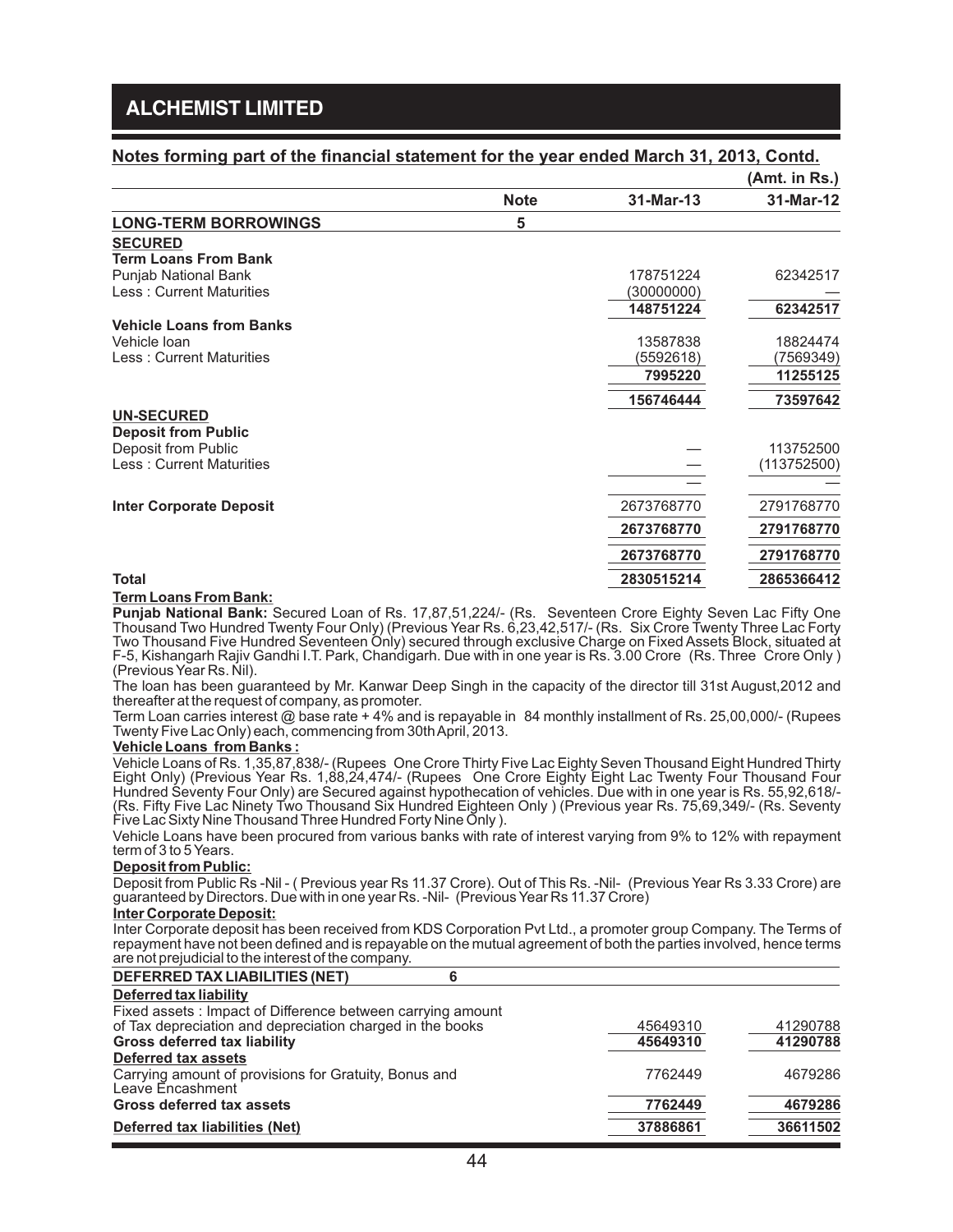#### **Notes forming part of the financial statement for the year ended March 31, 2013, Contd.**

|                                          |             |             | (Amt. in Rs.) |
|------------------------------------------|-------------|-------------|---------------|
|                                          | <b>Note</b> | $31-Mar-13$ | 31-Mar-12     |
| <b>OTHER LONG TERM LIABILITIES</b>       |             |             |               |
| <b>Security Received</b>                 |             | 17060838    | 5254681       |
| Total                                    |             | 17060838    | 5254681       |
| <b>LONG TERM PROVISIONS</b>              | 8           |             |               |
| <b>Provision for Employees Benefits</b>  |             |             |               |
| Gratuity                                 |             | 12987991    | 7716907       |
| Earned Leave                             |             | 7709775     | 5335571       |
| Total                                    |             | 20697766    | 13052478      |
| <b>SHORT TERM BORROWINGS</b>             | 9           |             |               |
| <b>SECURED</b>                           |             |             |               |
| Loan Repayable on demand, from Banks     |             |             |               |
| Bank of India (Working Capital Facility) |             | 16369648    | 23202299      |
| Punjab National Bank (Overdraft Limit)   |             |             | 3629974       |
| Total                                    |             | 16369648    | 26832273      |
| Loan Repayable on demand, from Banks     |             |             |               |

#### **Working Capital Facility**

#### **Bank of India:**

Working Capital facility of Rs. 1,63,69,648/- (Rupees One Crore Sixty Three Lac Sixty Nine Thousand Six Hundred Forty Eight Only) (Previous Year Rs. 2,32,02,299/- (Rupees Two Crore Thirty Two Lac Two Thousand Ninety Nine Only) secured against hypothecation of stocks and book debt of the company's unit located at Chambaghat, Solan (H.P). It is further collaterally secured by Land and Building and other structures (erected or to be erected), other immovable properties of the Unit situated at Chamba Ghat, Solan.

The loan has been guaranteed by Mr. Kanwar Deep Singh in the capacity of the director till 31st August,2012 and thereafter at the request of the company and promotor.

#### **Overdraft Facility**

#### **Punjab National Bank:**

**Demand Loan** - Nil - (Previous Year Rs. 36,29,974 /- (Rs. Thirty Six Lac Twenty Nine Thousand Nine Hundred Seventy Four Only)) secured against the Term Deposit Receipts of the company.

| <b>TRADE PAYABLE</b>                        | 10 |           |           |
|---------------------------------------------|----|-----------|-----------|
| <b>Trade Payables</b>                       |    | 53459917  | 65419763  |
| <b>Total</b>                                |    | 53459917  | 65419763  |
| <b>OTHER CURRENT LIABILITIES</b>            | 11 |           |           |
| Current maturities of long-term borrowings* |    |           |           |
| Term Loan                                   |    | 30000000  |           |
| Vehicle Loan                                |    | 5592618   | 7569349   |
| Deposit from Public                         |    |           | 113752500 |
| Interest Accrued and Due on Borrowings      |    | 2648433   | 800275    |
| <b>Liabilities for Capital Goods</b>        |    | 2918713   | 4224758   |
| <b>Expenses and Statutory Dues Payable</b>  |    | 32867919  | 28789277  |
| Advance received                            |    | 3306904   | 75552135  |
| Unclaimed Dividend **                       |    | 8429342   | 11255098  |
| Unclaimed Matured Public Deposits           |    | 6111000   |           |
| Securities Refundable                       |    | 1750000   | 193230992 |
| <b>Other Liabilities</b>                    |    | 30002074  | 10503103  |
| Total                                       |    | 123627003 | 445677488 |
| <b>D.C. L.L.</b> . M.C. P                   |    |           |           |

**\* Refer Note No: 5**

A sum of Rs. 84,29,342/- (Rs. Eighty Four Lac Twenty Nine Thousand Three Hundred Forty Two only) (Previous year Rs.1,12,55,098/- (Rs. One Crore Twelve Lac Fifty Five Thousand Ninety Eight only) is lying as unclaimed dividend in separate accounts with HDFC Bank, Chandigarh.

| <b>SHORT TERM PROVISIONS</b>   | 12       |          |
|--------------------------------|----------|----------|
| <b>Provision for Employees</b> |          |          |
| Gratuity                       | 1204635  | 1045382  |
| Earned Leave                   | 603334   | 533714   |
| Proposed Dividend              | 20339700 | 25769600 |
| Corporate Dividend Tax         | 3456732  |          |
| Total                          | 25604401 | 27348696 |
|                                |          |          |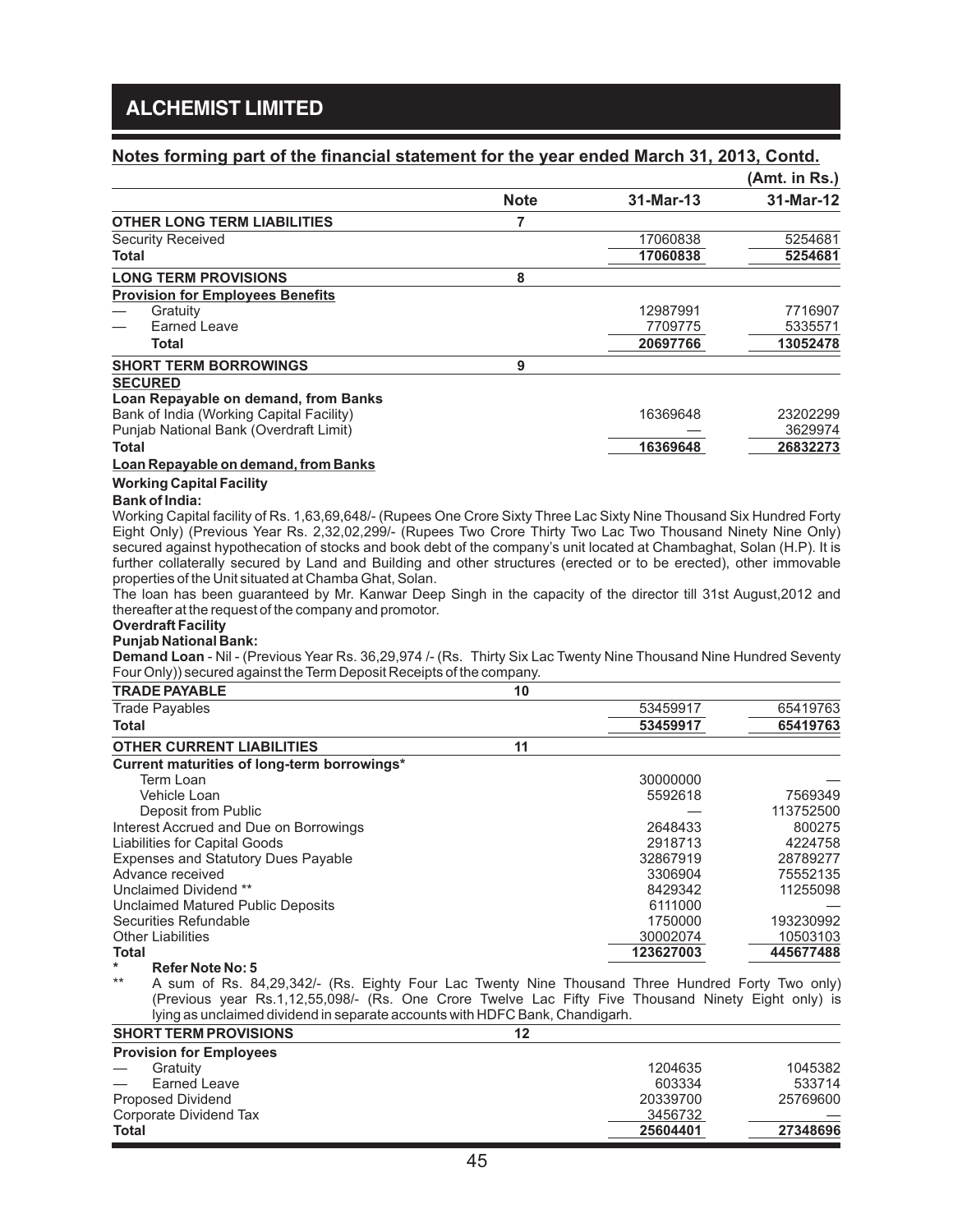### **Notes forming part of the financial statement for the year ended March 31, 2013, Contd.**

**Note**

#### **(Amt. in Rs.)**

#### **Fixed Assets 13**

| <b>Particulars</b>                                                                                                                                                                              |           | <b>GROSS BLOCK</b> |                   |           |           | <b>DEPRECIATION &amp; AMORTISATION</b> |                |           | <b>NET BLOCK</b> | <b>NET BLOCK</b> |
|-------------------------------------------------------------------------------------------------------------------------------------------------------------------------------------------------|-----------|--------------------|-------------------|-----------|-----------|----------------------------------------|----------------|-----------|------------------|------------------|
|                                                                                                                                                                                                 | AS AT     | SALE /             | <b>ADDITIONS/</b> | AS AT     | AS AT     | ON SALE /                              | <b>FOR THE</b> | AS AT     | AS AT            | AS AT            |
|                                                                                                                                                                                                 | 1-Apr-12  | ADJUST-            | <b>CAPITA-</b>    | 31-Mar-13 | 1-Apr-12  | ADJUST-                                | <b>YEAR</b>    | 31-Mar-13 | 31-Mar-13        | 31-Mar-12        |
|                                                                                                                                                                                                 |           | <b>MENTS</b>       | <b>LISED</b>      |           |           | <b>MENTS</b>                           |                |           |                  |                  |
| <b>Tangible Assets</b>                                                                                                                                                                          |           |                    |                   |           |           |                                        |                |           |                  |                  |
| - Land                                                                                                                                                                                          | 157271906 |                    | 18705002          | 175976908 |           |                                        |                | ٠         | 175976908        | 157271906        |
| <b>Building</b>                                                                                                                                                                                 | 41081660  |                    | 500551            | 41582211  | 20140515  |                                        | 1687909        | 21828424  | 19753787         | 20941145         |
| <b>Lease Hold Improvements</b>                                                                                                                                                                  |           |                    | 38593565          | 38593565  |           |                                        | 397872         | 397872    | 38195693         |                  |
| <b>Plant &amp; Machinery</b>                                                                                                                                                                    | 97970244  | 570716             | 3186799           | 100586327 | 40208073  | 11979                                  | 4874131        | 45070225  | 55516102         | 57762170         |
| Sapling                                                                                                                                                                                         | 69565589  |                    | 242080            | 69807669  | 68659251  | 383266                                 | 223675         | 68499660  | 1308009          | 906338           |
| <b>Green House</b>                                                                                                                                                                              | 54310280  |                    | 1251059           | 55561339  | 27541363  |                                        | 2613766        | 30155129  | 25406210         | 26768917         |
| <b>Furniture &amp; Fixtures</b>                                                                                                                                                                 | 13436418  |                    | 590603            | 14027021  | 7614059   |                                        | 889314         | 8503373   | 5523642          | 5822359          |
| <b>Vehicles</b>                                                                                                                                                                                 | 107221899 |                    | 13206198          | 120428097 | 46532729  |                                        | 10648277       | 57181006  | 63247091         | 60689170         |
| <b>Office Equipment's</b>                                                                                                                                                                       | 9528216   |                    | 5227179           | 14755395  | 2714821   |                                        | 505598         | 3220419   | 11534976         | 6813395          |
| <b>Computer &amp; Peripherals</b>                                                                                                                                                               | 34657382  | 29500              | 7429790           | 42057672  | 15820697  | 24490                                  | 5598860        | 21395067  | 20662605         | 18836685         |
| Sub Total                                                                                                                                                                                       | 585043593 | 600216             | 88932826          | 673376204 | 229231507 | 419735                                 | 27439402       | 256251175 | 417125023        | 355812086        |
| <b>Previous Year</b>                                                                                                                                                                            | 570068327 | 3076821            | 18052087          | 585043593 | 204832591 | 781719                                 | 25180635       | 229231507 | 355812086        |                  |
| <b>Intangible Assets</b>                                                                                                                                                                        |           |                    |                   |           |           |                                        |                |           |                  |                  |
| <b>Computer Software</b>                                                                                                                                                                        |           |                    | 17127633          | 17127633  |           |                                        | 56685          | 56685     | 17070948         |                  |
| <b>Reserch &amp; Developments</b>                                                                                                                                                               | 59974594  |                    | 20487870          | 80462464  | 16515609  |                                        | 5678974        | 22194583  | 58267881         | 43458985         |
| <b>Sub Total</b>                                                                                                                                                                                | 59974594  |                    | 37615503          | 97590097  | 16515609  | ٠                                      | 5735659        | 22251268  | 75338829         | 43458985         |
| <b>Previous Year</b>                                                                                                                                                                            | 45483258  |                    | 14491336          | 59974594  | 12285768  | ٠                                      | 4229841        | 16515609  | 43458985         |                  |
|                                                                                                                                                                                                 |           |                    |                   |           |           |                                        |                |           |                  |                  |
| <b>Grand Total</b>                                                                                                                                                                              | 645018187 | 600216             | 126548329         | 770966301 | 245747116 | 419735                                 | 33175061       | 278502443 | 492463852        | 399271071        |
| <b>Previous Year</b>                                                                                                                                                                            | 615551585 | 3076821            | 32543423          | 645018187 | 217118359 | 781719                                 | 29410476       | 245747116 | 399271071        |                  |
| Capital Work in Progress *                                                                                                                                                                      |           |                    |                   |           |           |                                        |                |           | 1025542655       | 584485534        |
| <b>Intangible Under Development</b>                                                                                                                                                             |           |                    |                   |           |           |                                        |                |           | 78588600         |                  |
| * Capital Work in Progress mainly includes Capex, interest on borrowed funds attributable to construction of fixed assets and related pre-operative expenses in relation to the construction of |           |                    |                   |           |           |                                        |                |           |                  |                  |

building at I.T. Park, Chandigarh, which is expected to be operative in next year.

#### **NON CURRENT INVESTMENTS 14 31-Mar-13 31-Mar-12 Non Trade Investments (In Equity Instruments) Unquoted - Subsidiaries** — **Alchemist Foods Ltd**  (Current Year Equity Shares 100050000 (Previous Year 100050000.) of Rs.10/- Each) 1000500000 1000500000 — **Alchemist Hospitality Group Limited**  (Current Year Equity Shares 37440  $($ Previous year .Nil . $)$  of Rs. 10 $/$ - Each)  $\qquad \qquad$  374400 — **Alchemist Infrastructures Pvt Ltd** (Current Year Equity Shares 10000 (Previous year 10000) of Rs. 10/- Each) 100000 100000 100000 100000 — **Alchemist Enterprise(S) Pte. Ltd** (Current Year Equity Shares 501000 (Previous year 501000 ) of SGD\$ 1 Each) 21267009 20276409 **Unquoted - Associates** — **Dooteriah & Kalej Valley Tea Estate Pvt Ltd.** (Current Year Equity shares 36000 (Previous year 36000) of Rs 100/- Each) 18180173 18180173 18180173 — **Alchemist Medisphere Limited**  (Current Year Equity Shares 22500 (Previous year 22500 Shares) of Rs. 10/- Each) 225000 225000 **1040646582 1039281582**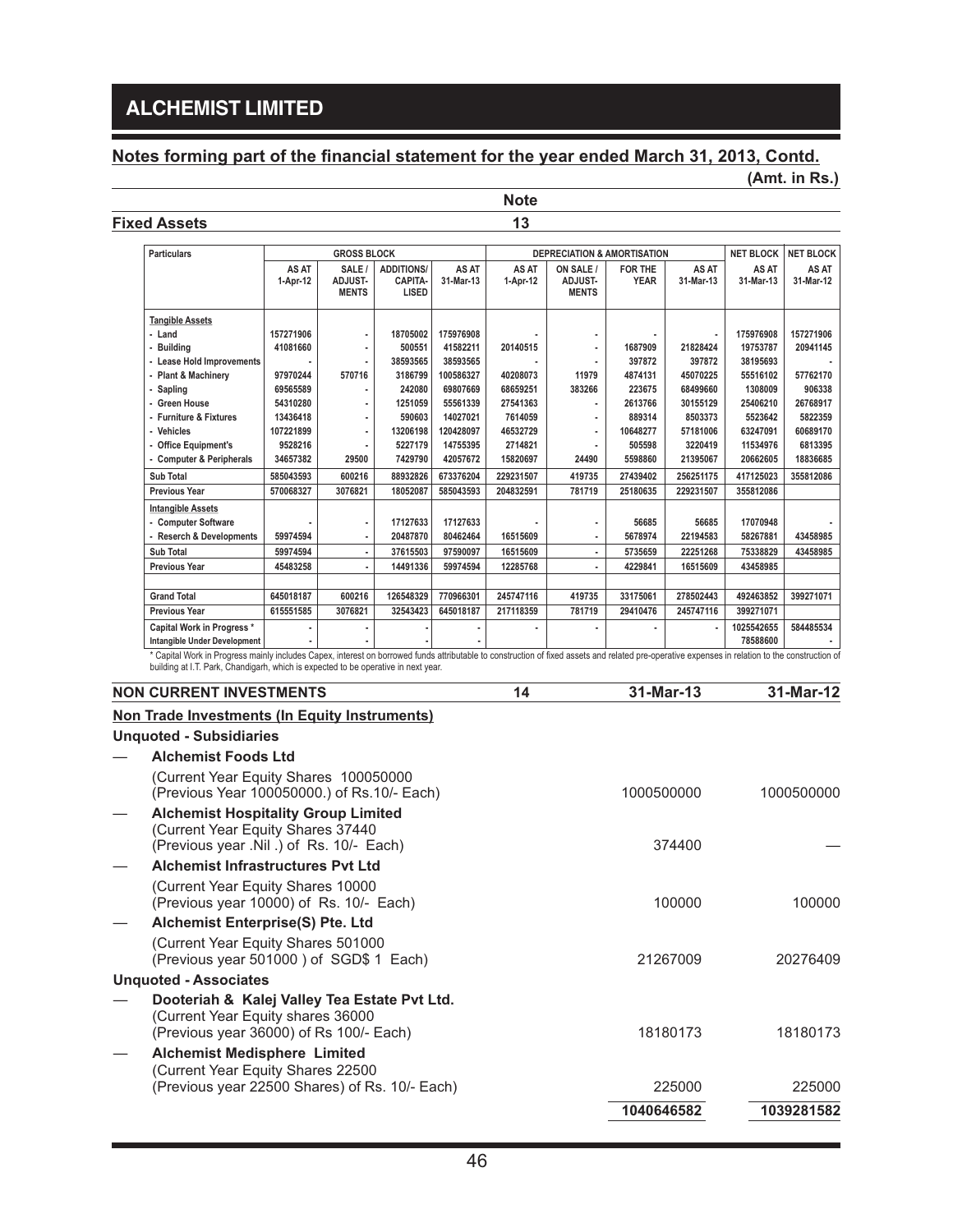### **Notes forming part of the financial statement for the year ended March 31, 2013, Contd.**

|                                                                                                                                                                                                                                                                               |             |            | (Amt. in Rs.)  |
|-------------------------------------------------------------------------------------------------------------------------------------------------------------------------------------------------------------------------------------------------------------------------------|-------------|------------|----------------|
|                                                                                                                                                                                                                                                                               | <b>Note</b> | 31-Mar-13  | 31-Mar-12      |
| Non Trade Investment (In Mutual Funds)                                                                                                                                                                                                                                        |             |            |                |
| Quoted                                                                                                                                                                                                                                                                        |             |            |                |
| <b>Religare Business Leader Fund</b>                                                                                                                                                                                                                                          |             |            |                |
| (Current Year Units 50000                                                                                                                                                                                                                                                     |             |            |                |
| (Previous Year Units 50000) of Rs. 10/- Each)                                                                                                                                                                                                                                 |             | 500000     | 500000         |
|                                                                                                                                                                                                                                                                               |             | 500000     | 500000         |
| <b>Total</b>                                                                                                                                                                                                                                                                  |             | 1041146582 | 1039781582     |
| <b>Aggregate Market Value of Quoted Investments</b>                                                                                                                                                                                                                           |             | 633000     | 582000         |
| <b>LONG TERM LOAN AND ADVANCES</b>                                                                                                                                                                                                                                            | 15          |            |                |
| <b>Unsecured, Considered Good</b>                                                                                                                                                                                                                                             |             |            |                |
| Capital Advances                                                                                                                                                                                                                                                              |             | 90215746   | 125555167      |
| Loan to Subsidiaries*                                                                                                                                                                                                                                                         |             | 1003513859 | 1178188073     |
| <b>Mat Credit Entitlements</b>                                                                                                                                                                                                                                                |             | 459327     | 920442         |
| <b>Security Deposits</b>                                                                                                                                                                                                                                                      |             | 18176696   | 9386036        |
| Total                                                                                                                                                                                                                                                                         |             | 1112365628 | 1314049718     |
| *Loan to Subsidiaries : Loan to Alchemist Foods Limited of Rs 97.72 Crore (Previous Year 117.74 Crore) and to<br>Alchemist Infrastructures Pvt. Ltd of Rs. 2.37 Crore (Previous Year 0.07) and to Alchemist Hospitality Group Ltd of Rs<br>25.00 Lacs (Previous Year - Nil-). |             |            |                |
| <b>OTHER NON CURRENT ASSETS</b>                                                                                                                                                                                                                                               | 16          |            |                |
| <b>Deferred Revenue Expenditure</b>                                                                                                                                                                                                                                           |             |            |                |
| <b>Balance Brought Forward</b>                                                                                                                                                                                                                                                |             | 17329257   | 25993887       |
| Less: Written off                                                                                                                                                                                                                                                             |             | 8664630    | 8664630        |
| <b>Balance Carried Forward</b>                                                                                                                                                                                                                                                |             | 8664627    | 17329257       |
| Balances with Banks in Deposit Accounts                                                                                                                                                                                                                                       |             |            |                |
| with maturity after 31st Mar, 2014                                                                                                                                                                                                                                            |             | 1395418    | <u>1395418</u> |
|                                                                                                                                                                                                                                                                               |             | 1395418    | 1395418        |
| Total                                                                                                                                                                                                                                                                         |             | 10060045   | 18724675       |
| *Total deposit of Rs. 13.95 Lacs (Previous Year 13.95 Lac) under lien for guarantee given by banks to various<br>Government Authorities                                                                                                                                       |             |            |                |
| <b>CURRENT INVESTMENTS</b>                                                                                                                                                                                                                                                    | 17          |            |                |
| Non Trade Investments (In Equity Shares)                                                                                                                                                                                                                                      |             |            |                |
| Quoted                                                                                                                                                                                                                                                                        |             |            |                |
| Andhra Bank*<br>(Current Year Equity Shares 3394 (Previous Year 3394)                                                                                                                                                                                                         |             | 305460     | 305460         |
| of Rs 10/- Each)<br>Marksans Pharma Ltd*<br>(Current Year Equity Shares 657100 of Rs, 1/- each<br>(Prev. Year 657100 of Rs 1/- each)                                                                                                                                          |             | 1478475    | 1084215        |
| <b>Total</b>                                                                                                                                                                                                                                                                  |             | 1783935    | 1389675        |
|                                                                                                                                                                                                                                                                               |             |            |                |
| <b>Aggregate Market Value of Quoted Investments</b><br>*Appreciation of Rs. 394261/- on the value of current investment up to the cost of acquisition has been considered in<br>the books as against reduction of Rs. 394261/- in the previous year.                          |             | 2905532    | 1489119        |
| <b>INVENTORIES</b>                                                                                                                                                                                                                                                            | 18          |            |                |
| Inventories taken as valued and certified by the Management                                                                                                                                                                                                                   |             |            |                |
| Raw Materials*                                                                                                                                                                                                                                                                |             | 18666703   | 17101986       |
| Finished Goods*                                                                                                                                                                                                                                                               |             | 31617904   | 20710720       |

— Work In Progress/Semi finished goods.\* 43101310 47097931 — Store, Spares and Scrap \*\* 4359 3773 **Total 93390276 84914410 \* Valued at lower of cost and net realizable value.**

**\*\* Valued at cost or under.**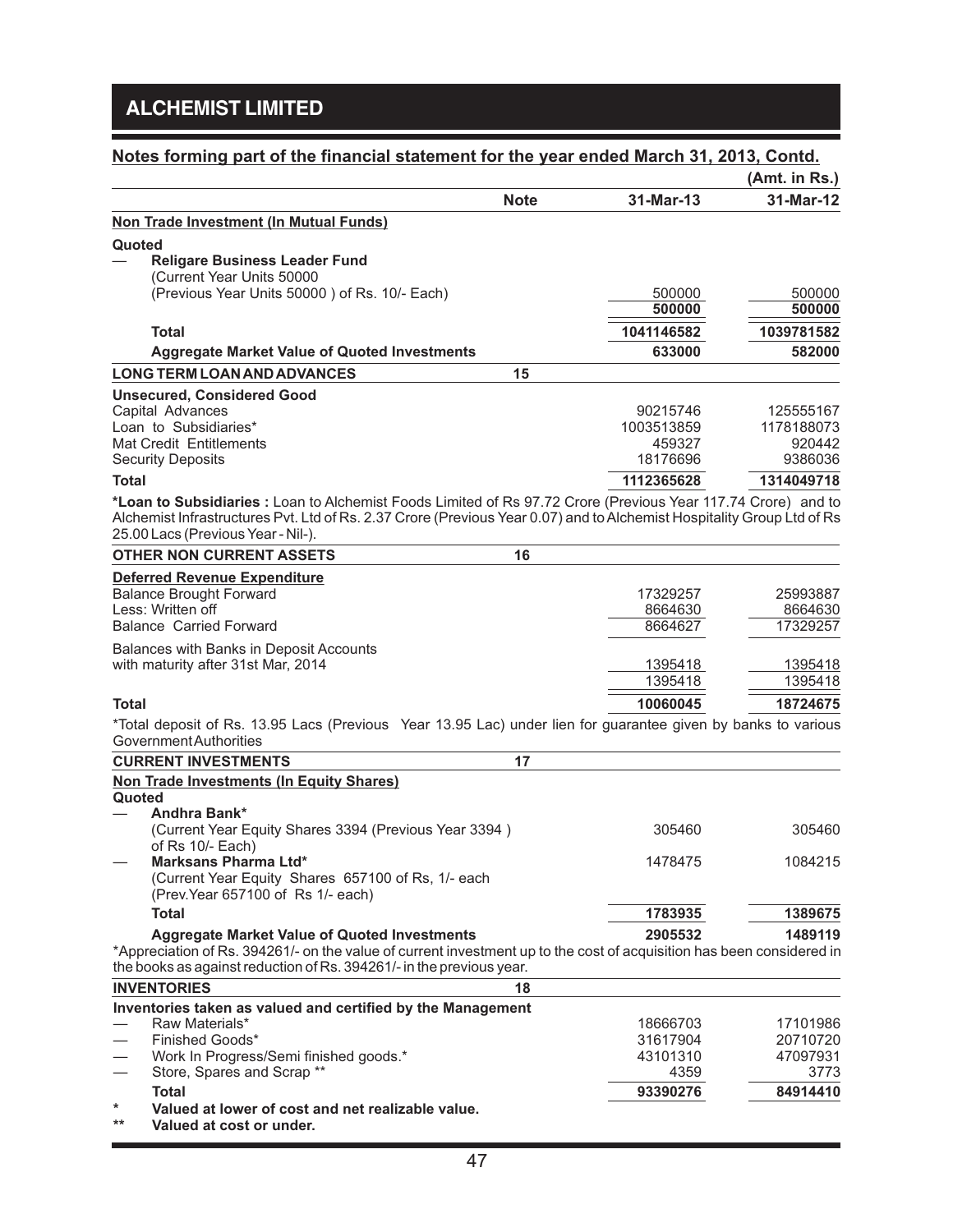### **Notes forming part of the financial statement for the year ended March 31, 2013, Contd.**

|                                                                                                           |             |           | (Amt. in Rs.) |
|-----------------------------------------------------------------------------------------------------------|-------------|-----------|---------------|
|                                                                                                           | <b>Note</b> | 31-Mar-13 | 31-Mar-12     |
| <b>TRADE RECEIVABLES</b>                                                                                  | 19          |           |               |
| Trade Receivable outstanding for a period exceeding six<br>months from the date they were due for payment |             |           |               |
| Unsecured - Considered good                                                                               |             | 18649076  | 92694356      |
| <b>Other Trade Receivable</b>                                                                             |             |           |               |
| Unsecured - Considered good                                                                               |             | 49030473  | 79758648      |
| <b>Total</b>                                                                                              |             | 67679549  | 172453004     |
| <b>CASH &amp; CASH EQUIVALENTS</b>                                                                        | 20          |           |               |
| Balance with Banks - Current Accounts                                                                     |             | 54037670  | 197521690     |
| Balance with Banks - Fixed Deposit*                                                                       |             | 103499357 | 463848135     |
| Cheque in Hand                                                                                            |             | 8528266   |               |
| Cash in hand                                                                                              |             | 27388517  | 18796360      |
| <b>Total</b>                                                                                              |             | 193453810 | 680166185     |
|                                                                                                           |             |           |               |

\*Including deposit of -Nil- (Previous Year 48.98 Lacs ) under Lien against demand Loan and Rs. 11.49 Lacs (Previous Year 18.76 Lac) under lien for guarantee given by banks to various Government Authorities

| <b>SHORT TERM LOANS AND ADVANCES</b>                                                                                                                               | 21 |                                  |                                 |
|--------------------------------------------------------------------------------------------------------------------------------------------------------------------|----|----------------------------------|---------------------------------|
| <b>Unsecured, Considered good</b><br>Advances Paid to Suppliers for Goods\Services<br>Advances Recoverable in Cash or in Kind or for value to be received<br>Total |    | 25964605<br>22181381<br>48145986 | 9210247<br>20597755<br>29808002 |
| <b>OTHER CURRENT ASSETS</b>                                                                                                                                        | 22 |                                  |                                 |
| <b>Unsecured, Considered good</b>                                                                                                                                  |    |                                  |                                 |
| Interest Accrued                                                                                                                                                   |    | 2556902                          | 2431406                         |
| Total                                                                                                                                                              |    | 2556902                          | 2431406                         |
| <b>REVENUE FROM OPERATION</b>                                                                                                                                      | 23 |                                  |                                 |
| Gross Sales                                                                                                                                                        |    | 6681315927                       | 5231426965                      |
| Less :- Excise Duty                                                                                                                                                |    | 15711803                         | 11699070                        |
| <b>Total Net Sale</b>                                                                                                                                              |    | 6665604124                       | 5219727895                      |
| <b>OTHER INCOME</b>                                                                                                                                                | 24 |                                  |                                 |
| Interest received                                                                                                                                                  |    | 118026176                        | 46103205                        |
| Dividend received*                                                                                                                                                 |    | 25143517                         | 25143667                        |
| Net Foreign Exchange Difference                                                                                                                                    |    |                                  | 25273814                        |
| Misc. Other Income                                                                                                                                                 |    | 3249121                          | 1122239                         |
| Total                                                                                                                                                              |    | 146418814                        | 97642925                        |

\* Dividend received includes of Rs. 2,51,25,000/- (Rs Two Crore Fifty One Lac Twenty Five Thousand Only) (Previous Year - 2,51,25,000/-(Rs Two Crore Fifty One Lac Twenty Five Thousand Only) received from Alchemist Foods Limited which is a subsidiary of the company.

| <b>COST OF MATERIALS CONSUMED</b> | 25 |            |            |
|-----------------------------------|----|------------|------------|
| <b>Opening Stock</b>              |    | 17101986   | 16476536   |
| Add: Purchases                    |    | 173062541  | 166905696  |
|                                   |    | 190164527  | 183382232  |
| Less: Closing Stock               |    | 18666703   | 17101986   |
|                                   |    | 171497824  | 166280246  |
| <b>PURCHASE OF STOCK IN TRADE</b> | 26 |            |            |
| Purchase of Stock in Trade        |    | 6118771466 | 4765352750 |
|                                   |    | 6118771466 | 4765352750 |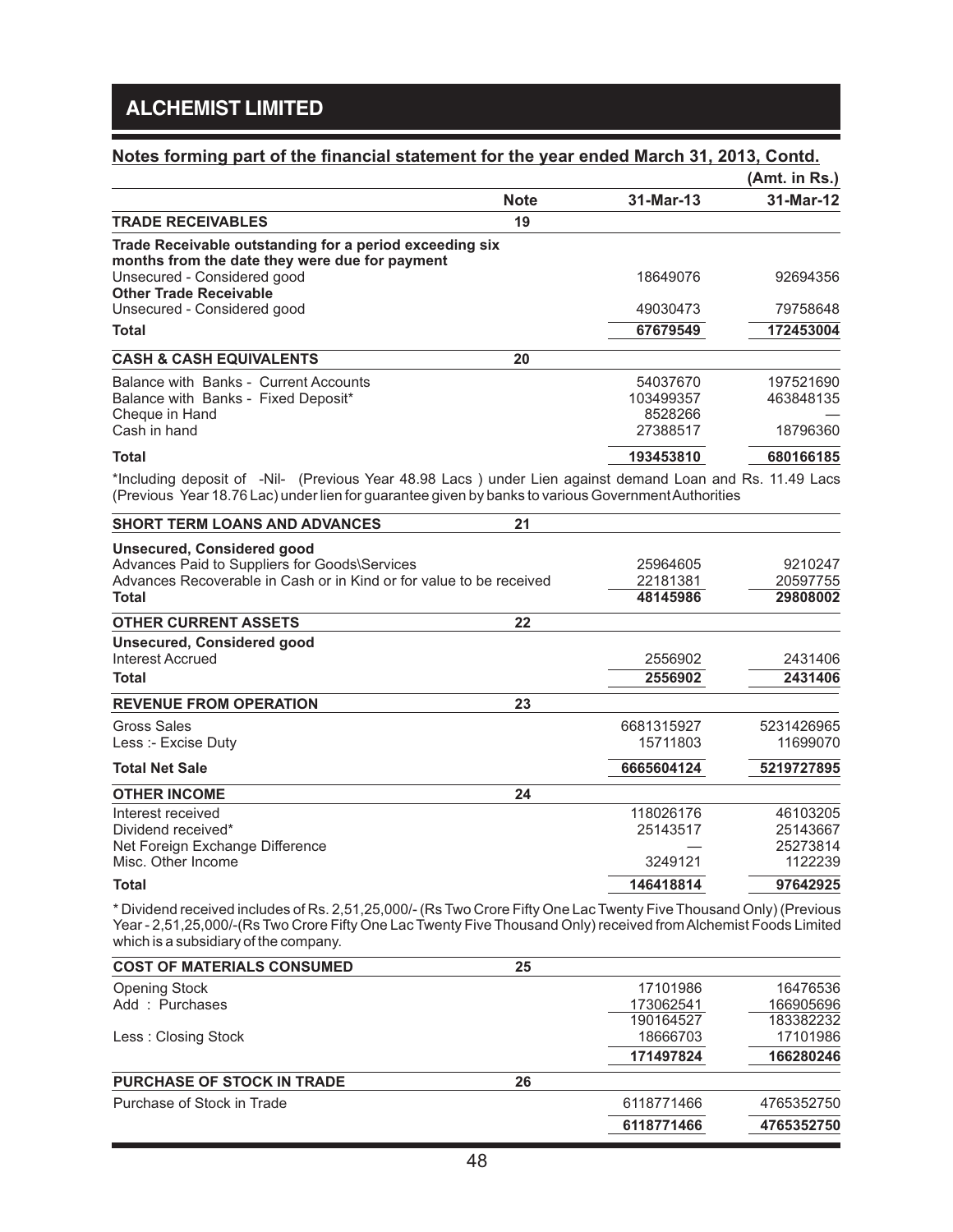#### **(Amt. in Rs.) Note 31-Mar-13 31-Mar-12 CHANGE IN INVENTORIES OF FINISHED GOODS, WORK IN PROGRESS AND STORE, SPARES AND SCRAP 27 Opening Stock** — Finished goods 20710720 15634819 — Work in Progress 47097931 37671623 Extore & Spares 6000 and the state of the state of the state of the state of the state of the state of the state of the state of the state of the state of the state of the state of the state of the state of the state of th **67812424 53312442 Closing Stock** — Finished goods 31617904 20710720 — Work in Progress 43101310 47097931 Extore & Spares 3773 **74723573 67812424 (Increase) / Decrease in Stock (6911149) (14499982) EMPLOYEES BENEFIT EXPENSES 28** Salaries & Wages including Bonus, Gratuity ,Welfare Expenses 73769960 59455390 Employer's Contribution towards Provident & other Funds 12775094 4291940 **Total 86545054 63747330 FINANCE COST 29** Interest Paid 5997105 10394056 Other Borrowing Cost **13846835** 6020193 Net Loss/(Gain) on foreign currency transactions & translation. 29333474 **Total 49177414 16414249 DEPRICIATION AND AMORTISATION EXPENSES 30** Depreciation on Tangible Assets 27439402 25180637 Amortization of Intangible Assets 6735659 4229841 **Total 33175061 29410478 OTHER EXPENSES** 31 Consumable, Stores & Spares 19663847 17410019<br>
Power & Fuel Expenses 19663847 17410019 Power & Fuel Expenses Rent 3572444 5302221 Postage, Telegram & Courier 2001 2008 2151721 2151721 2151721 Repair & Maintenance 2052850 1086593 Travelling Expenses 5194471 4761012 Fee & Taxes 829269 2271207 Insurance Charges 2017175 Telephone, Internet & Communication Charges 2381145 2075518 Vehicle Running & Maintenance **68 and 5032822** 4823839 5032822 Director Sitting Fees 85000 145000 Misc. and General Expenses and Senator and Senator and Senator and Senator and Senator and Senator and Senator<br>Misc. Expenses Written off and Senator and Senator and Senator and Senator and Senator and Senator and Senator Misc. Expenses Written off 8664630 8664630 Prior Period Item 833903 2743935 **Marketing Expenses** Advertisement & Publicity **11825124** 2818037 Printing and Stationery 2669332 710047 Auditor's Remuneration — Statutory Audit Fee 1397938 1164948 — Tax Audit Fee 232990 194158 — For Others 797525 419050 Cost Auditor's Remuneration — Audit Fee 2000 157000 160000 157000 160000 157000 160000 157000 157000 157000 157000 157000 16000 16000 1600 Legal & Professional Charges 3558163 7671992<br>Business Promotion / Entertainment Expenses 3558163 3558163 6623725

#### **Notes forming part of the financial statement for the year ended March 31, 2013, Contd.**

Business Promotion / Entertainment Expenses 11907726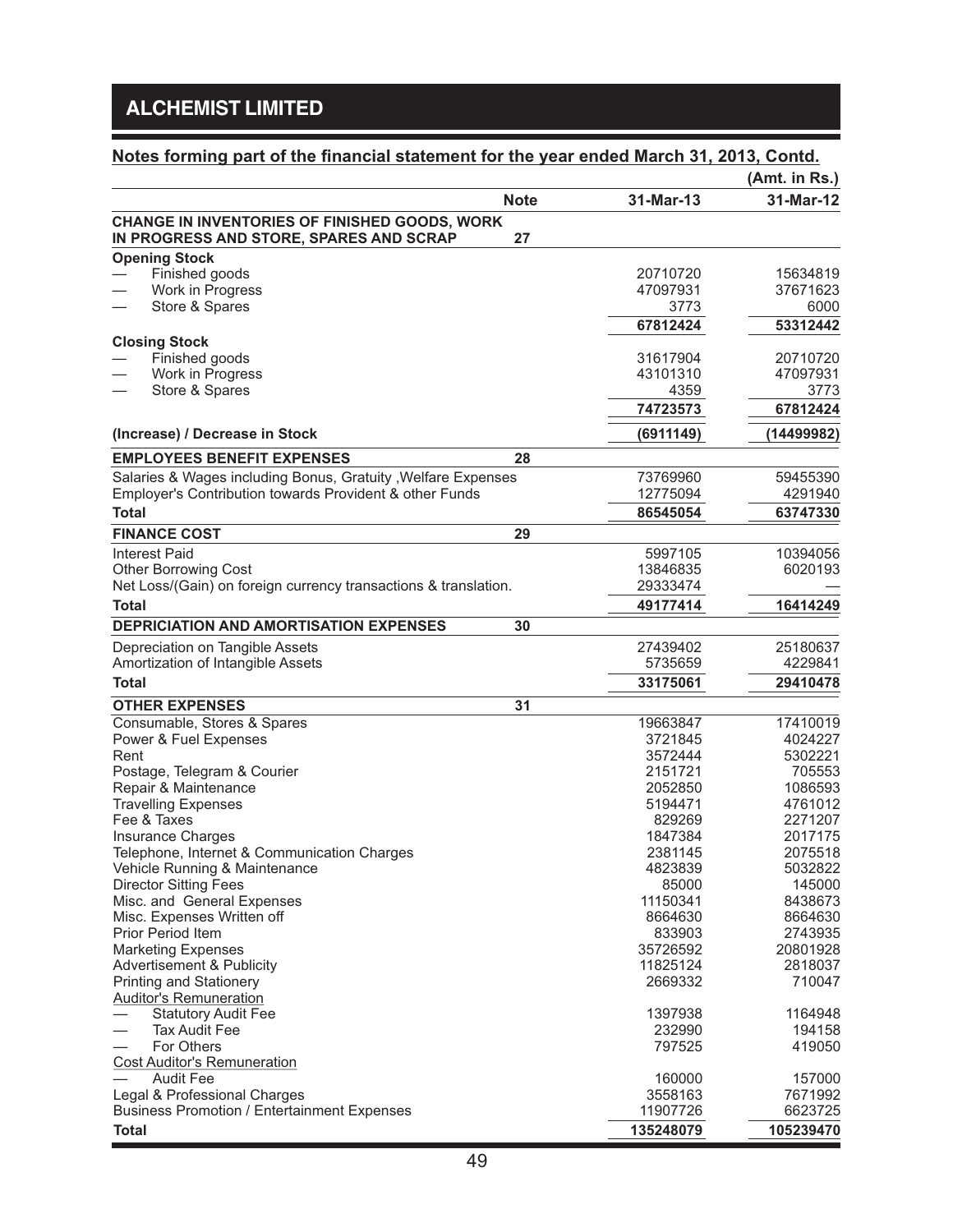### **Notes forming part of the financial statement for the year ended March 31, 2013, Contd.**

**32. Earning Per Shares (EPS)**

| <b>Particulars</b>                                  | Year         | Year            |
|-----------------------------------------------------|--------------|-----------------|
|                                                     | 31.03.2013   | 31.03.2012      |
|                                                     | (Rs.)        | (Rs.)           |
| Profit After Tax as per the Statement of Profit and | 16,20,07,880 | 16, 11, 67, 891 |
| Loss attributable to Equity Share Holders           |              |                 |
| Weighted Average No of Equity Shares (Basic)        | 1,32,28,773  | 1,22,51,796     |
| Weighted Average No of Equity Shares (Diluted)      | 1,35,59,800  | 1,22,51,796     |
| Nominal value of Equity Shares (Rs.)                | $10/-$       | $10/-$          |
| Earning Per Share (Rs.)                             |              |                 |
| <b>Basic EPS</b>                                    | 12.25        | 13.15           |
| Diluted EPS                                         | 11.95        | 13.15           |

### **33. Contingent Liabilities and Commitments (Rs. In Lacs)**

| <b>Particulars</b>                                                                                                    | Year<br>31.03.2013 | Year<br>31.03.2012 |
|-----------------------------------------------------------------------------------------------------------------------|--------------------|--------------------|
| <b>Contingent Liabilities</b>                                                                                         |                    |                    |
| <b>Corporate Guarantees</b>                                                                                           | 3049.45            | 1877.00            |
| Disputed demand under excise duty<br>(Net of duty deposited under protest)                                            | 110.41             |                    |
| Claims against the company not acknowledged as debts                                                                  | 12.00              | 12 00              |
| <b>Commitments</b>                                                                                                    |                    |                    |
| Estimated amount of Contract remaining to be<br>executed on capital account and not provided for<br>(Net of Advances) | 487.66             | 428.44             |

### **34. Detail of raw material and components consumed: (Rs. In Lacs)**

**Particulars Year Year 31.03.2013 31.03.2012** Raw Material Consumed 1714.98 1662.80 Consumables, Store & Spares Consumed 196.64 196.64 174.10 **Total 1911.62 1836.90**

### **35. Imported and Indigenous consumed: (Rs. In Lacs)**

### **Particulars Year Indigenous Imported Total Amount Value Amount Value Amount** Raw Material 2012-13 | 1714.98 | 100 % | Nil | Nil | 1714.98 2011-12 | 1662.80 | 100 % | Nil | Nil | 1662.80 Consumables, Store 2012-13 196.64 100 % Nil Nil 196.64 & Spares | 2011-12 | 174.10 | 100 % | Nil | Nil | 174.10

- 36. In the opinion of the management the current assets, loans and advances are of the value stated, if realised in the ordinary course of business. Out of the total amount of Loan and Advances a Sum of Rs. 4.60 Crores stands outstanding from Medisphere Marketing Limited. The company has initiated a legal action in the Kolkata High Court for recovery of the same.
- 37. The Company had entered into a scheme of arrangement under section 391-394 of the Companies Act, 1956 with Alchemist Foods Limited, a wholly owned subsidiary which had been approved by the Hon'ble High Court of Delhi and High Court of Punjab and Haryana at Chandigarh vide its order dated 1<sup>st</sup> November, 2010 &  $2<sup>nd</sup>$  December, 2010 respectively. The same had been registered with the Office of Registrar of Companies at Delhi and Chandigarh dated  $2^{nd}$  December, 2010 &  $23^{nd}$  December, 2010. Hence, appointed date for the implementation of the scheme was 23<sup>rd</sup> December, 2010 with effect from 1<sup>st</sup> April 2008, being the effective date. The scheme of arrangement was duly implemented in the financial year 2010-11.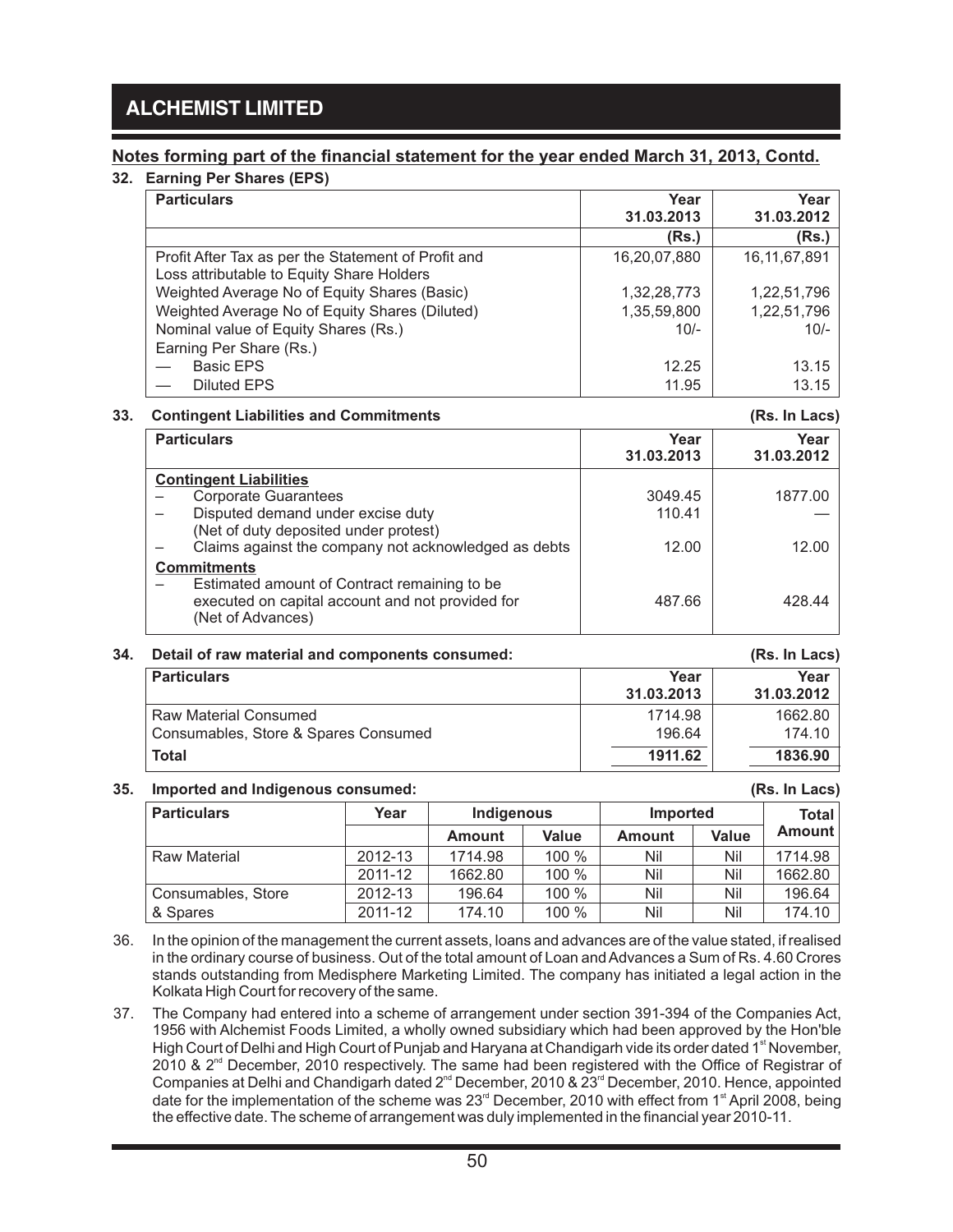### **Notes forming part of the financial statement for the year ended March 31, 2013, Contd.**

As per scheme, food division of Alchemist limited had been demerged from the Company and transferred to and vested in Alchemist Foods Limited. All the properties, rights and power, assets, both movable and immoveable, liabilities including contingent liabilities and reserves, all income and expenses of the Food Division have without further act or deed been transferred to and vested with Alchemist Foods Limited at their book values, as a going concern with effect from the appointed date i.e. 1<sup>st</sup> April, 2008. In consideration, thereof, Alchemist Foods Limited had issued 1,00,00,000 Equity Shares of Rs. 10/- each at a premium of Rs. 90/- per shares to Alchemist Limited and an amount of Rs. 27.44 Crores was treated as unsecured loan from Alchemist Limited to Alchemist Foods Limited.

As per Scheme of arrangement, Authorized share capital of Alchemist Limited i.e. Rs. 121.25 Crores as on effective date i.e. 1<sup>st</sup> April, 2008 had been partly clubbed with Authorized Share Capital of the Transferee Company i.e. Alchemist Foods Limited. Accordingly, after implementation of scheme of arrangement, authorized share capital of Alchemist Limited had been reduced to Rs. 80.00 Crores consisting of 3.00 Crore equity shares of Rs. 10/- each aggregating to Rs. 30.00 Crores and 50.00 Lac redeemable preference shares of Rs. 100/- each aggregating to Rs. 50.00 Crores.

38. Alchemist Limited has four subsidiaries namely Alchemist Foods Limited, Alchemist Infrastructures Pvt. Ltd., Alchemist Hospitality Group Limited and Alchemist Enterprises Pte. Ltd, Singapore in accordance with General Circular No. 2/2011 dated 8th February, 2011 issued by the Ministry of Corporate Affairs, Government of India, the Balance Sheet, Statement of Profit and Loss and other documents of subsidiary companies are not being attached with the Financial Statement of the Company.

#### **39. Related Party Disclosures:**

In accordance with the Accounting Standard (AS -18) on related party disclosure where controls exists and where transaction have taken place and description of the relationship as identified and certified by management are as follows:

### **Key Managerial Personnel**

- $-$  Dr. Kanwar Deep Singh (Retired on 30<sup>th</sup> August, 2012)
- Maj. Gen. (Retd.) Anil Oberoi

#### **Subsidiary:**

- Alchemist Foods Limited
- Alchemist Infrastructures Pvt. Ltd.
- Alchemist Hospitality Group Ltd.
- Alchemist Enterprise (S) Pte Limited, Singapore

#### **Associates:**

- Alchemist Hospitals Limited
- Alchemist Airways Pvt. Ltd.
- Alchemist Realty Limited
- Black Cats Protections Pvt. Ltd.
- KDS Corporation Pvt. Ltd
- Optimum Constructors and Developers Limited
- Platinum Ventures Limited
- A1 News Network Pvt Ltd
- Alchemist Media Limited

### **Relatives of Key Management Personnel**

- Mr Karan Deep Singh
- Mr. Kaman Deep Singh
- Mr. Ravinder Singh
- Mrs. Hapreet Kaur
- Mrs. Isher Kaur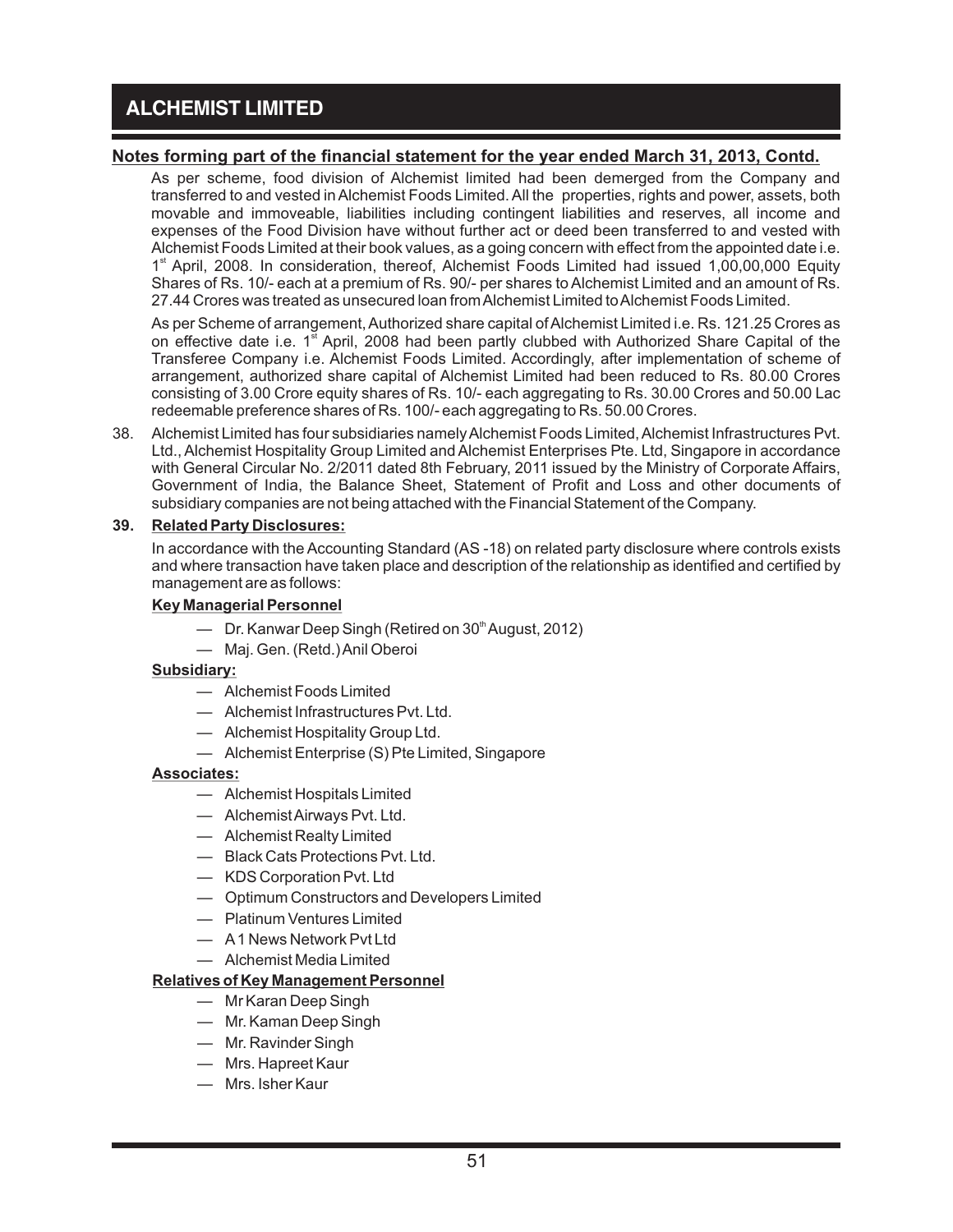# **Notes forming part of the financial statement for the year ended March 31, 2013, Contd.**

|                  | <b>Detail of Related Parties Transactions:</b>                                                                                                                                                                    |                            |                    |                                                             |                                                                     |                                 | (Rs. In Lacs)   |
|------------------|-------------------------------------------------------------------------------------------------------------------------------------------------------------------------------------------------------------------|----------------------------|--------------------|-------------------------------------------------------------|---------------------------------------------------------------------|---------------------------------|-----------------|
| Sr.<br><b>No</b> | <b>Transaction's</b>                                                                                                                                                                                              | <b>Subsidiary</b>          |                    | <b>Key Managerial</b><br><b>Persons</b><br>& Their Relative |                                                                     | <b>Associates</b>               |                 |
|                  |                                                                                                                                                                                                                   | 2012-13                    | 2011-12            | 2012-13                                                     | 2011-12                                                             | 2012-13                         | 2011-12         |
| 1                | <b>Managerial Remuneration</b><br>Mr. Kanwar Deep Singh                                                                                                                                                           |                            |                    | 64.64                                                       | 104.17                                                              |                                 |                 |
| $\overline{2}$   | <b>Inter Corporate Loans- Given</b><br>(Balance Outstanding as at yr. end)<br>Alchemist Foods Ltd. (Subsidiary)<br>Alchemist Infrastructures<br>Pvt. Ltd.(WOS)<br>Alchemist Hospitality Group Ltd<br>(Subsidiary) | 9772.66<br>237.50<br>25.00 | 11774.38<br>7.50   |                                                             |                                                                     |                                 |                 |
| 3                | <b>Inter Corporate Loan- Received</b><br>(Balance Outstanding as at yr. end)<br>KDS Corporation Pvt. Ltd.                                                                                                         |                            |                    |                                                             |                                                                     | 26737.68                        | 27917.69        |
| 4                | <b>Investments (As at year end)</b><br>Alchemist Foods Ltd. (Subsidiary)<br>Alchemist Enterprises Pte. Ltd.<br>(WOS)                                                                                              | 10005.00<br>212.67         | 10005.00<br>206.60 |                                                             |                                                                     |                                 |                 |
|                  | Alchemist Infrastructures Pvt. Ltd.<br>(WOS)<br>Alchemist Hospitality Group Ltd.                                                                                                                                  | 1.00<br>3.44               | 1.00               |                                                             |                                                                     |                                 |                 |
|                  | (Subsidiary)                                                                                                                                                                                                      |                            |                    |                                                             |                                                                     |                                 |                 |
| 5                | <b>Rent Paid</b><br>Mr. Kanwar Deep Singh<br>Mr. Karan Deep Singh<br>Mr. Kaman Deep Singh                                                                                                                         |                            |                    | 18.00<br>0.71<br>0.71                                       | 36.00<br>0.68<br>0.68                                               |                                 |                 |
| 6                | <b>Sale of Goods</b><br>Alchemist Life Sciences Ltd<br>Alchemist Hospitals Ltd                                                                                                                                    |                            |                    |                                                             |                                                                     | 0.31                            | 1032.84<br>9.75 |
| $\overline{7}$   | <b>Purchase of Goods</b><br><b>Alchemist Foods Limited</b>                                                                                                                                                        |                            |                    |                                                             |                                                                     | 121.97                          |                 |
| 8                | <b>Purchase of Investments</b><br>Optimum Constructors &<br>Developers Ltd.                                                                                                                                       |                            |                    |                                                             |                                                                     | 1.99                            |                 |
| 9                | Platinum Ventures Ltd<br><b>Services Received</b><br><b>Black Cats Protections Pvt. Ltd</b><br><b>Alchemist Realty Limited</b><br>Alchemist Media Limited                                                         |                            |                    |                                                             |                                                                     | 0.25<br>46.03<br>59.23<br>16.49 | 68.64<br>72.54  |
| 10               | <b>Rent Received</b><br>Alchemist Airways Pvt. Ltd.<br>A1 News Network Pvt Ltd.                                                                                                                                   |                            |                    |                                                             |                                                                     | 0.24<br>4.55                    | 0.72            |
| 11               | <b>Dividend Paid</b><br>Mr. Kanwar Deep singh<br>Mr. Karan Deep Singh<br>Mrs. Harpreet Kaur<br>Mrs. Isher Kaur<br>Mr Ravinder Singh<br>KDS Corporation Pvt. Ltd<br>Optimum Constructors and<br>Developers Ltd.    |                            |                    | 25.14<br>2.35<br>0.008<br>0.004<br>4.42                     | 25.14<br>2.35<br>0.008<br>0.004<br>4.42<br>$\overline{\phantom{0}}$ | 47.68<br>1.19                   | 34.88<br>1.19   |
| 12               | <b>Dividend Received</b><br><b>Alchemist Foods Limited</b>                                                                                                                                                        | 251.25                     | 251.25             |                                                             |                                                                     |                                 |                 |

40. As per Accounting Standard – 28 "Impairment of Assets", the company has assessed the conditions of all the assets used in its operation and is of the opinion that there is no impairment of assets, hence no provision was made.

41. Finished Goods Stock of Steel Division for year 2013 has been carried over including excise duty.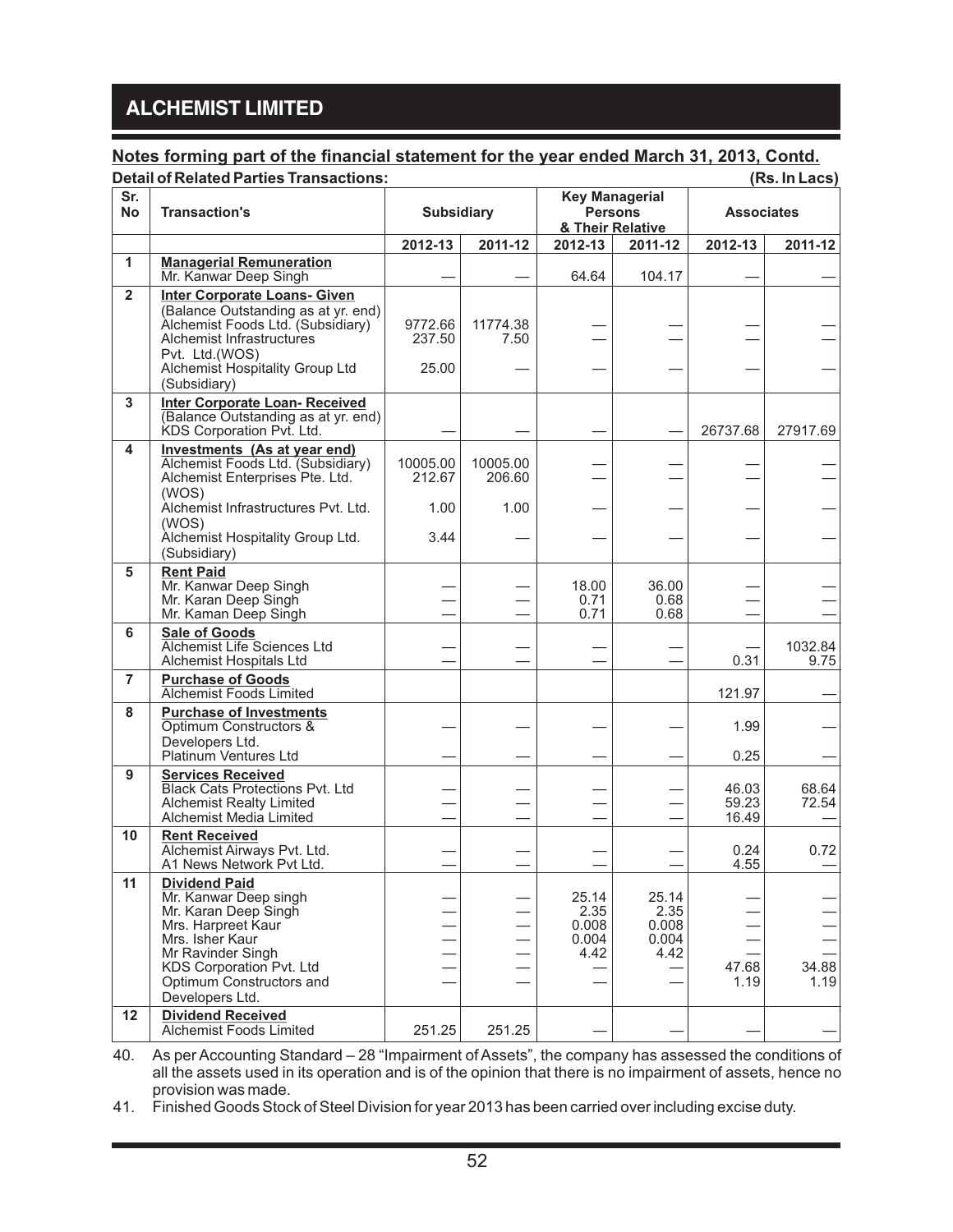### **Notes forming part of the financial statement for the year ended March 31, 2013, Contd.**

- 42. Common Expenses relating to Head Office and other administrative office have been allocated to various divisions on the following basis.
	- i) Financial Cost Fixed & Current Assets Employed
	- ii) Other Expenses Sales/Reasonable Estimation
- 43. During the year 1,36,600 (Previous year 13,70,110) preference shares were redeemed and as per provisions of the Companies Act, 1956 a sum of Rs. 1,36,60,000/- (Previous Year 13,70,11,000/-) has been transferred to Capital Redemption Reserve out of General Reserve. Further a sum of Rs.-Nil- (Previous Year 16,65,83,209/-) has been transferred from General Reserve and a Sum of Rs 2,95,22,269/- (Previous Year Rs. 13,12,00,000/-) has been transferred from Securities Premium Reserve to Preference Shares redemption reserve on account of premium amount of preference shares redeemed.

### 44. **Disclosure of Micro and Small Enterprises (Trade Payables)**

The company is in the process of compiling information from the suppliers regarding their status as Micro/ Small Scale Enterprises, so as to disclose the information as required by MSMED Act and Schedule VI of the Companies Act relating to Micro, Small and Medium Enterprises. In absence of confirmed information about the suppliers, it is practically not feasible to state the amount payable to them as on  $31<sup>st</sup>$  March, 2013.

45. The balances of some Debtors and Creditors, Loan and Advances are subject to confirmation and as such their balances are reflected in the Balance Sheet as appearing in the books, pending reconciliation, the net effect is unascertainable.

#### 46. **Assets Taken/ Given on Operating Lease:**

Some of the Office premises have been taken/given on operating leases for a period of less than 10 years and are generally renewable by mutual consent on mutually agreeable terms. The agreements have an escalation clause. There are no sub leases and the leases are generally revocable in nature.

### **47. Segment Reporting**

- a) The Business Segments comprise the following :
	- Agri Business
	- Pharma & Chemical
- b) Business segments have been identified based on the nature and class of products and services, their customers and assessment of the differential risks and returns and financial reporting system within the Company.
- c) The company operates through India and the risk and returns of Alchemist are not affected by any economic or cultural or other considerations prevailing in any geography where the goods or services are sold, so segmentation on Geographical basis is not applicable.
- d) Segment accounting policies

In addition to the significant accounting policies, applicable to the business as set out in note 1 'Notes to the Financial Statements', the accounting policies in relation to segment accounting are as under:

(i) Segment assets and liabilities:

Segment assets include all operating assets used by a segment and consist principally cash, debtors, inventories and fixed assets, net of allowances and provisions, which are reported as direct offsets in the balance sheet. Segment liabilities include all operating liabilities and consist principally of creditors and accrued liabilities. Which most of the assets/liabilities can be directly attributed to individual segments, the carrying amount certain assets/liabilities pertaining to two or more segment are allocated to the segment on reasonable basis.

(ii) Segment revenue and expenses :

Joint revenue and expenses of segments are allocated amongst them on a reasonable basis. All other segment revenue and expenses are directly attributable to the segment

(iii) Inter Segment Sales:

Inter-segment sales are accounted for at cost and are eliminated in consolidation.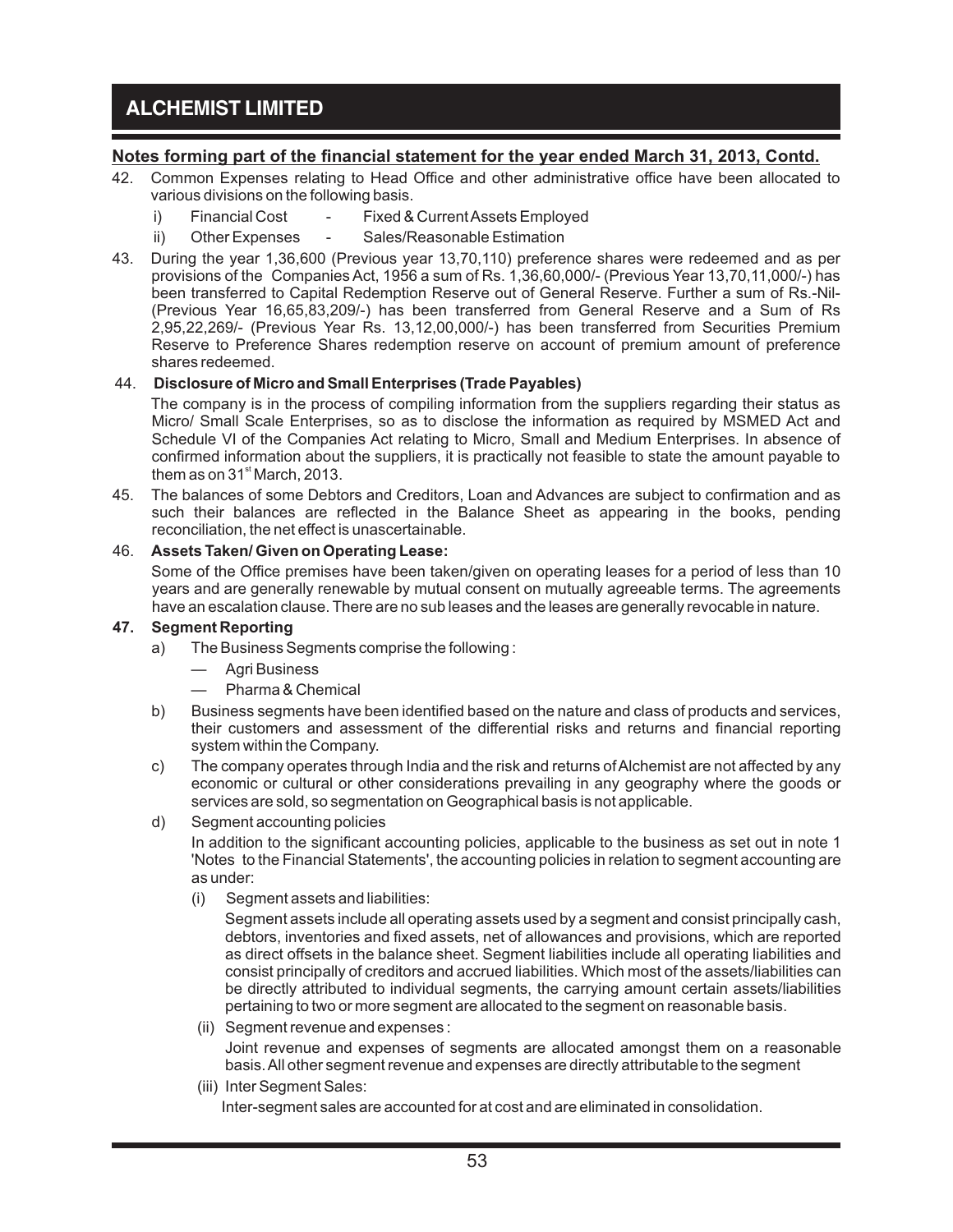# **Notes forming part of the financial statement for the year ended March 31, 2013, Contd.**

b) Primary Segment information (Business Segments) for the year ended 31<sup>st</sup> March, 2013. (Rs. in Lacs)

| Sr.<br>No.    | <b>Particulars</b>                      | Agri<br><b>Business</b> | Pharma &<br><b>Chemicals</b> | <b>Unallocated</b> | <b>Total</b> |
|---------------|-----------------------------------------|-------------------------|------------------------------|--------------------|--------------|
| a)            | <b>Segment Revenue:</b>                 |                         |                              |                    |              |
|               | Revenue from Sales                      | 1798.34                 | 64857.70                     |                    | 66656.04     |
|               | <b>Total Revenue</b>                    | 1798.34                 | 64857.70                     |                    | 66656.04     |
| b)            | <b>Segment Results:</b>                 |                         |                              |                    |              |
|               | Operating Profit\(Loss)                 | 422.23                  | 358.87                       |                    | 781.10       |
|               | Add :- Unallocated Incomes              |                         |                              | 1464.19            | 1464.19      |
|               | <b>Profit Before Tax</b>                | 422.23                  | 358.87                       | 1464.19            | 2245.29      |
|               | <b>Provision for Taxes</b>              |                         |                              | 624.50             | 624.50       |
|               | Previous year Taxes                     |                         |                              | (0.02)             | (0.02)       |
|               | <b>Profit After Tax</b>                 | 422.23                  | 358.87                       | 839.71             | 1620.71      |
| $\mathbf{c})$ | Other Information:                      |                         |                              |                    |              |
|               | <b>Segment Assets</b>                   |                         |                              |                    |              |
|               | Investments                             |                         |                              | 10429.31           | 10429.31     |
|               | <b>Other Segment Assets</b>             | 4909.55                 | 10366.97                     |                    | 15276.52     |
|               |                                         | 4909.55                 | 10366.97                     | 10429.31           | 25705.83     |
|               | <b>Segment Liabilities</b>              |                         |                              |                    |              |
|               | <b>Share Capital</b>                    |                         |                              | 2681.36            | 2681.36      |
|               | <b>Other Segment Liabilities</b>        | 12477.53                | 26512.89                     |                    | 38990.42     |
|               |                                         | 12477.53                | 26512.89                     | 2681.36            | 41671.78     |
|               | <b>Fixed Assets</b>                     |                         |                              |                    |              |
|               | (Incl. Capital Work in Progress)        | 13493.28                | 2472.67                      |                    | 15965.95     |
|               | <b>Depreciation</b>                     |                         |                              |                    |              |
|               | Non Cash Exp. Other than<br>Deprecation |                         | 2.76                         | 83.89              | 86.65        |

### **48. Employee Benefits:**

### **Defined Contribution plans:**

| Contribution to defined contribution plans charged off for the year is as under: | (Rs. in Lacs)      |                    |
|----------------------------------------------------------------------------------|--------------------|--------------------|
| <b>Particulars</b>                                                               | Year<br>31.03.2013 | Year<br>31.03.2012 |
| Company's Contribution to Provident Fund                                         | 96.27              | 82.24              |

### **- Defined Benefit Plans:**

- (a) Gratuity
- (b) Earned Leave

These are unfunded schemes, the present value of obligation is determined based on actuarial valuation, the disclosure of which is given as under: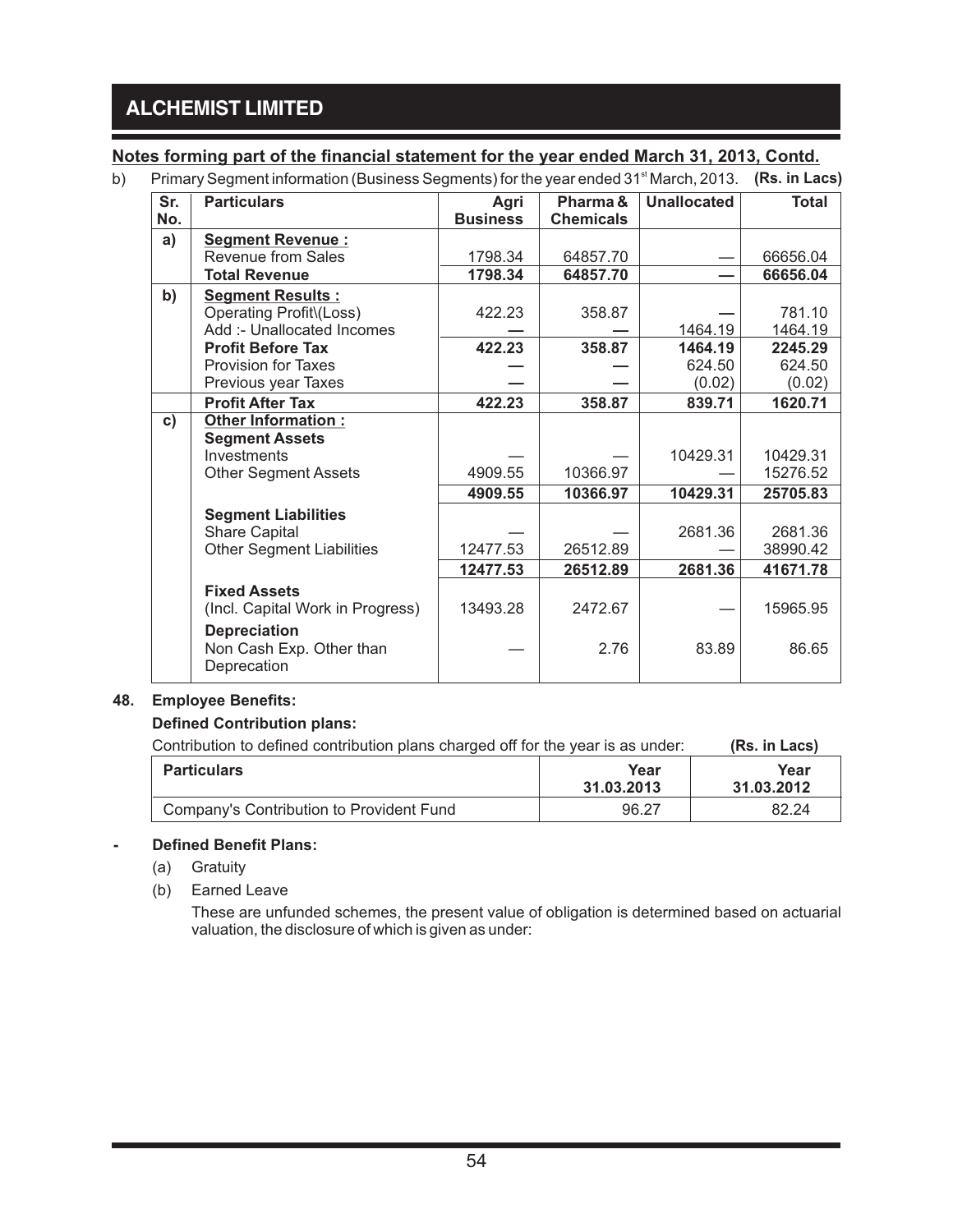# **Notes forming part of the financial statement for the year ended March 31, 2013, Contd.**

| <b>Particulars</b>                                                            | <b>Gratuity</b>    |                   | Leave       |                   |
|-------------------------------------------------------------------------------|--------------------|-------------------|-------------|-------------------|
|                                                                               | 2012-13            | 2011-12           | 2012-13     | 2011-12           |
|                                                                               | Rs.                | Rs.               | Rs.         | Rs.               |
| <b>Defined Benefit Plans</b>                                                  |                    |                   |             |                   |
| <b>Change in benefit obligations</b>                                          |                    |                   |             |                   |
| Obligations at period beginning-Current                                       | 1045362<br>7716927 | 985467<br>7284928 | 533714      | 600171<br>4567034 |
| Obligations at period beginning-                                              |                    |                   | 5335571     |                   |
| Non-current                                                                   | 5355077            | 1406253           | 2496034     | 1750436           |
| <b>Service Cost</b><br>Interest on Defined benefit obligation                 | 676922             | 643545            | 463413      | 380482            |
| <b>Benefits settled</b>                                                       | (1114337)          | (1398563)         | (504325)    | (1381890)         |
| Actuarial (gain)/loss                                                         | 512675             | (159341)          | (11298)     | (46948)           |
| Obligations at period end                                                     | 14192626           | 8762289           | 8313109     | 5869285           |
| Current Liability (within 12 months)                                          | 1204635            | 1045362           | 603334      | 533714            |
| Non-Current Liability                                                         | 12987991           | 7716927           | 7709775     | 5335571           |
| <b>Change in plan assets</b>                                                  |                    |                   |             |                   |
| Plans assets at period beginning,                                             |                    |                   |             |                   |
| at fair value                                                                 |                    |                   |             |                   |
| Expected return on plan assets                                                |                    |                   |             |                   |
| Actuarial gain/(loss)                                                         |                    |                   |             |                   |
| Contributions                                                                 | 1114337            | 1398563           | 504325      | 1381890           |
| <b>Benefits settled</b>                                                       | (1114337)          | (1398563)         | (504325)    | (1381890)         |
| Plans assets at period end, at fair value                                     |                    |                   |             |                   |
| <b>Funded Status</b>                                                          |                    |                   |             |                   |
| Closing Fair value of plan assets                                             |                    |                   |             |                   |
| Closing value of obligations                                                  | (14192626)         | 8762289           | (8313109)   | 5869285           |
| Liability recognized in the balance sheet<br>Details of Gratuity / Leave cost | (14192626)         | (8762289)         | (8313109)   | (5869285)         |
| Service cost                                                                  | 5355077            | 1406253           | 2496034     | 1750436           |
| Interest cost                                                                 | 676922             | 643545            | 463413      | 380482            |
| Expected return on plan assets                                                |                    |                   |             |                   |
| Actuarial (gain)/loss                                                         | 512675             | (159341)          | (11298)     | (46948)           |
| Net gratuity / leave cost                                                     | 6544674            | 1890457           | 2948149     | 2083970           |
| Experience Adjustment on Plan Liabilities                                     | 512675             | (159341)          | (11298)     | (46948)           |
| <b>Experience Adjustment on Plan Assets</b>                                   |                    |                   |             |                   |
| <b>Assumptions</b>                                                            |                    |                   |             |                   |
| Interest rate                                                                 | 8.25%              | 8.50%             | 8.25%       | 8.50%             |
| Discount factor                                                               | 8.25%              | 8.50%             | 8.25%       | 8.50%             |
| Estimated rate of return on plan assets                                       | $0.00\%$           | $0.00\%$          | $0.00\%$    | $0.00\%$          |
| Salary Increase                                                               | 10.00%             | 11.00%            | 10.00%      | 11.00%            |
| Attrition rate<br>Retirement age                                              | 7.00%<br>60        | $3.00\%$<br>60    | 7.00%<br>58 | $3.00\%$<br>60    |
|                                                                               |                    |                   |             |                   |

49. Disclosures as per Clause 32 of the Listing Agreement with the stock exchanges a) Loan and advance in the nature of loan to subsidiary:

**(Rs. in Lacs)**

| <b>Name of Company</b>                     | <b>Relationship</b>        | As At<br>31.03.13 | As At<br>31.03.12 | <b>Maximum balance</b><br>outstanding<br>during the year<br>2012-13 |
|--------------------------------------------|----------------------------|-------------------|-------------------|---------------------------------------------------------------------|
| Alchemist Foods Limited                    | Subsidiary                 | 9772.66           | 11774.38          | 12425.02                                                            |
| Alchemist Infrastructure<br><b>Pvt Ltd</b> | Wholly owned<br>Subsidiary | 237.50            | 7.50              | 237.50                                                              |
| <b>Alchemist Hospitality</b><br>Group Ltd  | Subsidiary                 | 25.00             | $-$ Nil $-$       | 140.00                                                              |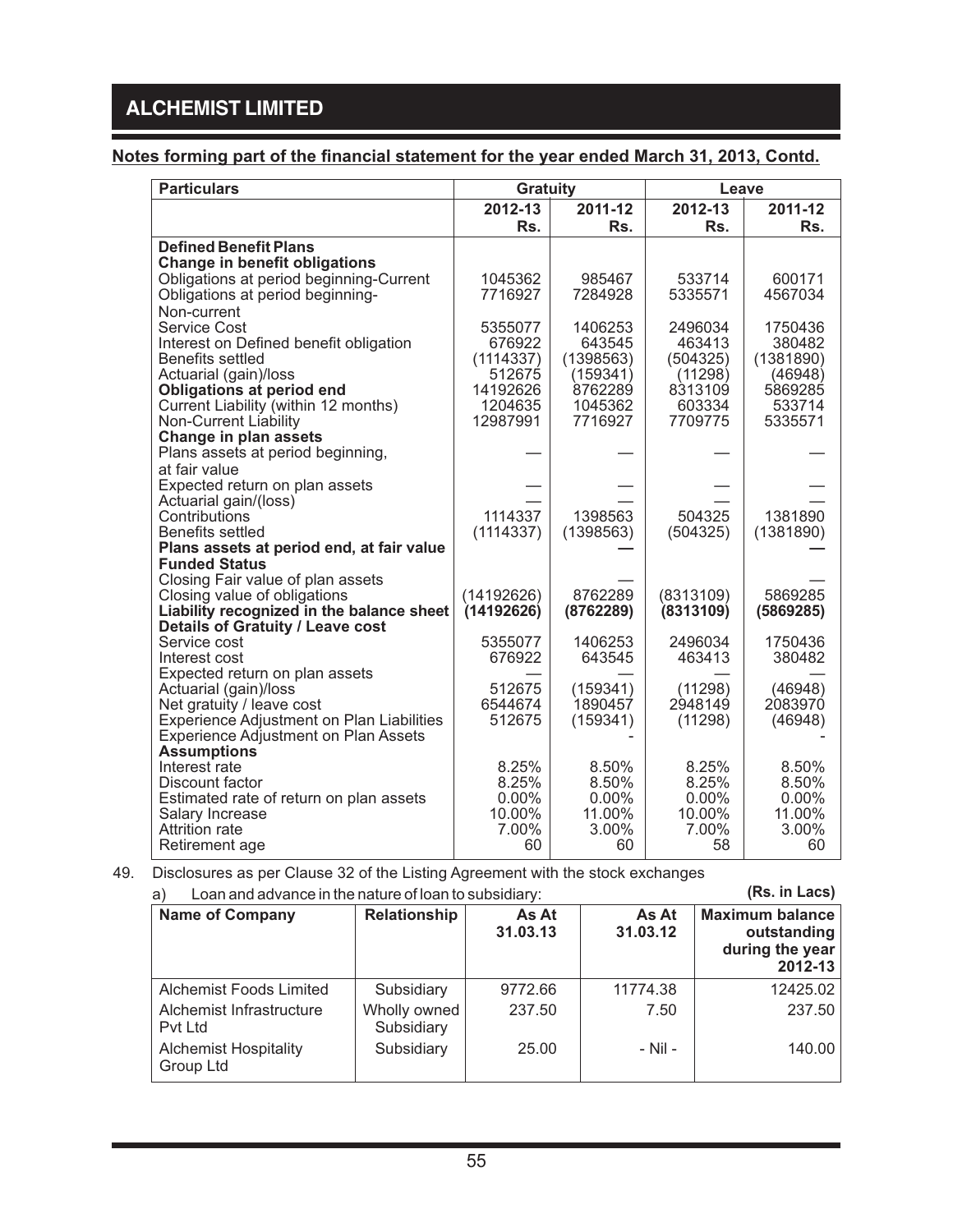### **Notes forming part of the financial statement for the year ended March 31, 2013, Contd.**

Loans and advance shown above fall under the category of Loan and Advance in nature of loan which are repayable on demand,

- b) The loanee has not made any investments in shares of the Company.
- 50. During the year company took a building 25, Nehru Place on lease for a period of 108 Months. The company made improvements to the building to the tune of Rs. 385.94 Lacs, duly capitalised during the year and it was ready to use on  $1<sup>st</sup>$  March, 2013. The company is depreciating the leasehold improvements over the balance period of lease i.e. 98 months, and accordingly one month depreciation is charged during the year.
- 51. The Commissioner, Central Excise, Chandigarh, has proposed the classification of Poultry Keeping Machinery under Chapter 73 of the Central Excise Tariff Act, 1985 and has demanded the duty of Rs. 173.55 Lacs plus interest and penalty by invoking the extended period of limitation for 5 years. However, the company has cleared the goods as Poultry Keeping Machinery classifying the goods at –Nil- rate of duty under Chapter 84 of the CETAct, 1985. The company has been clearing the goods at –Nil- duty for more than last 5 years and the goods have been classified under Chapter 84 after duly intimating the department from time to time. Under Central Excise Law, the demand can be recovered for a period not more than one year under normal circumstances. However, in case of willfull suppression of facts, the duty can be demanded by invoking the extended period of limitation for last 5 years. In the aforesaid show cause notice, the department has raised the demand by, invoking extended period of 5 years whereas since the activity has been undertaken after duly intimating the department. Therefore the demand is not sustainable for 5 years and at worst the demand can sustain for one year only.

The company has already paid the duty of Rs. 63.13 Lacs accruing during the last one year as 'Duty Paid Under Protest'. Also the additional amount of Rs 30.96 Lacs paid till 31<sup>st</sup> March 2013 is deposited under protest. Therefore the total duty of Rs. 92.29 Lacs already paid is shown as 'Amount recoverable in cash or in kind' in the Balance Sheet under the head Short Term Loan and advances. The balance amount of Rs. 110.42 Lacs is shown as Contingent Liability.

- 52. During the previous year, pharma division has switched from marketing through outsource selling network to distribution and marketing through own network of C&F/ consignee agents/ stockists/ distributors. Company is designing, developing & implementing a Pan India Network system to generate demand & to ensure availability of Company's products with the retailers. Development & establishment of this network system is an intangible asset, as defined in AS 26, under the control of the Company & economic benefits are expected to flow to the Company in future. Expenses incurred directly for the development of this network system, amounting to Rs. 5.42 Crore have been attributed to this intangible asset & capitalised under the head "Intangible under Development" under Fixed Assets.
- 53. During the year interest paid on term loan (For IT Park Project) amounting to Rs. 231.36 Lacs (Previous Year: 49.60 Lacs) has been capitalised in accordance with AS-16 borrowing Costs.
- 54. Previous year's figure have been reworked, regrouped, rearranged and reclassified wherever deemed necessary to make them comparable

| Sd/-<br><b>CA. Ashish Chhabra</b><br>Partner | $Sd$ -<br><b>Rajansh Thukral</b><br>Company Secretary | $Sd$ -<br>Dinesh Vermani<br>CFO | $Sd$ -<br>R.P.Chhabra<br><b>Director</b> | Sd/-<br>Maj. Gen. (Retd.) Anil Oberoi<br><b>Executive Director</b> |
|----------------------------------------------|-------------------------------------------------------|---------------------------------|------------------------------------------|--------------------------------------------------------------------|
| MEMBERSHIP NO.: 507083                       |                                                       |                                 |                                          |                                                                    |
| N. KUMAR CHHABRA & CO.                       |                                                       |                                 |                                          |                                                                    |
| CHARTERED ACCOUNTANTS                        |                                                       |                                 |                                          |                                                                    |
| FIRM REGISTRATION NO.: 000837N               |                                                       |                                 |                                          |                                                                    |
| Place: New Delhi                             |                                                       |                                 |                                          |                                                                    |
| Date: 30th May, 2013                         |                                                       |                                 |                                          |                                                                    |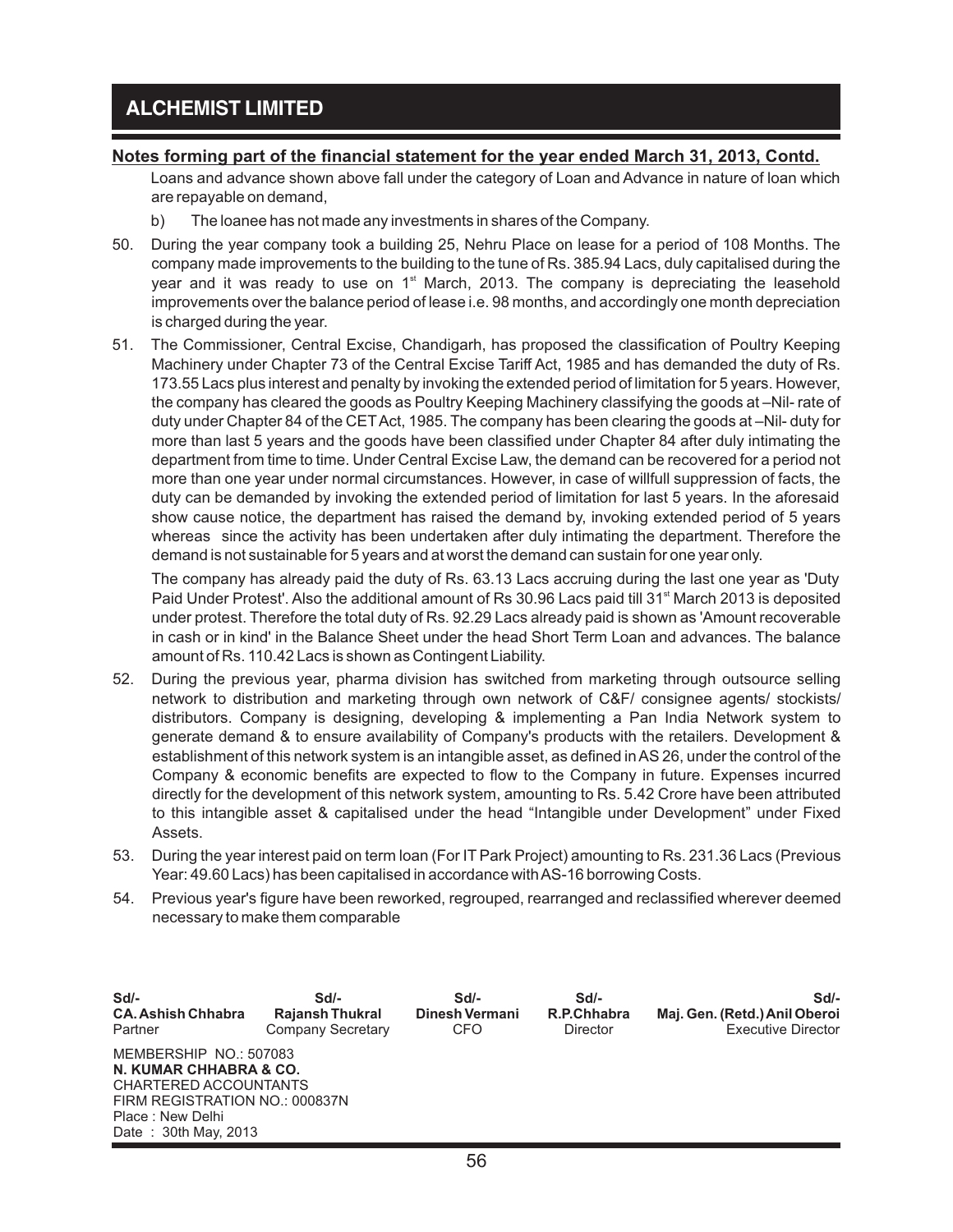#### **ALCHEMIST LIMITED Regd. Office : Alchemist House, 23, Nehru Place, New Delhi-110019.**

# **AUDITORS' REPORT ON CONSOLIDATED FINANCIAL STATEMENT**

**To the Board of Directors of** 

### **Alchemist Limited**

#### **Report on the Consolidated Financial Statements**

We have audited the accompanying Consolidated Financial Statements of Alchemist Limited ("the Company") and its subsidiaries hereinafter collectively referred to as "the Group", which comprise the Consolidated Balance Sheet as at 31<sup><sup>st</sup> March, 2013 and also the Consolidated Statement of Profit and Loss and the Consolidated Cash Flow statement for</sup> the year then ended and a summary of significant accounting policies and other explanatory information.

#### **Management's Responsibility for the Consolidated Financial Statements**

Management is responsible for the preparation of these consolidated financial statements that give a true and fair view of the consolidated financial position, consolidated financial performance and consolidated cash flows of the group in accordance with accounting principles generally accepted in India. This responsibility includes the design, implementation and maintenance of internal control relevant to the preparation and presentation of the consolidated financial statements that give a true and fair view and are free from material misstatement, whether due to fraud or error.

#### **Auditor's Responsibility**

Our responsibility is to express an opinion on these consolidated financial statements based on our audit. We conducted our audit in accordance with the Standards on Auditing issued by the Institute of Chartered Accountants of India. Those Standards require that we comply with ethical requirements and plan and perform the audit to obtain reasonable assurance about whether the financial statements are free from material misstatement.

An audit involves performing procedures to obtain audit evidence about the amounts and disclosures in the consolidated financial statements. The procedures selected depend on the auditor's judgment, including the assessment of the risks of material misstatement of the consolidated financial statements, whether due to fraud or error. In making those risk assessments, the auditor considers internal control relevant to the Company's preparation and fair presentation of the consolidated financial statements in order to design audit procedures that are appropriate in the circumstances. An audit also includes evaluating the appropriateness of accounting policies used and the reasonableness of the accounting estimates made by management, as well as evaluating the overall presentation of the consolidated financial statements.

We believe that the audit evidence we have obtained is sufficient and appropriate to provide a basis for our audit opinion.

#### **Opinion**

In our opinion and to the best of our information and according to the explanation given to us, *except for the possible effects of the matters described in the Basis for Qualified Opinion paragraph*, and on consideration of report of other auditors on the financial statements of the subsidiaries referred to below in the Other Matter paragraph, the accompanying Consolidated Financial Statements give a true and fair view in conformity with the accounting principles generally accepted in India:

- a) in the case of Consolidated Balance Sheet, of the state of affairs of the Group as at 31<sup><sup>st</sup> March, 2013;</sup>
- b) in the case of the Consolidated Statement of Profit & Loss, of the profit of the Group for the year ended on that date; and
- c) in the case of Consolidated Cash Flow Statement, of the cash flows of the Group for the year ended on that date.

#### **Other Matter**

We did not audit the financial statements of Alchemist Enterprise (S) Pte. Limited, Singapore & Alchemist Hospitality Group Limited. These financial statements and other financial information have been audited by other auditor, whose report has been furnished to us by the management, and our opinion is based solely on the reports of the other auditor.

**Sd/- C.A. Ashish Chhabra Partner Membership No. 507083 N. Kumar Chhabra & Co. Date: 30 May, 2013 Chartered Accountants Firm Registration No. 000837N**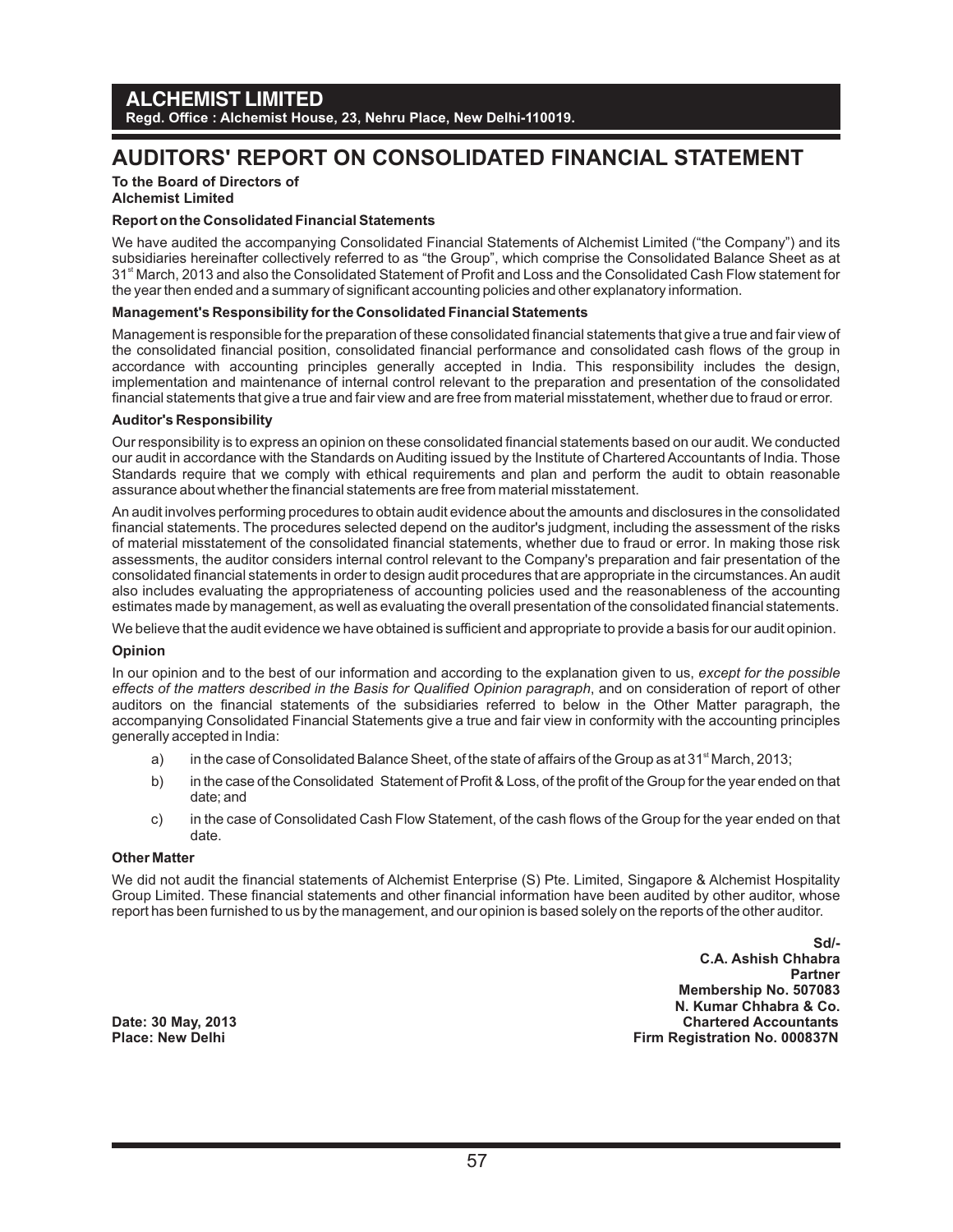**Regd. Office : Alchemist House, 23, Nehru Place, New Delhi-110019.**

| As At          | <b>CONSOLIDATED BALANCE SHEET</b>                                 |                         |             | 31-Mar-13  | (Amount in Rs.)<br>31-Mar-12  |
|----------------|-------------------------------------------------------------------|-------------------------|-------------|------------|-------------------------------|
|                | <b>Particulars</b>                                                | <b>Note</b>             |             |            |                               |
|                |                                                                   |                         |             |            |                               |
|                | <b>EQUITY AND LIABILITIES</b>                                     |                         |             |            |                               |
| 1              | <b>Shareholders' Funds:</b>                                       |                         |             |            |                               |
|                | <b>Share Capital</b>                                              | $\overline{2}$          |             | 268136000  | 275046000                     |
|                | Reserves & Surplus                                                | 3                       |             | 1508511873 | 740847926                     |
|                | Money Received against share warrant                              | $\overline{\mathbf{4}}$ |             |            | 36281250                      |
|                |                                                                   |                         |             | 1776647873 | 1052175176                    |
| $\overline{2}$ | <b>Minority Interest</b>                                          |                         |             | 189757634  |                               |
|                |                                                                   |                         |             | 189757634  |                               |
| 3              | <b>Non Current Liabilities</b>                                    |                         |             |            |                               |
|                | Long term borrowings                                              | 5                       |             | 2941673095 | 3018594677                    |
|                | Deferred Tax Liabilities (Net)                                    | $\,6$                   |             | 256966519  | 224141783                     |
|                | Other Long Term Liabilities                                       | 7                       |             | 17060838   | 5254681                       |
|                | Long Term Provisions                                              | 8                       |             | 34064799   | 16122127                      |
|                |                                                                   |                         |             | 3249765251 | 3264113268                    |
| 4              | <b>Current Liabilities</b>                                        |                         |             |            |                               |
|                | Short-term borrowings                                             | $\boldsymbol{9}$        |             | 65511184   | 89919623                      |
|                | Trade payables                                                    | 10                      |             | 92225640   | 79033401                      |
|                | Other current liabilities                                         | 11                      |             | 257047130  | 575497453                     |
|                | Short-term provisions                                             | 12                      |             | 26623004   | 62046428                      |
|                |                                                                   |                         |             | 441406958  | 806496905                     |
|                |                                                                   |                         |             |            | 5122785349                    |
|                | <b>Total Equity and Liabilities</b>                               |                         |             | 5657577716 |                               |
|                | <b>ASSETS</b>                                                     |                         |             |            |                               |
| 1              | <b>Non Current Assets</b>                                         |                         |             |            |                               |
|                | <b>Fixed Assets</b>                                               |                         |             |            |                               |
|                | <b>Tangible Assets</b><br>(i)                                     | 13                      |             | 2059605482 | 1779721549                    |
|                | Intangible Assets<br>(ii)                                         | 13                      |             | 292240004  | 218098059                     |
|                | Capital work in Progress<br>(iii)                                 | 13                      |             | 1886557059 | 1305612184                    |
|                | Intangible under Development<br>(iii)                             | 13                      |             | 121729756  | 43141156                      |
|                |                                                                   |                         |             | 4360132301 | 3346572948                    |
|                | Non Current Investments                                           | 14                      |             | 18905173   | 18905173                      |
|                | Long Term Loan & Advances                                         | 15                      |             | 222491941  | 226533890                     |
|                | <b>Other Non Current Assets</b>                                   | 16                      |             | 16696834   | 31981564                      |
|                |                                                                   |                         |             | 4618226249 | 3623993575                    |
| $\overline{2}$ | <b>Current Assets</b>                                             |                         |             |            |                               |
|                | <b>Current Investments</b>                                        | 17                      |             | 1783935    | 1389675                       |
|                |                                                                   | 18                      |             |            |                               |
|                | Inventories                                                       |                         |             | 402125047  | 385369499                     |
|                | <b>Trade Receivables</b>                                          | 19                      |             | 155344109  | 266815670                     |
|                | Cash and Cash Equivalents                                         | 20                      |             | 387644881  | 790784227                     |
|                | Short Term Loans and Advances                                     | 21                      |             | 88210449   | 51915139                      |
|                | <b>Other Current assets</b>                                       | 22                      |             | 4243046    | 2517564                       |
|                |                                                                   |                         |             | 1039351467 | 1498791774                    |
|                | <b>Total Assets</b>                                               |                         |             | 5657577716 | 5122785349                    |
|                | <b>Significant Accounting Policies &amp; Notes</b>                | (1 to 49)               |             |            |                               |
|                | to the financial statement                                        |                         |             |            |                               |
|                | This is the Balance Sheet referred to in our report of even date. |                         |             |            |                               |
|                | $Sd$ -                                                            | Sd/-                    | $Sd$ -      |            | Sd/-                          |
|                | <b>CA. Ashish Chhabra</b><br><b>Rajansh Thukral</b>               | <b>Dinesh Vermani</b>   | R.P.Chhabra |            | Maj. Gen. (Retd.) Anil Oberoi |
| Partner        | <b>Company Secretary</b>                                          | CFO                     | Director    |            | <b>Executive Director</b>     |
|                | MEMBERSHIP NO.: 507083                                            |                         |             |            |                               |
|                | <b>N. KUMAR CHHABRA &amp; CO.</b>                                 |                         |             |            |                               |
|                | CHARTERED ACCOUNTANTS<br>FIRM REGISTRATION NO.: 000837N           |                         |             |            |                               |
|                | Place: New Delhi                                                  |                         |             |            |                               |
|                |                                                                   |                         |             |            |                               |

Date : 30th May, 2013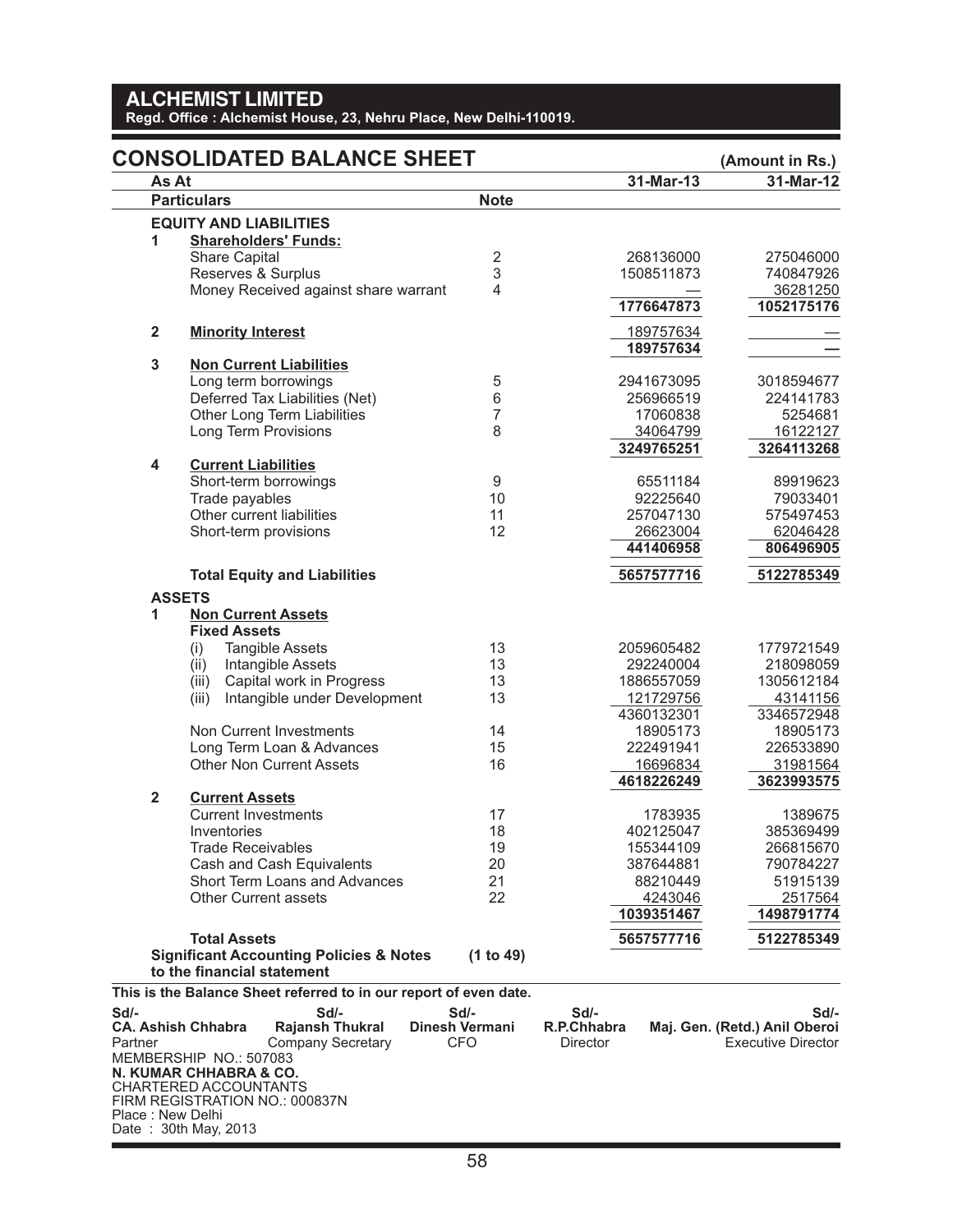**Regd. Office : Alchemist House, 23, Nehru Place, New Delhi-110019.**

| <b>CONSOLIDATED STATEMENT OF PROFIT &amp; LOSS</b><br>For the year ended         |             | 31-Mar-13   | (Amount in Rs.)<br>31-Mar-12 |
|----------------------------------------------------------------------------------|-------------|-------------|------------------------------|
| <b>Particulars</b>                                                               | <b>Note</b> |             |                              |
| <b>INCOME</b>                                                                    |             |             |                              |
| Revenue from Operations                                                          | 23          | 14574375867 | 8857851634                   |
| Other Income                                                                     | 24          | 163386758   | 117523608                    |
|                                                                                  |             | 14737762625 | 8975375242                   |
| <b>EXPENDITURE</b>                                                               |             |             |                              |
| <b>Cost of Material Consumed</b>                                                 | 25          | 703784087   | 532375028                    |
| Purchase of Stock in Trade                                                       | 26          | 12988757136 | 7618395763                   |
| Change in Inventories of Finished Goods,                                         | 27          |             |                              |
| Work in Progress and Store & Spares                                              |             | (5494745)   | (20710254)                   |
| <b>Employees Benefit Expenses</b>                                                | 28          | 169344302   | 124756650                    |
| <b>Finance Cost</b>                                                              | 29          | 70768913    | 41251091                     |
| Deprecation & Amortization Expenses                                              | 30          | 124453652   | 107611281                    |
| <b>Other Expenses</b>                                                            | 31          | 311148805   | 263228099                    |
|                                                                                  |             | 14362762150 | 8666907658                   |
| <b>Profit before tax</b>                                                         |             | 375000475   | 308467584                    |
| <b>Tax Expenses:</b>                                                             |             |             |                              |
| <b>Current Tax</b>                                                               |             | 81774805    | 58730582                     |
| Minimum Alternative Tax (MAT) Credit Entitlements                                |             | (17287125)  | (11093164)                   |
| Deferred Tax Charge/ (Benefit)                                                   |             | 32824738    | 65556144                     |
| Tax Relating to Previous Years                                                   |             | (2898345)   | (43590943)                   |
| Net Profit For The Year (Before Adjustment of<br><b>Minority Interest)</b>       |             | 280586402   | 238864965                    |
| Add/(Less) Share of Profit/(Loss) Transferred to Minority                        |             |             |                              |
| Profit Transferred to Minority                                                   |             | (8656338)   |                              |
| Net Profit For The Year (After Adjustment of Minority Interest)                  |             | 271930064   | 238864965                    |
| <b>Earning Per Shares</b><br>(Equity shares, Per value Rs 10/- each)             |             |             |                              |
| <b>Basic &amp; Diluted</b>                                                       |             |             |                              |
| <b>Basic EPS</b>                                                                 | 32          | 20.56       | 19.50                        |
| <b>Diluted EPS</b>                                                               | 32          | 20.05       | 19.50                        |
| <b>Significant Accounting Policies &amp; Notes</b><br>to the financial statement | (1 to 49)   |             |                              |

**This is the Statement of Profit and Loss referred to in our report of even date.**

| $Sd$ -                                                                                                                                                  | $Sd$ -                 | $Sd$ -         | Sd              | $Sd$ -                        |
|---------------------------------------------------------------------------------------------------------------------------------------------------------|------------------------|----------------|-----------------|-------------------------------|
| <b>CA. Ashish Chhabra</b>                                                                                                                               | <b>Rajansh Thukral</b> | Dinesh Vermani | R.P.Chhabra     | Maj. Gen. (Retd.) Anil Oberoi |
| Partner                                                                                                                                                 | Company Secretary      | CFO            | <b>Director</b> | Executive Director            |
| MEMBERSHIP NO.: 507083<br>N. KUMAR CHHABRA & CO.<br>CHARTERED ACCOUNTANTS<br>FIRM REGISTRATION NO.: 000837N<br>Place: New Delhi<br>Date: 30th May, 2013 |                        |                |                 |                               |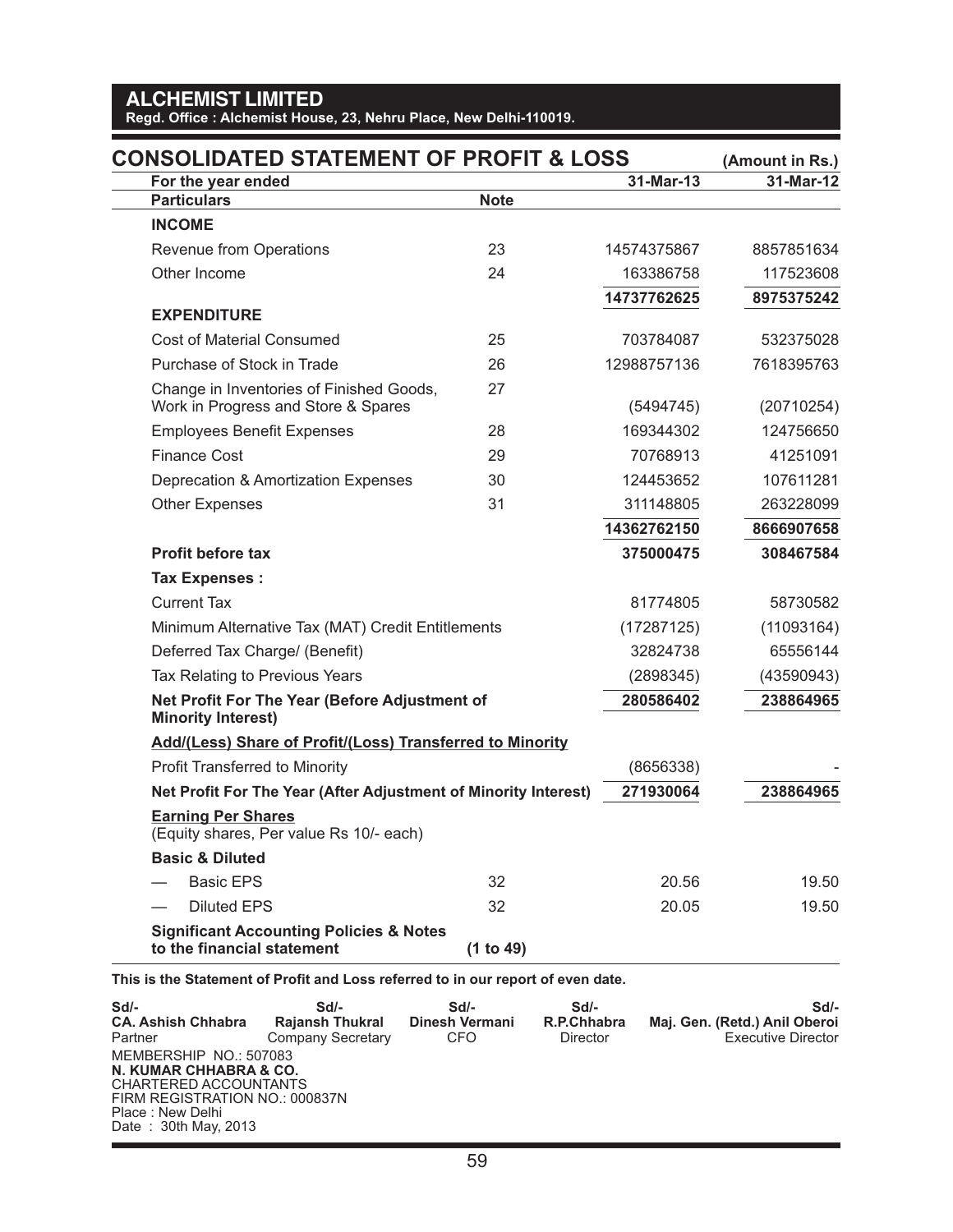#### **Consolidated Cash Flow Statement for the year Ended As At 31-Mar-13 31-Mar-12 Particulars A) Cash Flow From Operating Activities** Net Profit Before.Tax 3084.68 Adjustments for: Depreciation & Amortisation 1244.54 1076.07 Misc Expenses Written Off **152.97** 152.97 Interest Received (1349.94) (461.90) Dividend Received (251.44) (251.44) **Operating profit before working capital changes 3546.13 3600.38 Adjustments for changes in Working Capital:** Inventories (167.56) (230.28) Trade Receivable 1114.72 (576.11) Short Term Loan & Advances Other Current Assets (17.25) (6.45)<br>Other Non Current Assets (17.25) (6.45) Other Non Current Assets Long Term Loan & Advances (944.46) and the control of the control of the control of the control of the control of the control of the control of the control of the control of the control of the control of the control of the Trade Pavable Other Current Liabilities (3184.50) (65.68)<br>
Short Term Provisions (32.74 Short Term Provisions Long Term Provisions 10.37 Other Long Term Liabilities **10.35**<br>
Cash generated/(Used) from/in Operation **10.35**<br>
Cash generated/(Used) from/in Operation **Cash generated/(Used) from/in Operation 1044.19 1531.96**  Provision For Tax **Net Cash generated/(Used) from/in Operating Activities 428.30 1491.50 B) Cash Flow From Investing Activities** Purchase of Fixed Assets and capital work in progress (11433.36) (7891.97) Proceeds from Sale of Fixed Asset (Net of Deprication) 53.21 53.21 29.63<br>
Deffered Revenue Expenses of Subsidiries (0.13) - 29.63 Deffered Revenue Expenses of Subsidiries (Purchase)/Sale of non current Investments — 2124.36 (Purchase)/Sale of Current Investments (3.94) 2.43 Foreign Currency Translation Reserve (31.03) 8.87 Capital Subsidy Partnerst Received 1349.94 461.90<br>Dividend Received 251.44 251.44 251.44 Dividend Received **Net Cash generated/(Used) from/in Investing Activities (9783.87) (5013.34) C) Cash Flow From Financing Activities** Increase in Equity Capital (Incl Shares Premium) 7273.85 1376.00 Minority Interest 1897.58<br>
Opening Profit / (Losses) of Subsidary (3.62) Opening Profit / (Losses) of Subsidary (3.62) — Profit Transfer to Minority (1718.92) — Money Received against Share Warrant (362.81) 362.81 (362.81)<br>Re-payment of Preference Shares (362.81) 362.81 (1370.11) Re-payment of Preference Shares (136.60) (136.60) (1370.11)<br>Preferance Shares Redemption Premium (1370.11) (374.04) (3768.41) Preferance Shares Redemption Premium Long Term Borrowings (769.22) 13304.12 Short Term Borroiwgs (244.08) (84.09) Dividends Paid and Includings Dividend Tax (237.96) (601.25)<br>
Net Cash generated/(Used) from/in Financing Activities 5324.18 9219.07 **Net Cash generated/(Used) from/in Financing Activities 5324.18 9219.07 D) Net Increase / (Decrease) in Cash & Cash Equivalents (D=A+B+C) (4031.39) 5697.23 E) Cash & Cash Equivalents at the begning of the year 7907.84 2210.61 F) Cash & Cash Equivalents at the end of the year 3876.45 7907.84 This is the cash flow statement referred to in our report of even date. Sd/- Sd/- Sd/- Sd/- Sd/- CA. Ashish Chhabra Rajansh Thukral Dinesh Vermani R.P.Chhabra Maj. Gen. (Retd.) Anil Oberoi** Partner Company Secretary CFO Director MEMBERSHIP NO.: 507083 **N. KUMAR CHHABRA & CO.** CHARTERED ACCOUNTANTS FIRM REGISTRATION NO.: 000837N **(Amt. in Lacs) Regd. Office : Alchemist House, 23, Nehru Place, New Delhi-110019.**

**ALCHEMIST LIMITED**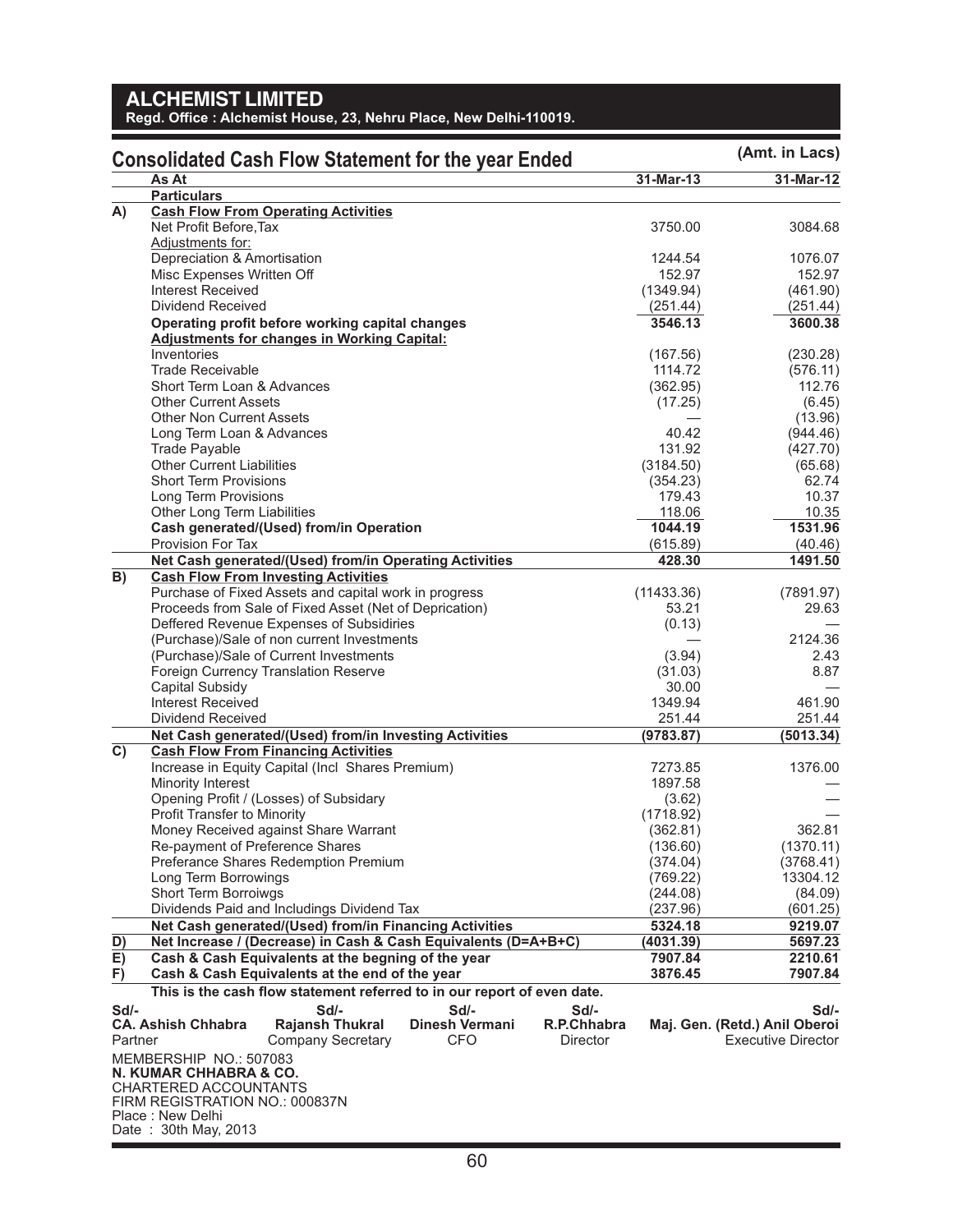### **ALCHEMIST LIMITED Regd. Office : Alchemist House, 23, Nehru Place, New Delhi-110019.**

# **Notes forming part of the Consolidated Financial Statement for the year ended March 31,2013**

### **Significant Accounting Policies (Note- 1)**

### **1) Principles of Consolidation**

The Consolidated Financial Statements have been prepared in accordance with the Accounting Standard (AS) 21, "Consolidated Financial Statements", issued by The Institute of Chartered Accounts of India. The financial statements of Alchemist Limited, Alchemist Foods Limited, Alchemist Infrastructures Pvt Ltd, Alchemist Hospitality Group Ltd. and Alchemist Enterprise (S) Pte. Ltd., Singapore have been consolidated on 31<sup>st</sup> March, 2013. The Consolidated Financial Statements are prepared by applying on a Line by Line basis by adding together the book values of like items of assets, liabilities, income and expenses, after fully eliminating inter-group balances and inter-group transactions resulting in unrealized profit or losses.

### **Minority Interest**

Minority interest's share of net profit of consolidated subsidiaries for the year is indemnified and adjusted against the income of the group in order to arrive at the net income attributable to shareholders of Company.

Minority Interest's share of net assets of consolidated subsidiaries is identified and presented in the consolidated balance sheet separate from liabilities and the equity of Company's shareholders.

### **Foreign Subsidiaries**

In case of foreign subsidiaries, being non-integral foreign operation, revenue items are consolidated at the average rate prevailing during the month and consolidated month wise for the whole year. All Assets and liabilities are converted at rates prevailing at the end of the year. Any exchange difference arising on consolidation is recognised in the exchange fluctuation reserve.

### **Associate Companies**

Investment in Associate Companies which are acquired and held exclusively with a view to its subsequent disposal in the near future are not accounted for in consolidated financial statements under the equity method. Such Investments are accounted for in accordance with Accounting Standard 13, Accounting for Investments as laid down in Accounting Standard 23, Accounting for Investment in Associates in Consolidated Financial Statements.

### **2) Basis of Presentation**

- The consolidated financial statements relate to Alchemist Ltd ("the Company") and its subsidiaries.
- Notes to theses consolidated financial statement are intended to serve as a means of information disclosure and guide to better understanding of the consolidated position of the companies. Recognizing, this purpose, the company has disclosed only such notes from the individual financial statement, which fairly present the needed disclosures.

### **3) Other Significant Accounting Policies**

These are set out under "Significant Accounting Policies" as given in the unconsolidated standalone financial statements of Alchemist Limited and its subsidiaries.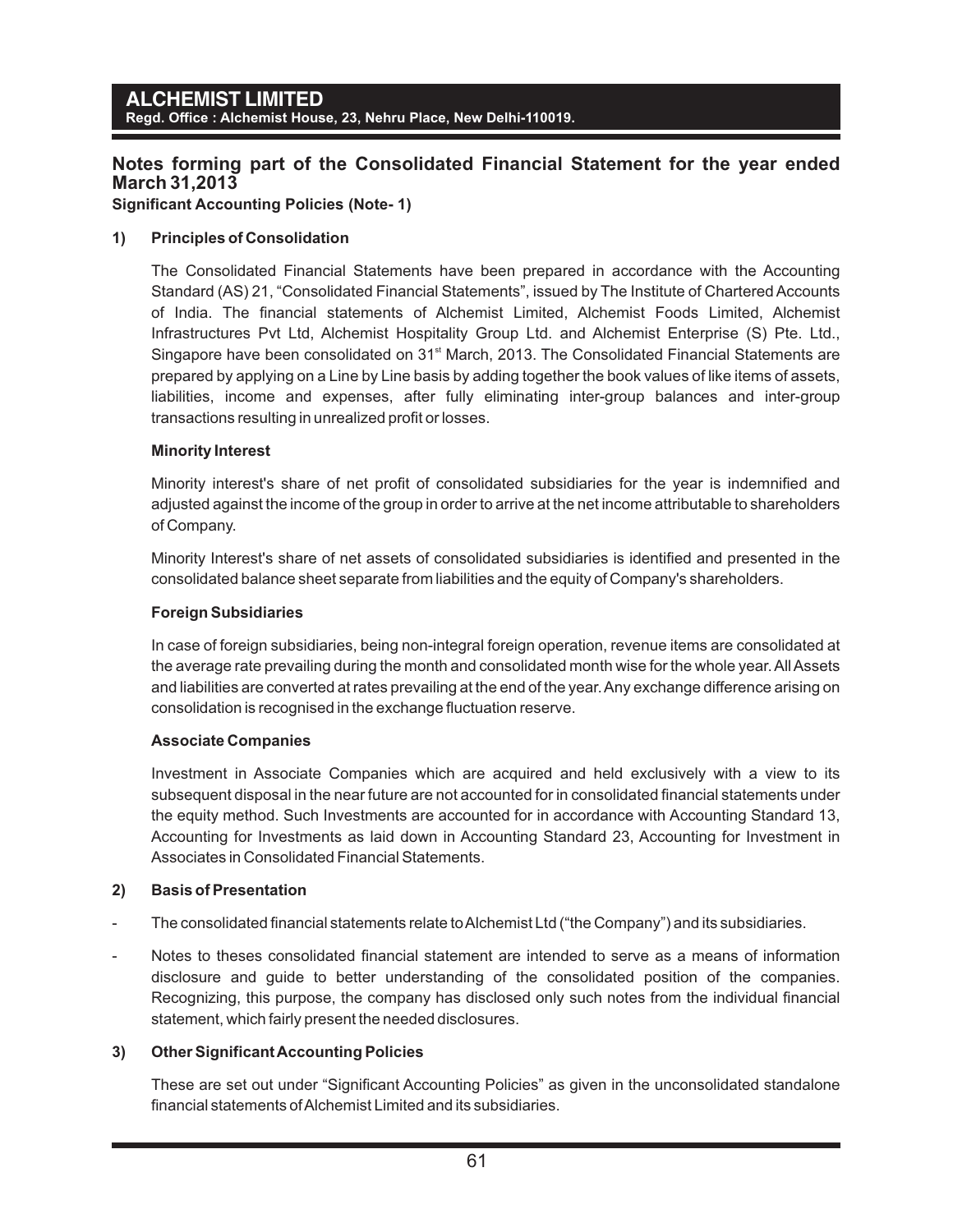### **Notes forming part of the consolidated financial statement for the year ended March 31, 2013** *contd.* **(Amt. in Rs.)**

|    |                                                                                                       | <b>Note</b> | 31-Mar-13 | 31-Mar-12 |
|----|-------------------------------------------------------------------------------------------------------|-------------|-----------|-----------|
|    | <b>SHARE CAPITAL</b>                                                                                  | 2           |           |           |
| a) | <b>AUTHORISED</b>                                                                                     |             |           |           |
|    | Equity Shares - 3,00,00,000 of Rs. 10/- each                                                          |             | 300000000 | 300000000 |
|    | (Previous year -3,00,00,000 of Rs. 10/- each)                                                         |             |           |           |
|    | Preference Shares - 50,00,000 of Rs 100/- each                                                        |             | 500000000 | 500000000 |
|    | (Previous year -50,00,000 of Rs 100/- each)                                                           |             |           |           |
| b) | <b>ISSUED, SUBSCRIBED AND PAID-UP</b>                                                                 |             |           |           |
|    | Equity Shares - 1,35,59,800 of Rs.10/- each<br>(Previous year 1,28,84,800 of Rs.10/- each)            |             | 135598000 | 128848000 |
|    | Redeemable Preference Shares 13,25,380 of Rs 100/- Each<br>(Previous year 14,61,980 of Rs 100/- Each) |             | 132538000 | 146198000 |
|    | Total                                                                                                 |             | 268136000 | 275046000 |

#### **Terms/right attached to shares:**

**Equity Shares:** The company has only one class of equity shares having a par value of Rs. 10/- per shares. Each holders of equity Shares is entitled to one vote per share.

**Redeemable Preference Shares:** The Preference Shares are in the nature of redeemable preference shares having a par value of Rs. 100/- per share.

#### **Reconciliation Showing No. of Shares Outstanding at the beginning and at the end of the accounting period:**

| <b>Equity Shares</b>                            |               | As at 31 March 2013 | As at 31 March 2012 |               |
|-------------------------------------------------|---------------|---------------------|---------------------|---------------|
|                                                 | <b>Number</b> | Amount              | <b>Number</b>       | <b>Amount</b> |
| Shares outstanding at the beginning of the year | 12884800      | 128848000           | 12244800            | 122448000     |
| Shares Issued during the year *                 | 675000        | 6750000             | 640000              | 6400000       |
| Shares bought back during the year              | __            |                     |                     |               |
| Shares outstanding at the end of the year       | 13559800      | 135598000           | 12884800            | 128848000     |

\*Preferential Allotment of 6,75,000 Shares, par value of Rs. 10/- was made to KDS Corporation Pvt Ltd, Promoter Group Company on 29th September, 2013 at Rs. 215 per share, (Previous Year Preferential Allotment of 6,40,000 Shares, par value of Rs. 10/- was made to KDS Corporation Pvt Ltd, on 28th March, 2012 at Rs. 215 per share)

#### **Reconciliation Showing No. of Shares outstanding at the beginning and at the end of the accounting period:**

| <b>Preference Shares</b>                        |               | <b>As at 31 March 2013</b> |               | As at 31 March 2012 |  |
|-------------------------------------------------|---------------|----------------------------|---------------|---------------------|--|
|                                                 | <b>Number</b> | Amount                     | <b>Number</b> | Amount              |  |
| Shares outstanding at the beginning of the year | 1461980       | 146198000                  | 2832090       | 283209000           |  |
| Shares Issued during the year                   |               |                            |               |                     |  |
| Shares bought back during the year (Redemption) | 136600        | 13660000                   | 1370110       | 137011000           |  |
| Shares outstanding at the end of the year       | 1325380       | 132538000                  | 1461980       | 146198000           |  |

#### **The Shareholders holdings more than 5% equity shares of the company are as under :**

| Name of Shareholder            |                              | <b>As at 31 March 2013</b> | As at 31 March 2012                          |                                |  |
|--------------------------------|------------------------------|----------------------------|----------------------------------------------|--------------------------------|--|
|                                | No. of<br><b>Shares held</b> | <b>Holding</b>             | % of No. of Share held<br><b>Shares held</b> | % of Holding<br><b>Holding</b> |  |
| Kanwar Deep Singh              | 1257020                      | 9.27                       | 1257020                                      | 9.76                           |  |
| <b>KDS Corporation Pvt Ltd</b> | 3059000                      | 22.56                      | 2384000                                      | 18.50                          |  |
| <b>HS FII Investments Ltd</b>  |                              |                            | 727457                                       | 5.65                           |  |
| Davos International Fund       | 746000                       | 5.50                       | 746000                                       | 5.79                           |  |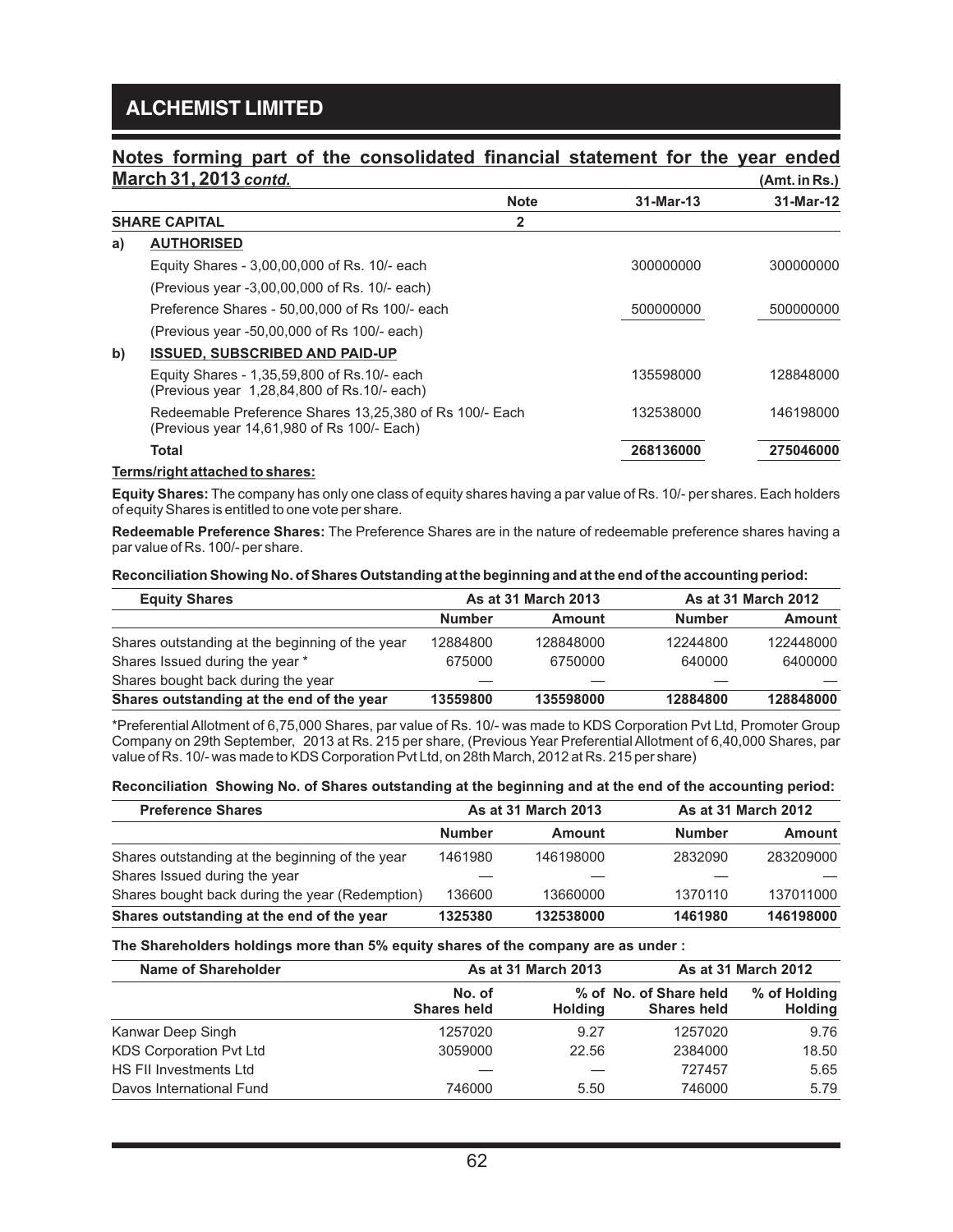### **Notes forming part of the consolidated financial statement for the year ended March 31, 2013** *contd.* **(Amt. in Rs.)**

|                                                                 | <b>Note</b> | 31-Mar-13  | 31-Mar-12 |
|-----------------------------------------------------------------|-------------|------------|-----------|
| <b>RESERVES AND SURPLUS</b>                                     | 3           |            |           |
| <b>Capital Reserve *</b>                                        |             |            |           |
| <b>Capital Reserve</b>                                          |             | 2999716    |           |
|                                                                 |             | 2999716    |           |
| <b>Capital Redemption Reserve</b>                               |             |            |           |
| <b>Balance Brought Forward</b>                                  |             | 375393000  | 238382000 |
| Add: Transfer from General Reserve                              |             | 13660000   | 137011000 |
|                                                                 |             | 389053000  | 375393000 |
| <b>Preference Shares Redemption Reserve</b>                     |             |            |           |
| <b>Balance Brought Forward</b>                                  |             | 84358587   | 163416129 |
| Add: Transferred from General Reserve                           |             |            | 166583208 |
| Add: Transferred from Securities Premium Reserve                |             | 29522269   | 131200000 |
| Less: Utilized for the Redemption of Preference Shares          |             | 37404308   | 376840750 |
|                                                                 |             | 76476548   | 84358587  |
| <b>Securities Premium Reserve</b>                               |             |            |           |
| <b>Balance Brought Forward</b>                                  |             | 9408000    | 9408000   |
| Add: Premium On Issue of Shares                                 |             | 720634550  | 131200000 |
| Less: Transfer to Preference Shares Redemption Reserve          |             | 29522269   | 131200000 |
|                                                                 |             | 700520281  | 9408000   |
| <b>General Reserve</b>                                          |             |            |           |
| <b>Balance Brought Forward</b>                                  |             | 24624293   | 9149605   |
| Add: Transfer from Statement of Profit & Loss                   |             | 8103544    | 319068896 |
| Less: Transfer to Preference Shares Redemption Reserve          |             |            | 166583208 |
| Less: Transfer to Capital Redemption Reserve                    |             | 13660000   | 137011000 |
|                                                                 |             | 19067837   | 24624293  |
| <b>Surplus in Statement of Profit &amp; Loss</b>                |             |            |           |
| <b>Balance Brought Forward</b>                                  |             | 247951054  | 388280087 |
| Profit\(Loss) of Subsidiary company                             |             | (361777)   |           |
| Add: Transfer from Statement of Profit & Loss                   |             | 271930064  | 238864965 |
| Less: Opening Profit \ (Loss) Reserve of Minority Share Holders |             | 163235246  |           |
| Less: Transfer to General Reserve                               |             | 8103544    | 319068896 |
|                                                                 |             | 348180551  | 308076156 |
| Less:                                                           |             |            |           |
| Proposed Dividend                                               |             | 20339700   | 55329713  |
| Corporate Dividend Tax                                          |             | 3456732    | 4795389   |
|                                                                 |             | 324384119  | 247951054 |
| <b>Foreign Currency Translation Reserve</b>                     |             |            |           |
| <b>Balance Brought Forward</b>                                  |             | (887008)   |           |
| <b>Current Year Recognition</b>                                 |             | (3102620)  | (887008)  |
|                                                                 |             | (3989628)  | (887008)  |
| Total                                                           |             | 1508511873 | 740847926 |

\* The Company (Alchemist Limited) received a grant of Rs. 29,99,716 from government under the Central Capital Investment Subsidy Scheme, 2003. The grant is in the nature of promoters contributions and accordingly credited to Capital Reserve and treated as part of Shareholders funds.

| <b>MONEY RECEIVED AGAINST SHARE WARRANT</b>                                                       |          |
|---------------------------------------------------------------------------------------------------|----------|
| Money Received against Share Warrants*                                                            | 36281250 |
| <b>Total</b>                                                                                      | 36281250 |
| *Negro respired conjust charge werents from KDC Corporations Drivete Limited was adjusted conjust |          |

Money received against shares warrants from KDS Corporations Private Limited was adjusted against 6,75,000 Shares issued to KDS Corporation Pvt. Ltd. during the current year.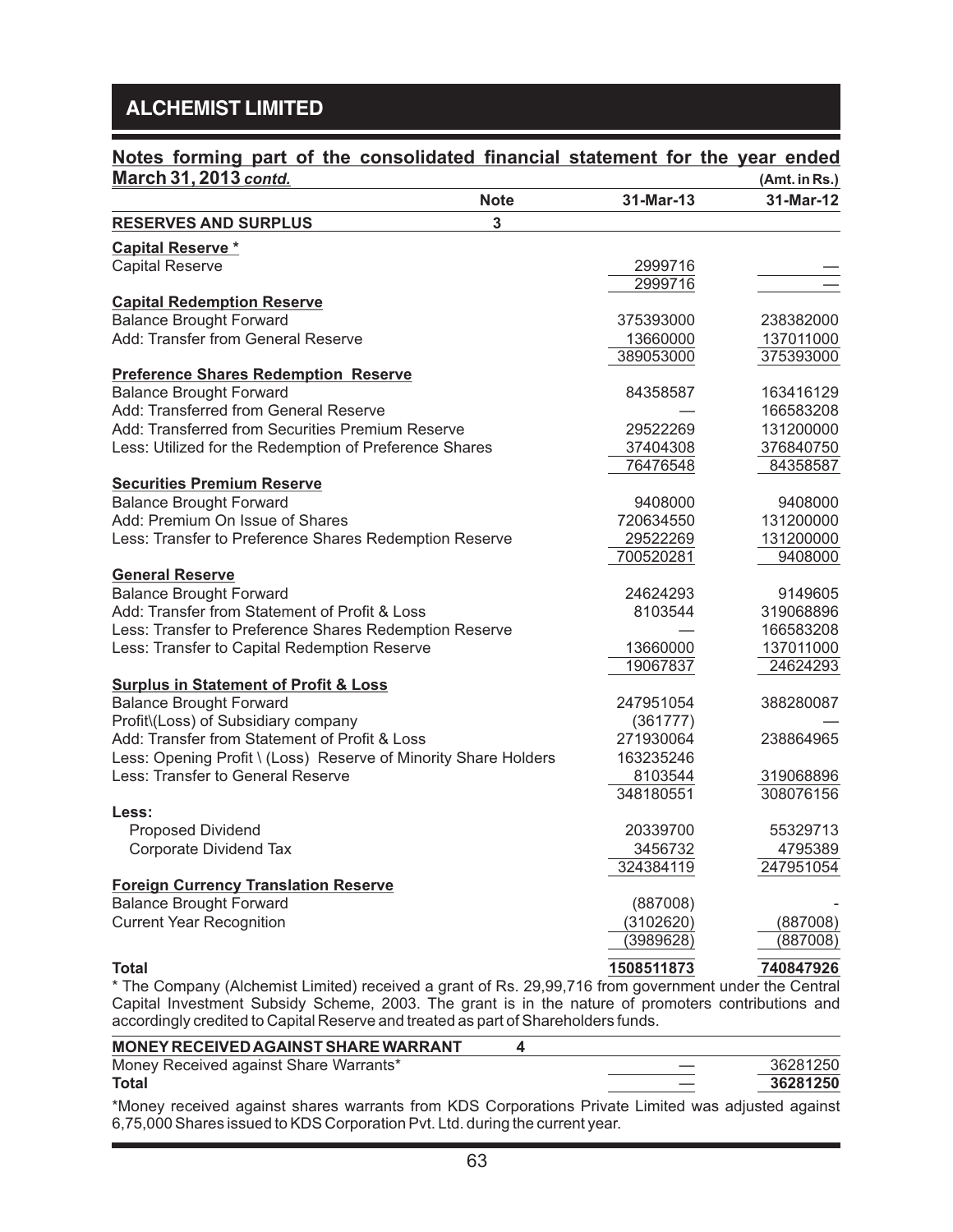### **Notes forming part of the consolidated financial statement for the year ended March 31, 2013** *contd.* **(Amt. in Rs.)**

|                                 |             |            | , הכתונות וחד |
|---------------------------------|-------------|------------|---------------|
|                                 | <b>Note</b> | 31-Mar-13  | 31-Mar-12     |
| <b>LONG-TERM BORRIWINGS</b>     | 5           |            |               |
| <b>SECURED</b>                  |             |            |               |
| <b>Term Loan from Bank</b>      |             |            |               |
| <b>Punjab National Bank</b>     |             | 331979488  | 260570782     |
| <b>Less: Current Maturities</b> |             | (75000000) | (45000000)    |
|                                 |             | 256979488  | 215570782     |
| <b>Vehicle Loans from Banks</b> |             |            |               |
| Vehicle Loans                   |             | 17217047   | 18989249      |
| <b>Less: Current Maturities</b> |             | (6292194)  | (7734124)     |
|                                 |             | 10924853   | 11255125      |
|                                 |             | 267904341  | 226825907     |
| <b>UN-SECURED</b>               |             |            |               |
| <b>Deposit from Public</b>      |             |            |               |
| Deposit from Public             |             |            | 113752500     |
| Less: Current Maturities        |             |            | (113752500)   |
|                                 |             |            |               |
| <b>Inter Corporate Deposit</b>  |             | 2673768770 | 2791768770    |
|                                 |             | 2673768754 | 2791768770    |
|                                 |             | 2673768754 | 2791768770    |
| Total                           |             | 2941673095 | 3018594677    |
|                                 |             |            |               |

#### **Term Loan From Banks**

**Punjab National Bank:** Secured Loan of Rs. 17,87,51,224/- (Rs. Seventeen Crore Eighty Seven Lac Fifty One Thousand Two Hundred Twenty Four Only) (Previous Year Rs. 6,23,42,517/- (Rs. Six Crore Twenty Three Lac Forty Two Thousand Five Hundred Seventeen Only) secured through exclusive Charge on Fixed Assets Block, situated at F-5, Kishangarh Rajiv Gandhi I.T. Park, Chandigarh. Due with in one year is Rs. 3.00 Crore (Rs. Three Crore Only ) (Previous Year Rs. Nil).

The loan has been guaranteed by Mr. Kanwar Deep Singh in the capacity of the director till 31st August,2012 and thereafter at the request of company, as promoter.

Term Loan carries interest @ base rate + 4% and is repayable in 84 monthly installment of Rs. 25,00,000/- (Rupees Twenty Five Lac Only) each, commencing from 30th April, 2013.

**Punjab National Bank:-** Secured Loan of Rs. 15,32,28,264/- (Rs. Fifteen Crore Thirty Two Lac Twenty Eight Thousand Two Hundred Sixty Four Only) (Previous Year Rs. 19,82,28,265/- (Rs. Nineteen Crore Eighty Two Lac Twenty Eighty Thousand Two Hundred Sixty Five Only) secured through first charge against Fixed Assets of plant situated at village Banmajra, Tehsil Kharar, Distt. Ropar, Punjab & Commercial Broiler Farms at Boothgarh and Ranjitpura, Poultry Feed Mill at Pathankot & Misc. fixed Assets of retail outlets at different locations. It is further collaterally secured by 2nd charge on company's current assets charged to bank. Due with in one year is Rs. 4.50 Crore (Rs. Four Crore Fifty Lac Rupees ) (Previous Year Rs. 4.50 Crore Rupees Four Crore Fifty Lac Only).

The loan has been guaranteed by Mr. Kanwar Deep Singh in the capacity of the director of the holding company, Alchemist Limited till 31st August, 2012 and thereafter on the request of holding company, being the promoter of the holding company. Term Loan carries carries interest base rate +4.75% and is repayable in 84 monthly installment of Rs. 37,50,000/- (Rupees Thirty Seven Lac Fifty Thousand Only) each.

#### **Vehicle Loans from Banks**

Vehicle Loans of Rs.1,72,17,047/- (Rupees One Crore Seventy Two Lac Seventeen Thousand Forty Seven Only) (Previous Year 1,89,89,249/- (Rupees One Crore Eighty Nine Lac Eighty Nine Thousand Two Hundred Forty Nine Only ) are Secured against hypothecation of vehicles. Due with in one year is Rs. 62,92,194/- (Rupees Sixty Two Lac Ninety Two Thousand One Hundred Ninety Four Only) (Previous Year Rs. 77,34,124/- (Rupees Seventy Seven Lac Thirty Four Thousand One Hundred Twenty Four Only)

Vehicle Loans have been procured from various banks with rate of interest varying from 9% to 12% with repayment term of 3 to 5 Years.

#### **Deposit from Public :**

Deposit from Public - Nil- ( Previous year Rs 11.37 Crore). Out of This - Nil- (Previous Year Rs 3.33 Crore) are guaranteed by Directors. Due with in one year - Nil- (Previous Year Rs 11.37 Crore)

#### **Inter Corporate Deposit:**

Inter Corporate Deposit has been received from KDS Corproation Pvt Ltd, a promoter group company. The terms of the repayment have not been defined and is repayable on the mutual agreement of both the parties involved, hence terms are not prejudicial to the interest of the company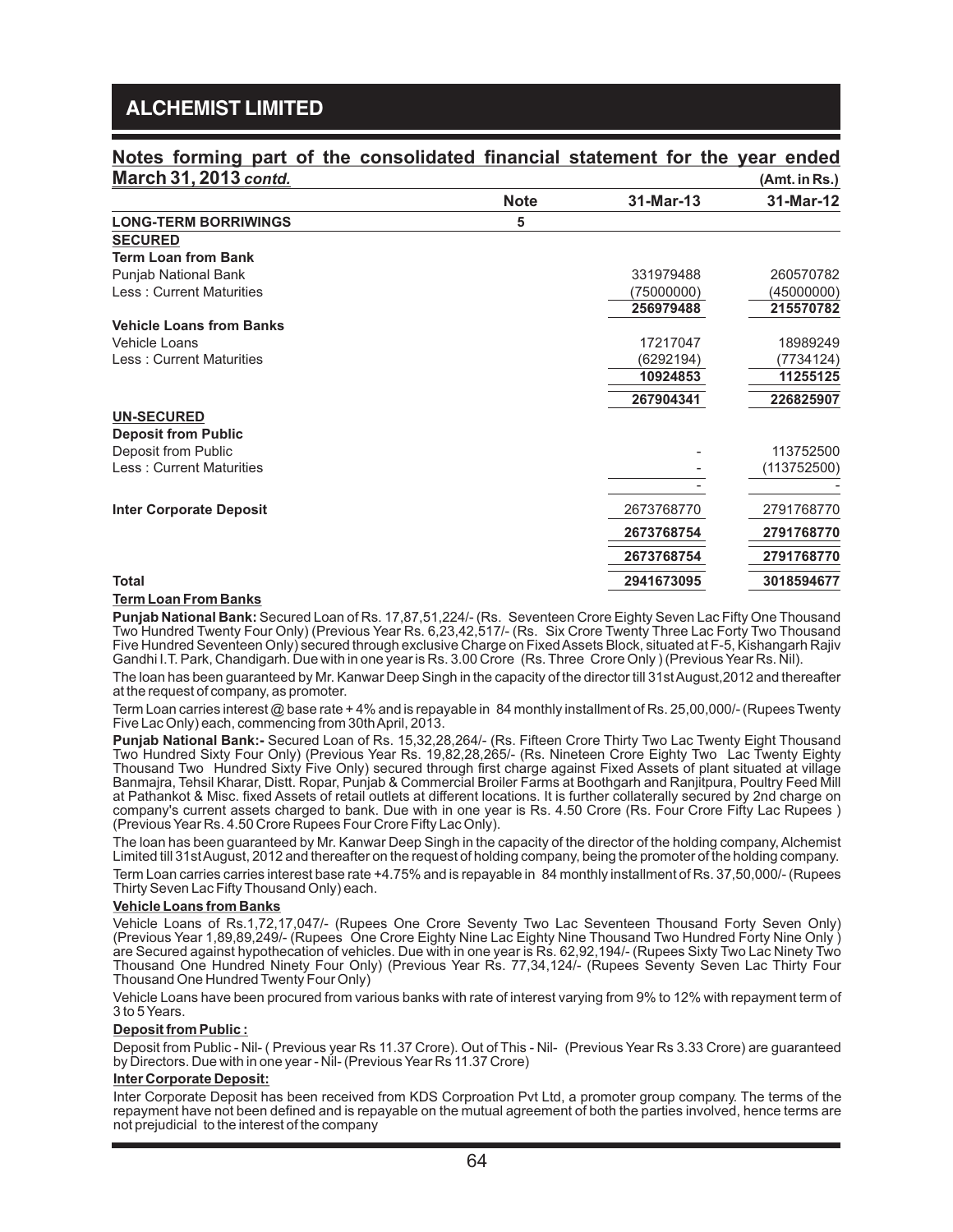### **Notes forming part of the consolidated financial statement for the year ended March 31, 2013** *contd.* **(Amt. in Rs.)**

| 11101 VII V I , LV I V GUIRU.                                        |                |           | , הכזוונה וווח |
|----------------------------------------------------------------------|----------------|-----------|----------------|
|                                                                      | <b>Note</b>    | 31-Mar-13 | 31-Mar-12      |
| <b>DEFERRED TAX LIABILITY (NET)</b>                                  | 6              |           |                |
| <b>Deferred Tax Liability</b>                                        |                |           |                |
| Fixed assets: Impact of Difference between carrying amount of Tax    |                |           |                |
| Deprecation and deprecation charged in the books                     |                | 264728968 | 231534295      |
| <b>Gross deferred tax liability</b>                                  |                | 264728968 | 231534295      |
| Deferred tax assets                                                  |                |           |                |
| Carrying amount of provisions for Gratuity, Bonus, Leave Encashment, |                |           |                |
| and Bad and doubtful debts                                           |                | 7762449   | 7392512        |
| Gross deferred tax assets                                            |                | 7762449   | 7392512        |
| Deferred tax liabilities (Net)                                       |                | 256966519 | 224141783      |
| <b>OTHER LONG TERM LIABILITIES</b>                                   | $\overline{7}$ |           |                |
| <b>Securities Received</b>                                           |                | 17060838  | 5254681        |
| <b>Total</b>                                                         |                | 17060838  | 5254681        |
| <b>LONG TERM PROVISIONS</b>                                          | 8              |           |                |
| <b>Provision for Employees Benefits</b>                              |                |           |                |
| Gratuity                                                             |                | 20946429  | 8749494        |
| <b>Earned Leave</b>                                                  |                | 13118370  | 7372633        |
| <b>Total</b>                                                         |                | 34064799  | 16122127       |
| <b>SHORT TERM BORROWINGS</b>                                         | 9              |           |                |
| <b>SECURED</b>                                                       |                |           |                |
| Loan Repayable On Demand, From Banks                                 |                |           |                |
| <b>Working Capital Facilities</b>                                    |                |           |                |
| Bank of India<br>(i)                                                 |                | 16369648  | 23202299       |
| <b>Punjab National Bank</b><br>(ii)                                  |                | 49141536  | 50600876       |
| <b>UCO Bank</b><br>(iii)                                             |                |           | 12486474       |
| <b>Overdraft Facility</b>                                            |                |           |                |
| <b>Punjab National Bank</b><br>(i)                                   |                |           | 3629974        |
| <b>Total</b>                                                         |                | 65511184  | 89919623       |
| Loan Repayable On Demand, From Banks                                 |                |           |                |
| <b>Working Capital Facilities</b>                                    |                |           |                |
| <b>Rank of India</b>                                                 |                |           |                |

#### **Bank of India:**

Working Capital facility of Rs. 1,63,69,648/- (Rupees One Crore Sixty Three Lac Sixty Nine Thousand Six Hundred Forty Eight Only) (Previous Year Rs. 2,32,02,299/- (Rupees Two Crore Thirty Two Lac Two Thousand Two Hundred Ninety Nine Only) secured against hypothecation of stocks and book debt of the company's unit located at Chambaghat, Solan (H.P). It is further collaterally secured by Land and Building and other structures (erected or to be erected), other immovable properties of the Unit situated at Chamba Ghat, Solan.

The loan has been guaranteed by Mr. Kanwar Deep Singh in the capacity of the director till 31st August,2012 and thereafter at the request of company, as promoter.

#### **Punjab National Bank:**

Working Capital facility of Rs. 4,91,41,536/- (Rs. Four Crore Ninety One Lac Forty One Thousand Five Hundred Thirty Six Only) (Previous Year Rs. 5,06,00,876/- (Rs. Five Crore Six Lac Eight Hundred Seventy Six Only) secured against hypothecation of Stocks & Receivables of the company Plant at Village Banmajra, Tehsil Kharar, Distt. Ropar, (Punjab), two poultry farms at Boothgarh & Ranjitpura and Feed Mill at Pathankot and ROC DELI and Diner Retail Outlets. It is further collaterally secured by 2nd charge on company's fixed assets charged to the bank.

The loan has been guaranteed by Mr. Kanwar Deep Singh in the capacity of the director of the holding company, Alchemist Limited till 31st August, 2012 and thereafter on the request of holding company, being the promoter of the holding company. **UCO Bank:** 

Cash Credit Limit of Rs. - NIL\_(Previous Year Rs. 1,24,86,474/- (Rupees One Lac Twenty Four Lac Eighty Six Thousand Four Hundred Seventy Four Only) secured against hypothecation of entire current assets of the Company's Egg layer Farm including Stocks, SIP, Loans and advances and receivable of the Company's Durgapur Unit in District Burdwan (West Bengal). and collaterally secured by way of EMTD/exclusive charge on Land & Building and other assets movable & immovable fixed assets of the company's Egg Layer Farm (present & future) located at District Burdwan (West Bengal).

The loan has been guaranteed by Mr. Kanwar Deep Singh in the capacity of the director of the holding company, Alchemist Limited till 31st August, 2012 and thereafter on the request of holding company, being the promoter of the holding company. **Overdraft Facility**

#### **Punjab National Bank:**

Demand Loan Of Rs.- NIL- (Previous Year Rs. 36,29,974 /- (Rs. Thirty Six Lac Twenty Nine Thousand Nine Hundred Seventy Four Only) secured against the Term Deposit Receipts of the company.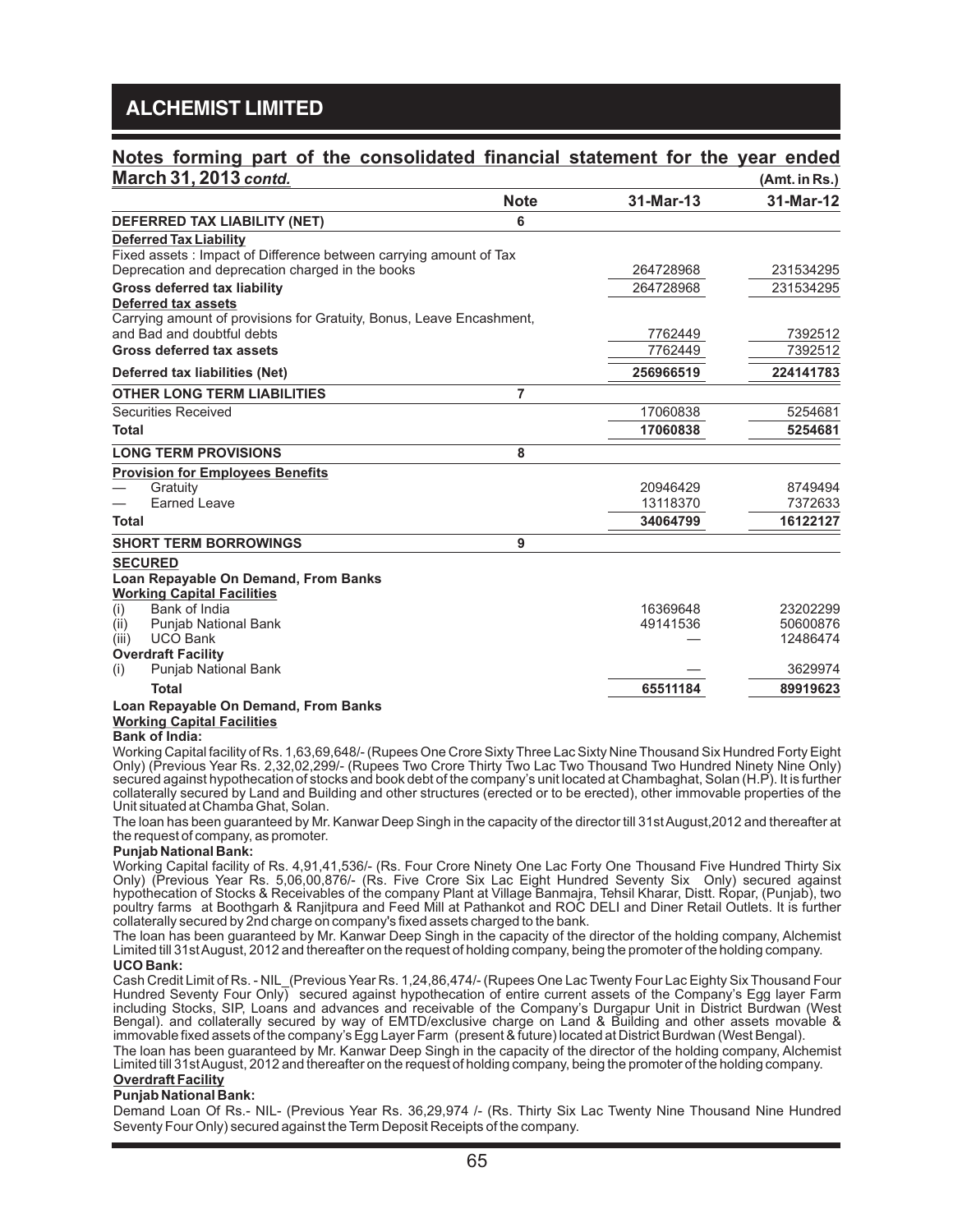### **Notes forming part of the consolidated financial statement for the year ended March 31, 2013** *contd.* **(Amt. in Rs.)**

| <b>Note</b> | 31-Mar-13 | 31-Mar-12 |
|-------------|-----------|-----------|
| 10          |           |           |
|             | 92225640  | 79033401  |
|             | 92225640  | 79033401  |
| 11          |           |           |
|             |           |           |
|             | 75000000  | 45000000  |
|             | 6292194   | 7734124   |
|             |           | 113752500 |
|             | 4607701   | 3454970   |
|             | 13435797  | 18415270  |
|             | 61938693  | 46386369  |
|             | 34306936  | 105001009 |
|             | 8429342   | 11255098  |
|             | 6111000   |           |
|             | 1750000   | 193231000 |
|             | 45175467  | 31267113  |
|             | 257047130 | 575497453 |
|             |           |           |

#### **\* Refer Note No. : 5**

\*\* A sum of Rs. 84,29,342/- (Rs. Eighty four Lac Twenty Nine Thousand Three Hundred Forty Two only) (Previous year 1,12,55,098/- (Rs. One Crore Twelve Lac Fifty Five Thousand Ninety Eight only) is lying as unclaimed dividend in separate accounts with HDFC Bank, Chandigarh

| <b>SHORT TERM PROVISIONS</b>     | 12       |          |
|----------------------------------|----------|----------|
| <b>Provisions from Employees</b> |          |          |
| Gratuity                         | 1833667  | 1137855  |
| Earned Leave                     | 992905   | 783471   |
| Proposed Equity Dividend         | 20339700 | 55329713 |
| Corporate Dividend Tax           | 3456732  | 4795389  |
| Total                            | 26623004 | 62046428 |

| <b>Fixed Assets</b>                                        |                   |                                   |                                                     |                    | 13                |                                        |                        |                    |                         |                        |
|------------------------------------------------------------|-------------------|-----------------------------------|-----------------------------------------------------|--------------------|-------------------|----------------------------------------|------------------------|--------------------|-------------------------|------------------------|
| <b>Particulars</b>                                         |                   | <b>GROSS BLOCK</b>                |                                                     |                    |                   | <b>DEPRECIATION &amp; AMORTISATION</b> |                        |                    | <b>NET BLOCK</b>        | <b>NET BLOCK</b>       |
|                                                            | AS AT<br>1-Apr-12 | SALE /<br>ADJUST-<br><b>MENTS</b> | <b>ADDITIONS/</b><br><b>CAPITA-</b><br><b>LISED</b> | AS AT<br>31-Mar-13 | AS AT<br>1-Apr-12 | ON SALE /<br>ADJUST-<br><b>MENTS</b>   | FOR THE<br><b>YEAR</b> | AS AT<br>31-Mar-13 | AS AT<br>31-Mar-13      | AS AT<br>31-Mar-12     |
| <b>Tangible Assets</b>                                     |                   |                                   |                                                     |                    |                   |                                        |                        |                    |                         |                        |
| - Land                                                     | 356806255         | 3407672                           | 28150000                                            | 381548583          |                   |                                        |                        |                    | 381548583               | 356806255              |
| <b>Building</b>                                            | 1006595054        |                                   | 91858945                                            | 1098453999         | 210950661         |                                        | 32882006               | 243832667          | 854621332               | 795644393              |
| - Lease Hold Improvements                                  |                   |                                   | 38593565                                            | 38593565           |                   |                                        | 397872                 | 397872             | 38195693                |                        |
| <b>Plant &amp; Machinerv</b>                               | 638648201         | 2460560                           | 184527787                                           | 820715428          | 189171123         | 189260                                 | 32456438               | 221438301          | 599277127               | 449477078              |
| Sapling                                                    | 69565589          |                                   | 242080                                              | 69807669           | 68659251          | 383266                                 | 223675                 | 68499660           | 1308009                 | 906338                 |
| <b>Green House</b>                                         | 54310280          |                                   | 1251059                                             | 55561339           | 27541363          |                                        | 2613766                | 30155129           | 25406210                | 26768917               |
| <b>Furniture &amp; Fixtures</b>                            | 26600017          |                                   | 2044649                                             | 28644666           | 9434172           |                                        | 3102732                | 12536904           | 16107762                | 17165844               |
| Vehicles                                                   | 136151857         | 74744                             | 20577631                                            | 156654744          | 54467421          | 54476                                  | 13615265               | 68028210           | 88626534                | 81684436               |
| <b>Office Equipment's</b>                                  | 17628667          |                                   | 5647646                                             | 23276313           | 5420567           |                                        | 1076747                | 6497314            | 16778999                | 12208100               |
| - Computer & Peripherals                                   | 63351855          | 29500                             | 9054732                                             | 72377087           | 24291668          | 24490                                  | 10374677               | 34641855           | 37735232                | 39060187               |
| Sub Total                                                  | 2369657774        | 5972476                           | 381948094                                           | 2745633393         | 589936225         | 651492                                 | 96743177               | 686027911          | 2059605482              | 1779721549             |
| <b>Previous Year</b>                                       | 2265837491        | 3799848                           | 107620131                                           | 2369657774         | 503431162         | 828244                                 | 87333307               | 589936225          | 1779721549              |                        |
| <b>Intangible Assets</b>                                   |                   |                                   |                                                     |                    |                   |                                        |                        |                    |                         |                        |
| - Computer Software Licensing                              | 26001857          |                                   | 17127633                                            | 43129490           | 3476412           |                                        | 2656871                | 6133283            | 36996207                | 22525445               |
| <b>Reserch &amp; Developments</b>                          | 230532027         | ٠                                 | 71568265                                            | 302100292          | 54105064          |                                        | 22734718               | 76839782           | 225260510               | 176426963              |
| <b>Technical Know How</b>                                  | 12711730          |                                   | 4096063                                             | 16807793           | 1480747           |                                        | 1272298                | 2753045            | 14054748                | 11230983               |
| <b>Master Franchise</b>                                    | 8206973           |                                   | 9060459                                             | 17267432           | 292305            |                                        | 1046588                | 1338893            | 15928539                | 7914668                |
| <b>Sub Total</b>                                           | 277452587         | ٠                                 | 101852420                                           | 379305007          | 59354528          |                                        | 27710475               | 87065003           | 292240004               | 218098059              |
| <b>Previous Year</b>                                       | 202599836         |                                   | 74852751                                            | 277452587          | 39076554          |                                        | 20277974               | 59354528           | 218098059               |                        |
| <b>Grand Total</b>                                         | 2647110361        | 5972476                           | 483800514                                           | 3124938400         | 649290753         | 651492                                 | 124453652              | 773092914          | 2351845486              | 1997819608             |
| <b>Previous Year</b>                                       | 2468437327        | 3799848                           | 182472882                                           | 2647110361         | 542507716         | 828244                                 | 107611281              | 649290753          | 1997819608              |                        |
| Capital Work in Progress *<br>Intangible under development |                   |                                   |                                                     |                    |                   |                                        |                        |                    | 1886557059<br>121729756 | 1305612184<br>43141156 |

\* Capital Work in Progress mainly includes Capex, interest on borrowed funds attributable to construction of fixed assets and related pre-operative expenses in relation to the construction of<br>building at I.T. Park, Chandig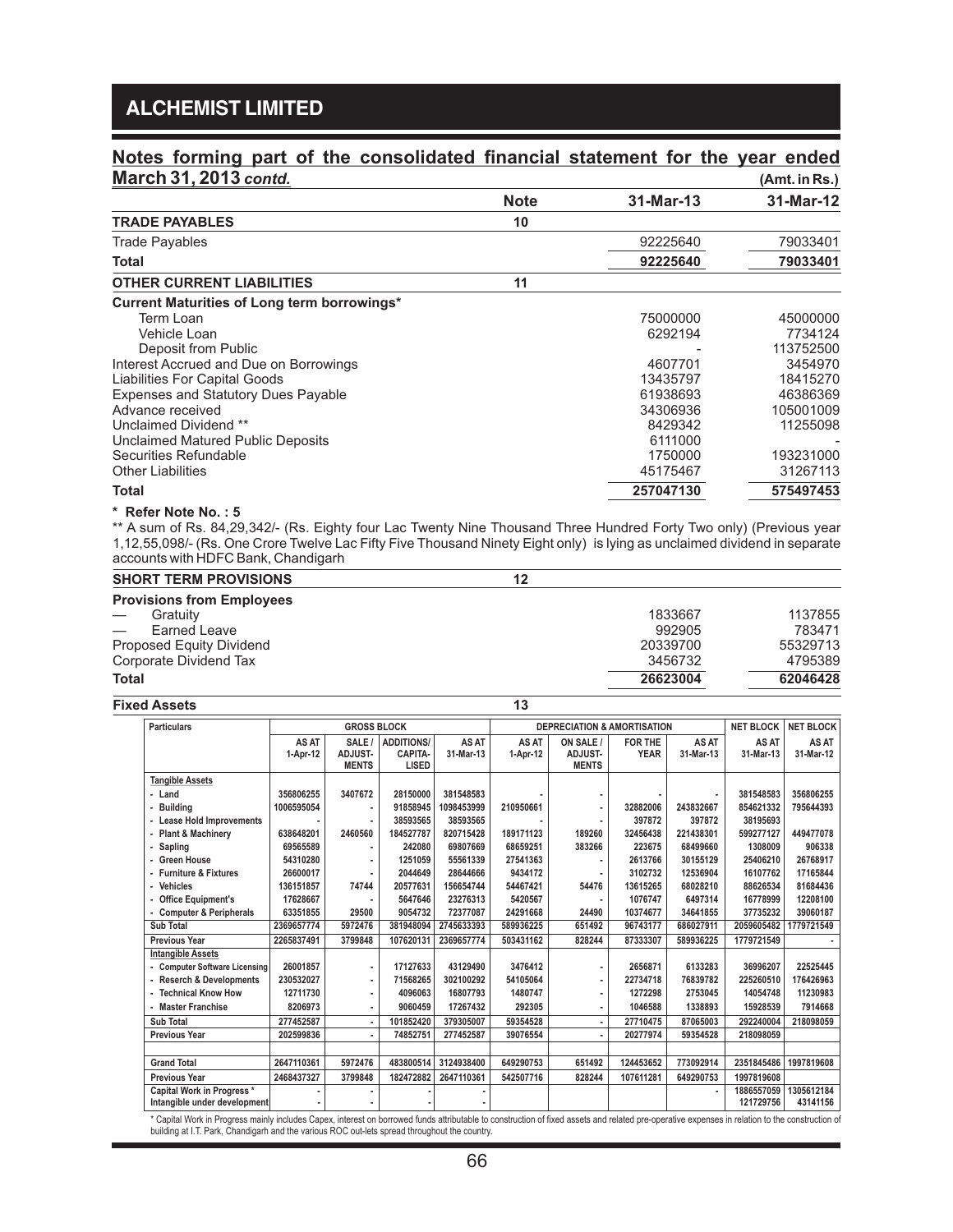# **Notes forming part of the consolidated financial statement for the year ended March 31, 2013** *contd.* **(Amt. in Rs.)**

| <u>MAI 611 911, ZV TO COMO</u>                                                                                                           |             |                    | (AIIIL III RS.)    |
|------------------------------------------------------------------------------------------------------------------------------------------|-------------|--------------------|--------------------|
|                                                                                                                                          | <b>Note</b> | 31-Mar-13          | 31-Mar-12          |
| <b>NON CURRENT INVESTMENTS</b>                                                                                                           | 14          |                    |                    |
| Non Trade Investments (In Equity Instruments)                                                                                            |             |                    |                    |
| <b>Unquoted - Associates</b>                                                                                                             |             |                    |                    |
| Dooteriah & Kalej Valley Tea Estate Pvt Ltd.                                                                                             |             |                    |                    |
| (Current Year Equity shares 36000 (Previous year 36000)                                                                                  |             |                    |                    |
| of Rs 100/- Each)                                                                                                                        |             | 18180173           | 18180173           |
| <b>Alchemist Medisphare Limited</b>                                                                                                      |             |                    |                    |
| (Current Year Equity Shares 22500                                                                                                        |             |                    |                    |
| (Previous year 22500 Shares) of Rs. 10/- Each)                                                                                           |             | 225000             | 225000             |
|                                                                                                                                          |             | 18405173           | 18405173           |
| Non Trade Investment (In Mutual Funds)                                                                                                   |             |                    |                    |
| Quoted                                                                                                                                   |             |                    |                    |
| <b>Religare Business Leader Fund</b>                                                                                                     |             |                    |                    |
| (Current Year Units 50000 ( Previous Year Units 50000 )                                                                                  |             |                    |                    |
| of Rs. 10/- Each)                                                                                                                        |             | 500000             | 500000             |
|                                                                                                                                          |             | 500000             | 500000             |
| <b>Total</b>                                                                                                                             |             | 18905173           | 18905173           |
| <b>Aggregate Market Value of Quoted Investments</b>                                                                                      |             | 633000             | 582000             |
|                                                                                                                                          |             |                    |                    |
| <b>LONG TERM LOAN AND ADVANCES</b>                                                                                                       | 15          |                    |                    |
| Unsecured, Considered good                                                                                                               |             |                    |                    |
| Capital Advances                                                                                                                         |             | 120214342          | 153090833          |
| <b>Mat Credit Entitlements</b>                                                                                                           |             | 49130358           | 29408461           |
| <b>Security Deposits</b>                                                                                                                 |             | 53147241           | 44034596           |
| Total                                                                                                                                    |             | 222491941          | 226533890          |
| <b>OTHER NON CURRENT ASSETS</b>                                                                                                          | 16          |                    |                    |
| Deferred Revenue, Preliminary & Pre operative Expenditure                                                                                |             |                    |                    |
| <b>Balance Brought Forward</b>                                                                                                           |             | 30586146           | 45879217           |
| Add: Subsidiary Company                                                                                                                  |             | 12510              |                    |
| Less: Written off                                                                                                                        |             | 15297240           | 15293071           |
| <b>Balance Carried Forward</b>                                                                                                           |             | 15301416           | 30586146           |
|                                                                                                                                          |             |                    |                    |
| Balances With Banks in Deposit Accounts with                                                                                             |             |                    |                    |
| Maturity after 31st March, 2014 *                                                                                                        |             | 1395418<br>1395418 | 1395418<br>1395418 |
|                                                                                                                                          |             |                    |                    |
| Total                                                                                                                                    |             | 16696834           | 31981564           |
| * Total deposit of Rs. 13.95 Lacs (Previous Year 13.95 Lac) under lien for guarantee given by banks to various<br>Government Authorities |             |                    |                    |
| <b>CURRENT INVESTMENTS</b>                                                                                                               | 17          |                    |                    |
| <b>Non Trade Investments (In Equity Shares)</b>                                                                                          |             |                    |                    |
|                                                                                                                                          |             |                    |                    |

| Quoted                                                                 |         |         |
|------------------------------------------------------------------------|---------|---------|
| Andhra Bank*                                                           |         |         |
| (Current Year Equity Shares 3394 (Previous Year 3394) of Rs 10/- Each) | 305460  | 305460  |
| Marksans Pharma Ltd*                                                   |         |         |
| (Current Year. Equity Shares 657100 of Rs, 1/- each                    |         |         |
| (Prev. Year 657100 of Rs 1/- each)1                                    | 1478475 | 1084215 |
| <b>Total</b>                                                           | 1783935 | 1389675 |
| <b>Market Value if Quoted Investments</b>                              | 2905532 | 1489119 |

\* Appreciation of Rs. 394261/- on the value of current investment up to the cost of acquisition has been considered in the books as against reduction of Rs. 394261/- in the previous year.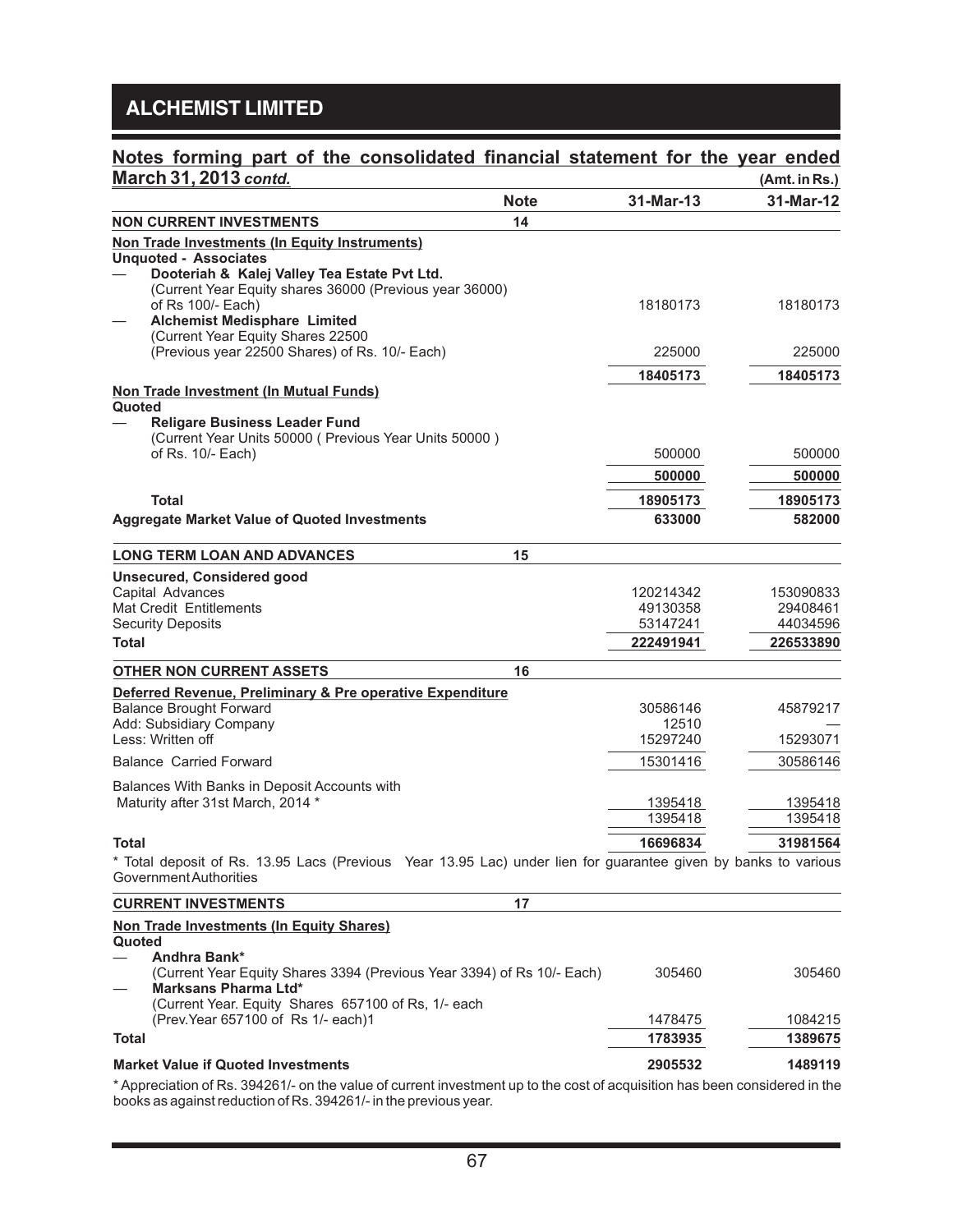# **Notes forming part of the consolidated financial statement for the year ended March 31, 2013** *contd.* **(Amt. in Rs.)**

| 18<br>Inventories taken as valued and certified by the Management<br>Raw Materials *<br>62457659<br>51196856<br><b>Finished Goods*</b><br>149149933<br>116191288<br>Work In Progress/Semi finished goods.*<br>189756721<br>217467924<br>Store, Spares and Scrap **<br>760734<br>513431<br><b>Total</b><br>402125047<br>385369499<br>Valued at lower of cost and net realizable value.<br>Valued at cost or under.<br><b>TRADE RECEIVABLE</b><br>19<br>Trade Receivable outstanding for a period exceeding six months<br>32135673<br>106589918<br>4235563<br>4235563<br>102354355<br>27900110<br>Unsecured - Considered good<br>127443999<br>164461315<br>155344109<br>266815670<br>Total<br>20<br>Balance with Banks - Current Accounts<br>192763570<br>262444904<br>Balance with Banks - Fixed Deposit A/c *<br>157425379<br>469744864<br>Balance with Banks - Escrow Account With Punjab National Bank<br>37027728<br>8528266<br>28927666<br>21566731<br>387644881<br>790784227<br>* (Including deposit of Rs. -Nil- Lacs (Previous Year 48.98 Lacs) under Lien against demand Loan and Rs. 26.64 Lacs<br>(Previous Year 91.28 Lac) under lien for guarantee given by banks to various Government Authorities)<br>21<br><b>Unsecured, Considered good</b><br>Advances Paid to Suppliers for Goods\Services<br>34472880<br>19846686<br>Advances Recoverable in Cash or in Kind or for value to be received<br>53737569<br>32068453<br>88210449<br>51915139<br><b>OTHER CURRENT ASSETS</b><br>22<br><b>Unsecured, Considered good</b><br>4243046<br>2517564<br>4243046<br>2517564<br>Total<br><b>REVENUE FROM OPERATIONS</b><br>23<br>8867165260<br>Gross Sales<br>14582339060<br>By Products and Scrap<br>7748610<br>2385444<br>15711803<br>11699070<br>14574375867<br>8857851634<br>24<br><b>OTHER INCOME</b><br>Dividend received<br>25143667<br>25143517<br>Interest received<br>134993988<br>46190280<br>Net Foreign Exchange Difference<br>25273814<br>3249253<br>20915847<br>117523608<br><b>Total</b><br>163386758 |                                               | <b>Note</b> | 31-Mar-13 | 31-Mar-12 |
|----------------------------------------------------------------------------------------------------------------------------------------------------------------------------------------------------------------------------------------------------------------------------------------------------------------------------------------------------------------------------------------------------------------------------------------------------------------------------------------------------------------------------------------------------------------------------------------------------------------------------------------------------------------------------------------------------------------------------------------------------------------------------------------------------------------------------------------------------------------------------------------------------------------------------------------------------------------------------------------------------------------------------------------------------------------------------------------------------------------------------------------------------------------------------------------------------------------------------------------------------------------------------------------------------------------------------------------------------------------------------------------------------------------------------------------------------------------------------------------------------------------------------------------------------------------------------------------------------------------------------------------------------------------------------------------------------------------------------------------------------------------------------------------------------------------------------------------------------------------------------------------------------------------------------------------------------------------------------------------------------------------------------|-----------------------------------------------|-------------|-----------|-----------|
|                                                                                                                                                                                                                                                                                                                                                                                                                                                                                                                                                                                                                                                                                                                                                                                                                                                                                                                                                                                                                                                                                                                                                                                                                                                                                                                                                                                                                                                                                                                                                                                                                                                                                                                                                                                                                                                                                                                                                                                                                            | <b>INVENTORIES</b>                            |             |           |           |
|                                                                                                                                                                                                                                                                                                                                                                                                                                                                                                                                                                                                                                                                                                                                                                                                                                                                                                                                                                                                                                                                                                                                                                                                                                                                                                                                                                                                                                                                                                                                                                                                                                                                                                                                                                                                                                                                                                                                                                                                                            |                                               |             |           |           |
|                                                                                                                                                                                                                                                                                                                                                                                                                                                                                                                                                                                                                                                                                                                                                                                                                                                                                                                                                                                                                                                                                                                                                                                                                                                                                                                                                                                                                                                                                                                                                                                                                                                                                                                                                                                                                                                                                                                                                                                                                            | $\overline{\phantom{0}}$                      |             |           |           |
|                                                                                                                                                                                                                                                                                                                                                                                                                                                                                                                                                                                                                                                                                                                                                                                                                                                                                                                                                                                                                                                                                                                                                                                                                                                                                                                                                                                                                                                                                                                                                                                                                                                                                                                                                                                                                                                                                                                                                                                                                            |                                               |             |           |           |
|                                                                                                                                                                                                                                                                                                                                                                                                                                                                                                                                                                                                                                                                                                                                                                                                                                                                                                                                                                                                                                                                                                                                                                                                                                                                                                                                                                                                                                                                                                                                                                                                                                                                                                                                                                                                                                                                                                                                                                                                                            |                                               |             |           |           |
|                                                                                                                                                                                                                                                                                                                                                                                                                                                                                                                                                                                                                                                                                                                                                                                                                                                                                                                                                                                                                                                                                                                                                                                                                                                                                                                                                                                                                                                                                                                                                                                                                                                                                                                                                                                                                                                                                                                                                                                                                            |                                               |             |           |           |
|                                                                                                                                                                                                                                                                                                                                                                                                                                                                                                                                                                                                                                                                                                                                                                                                                                                                                                                                                                                                                                                                                                                                                                                                                                                                                                                                                                                                                                                                                                                                                                                                                                                                                                                                                                                                                                                                                                                                                                                                                            |                                               |             |           |           |
|                                                                                                                                                                                                                                                                                                                                                                                                                                                                                                                                                                                                                                                                                                                                                                                                                                                                                                                                                                                                                                                                                                                                                                                                                                                                                                                                                                                                                                                                                                                                                                                                                                                                                                                                                                                                                                                                                                                                                                                                                            | $^\star$<br>$***$                             |             |           |           |
|                                                                                                                                                                                                                                                                                                                                                                                                                                                                                                                                                                                                                                                                                                                                                                                                                                                                                                                                                                                                                                                                                                                                                                                                                                                                                                                                                                                                                                                                                                                                                                                                                                                                                                                                                                                                                                                                                                                                                                                                                            |                                               |             |           |           |
|                                                                                                                                                                                                                                                                                                                                                                                                                                                                                                                                                                                                                                                                                                                                                                                                                                                                                                                                                                                                                                                                                                                                                                                                                                                                                                                                                                                                                                                                                                                                                                                                                                                                                                                                                                                                                                                                                                                                                                                                                            |                                               |             |           |           |
|                                                                                                                                                                                                                                                                                                                                                                                                                                                                                                                                                                                                                                                                                                                                                                                                                                                                                                                                                                                                                                                                                                                                                                                                                                                                                                                                                                                                                                                                                                                                                                                                                                                                                                                                                                                                                                                                                                                                                                                                                            | from the date they were due for payment:      |             |           |           |
|                                                                                                                                                                                                                                                                                                                                                                                                                                                                                                                                                                                                                                                                                                                                                                                                                                                                                                                                                                                                                                                                                                                                                                                                                                                                                                                                                                                                                                                                                                                                                                                                                                                                                                                                                                                                                                                                                                                                                                                                                            | Unsecured - Considered good                   |             |           |           |
|                                                                                                                                                                                                                                                                                                                                                                                                                                                                                                                                                                                                                                                                                                                                                                                                                                                                                                                                                                                                                                                                                                                                                                                                                                                                                                                                                                                                                                                                                                                                                                                                                                                                                                                                                                                                                                                                                                                                                                                                                            | Less: Provision for doubtful trade receivable |             |           |           |
|                                                                                                                                                                                                                                                                                                                                                                                                                                                                                                                                                                                                                                                                                                                                                                                                                                                                                                                                                                                                                                                                                                                                                                                                                                                                                                                                                                                                                                                                                                                                                                                                                                                                                                                                                                                                                                                                                                                                                                                                                            |                                               |             |           |           |
|                                                                                                                                                                                                                                                                                                                                                                                                                                                                                                                                                                                                                                                                                                                                                                                                                                                                                                                                                                                                                                                                                                                                                                                                                                                                                                                                                                                                                                                                                                                                                                                                                                                                                                                                                                                                                                                                                                                                                                                                                            | <b>Other Trade Receivable</b>                 |             |           |           |
|                                                                                                                                                                                                                                                                                                                                                                                                                                                                                                                                                                                                                                                                                                                                                                                                                                                                                                                                                                                                                                                                                                                                                                                                                                                                                                                                                                                                                                                                                                                                                                                                                                                                                                                                                                                                                                                                                                                                                                                                                            |                                               |             |           |           |
|                                                                                                                                                                                                                                                                                                                                                                                                                                                                                                                                                                                                                                                                                                                                                                                                                                                                                                                                                                                                                                                                                                                                                                                                                                                                                                                                                                                                                                                                                                                                                                                                                                                                                                                                                                                                                                                                                                                                                                                                                            |                                               |             |           |           |
|                                                                                                                                                                                                                                                                                                                                                                                                                                                                                                                                                                                                                                                                                                                                                                                                                                                                                                                                                                                                                                                                                                                                                                                                                                                                                                                                                                                                                                                                                                                                                                                                                                                                                                                                                                                                                                                                                                                                                                                                                            | <b>CASH AND CASH EQUIVALENTS</b>              |             |           |           |
|                                                                                                                                                                                                                                                                                                                                                                                                                                                                                                                                                                                                                                                                                                                                                                                                                                                                                                                                                                                                                                                                                                                                                                                                                                                                                                                                                                                                                                                                                                                                                                                                                                                                                                                                                                                                                                                                                                                                                                                                                            |                                               |             |           |           |
|                                                                                                                                                                                                                                                                                                                                                                                                                                                                                                                                                                                                                                                                                                                                                                                                                                                                                                                                                                                                                                                                                                                                                                                                                                                                                                                                                                                                                                                                                                                                                                                                                                                                                                                                                                                                                                                                                                                                                                                                                            |                                               |             |           |           |
|                                                                                                                                                                                                                                                                                                                                                                                                                                                                                                                                                                                                                                                                                                                                                                                                                                                                                                                                                                                                                                                                                                                                                                                                                                                                                                                                                                                                                                                                                                                                                                                                                                                                                                                                                                                                                                                                                                                                                                                                                            |                                               |             |           |           |
|                                                                                                                                                                                                                                                                                                                                                                                                                                                                                                                                                                                                                                                                                                                                                                                                                                                                                                                                                                                                                                                                                                                                                                                                                                                                                                                                                                                                                                                                                                                                                                                                                                                                                                                                                                                                                                                                                                                                                                                                                            | Cheque in Hand                                |             |           |           |
|                                                                                                                                                                                                                                                                                                                                                                                                                                                                                                                                                                                                                                                                                                                                                                                                                                                                                                                                                                                                                                                                                                                                                                                                                                                                                                                                                                                                                                                                                                                                                                                                                                                                                                                                                                                                                                                                                                                                                                                                                            | Cash in hand                                  |             |           |           |
|                                                                                                                                                                                                                                                                                                                                                                                                                                                                                                                                                                                                                                                                                                                                                                                                                                                                                                                                                                                                                                                                                                                                                                                                                                                                                                                                                                                                                                                                                                                                                                                                                                                                                                                                                                                                                                                                                                                                                                                                                            | <b>Total</b>                                  |             |           |           |
|                                                                                                                                                                                                                                                                                                                                                                                                                                                                                                                                                                                                                                                                                                                                                                                                                                                                                                                                                                                                                                                                                                                                                                                                                                                                                                                                                                                                                                                                                                                                                                                                                                                                                                                                                                                                                                                                                                                                                                                                                            |                                               |             |           |           |
|                                                                                                                                                                                                                                                                                                                                                                                                                                                                                                                                                                                                                                                                                                                                                                                                                                                                                                                                                                                                                                                                                                                                                                                                                                                                                                                                                                                                                                                                                                                                                                                                                                                                                                                                                                                                                                                                                                                                                                                                                            | <b>SHORT TERM LOANS AND ADVANCES</b>          |             |           |           |
|                                                                                                                                                                                                                                                                                                                                                                                                                                                                                                                                                                                                                                                                                                                                                                                                                                                                                                                                                                                                                                                                                                                                                                                                                                                                                                                                                                                                                                                                                                                                                                                                                                                                                                                                                                                                                                                                                                                                                                                                                            |                                               |             |           |           |
|                                                                                                                                                                                                                                                                                                                                                                                                                                                                                                                                                                                                                                                                                                                                                                                                                                                                                                                                                                                                                                                                                                                                                                                                                                                                                                                                                                                                                                                                                                                                                                                                                                                                                                                                                                                                                                                                                                                                                                                                                            |                                               |             |           |           |
|                                                                                                                                                                                                                                                                                                                                                                                                                                                                                                                                                                                                                                                                                                                                                                                                                                                                                                                                                                                                                                                                                                                                                                                                                                                                                                                                                                                                                                                                                                                                                                                                                                                                                                                                                                                                                                                                                                                                                                                                                            |                                               |             |           |           |
|                                                                                                                                                                                                                                                                                                                                                                                                                                                                                                                                                                                                                                                                                                                                                                                                                                                                                                                                                                                                                                                                                                                                                                                                                                                                                                                                                                                                                                                                                                                                                                                                                                                                                                                                                                                                                                                                                                                                                                                                                            | Total                                         |             |           |           |
|                                                                                                                                                                                                                                                                                                                                                                                                                                                                                                                                                                                                                                                                                                                                                                                                                                                                                                                                                                                                                                                                                                                                                                                                                                                                                                                                                                                                                                                                                                                                                                                                                                                                                                                                                                                                                                                                                                                                                                                                                            |                                               |             |           |           |
|                                                                                                                                                                                                                                                                                                                                                                                                                                                                                                                                                                                                                                                                                                                                                                                                                                                                                                                                                                                                                                                                                                                                                                                                                                                                                                                                                                                                                                                                                                                                                                                                                                                                                                                                                                                                                                                                                                                                                                                                                            |                                               |             |           |           |
|                                                                                                                                                                                                                                                                                                                                                                                                                                                                                                                                                                                                                                                                                                                                                                                                                                                                                                                                                                                                                                                                                                                                                                                                                                                                                                                                                                                                                                                                                                                                                                                                                                                                                                                                                                                                                                                                                                                                                                                                                            | <b>Interest Accrued</b>                       |             |           |           |
|                                                                                                                                                                                                                                                                                                                                                                                                                                                                                                                                                                                                                                                                                                                                                                                                                                                                                                                                                                                                                                                                                                                                                                                                                                                                                                                                                                                                                                                                                                                                                                                                                                                                                                                                                                                                                                                                                                                                                                                                                            |                                               |             |           |           |
|                                                                                                                                                                                                                                                                                                                                                                                                                                                                                                                                                                                                                                                                                                                                                                                                                                                                                                                                                                                                                                                                                                                                                                                                                                                                                                                                                                                                                                                                                                                                                                                                                                                                                                                                                                                                                                                                                                                                                                                                                            |                                               |             |           |           |
|                                                                                                                                                                                                                                                                                                                                                                                                                                                                                                                                                                                                                                                                                                                                                                                                                                                                                                                                                                                                                                                                                                                                                                                                                                                                                                                                                                                                                                                                                                                                                                                                                                                                                                                                                                                                                                                                                                                                                                                                                            |                                               |             |           |           |
|                                                                                                                                                                                                                                                                                                                                                                                                                                                                                                                                                                                                                                                                                                                                                                                                                                                                                                                                                                                                                                                                                                                                                                                                                                                                                                                                                                                                                                                                                                                                                                                                                                                                                                                                                                                                                                                                                                                                                                                                                            |                                               |             |           |           |
|                                                                                                                                                                                                                                                                                                                                                                                                                                                                                                                                                                                                                                                                                                                                                                                                                                                                                                                                                                                                                                                                                                                                                                                                                                                                                                                                                                                                                                                                                                                                                                                                                                                                                                                                                                                                                                                                                                                                                                                                                            | Less :- Excise Duty                           |             |           |           |
|                                                                                                                                                                                                                                                                                                                                                                                                                                                                                                                                                                                                                                                                                                                                                                                                                                                                                                                                                                                                                                                                                                                                                                                                                                                                                                                                                                                                                                                                                                                                                                                                                                                                                                                                                                                                                                                                                                                                                                                                                            | <b>Net Sale Total</b>                         |             |           |           |
|                                                                                                                                                                                                                                                                                                                                                                                                                                                                                                                                                                                                                                                                                                                                                                                                                                                                                                                                                                                                                                                                                                                                                                                                                                                                                                                                                                                                                                                                                                                                                                                                                                                                                                                                                                                                                                                                                                                                                                                                                            |                                               |             |           |           |
|                                                                                                                                                                                                                                                                                                                                                                                                                                                                                                                                                                                                                                                                                                                                                                                                                                                                                                                                                                                                                                                                                                                                                                                                                                                                                                                                                                                                                                                                                                                                                                                                                                                                                                                                                                                                                                                                                                                                                                                                                            |                                               |             |           |           |
|                                                                                                                                                                                                                                                                                                                                                                                                                                                                                                                                                                                                                                                                                                                                                                                                                                                                                                                                                                                                                                                                                                                                                                                                                                                                                                                                                                                                                                                                                                                                                                                                                                                                                                                                                                                                                                                                                                                                                                                                                            |                                               |             |           |           |
|                                                                                                                                                                                                                                                                                                                                                                                                                                                                                                                                                                                                                                                                                                                                                                                                                                                                                                                                                                                                                                                                                                                                                                                                                                                                                                                                                                                                                                                                                                                                                                                                                                                                                                                                                                                                                                                                                                                                                                                                                            |                                               |             |           |           |
|                                                                                                                                                                                                                                                                                                                                                                                                                                                                                                                                                                                                                                                                                                                                                                                                                                                                                                                                                                                                                                                                                                                                                                                                                                                                                                                                                                                                                                                                                                                                                                                                                                                                                                                                                                                                                                                                                                                                                                                                                            | Misc. Other Income                            |             |           |           |
|                                                                                                                                                                                                                                                                                                                                                                                                                                                                                                                                                                                                                                                                                                                                                                                                                                                                                                                                                                                                                                                                                                                                                                                                                                                                                                                                                                                                                                                                                                                                                                                                                                                                                                                                                                                                                                                                                                                                                                                                                            |                                               |             |           |           |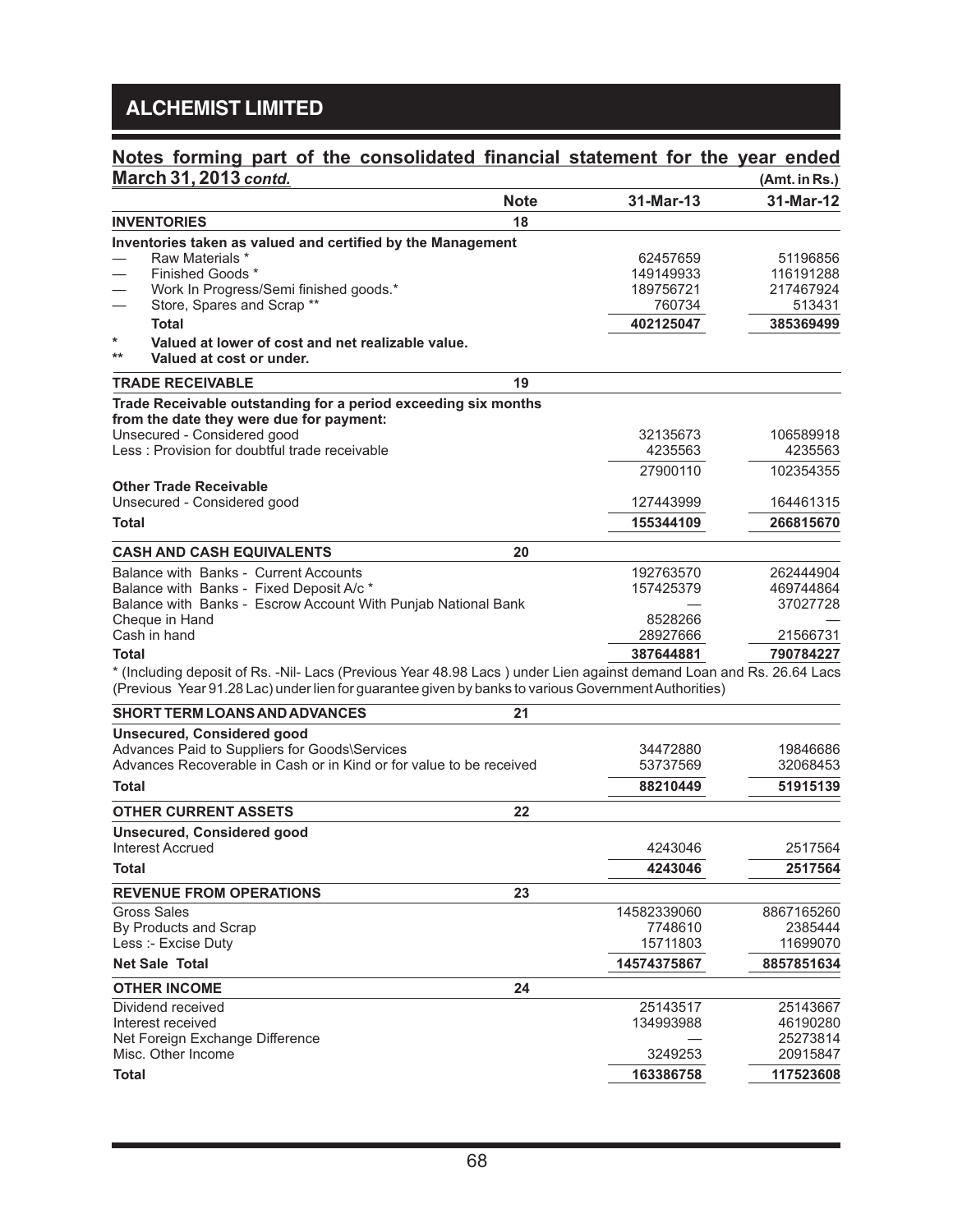## **Notes forming part of the consolidated financial statement for the year ended March 31, 2013** *contd.* **(Amt. in Rs.)**

|                                                                                                 |             |             | , היינוייה, היינור |
|-------------------------------------------------------------------------------------------------|-------------|-------------|--------------------|
|                                                                                                 | <b>Note</b> | 31-Mar-13   | 31-Mar-12          |
| <b>COST OF MATERIALS CONSUMED</b>                                                               | 25          |             |                    |
| <b>Opening Stock</b>                                                                            |             | 51196855    | 48878888           |
| Add: Purchases                                                                                  |             | 715044891   | 534692996          |
|                                                                                                 |             | 766241746   | 583571884          |
| Less: Closing Stock                                                                             |             | 62457659    | 51196856           |
| <b>Total</b>                                                                                    |             | 703784087   | 532375028          |
| PURCHASE OF STOCK IN TRADE                                                                      | 26          |             |                    |
| Purchase of Stock in Trade                                                                      |             | 12988757136 | 7618395763         |
| <b>Total</b>                                                                                    |             | 12988757136 | 7618395763         |
| <b>CHANGE IN INVENTORIES OF FINISHED GOODS, WORK</b><br>IN PROGRESS AND STORE, SPARES AND SCRAP | 27          |             |                    |
| <b>Opening Stock</b>                                                                            |             |             |                    |
| Finished goods                                                                                  |             | 116191288   | 103880827          |
| Work in Progress                                                                                |             | 217467924   | 209024920          |
| Store & Spares                                                                                  |             | 513431      | 556642             |
|                                                                                                 |             | 334172643   | 313462389          |
| <b>Closing Stock</b>                                                                            |             |             |                    |
| Finished goods                                                                                  |             | 149149933   | 116191288          |
| Work in Progress                                                                                |             | 189756721   | 217467924          |
| Store & Spares                                                                                  |             | 760734      | 513431             |
|                                                                                                 |             | 339667388   | 334172643          |
| Increase / (Decrease) in Stock                                                                  |             | (5494745)   | (20710254)         |
| <b>EMPLOYEES BENEFIT EXPNESES</b>                                                               | 28          |             |                    |
| Salaries & Wages including Bonus, Gratuity, Welfare Expenses                                    |             | 148585292   | 112943518          |
| Employer's Contribution towards Provident & other Funds                                         |             | 20759010    | 11813132           |
| Total                                                                                           |             | 169344302   | 124756650          |
| <b>FINANACE COST</b>                                                                            | 29          |             |                    |
| <b>Interest Paid</b>                                                                            |             | 25216307    | 33671385           |
| <b>Other Borrowing Cost</b>                                                                     |             | 15533234    | 7579706            |
| Net Loss/(Gain) on foreign currency transactions & translation                                  |             | 30019372    |                    |
| Total                                                                                           |             | 70768913    | 41251091           |
| <b>DEPRICATION AND AMORTISATION EXPENSES</b>                                                    | 30          |             |                    |
| Deprecation on Tangible Assets                                                                  |             | 96743177    | 87333307           |
| Amortization of Intangible Assets                                                               |             | 27710475    | 20277974           |
| Total                                                                                           |             | 124453652   | 107611281          |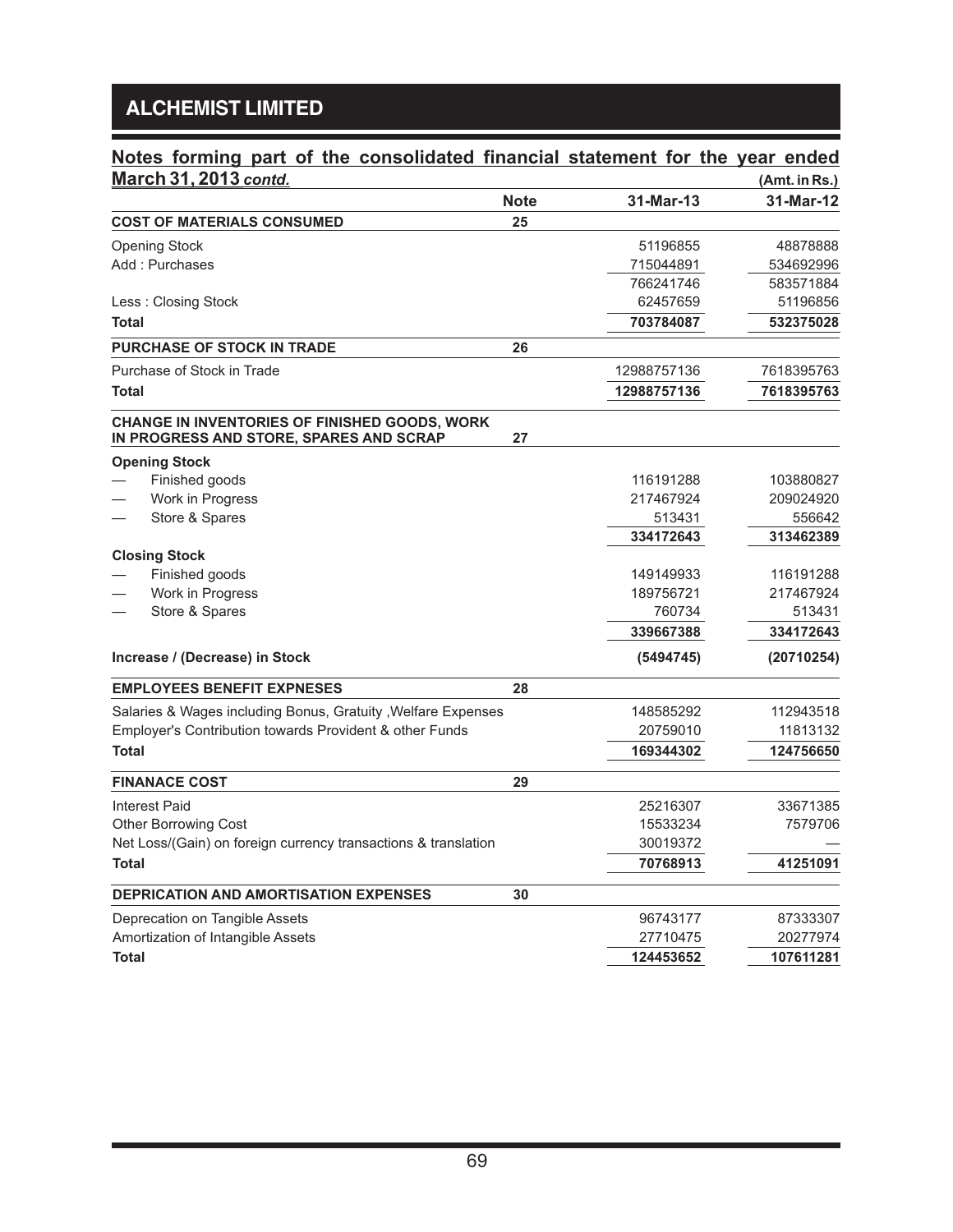## **Notes forming part of the consolidated financial statement for the year ended March 31, 2013** *contd.* **(Amt. in Rs.)**

|                                                    | <b>Note</b> | 31-Mar-13 | 31-Mar-12 |
|----------------------------------------------------|-------------|-----------|-----------|
| <b>OTHER EXPENSES</b>                              | 31          |           |           |
| Consumable, Stores & Spares                        |             | 57141141  | 40437962  |
| Power & Fuel Expenses                              |             | 49813345  | 42832301  |
| Rent                                               |             | 30457958  | 31465772  |
| Postage, Telegram & Courier                        |             | 2285391   | 773696    |
| Repair & Maintenance                               |             | 9199403   | 6747216   |
| <b>Travelling Expenses</b>                         |             | 8338394   | 17008359  |
| Fee & Taxes                                        |             | 2770285   | 5878225   |
| <b>Insurance Charges</b>                           |             | 3781002   | 3642146   |
| Telephone, Internet & Communication Charges        |             | 3902325   | 2339488   |
| Vehicle Running & Maintenance                      |             | 13807265  | 13476692  |
| <b>Director Sitting Fees</b>                       |             | 85000     | 145000    |
| Misc. and General Expenses                         |             | 19002089  | 19164237  |
| Misc. Expenses Written off                         |             | 15297240  | 15293071  |
| <b>Prior Period Items</b>                          |             | 876904    | 2750985   |
| <b>Marketing Expenses</b>                          |             | 42610087  | 24271055  |
| <b>Advertisement &amp; Publicity</b>               |             | 20483901  | 10542883  |
| <b>Printing and Stationery</b>                     |             | 3290428   | 1521006   |
| <b>Auditor's Remuneration</b>                      |             |           |           |
| <b>Statutory Audit Fee</b>                         |             | 2128599   | 1645849   |
| <b>Tax Audit Fee</b>                               |             | 330069    | 275057    |
| For Others                                         |             | 797525    | 419050    |
| <b>Cost Auditor's Remuneration</b>                 |             |           |           |
| <b>Audit Fee</b>                                   |             | 275000    | 257000    |
| Legal & Professional Charges                       |             | 10454465  | 11606263  |
| <b>Business Promotion / Entertainment Expenses</b> |             | 14020989  | 10734786  |
| <b>Total</b>                                       |             | 311148805 | 263228099 |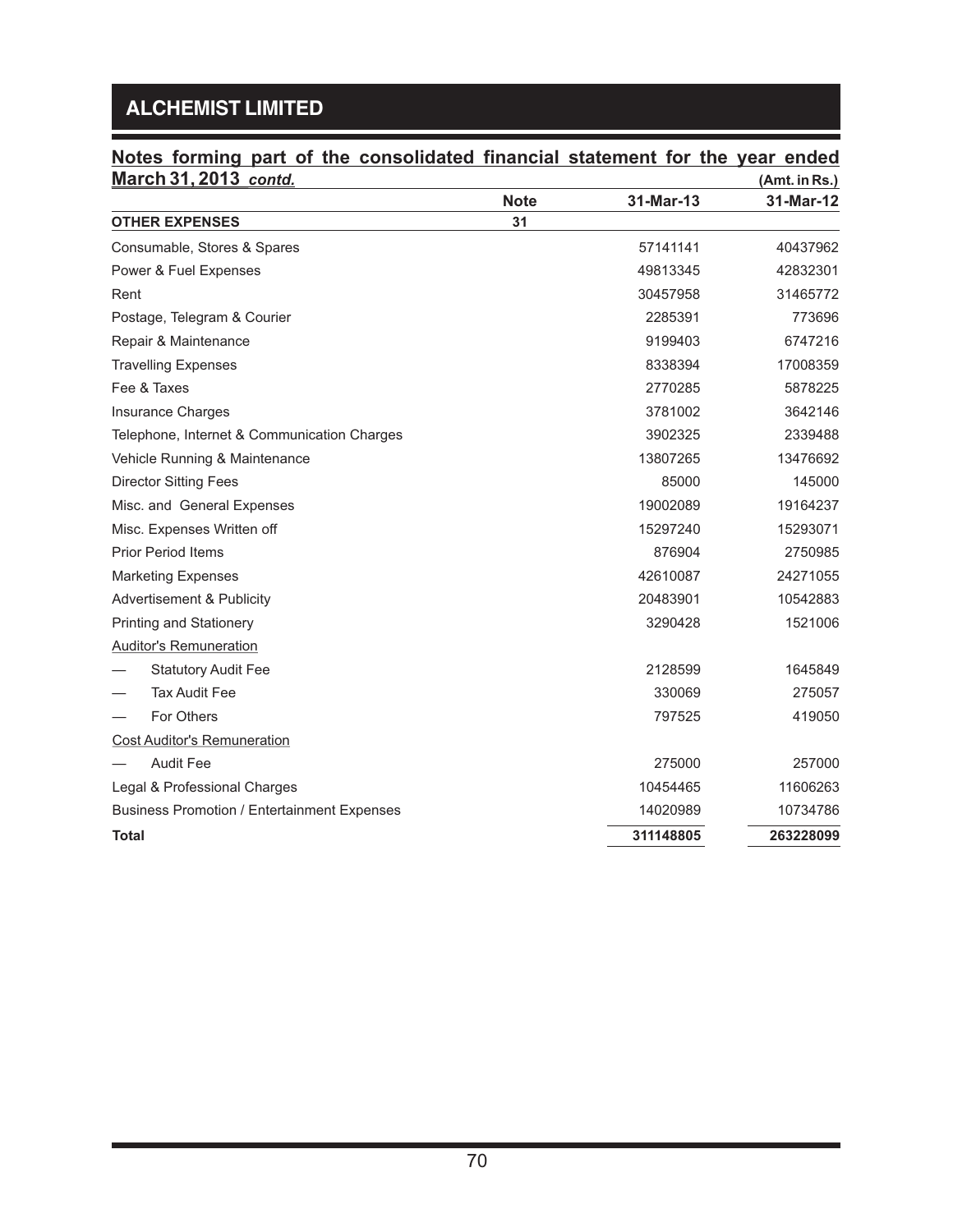### **Notes forming part of the consolidated financial statement for the year ended March 31, 2013** *contd.*

### **32. Earning Per Shares (EPS)**

| <b>Particulars</b>                                                                               | Year<br>31.03.2013 | Year<br>31.03.2012 |
|--------------------------------------------------------------------------------------------------|--------------------|--------------------|
|                                                                                                  | (Rs.)              | (Rs.)              |
| Profit After Tax as per the Statement of Profit and Loss<br>attributable to Equity Share Holders | 27, 19, 30, 064    | 23,89,31,108       |
| Weighted Average No of Equity Shares (Basic)                                                     | 1,32,28,773        | 1,22,51,795        |
| Weighted Average No of Equity Shares (Diluted)                                                   | 1,35,59,800        | 1,22,51,795        |
| Nominal value of Equity Shares (Rs.)                                                             | $10/-$             | $10/-$             |
| Earnings Per Share (Rs.)                                                                         |                    |                    |
| <b>Basic EPS</b>                                                                                 | 20.56              | 19.50              |
| - Diluted EPS                                                                                    | 20.05              | 19.50              |

### **33. Contingent Liabilities and Commitments (Rs. In Lacs)**

| <b>Particulars</b>                                                                                                | Year       | Year       |
|-------------------------------------------------------------------------------------------------------------------|------------|------------|
|                                                                                                                   | 31.03.2013 | 31.03.2012 |
| <b>Contingent Liabilities</b>                                                                                     |            |            |
| <b>Corporate Guarantees</b>                                                                                       | 3049.45    | 1877.00    |
| Disputed demand under excise duty<br>(Net of duty deposited under protest)                                        | 110.41     |            |
| Claims against the company not acknowledge as debts                                                               | 12.00      | 12.00      |
| <b>Commitments</b>                                                                                                |            |            |
| Estimated amount of Contract remaining to be executed<br>on capital account and not provide for (Net of Advances) | 593.04     | 634.71     |

- 34. Alchemist Limited has four subsidiaries namely Alchemist Foods Limited, Alchemist Infrastructures Pvt. Ltd., Alchemist Hospitality Group Limited, Alchemist Enterprise (S) Pte. Ltd, Singapore.
- 35. Investment in Associate Companies Dooteriah & Kalaj Valley Tea Estates Private Limited and Alchemist Medisphere Limited which were acquired and held exclusively with a view to its subsequent disposal in the near future are not accounted for in consolidated financial statements under the equity method. Such Investments are accounted for in accordance with Accounting Standard 13, Accounting for Investments as laid down in Accounting Standard 23, Accounting for Investment in Associates in Consolidated Financial Statements.
- 36. The Company had entered into a scheme of arrangement under section 391-394 of the Companies Act, 1956 with Alchemist Foods Limited, a wholly owned subsidiary which had been approved by the Hon'ble High Court of Delhi and High Court of Punjab and Haryana at Chandigarh vide its order dated 1<sup>st</sup> November, 2010 &  $2<sup>nd</sup>$  December, 2010 respectively. The same had been registered with the Office of Registrar of Companies at Delhi and Chandigarh dated  $2^{nd}$  December, 2010 & 23<sup>rd</sup> December, 2010. Hence, appointed date for the implementation of the scheme was  $23<sup>rd</sup>$  December, 2010 with effect from 1<sup>st</sup> April 2008, being the effective date. The scheme of arrangement was duly implemented in the financial year 2010-11.

As per scheme, food division of Alchemist limited had been demerged from the Company and transferred to and vested in Alchemist Foods Limited. All the properties, rights and power, assets, both movable and immoveable, liabilities including contingent liabilities and reserves, all income and expenses of the Food Division have without further act or deed been transferred to and vested with Alchemist Foods Limited at their book values, as a going concern with effect from the appointed date i.e. 1<sup>st</sup> April, 2008. In consideration, thereof, Alchemist Foods Limited had issued 1,00,00,000 Equity Shares of Rs. 10/- each at a premium of Rs. 90/- per shares to Alchemist Limited and an amount of Rs. 27.44 Crores was treated as unsecured loan from Alchemist Limited to Alchemist Foods Limited.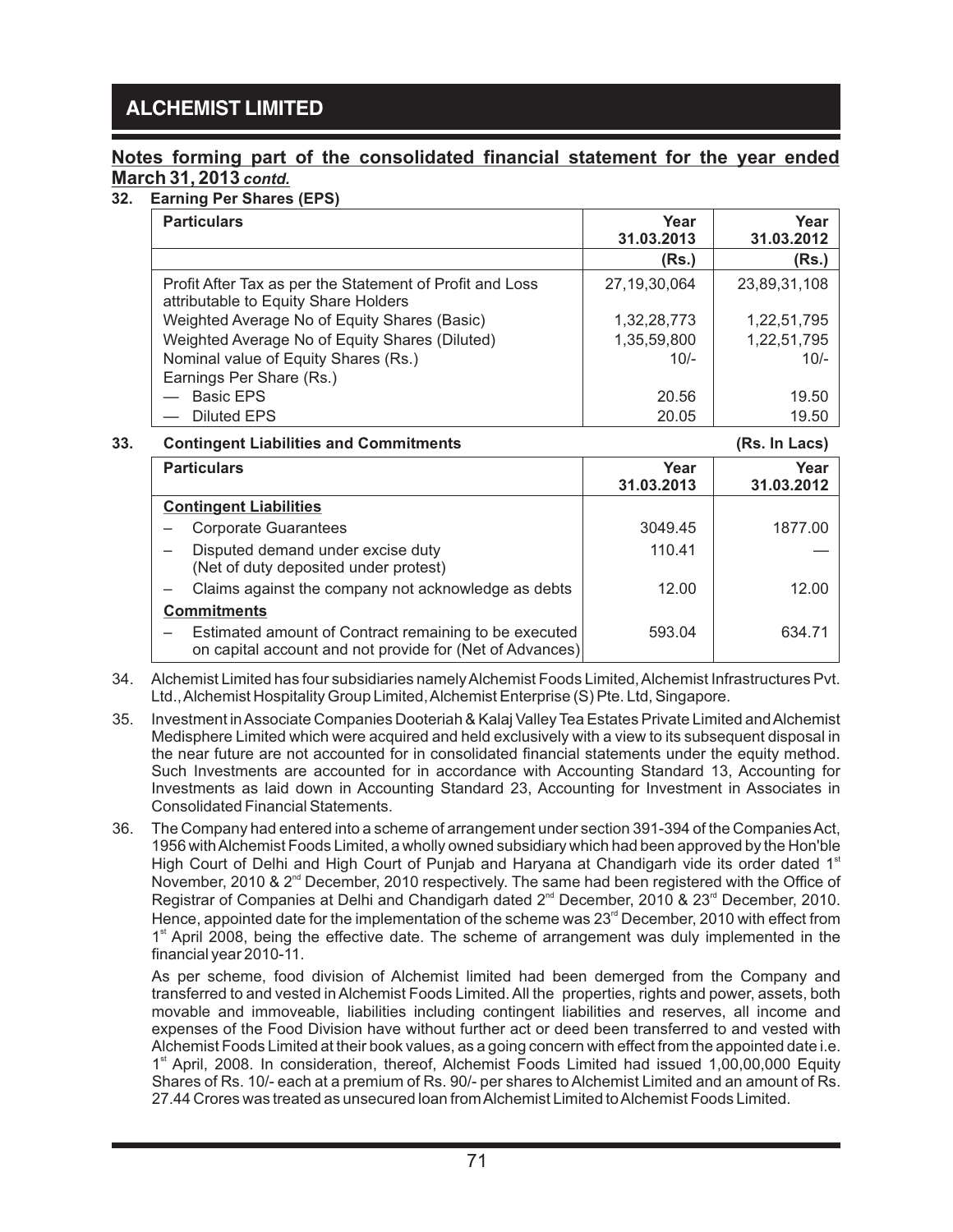### **Notes forming part of the consolidated financial statement for the year ended March 31, 2013** *contd.*

As per Scheme of arrangement, Authorized share capital of Alchemist Limited i.e. Rs. 121.25 Crores as on effective date i.e. 1<sup>st</sup> April, 2008 had been partly clubbed with Authorized Share Capital of the Transferee Company i.e. Alchemist Foods Limited. Accordingly, after implementation of scheme of arrangement, authorized share capital of Alchemist Limited had been reduced to Rs. 80.00 Crores consisting of 3.00 Crore equity shares of Rs. 10/- each aggregating to Rs. 30.00 Crores and 50.00 Lac redeemable preference shares of Rs. 100/- each aggregating to Rs. 50.00 Crores and authorised share capital of Alchemist Foods Limited had been increased from Rs. 10,00,00,000/- to Rs. 51,25,00,000/ consisting of 5,12,50,000 equity shares of Rs. 10/- each.

#### **37. Related Party Disclosures**

#### **Key Managerial Personnel**

- $-$  Dr. Kanwar Deep Singh (Retired on 30<sup>th</sup> August, 2012)
- Maj. Gen. (Retd.) Anil Oberoi

#### **Associates:**

- Alchemist Hospitals Limited
- Alchemist Airways Pvt. Ltd.
- Alchemist Realty Limited
- Black Cats Protections Pvt. Ltd.
- KDS Corporation Pvt. Ltd
- Optimum Constructors and Developers Limited
- Platinum Ventures Limited
- A1 News Network Pvt Ltd
- Alchemist Media Limited

#### **Relatives of Key Management Personnel**

- Mr. Karan Deep Singh
- Mr. Kaman Deep Singh
- Mr. Ravinder Singh
- Mrs. Hapreet Kaur
- Mrs. Isher Kaur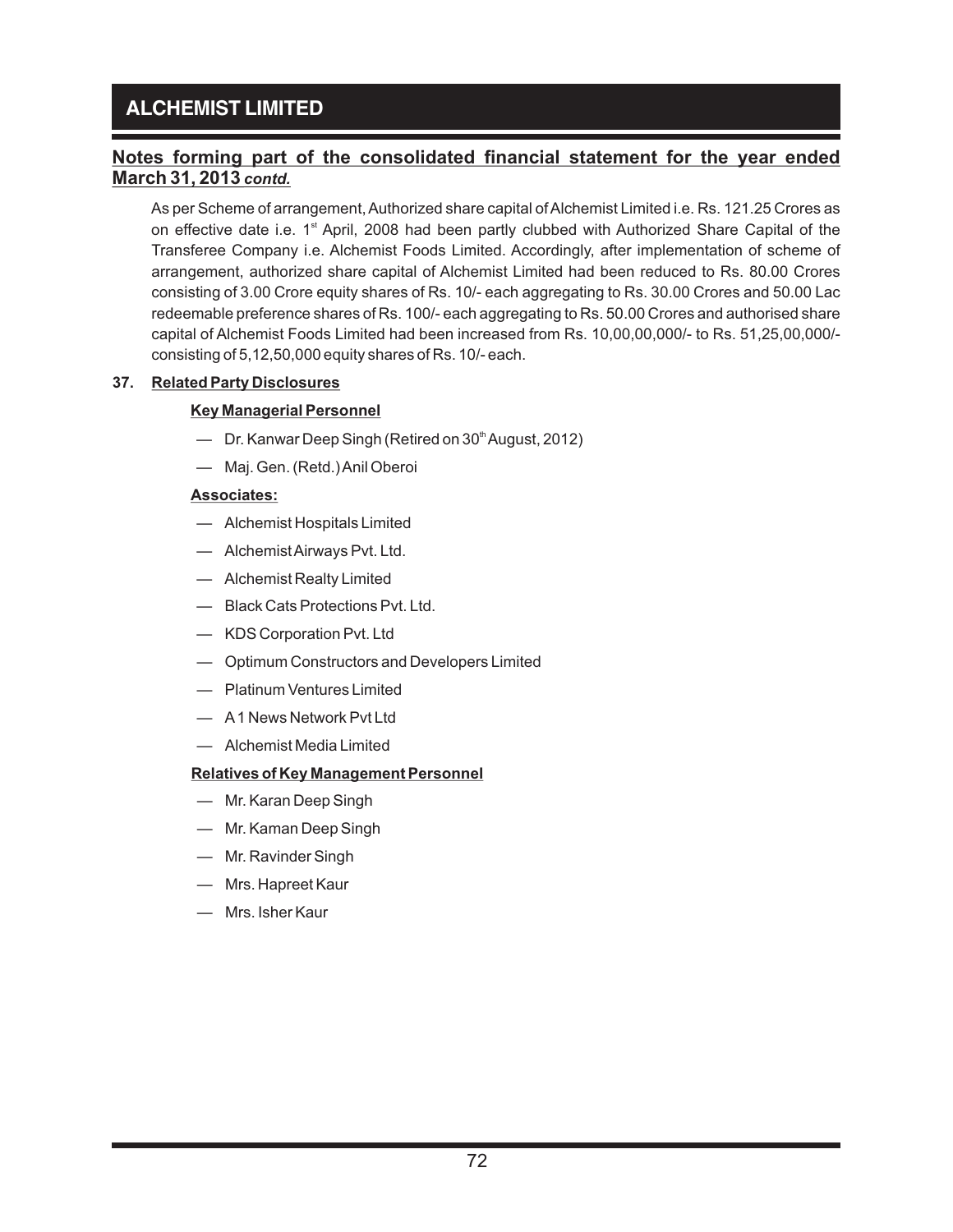#### **Notes forming part of the consolidated financial statement for the year ended March 31, 2013** *contd.* **(Rs. In Lacs)**

|                  | <b>Detail of Related Parties Transactions:</b> |         |                                                     |          |                   |  |
|------------------|------------------------------------------------|---------|-----------------------------------------------------|----------|-------------------|--|
| Sr.<br><b>No</b> | <b>Transaction's</b>                           |         | <b>Key Managerial</b><br>Person<br>& Their Relative |          | <b>Associates</b> |  |
|                  |                                                | 2012-13 | 2011-12                                             | 2012-13  | 2011-12           |  |
| 1                | <b>Managerial Remuneration</b>                 |         |                                                     |          |                   |  |
|                  | Mr. Kanwar Deep Singh                          | 64.64   | 104.17                                              |          |                   |  |
| $\overline{2}$   | <b>Inter Corporate Loans - Received</b>        |         |                                                     |          |                   |  |
|                  | (Balance Outstanding as at the year-end)       |         |                                                     |          |                   |  |
|                  | KDS Corporation Pvt. Ltd.                      |         |                                                     | 26737.68 | 27917.69          |  |
| 3                | <b>Rent Paid</b>                               |         |                                                     |          |                   |  |
|                  | Mr. Kanwar Deep Singh                          | 18.00   | 36.00                                               |          |                   |  |
|                  | Mr. Karan Deep Singh                           | 0.71    | 0.68                                                |          |                   |  |
|                  | Mr. Kaman Deep Singh                           | 0.71    | 0.68                                                |          |                   |  |
| 4                | <b>Sale of Goods</b>                           |         |                                                     |          |                   |  |
|                  | Alchemist Life Sciences Ltd                    |         |                                                     |          | 1032.84           |  |
|                  | Alchemist Hospitals Ltd                        |         |                                                     | 0.32     | 9.75              |  |
| 5                | <b>Purchase of Investments</b>                 |         |                                                     |          |                   |  |
|                  | Optimum Constructions & Developers Pvt .Ltd.   |         |                                                     | 1.99     |                   |  |
|                  | <b>Platinum Ventures Limited</b>               |         |                                                     | 0.25     |                   |  |
| 6                | <b>Services Received</b>                       |         |                                                     |          |                   |  |
|                  | <b>Black Cats Protections Pvt. Ltd</b>         |         |                                                     | 46.03    | 68.64             |  |
|                  | <b>Alchemist Realty Limited</b>                |         |                                                     | 59.23    | 72.54             |  |
|                  | Alchemist Media Limited                        |         |                                                     | 16.83    | 9.64              |  |
| $\overline{7}$   | <b>Rent Received</b>                           |         |                                                     |          |                   |  |
|                  | Alchemist Airways Pvt. Ltd.                    |         |                                                     | 0.24     | 0.72              |  |
|                  | A 1 News Network Private Limited               |         |                                                     | 4.55     |                   |  |
| 8                | <b>Dividend Paid</b>                           |         |                                                     |          |                   |  |
|                  | Mr. Kanwar Deep Singh                          | 25.14   | 25.14                                               |          |                   |  |
|                  | Mr. Karan Deep Singh                           | 2.35    | 2.35                                                |          |                   |  |
|                  | Mrs. Harpreet Kaur                             | 0.008   | 0.008                                               |          |                   |  |
|                  | Mrs. Isher Kaur                                | 0.004   | 0.004                                               |          |                   |  |
|                  | Mr Ravinder Singh                              | 4.42    | 4.42                                                |          |                   |  |
|                  | KDS Corporation Pvt. Ltd                       |         |                                                     | 47.68    | 34.88             |  |
|                  | Optimum Constructors and Developers Ltd.       |         |                                                     | 1.19     | 1.19              |  |

**38. Segment Reporting**

a) The Business Segments comprise the following**:**

— Agri Business

— Pharma & Chemical

b) Business segments have been identified based on the nature and class of products and services, their customers and assessment of the differential risks and returns and financial reporting system within the Company.

c) The risk and returns of business are not affected by any economic or cultural or other considerations prevailing in any geography where the goods or services are sold, so segmentation on Geographical basis is not applicable.

d) Segment accounting policies

In addition to the significant accounting policies, applicable to the business as set out in note 1 'Notes to the Financial Statements', the accounting policies in relation to segment accounting are as under:

(i) Segment assets and liabilities:

Segment assets include all operating asses used by a segment and consist principally cash, debtors, inventories and fixed assets, net of allowances and provisions, which are reported as direct offsets in the balance sheet. Segment liabilities include all operating liabilities and consist principally of creditors and accrued liabilities. Which most of the assets\liabilities can be directly attributed to individual segments, the carrying amount certain assets/liabilities pertaining to two or more segment are allocated to the segment on reasonable basis.

(ii) Segment revenue and expenses : Joint revenue and expenses of segments are allocated amongst them on a reasonable basis. All other segment revenue and expenses are directly attributable to the segment

(iii) Inter Segment Sales: Inter-segment sales are accounted for at cost and are eliminated in consolidation.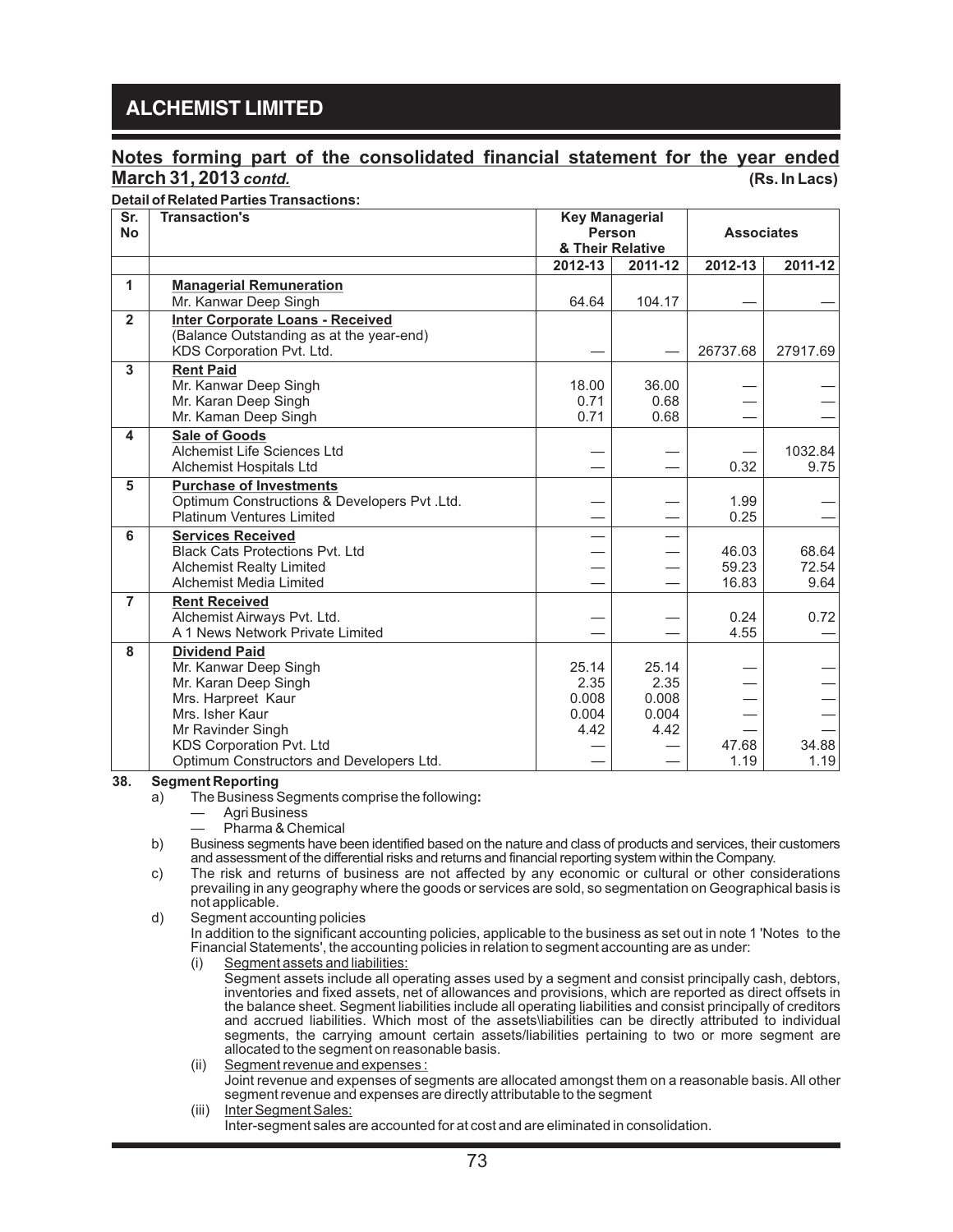### **Notes forming part of the consolidated financial statement for the year ended March 31, 2013** *contd.*

| Sr.<br>No.     | <b>Particulars</b>                                             | Agri<br><b>Business</b> | Pharma &<br><b>Chemicals</b> | <b>Unallocated</b> | Total     |
|----------------|----------------------------------------------------------------|-------------------------|------------------------------|--------------------|-----------|
| a)             | <b>Segment Revenue:</b>                                        |                         |                              |                    |           |
|                | <b>Revenue from Sales</b>                                      | 14283.24                | 131460.51                    |                    | 145743.76 |
|                | <b>Total Revenue</b>                                           | 14283.24                | 131460.51                    |                    | 145743.76 |
| $\overline{b}$ | <b>Segment Results:</b>                                        |                         |                              |                    |           |
|                | Operating Profit\(Loss)                                        | 422.23                  | 358.87                       |                    | 781.10    |
|                | Add :- Unallocated Incomes                                     |                         |                              | 1464.19            | 1464.19   |
|                | <b>Profit Before Tax</b>                                       | 422.23                  | 358.87                       | 1464.19            | 2245.29   |
|                | <b>Provision for Taxes</b>                                     |                         |                              | 624.50             | 624.50    |
|                | Previous year Taxes                                            |                         |                              | (0.02)             | (0.02)    |
|                | <b>Profit After Tax</b>                                        | 422.23                  | 358.87                       | 839.71             | 1620.71   |
| c)             | <b>Other Information:</b>                                      |                         |                              |                    |           |
|                | <b>Segment Assets</b>                                          |                         |                              |                    |           |
|                | Investments                                                    |                         |                              | 206.89             | 206.89    |
|                | <b>Other Segment Assets</b>                                    | 8167.96                 | 4599.61                      |                    | 12767.56  |
|                |                                                                | 8167.96                 | 4599.61                      | 206.89             | 12974.45  |
|                | <b>Segment Liabilities</b>                                     |                         |                              |                    |           |
|                | <b>Share Capital</b>                                           |                         |                              | 2681.36            | 2681.36   |
|                | <b>Other Segment Liabilities</b>                               | 26523.72                | 27371.26                     |                    | 53894.41  |
|                |                                                                | 26523.72                | 27371.26                     | 2681.36            | 56575.77  |
|                | <b>Fixed Assets</b>                                            |                         |                              |                    |           |
|                | (Incl. Capital Work in Progress)                               | 41100.14                | 2501.01                      |                    | 43601.14  |
|                | <b>Depreciation</b><br>Non Cash Exp. Other than<br>Deprecation | 66.33                   | 2.76                         | 83.89              | 152.98    |
|                |                                                                |                         |                              |                    |           |

c) Primary Segment information (Business Segments) for the year ended 31<sup>st</sup> March, 2013. **(Rs. In Lacs)** 

39. As per Accounting Standard – 28 "Impairment of Assets", the company has assessed the conditions of all the assets used in its operation and is of the opinion that there is no impairment of assets, hence no provision was made.

#### 40. **Employees benefits:**

#### **Defined Contribution plans:**

| Contribution to defined contribution plans charged off for the years as under: |  | (Rs. In Lacs) |
|--------------------------------------------------------------------------------|--|---------------|
|                                                                                |  |               |

| <b>Particulars</b>                       | Year<br>31.03.2013 | Year<br>31.03.2012 |
|------------------------------------------|--------------------|--------------------|
| Company's Contribution to Provident Fund | 150.69             | 146.77             |

### **Defined Benefit Plans:**

- (a) Gratuity
- (b) Earned Leave

These are unfunded schemes, the present value of obligation is determined based on actuarial valuation, the disclosure of which is given as under: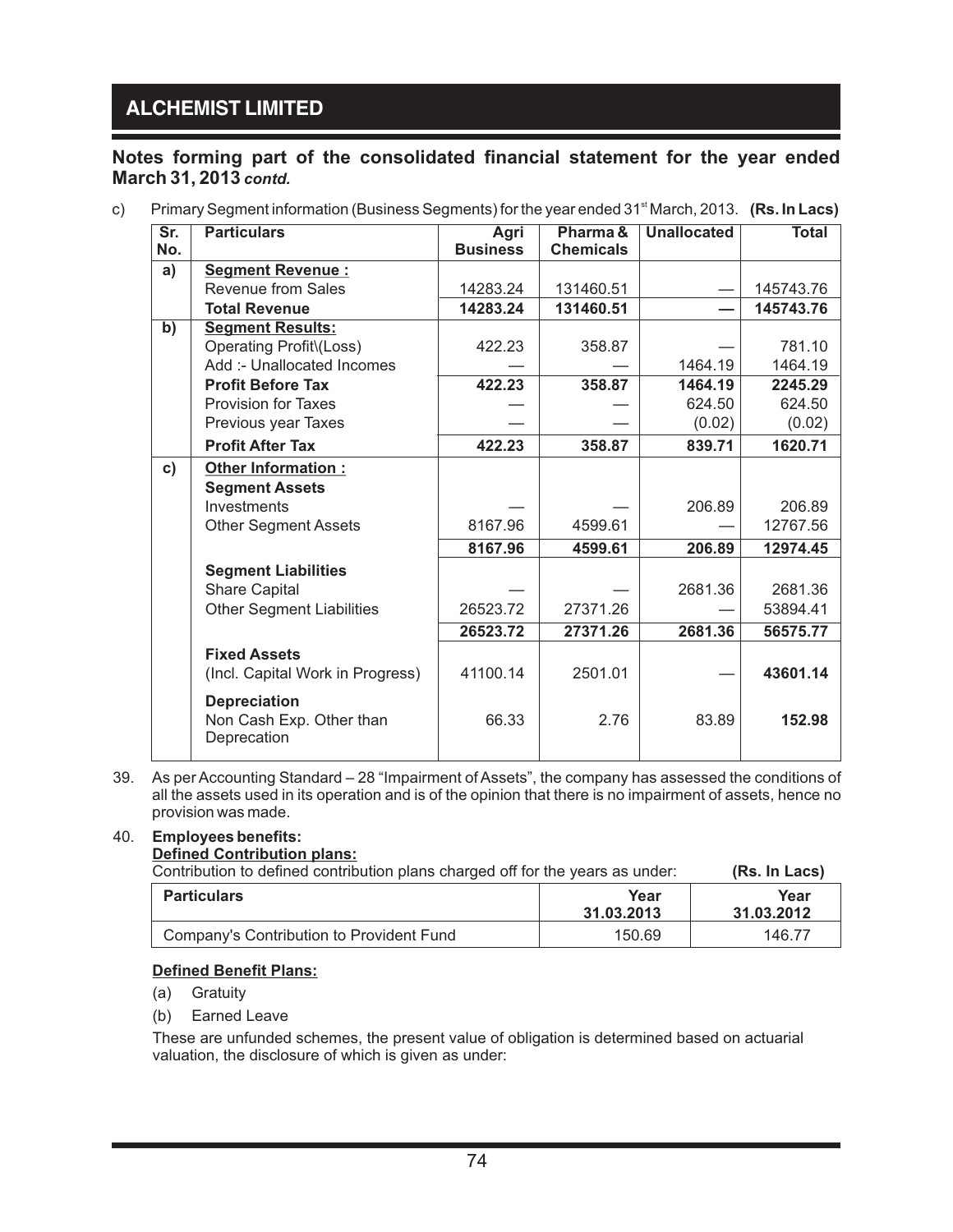#### **Notes forming part of the consolidated financial statement for the year ended March 31, 2013** *contd.* **(Amount in Rs.)**

| <b>Particulars</b>                          | <b>Gratuity</b> |           | Leave      |           |
|---------------------------------------------|-----------------|-----------|------------|-----------|
|                                             | 2012-13         | 2011-12   | 2012-13    | 2011-12   |
| <b>Defined Benefit Plans</b>                |                 |           |            |           |
| <b>Change in benefit obligations</b>        |                 |           |            |           |
| Obligations at period beginning-Current     | 1137835         | 1169543   | 783471     | 791419    |
| Obligations at period beginning-Non-current | 8749514         | 9241209   | 7372633    | 5843069   |
| Service Cost                                | 12788559        | 1711898   | 5943211    | 2910871   |
| Interest on Defined benefit obligation      | 761878          | 824537    | 633440     | 487934    |
| Benefits settled                            | (1304933)       | (1420633) | (956080)   | (1788173) |
| Actuarial (gain)/loss                       | 647244          | (1639205) | 334599     | (89016)   |
| <b>Obligations at period end</b>            | 22780097        | 9887349   | 14111274   | 8156104   |
| Current Liability (within 12 months)        | 1833667         | 1137835   | 992905     | 783471    |
| Non Current Liability                       | 20946429        | 8749514   | 13118370   | 7372633   |
| <b>Change in plan assets</b>                |                 |           |            |           |
| Plans assets at period beginning,           |                 |           |            |           |
| at fair value                               |                 |           |            |           |
| Expected return on plan assets              |                 |           |            |           |
| Actuarial gain/(loss)                       |                 |           |            |           |
| Contributions                               | 1304933         | 1420633   | 956080     | 1788173   |
| <b>Benefits settled</b>                     | (1304933)       | (1420633) | (956080)   | (1788173) |
| Plans assets at period end, at fair value   |                 |           |            |           |
| <b>Funded Status</b>                        |                 |           |            |           |
| Closing Fair value of plan assets           |                 |           |            |           |
| Closing value of obligations                | (5605156)       | 9887349   | (2514943)  | 8156104   |
| Liability recognized in the balance sheet   | (22780097)      | (9887349) | (14111274) | (8156104) |
| Details of Gratuity / Leave cost            |                 |           |            |           |
| Service cost                                | 12788559        | 1711898   | 5943211    | 2910871   |
| Expected return on plan assets              |                 |           |            |           |
| Actuarial (gain)/loss                       | 647244          | (1639205) | 334599     | (89016)   |
| Net gratuity / leave cost                   | 14197681        | 897230    | 6911250    | 3309789   |
| Experience Adjustment on Plan Liabilities   | 647244          | (1639205) | 334599     | (89016)   |
| <b>Experience Adjustment on Plan Assets</b> |                 |           |            |           |
| <b>Assumptions</b>                          |                 |           |            |           |
| Interest rate                               | 8.25%           | 8.50%     | 8.25%      | 8.50%     |
| Discount factor                             | 8.25%           | 8.50%     | 8.25%      | 8.50%     |
| Estimated rate of return on plan assets     | $0.00\%$        | $0.00\%$  | $0.00\%$   | $0.00\%$  |
| Salary Increase                             | 10.00%          | 11.00%    | 10.00%     | 11.00%    |
| <b>Attrition rate</b>                       | 6.00%           | 3.00%     | 7.00%      | $3.00\%$  |
| Retirement age                              | 60              | 60        | 58         | 60        |

41. The balances of some Debtors and Creditors, Loan and Advances are subject to confirmation and as such there balances are reflected in the Balance Sheet as appearing in the books, pending reconciliation, the net effect is unascertainable.

42. **Assets Taken/ Given on Operating Lease:** Some of the Office premises have been taken/given on operating leases for a period of less than 10 years and are generally renewable by mutual consent on mutually agreeable terms. The agreements have an escalation clause. There are no sub leases and the leases are generally cancellable in nature. 43. The Company (Alchemist Foods Limited) has received a subsidy of Rs –Nil- (Previous Year Rs. 13,79

Lacs) from the Ministry of Food Processing Industries out of the total subsidy of Rs. 17.24 Lacs receivable as contribution for setting up a laboratory in the processing division of Alchemist Foods Limited. The subsidy is in relation to specific fixed assets. However, since the fixed assets in relation to laboratory have not been capitalised till 31st March, 2013, the subsidy is deducted from the balance of Capital WIP.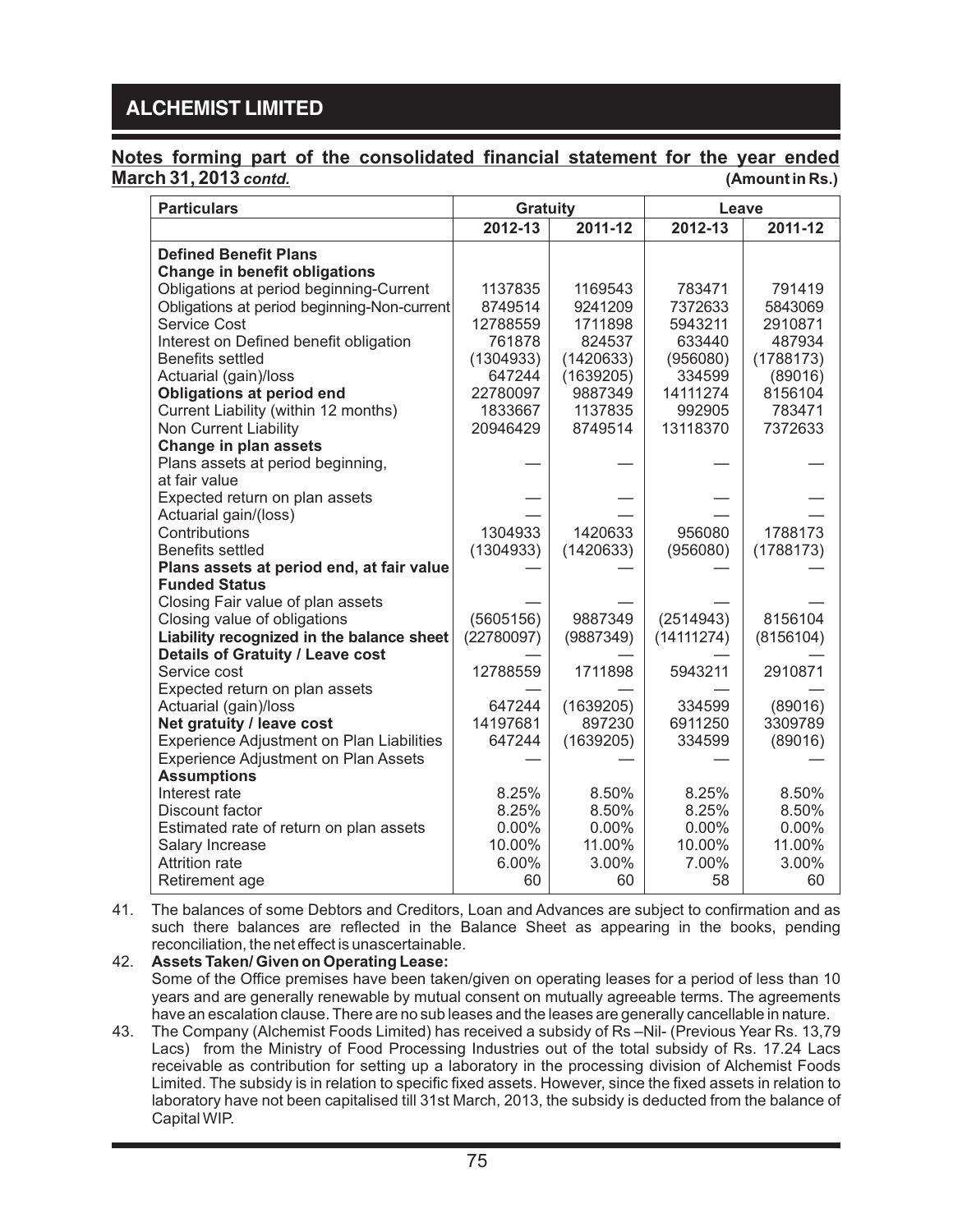### **Notes forming part of the consolidated financial statement for the year ended March 31, 2013** *contd.*

Further, the company received a Subsidy of Rs. 101.60 Lacs (P.Y.-Nil-) from Ministry of Food Processing Industries under the Scheme for Cold Chain, Value addition and Preservation infrastructure for setting up of integrated cold chain project. This is being the 1<sup>st</sup> Instalment out of total subsidy receivable of Rs. 406.41 Lacs.

The subsidy is in relation to specific fixed assets and accordingly Rs 74.36 Lacs has been deducted from the cost of fixed assets and for the balance Rs. 27.24 Lacs. Since the relevant fixed assets has still not been capitalised the same has been deducted from Capital CWIP.

The Company (Alchemist Limited) has also received a Capital Subsidy of Rs. 29.99 Lacs from HP State Industrial Development Corporation Ltd. Shimla towards 15% of Capital Investment of Plant & Machinery of Rs.1999.81 Lacs.

#### 44. **Disclosure of Micro and Small Enterprises (Trade Payables)**

The company is in the process of compiling information from the suppliers regarding their status as Micro/ Small Scale Enterprises, So as to disclose the information as per required by MSMED Act and Schedule VI of the Companies Act relating to Micro, Small and Medium Enterprises. In absence of confirmed information about the suppliers, it is practically not feasible to state the amount payable to them as on 31<sup>st</sup> March 2013.

- 45. During the year the company (Alchemist Limited) took a building 25, Nehru Place on lease for a period of 108 Months. The company made improvements to the building to the tune of Rs. 385.94 Lacs, duly capitalised during the year and it was ready to use on 1<sup>st</sup> March, 2013. The company is depreciating the leasehold improvements over the balance period of lease i.e. 98 months, and accordingly one month deprecation is charged during the year.
- 46. The Commissioner, Central Excise, Chandigarh, has proposed the classification of Poultry Keeping Machinery under Chapter 73 of the Central Excise Tariff Act, 1985 and has demanded the duty of Rs. 173.55 Lacs plus interest and penalty by invoking the extended period of limitation for 5 years. However, the company has cleared the goods as Poultry Keeping Machinery classifying the goods at –Nil- rate of duty under Chapter 84 of the CETAct, 1985. The company has been clearing the goods at –Nil- duty for more than last 5 years and the goods have been classified under Chapter 84 after duly intimating the department from time to time. Under Central Excise Law, the demand can be recovered for a period not more than one year under normal circumstances. However, in case of willfull suppression of facts, the duty can be demanded by invoking the extended period of limitation for last 5 years. In the aforesaid show cause notice, the department has raised the demand by, invoking extended period of 5 years whereas since the activity has been undertaken after duly intimating the department. Therefore the demand is not sustainable for 5 years and at worst the demand can sustain for one year only.

The company has already paid the duty of Rs. 63.13 Lacs accruing during the last one year as 'Duty Paid Under Protest'. Also the additional amount of Rs 30.96 Las paid till 31<sup>st</sup> March 2013 is deposited under protest. Therefore the total duty of Rs. 92.29 Lacs already paid is shown as 'Amount recoverable in cash or in kind' in the Balance Sheet under the head Short Term Loan and advances. The balance amount of Rs. 110.42 Lacs is shown as Contingent Liability.

47. During the previous year, pharma division of Alchemist Limited has switched from marketing through outsource selling network to distribution and marketing through own network of C&F/ consignee agents/ stockists/ distributors. Company is designing, developing & implementing a Pan India Network system to generate demand & to ensure availability of Company's products with the retailers. Development & establishment of this network system is an intangible asset, as defined in AS 26, under the control of the Company & economic benefits are expected to flow to the Company in future. Expenses incurred directly for the development of this network system, amounting to Rs. 5.42 Crore have been attributed to this intangible asset & capitalised under the head "Intangible under Development" under Fixed Assets.

#### 48. **Borrowing Costs (AS-16):**

During the year interest paid on term loan capitalised in the company as borrowing cost as per detail given below: Alchemist Limited - ITPark Project - Rs. 231.36 Lacs (Previous Year Rs 49.60 Lacs)

Alchemist Foods Limited - ROC Project - Rs. 161.54 Lacs (Previous year Rs 200.15 Lacs)

49. Previous year's figure have been reworked, regrouped, rearranged and reclassified wherever deemed necessary to make them comparable

| $Sd$ -                                                                                                                                                  | $Sd$ -                 | $Sd$ -         | $Sd$ -          | $Sd$ -                        |
|---------------------------------------------------------------------------------------------------------------------------------------------------------|------------------------|----------------|-----------------|-------------------------------|
| <b>CA. Ashish Chhabra</b>                                                                                                                               | <b>Rajansh Thukral</b> | Dinesh Vermani | R.P.Chhabra     | Maj. Gen. (Retd.) Anil Oberoi |
| Partner                                                                                                                                                 | Company Secretary      | CFO.           | <b>Director</b> | Executive Director            |
| MEMBERSHIP NO.: 507083<br>N. KUMAR CHHABRA & CO.<br>CHARTERED ACCOUNTANTS<br>FIRM REGISTRATION NO.: 000837N<br>Place: New Delhi<br>Date: 30th May, 2013 |                        |                |                 |                               |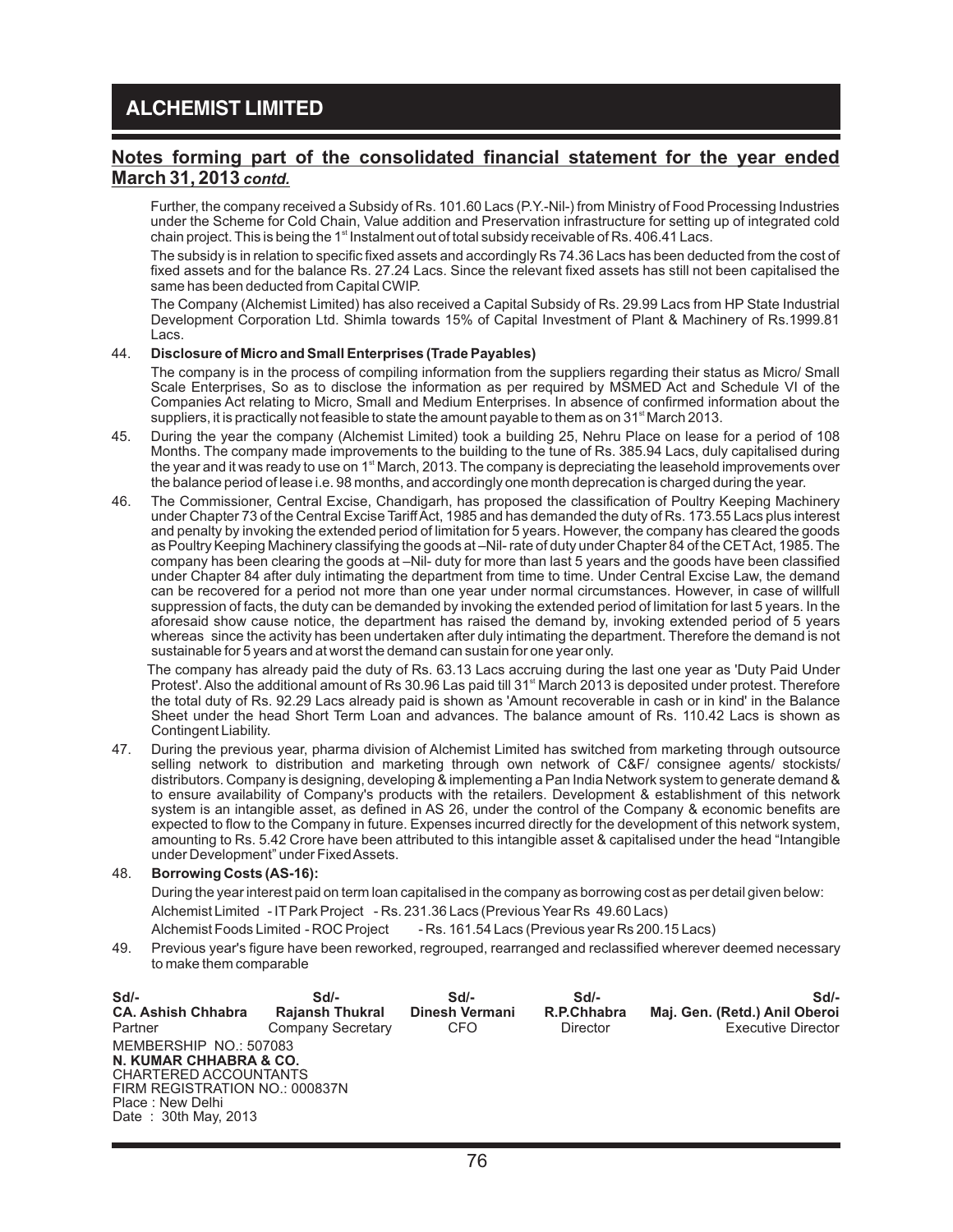#### **ALCHEMIST LIMITED Regd. Office : Alchemist House, 23, Nehru Place New Delhi-110019**

#### **ATTENDANCE SLIP**

Annual General Meeting

I hereby record my presence at 24<sup>th</sup> Annual General Meeting held on Friday, 27 <sup>th</sup> September 2013, at 10.00 A.M. at Deshbandhu Chittaranjan Memorial Society, C-405 A, Chittaranjan Park, New Delhi-110019

Signature of Shareholder/Proxy

\*Delete whichever is not applicable. Member/Proxy attending the meeting must fill in this attendance slip and hand it over at the entrance of the Meeting Hall

TEAR HERE

#### **ALCHEMIST LIMITED Regd. Office : Alchemist House, 23, Nehru Place New Delhi-110019**

#### **PROXY FORM**

| Folio No. ________________________________                                                                     | No. of Shares held _________________ |                                |
|----------------------------------------------------------------------------------------------------------------|--------------------------------------|--------------------------------|
|                                                                                                                |                                      |                                |
|                                                                                                                |                                      |                                |
|                                                                                                                |                                      |                                |
| Member(s) of the above named Company hereby appoint Mr./Mrs. [14] process and the above name of the above name |                                      |                                |
|                                                                                                                |                                      |                                |
|                                                                                                                |                                      |                                |
|                                                                                                                |                                      |                                |
| as my/our Proxy to vote for me/us on me/us on my/our behalf at the Annual General Meeting of the Company       |                                      |                                |
| Friday, 27 th September 2013, at 10.00 A.M. at Deshbandhu Chittaranjan Memorial Society, C-405 A,              |                                      |                                |
| Chittaranjan Park, New Delhi-110019 and at any adjournments thereof.                                           |                                      |                                |
| Signature this ___________________________________day of _______________________________2013                   |                                      | Affix Re.1<br>Revenue<br>Stamp |
| Signature of Shareholder                                                                                       |                                      |                                |
| Notes:                                                                                                         |                                      |                                |

1. A member entitled to attend and vote is entitled to appoint a proxy to attend and vote on a poll instead of himself/herself.

2. The Proxy form, in order to be valid and effective, should be duly stamped, completed and signed and must be deposited at the Registered Office of the Company, not less than 48 hours before the commencement of the meeting. The Proxy need not be a member of the Company.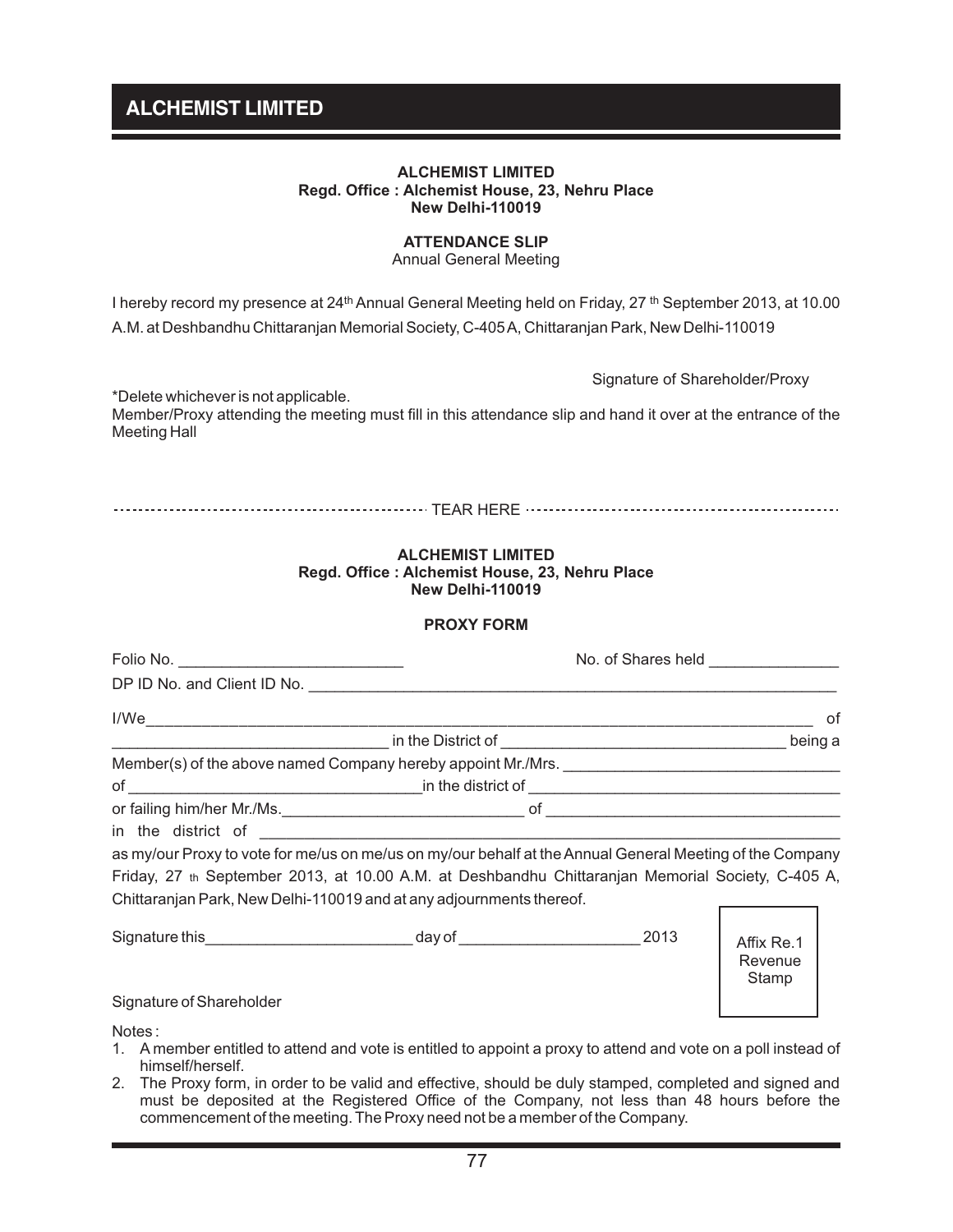## BOOK POST

(PRINTED MATTER)

If undelivered please return to : ALCHEMIST LIMITED Regd. Office : Alchemist House, 23, Nehru Place, New Delhi-110019.